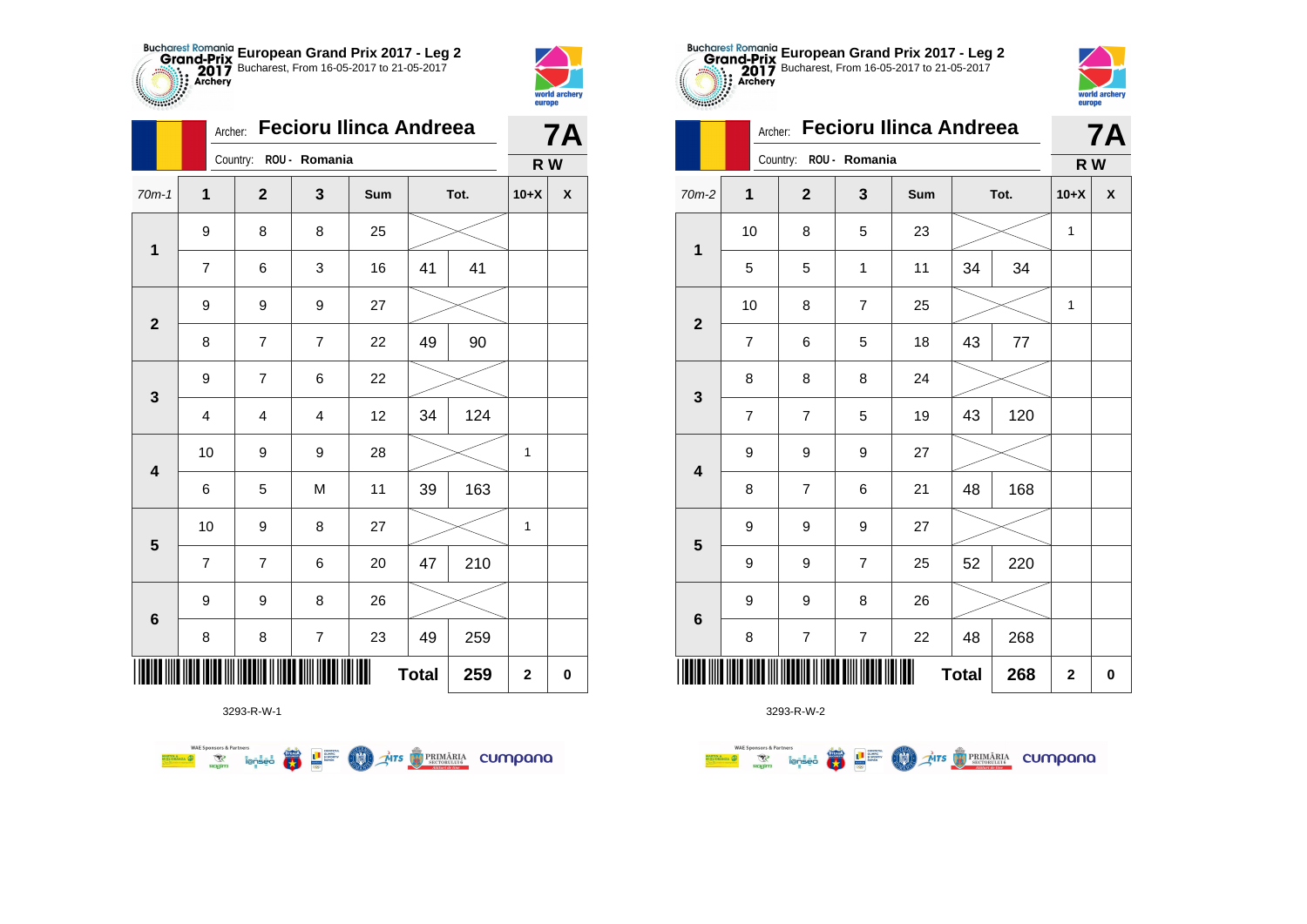



**THE** 

|              | <b>Pavlichenko Daria</b><br>Archer: |                        |   |     |    |      |                |   |  |  |  |
|--------------|-------------------------------------|------------------------|---|-----|----|------|----------------|---|--|--|--|
|              |                                     | Country: UKR - Ukraine |   |     |    |      | R W            |   |  |  |  |
| $70m-1$      | 1                                   | $\mathbf 2$            | 3 | Sum |    | Tot. | $10+X$         | X |  |  |  |
|              | 10<br>10<br>9<br>29<br>$\mathbf 1$  |                        |   |     |    |      |                |   |  |  |  |
|              | 9                                   | 9                      | 9 | 27  | 56 | 56   |                |   |  |  |  |
| $\mathbf{2}$ | 10                                  | 9                      | 9 | 28  |    |      | 1              |   |  |  |  |
|              | 109<br>53<br>9<br>8<br>8<br>25      |                        |   |     |    |      |                |   |  |  |  |
| 3            | 10                                  | 9                      | 9 | 28  |    |      | 1              |   |  |  |  |
|              | 9                                   | 9                      | 8 | 26  | 54 | 163  |                |   |  |  |  |
| 4            | Χ                                   | 9                      | 9 | 28  |    |      | 1              | 1 |  |  |  |
|              | 9                                   | 8                      | 8 | 25  | 53 | 216  |                |   |  |  |  |
| 5            | 9                                   | 9                      | 9 | 27  |    |      |                |   |  |  |  |
|              | 9                                   | 8                      | 8 | 25  | 52 | 268  |                |   |  |  |  |
| 6            | 10                                  | 10                     | 9 | 29  |    |      | $\overline{2}$ |   |  |  |  |
|              | 8                                   | 8                      | 7 | 23  | 52 | 320  |                |   |  |  |  |
| ∭            | 7                                   | 1                      |   |     |    |      |                |   |  |  |  |

**THE STRIMARIA CUMPANA** 



12481-R-W-2

|                         |    | Archer: |                        |                  | <b>Pavlichenko Daria</b> |              |     |        | <b>7B</b>    |
|-------------------------|----|---------|------------------------|------------------|--------------------------|--------------|-----|--------|--------------|
|                         |    |         | Country: UKR - Ukraine |                  |                          |              |     | R W    |              |
| $70m-2$                 | 1  |         | $\mathbf 2$            | 3                | Sum                      | Tot.         |     | $10+X$ | X            |
| $\mathbf 1$             | X  |         | 10                     | 9                | 29                       |              |     | 2      | 1            |
|                         | 9  |         | 9                      | 7                | 25                       | 54           | 54  |        |              |
| $\mathbf{2}$            | Χ  |         | 9                      | $\boldsymbol{9}$ | 28                       |              |     | 1      | $\mathbf{1}$ |
|                         | 8  |         | 8                      | 8                | 24                       | 52           | 106 |        |              |
| $\mathbf 3$             | 9  |         | 9                      | 9                | 27                       |              |     |        |              |
|                         | 9  |         | 9                      | 8                | 26                       | 53           | 159 |        |              |
| $\overline{\mathbf{4}}$ | X  |         | 9                      | $\boldsymbol{9}$ | 28                       |              |     | 1      | 1            |
|                         | 9  |         | 9                      | 8                | 26                       | 54           | 213 |        |              |
| ${\bf 5}$               | 10 |         | 9                      | 9                | 28                       |              |     | 1      |              |
|                         | 9  |         | 8                      | $\overline{7}$   | 24                       | 52           | 265 |        |              |
| $\bf 6$                 | X  |         | 10                     | 10               | 30                       |              |     | 3      | 1            |
|                         | 9  |         | 9                      | 8                | 26                       | 56           | 321 |        |              |
|                         |    |         |                        |                  |                          | <b>Total</b> | 321 | 8      | 4            |

**European Grand Prix 2017 - Leg 2** Bucharest, From 16-05-2017 to 21-05-2017

world arche

europe

12481-R-W-1

 $\left(\frac{\sinh\theta}{\cos\theta}\right)$ 

L B SLIPPER

**COO** 

**WAE Sponsors & Partners**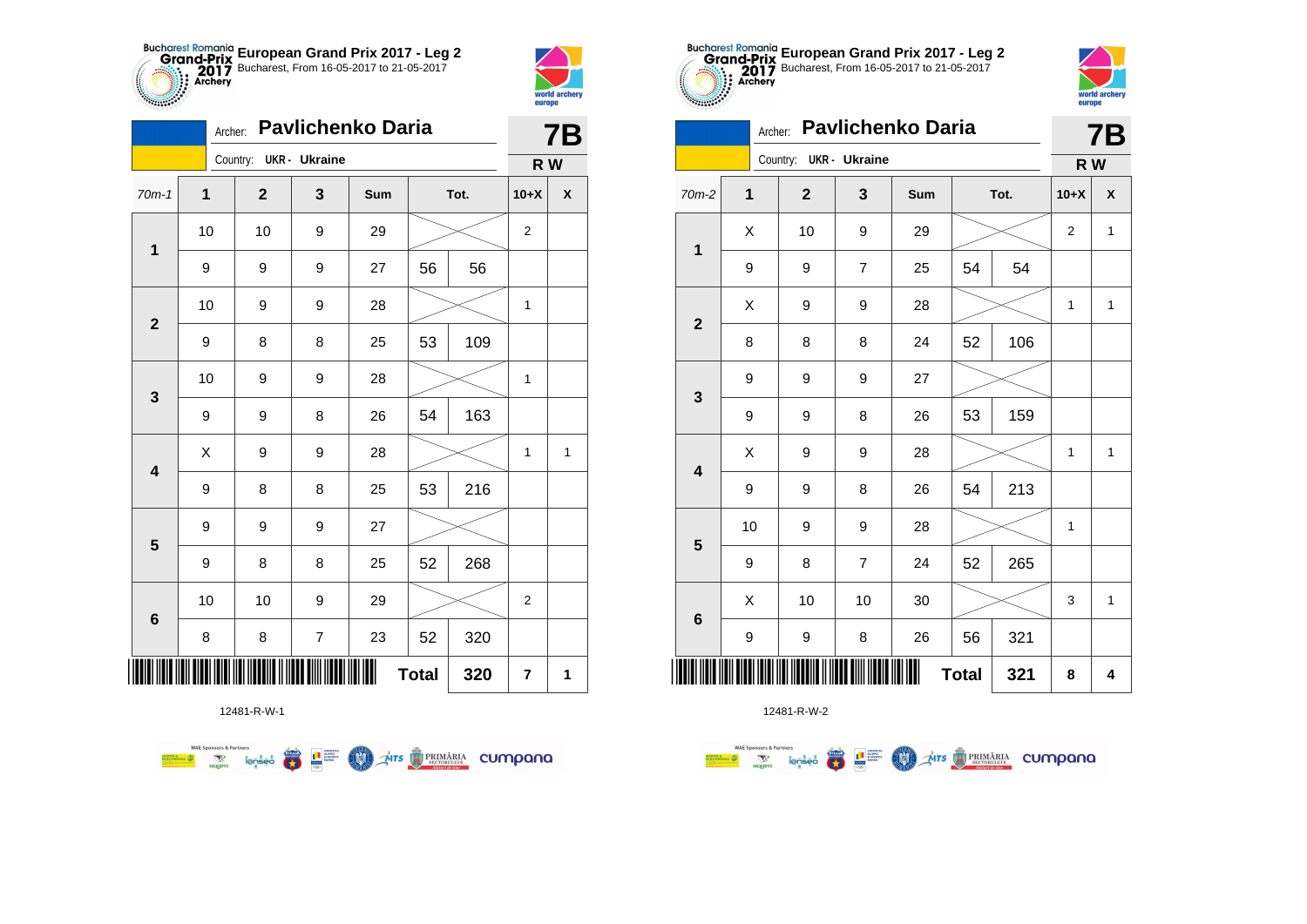



|                         | Archer:        |                       |                  | Lesniak Natalia |              |      |             | 7C                 |
|-------------------------|----------------|-----------------------|------------------|-----------------|--------------|------|-------------|--------------------|
|                         |                | Country: POL - Poland |                  |                 |              |      | R W         |                    |
| $70m-1$                 | $\mathbf 1$    | $\overline{2}$        | 3                | Sum             |              | Tot. | $10+X$      | $\pmb{\mathsf{X}}$ |
| $\mathbf 1$             | 9              | 9                     | 8                | 26              |              |      |             |                    |
|                         | 8              | 8                     | 7                | 23              | 49           | 49   |             |                    |
| $\mathbf{2}$            | 9              | 9                     | 9                | 27              |              |      |             |                    |
|                         | 8              | 8                     | 8                | 24              | 51           | 100  |             |                    |
| $\mathbf 3$             | 9              | 9                     | 9                | 27              |              |      |             |                    |
|                         | 8              | 8                     | 6                | 22              | 49           | 149  |             |                    |
| $\overline{\mathbf{4}}$ | 9              | 8                     | 8                | 25              |              |      |             |                    |
|                         | 6              | 5                     | 5                | 16              | 41           | 190  |             |                    |
| ${\bf 5}$               | 9              | 9                     | 9                | 27              |              |      |             |                    |
|                         | 9              | 8                     | 8                | 25              | 52           | 242  |             |                    |
| $\bf 6$                 | 10             | 9                     | 8                | 27              |              |      | $\mathbf 1$ |                    |
|                         | $\overline{7}$ | $\boldsymbol{7}$      | $\boldsymbol{7}$ | 21              | 48           | 290  |             |                    |
|                         |                |                       |                  | Ш               | <b>Total</b> | 290  | 1           | 0                  |









|                         | Archer: |                       |                | Lesniak Natalia |              |     |             | <b>7C</b> |
|-------------------------|---------|-----------------------|----------------|-----------------|--------------|-----|-------------|-----------|
|                         |         | Country: POL - Poland |                |                 |              |     | R W         |           |
| $70m-2$                 | 1       | $\mathbf{2}$          | 3              | Sum             | Tot.         |     | $10+X$      | X         |
| $\mathbf{1}$            | X       | X                     | Χ              | 30              |              |     | 3           | 3         |
|                         | Χ       | 10                    | 8              | 28              | 58           | 58  | $\mathbf 2$ | 1         |
| $\overline{2}$          | X       | 10                    | 10             | 30              |              |     | 3           | 1         |
|                         | 9       | 8                     | 8              | 25              | 55           | 113 |             |           |
| 3                       | 9       | 9                     | 8              | 26              |              |     |             |           |
|                         | 8       | $\overline{7}$        | $\overline{7}$ | 22              | 48           | 161 |             |           |
| $\overline{\mathbf{4}}$ | 9       | 9                     | 8              | 26              |              |     |             |           |
|                         | 8       | 8                     | 7              | 23              | 49           | 210 |             |           |
| $\overline{\mathbf{5}}$ | 10      | 10                    | 10             | 30              |              |     | 3           |           |
|                         | 9       | 9                     | 8              | 26              | 56           | 266 |             |           |
| $\bf 6$                 | 9       | 9                     | 9              | 27              |              |     |             |           |
|                         | 8       | 8                     | 8              | 24              | 51           | 317 |             |           |
| ║║║                     |         |                       |                |                 | <b>Total</b> | 317 | 11          | 5         |

**WAE Sponsors & Partners** 

MARTIN ANZA

**Exposition Service**<br>Regime lensed **THE SUPPRE DESCRIPTION THE STRIMARIA CUMPANA COND** 

7706-R-W-2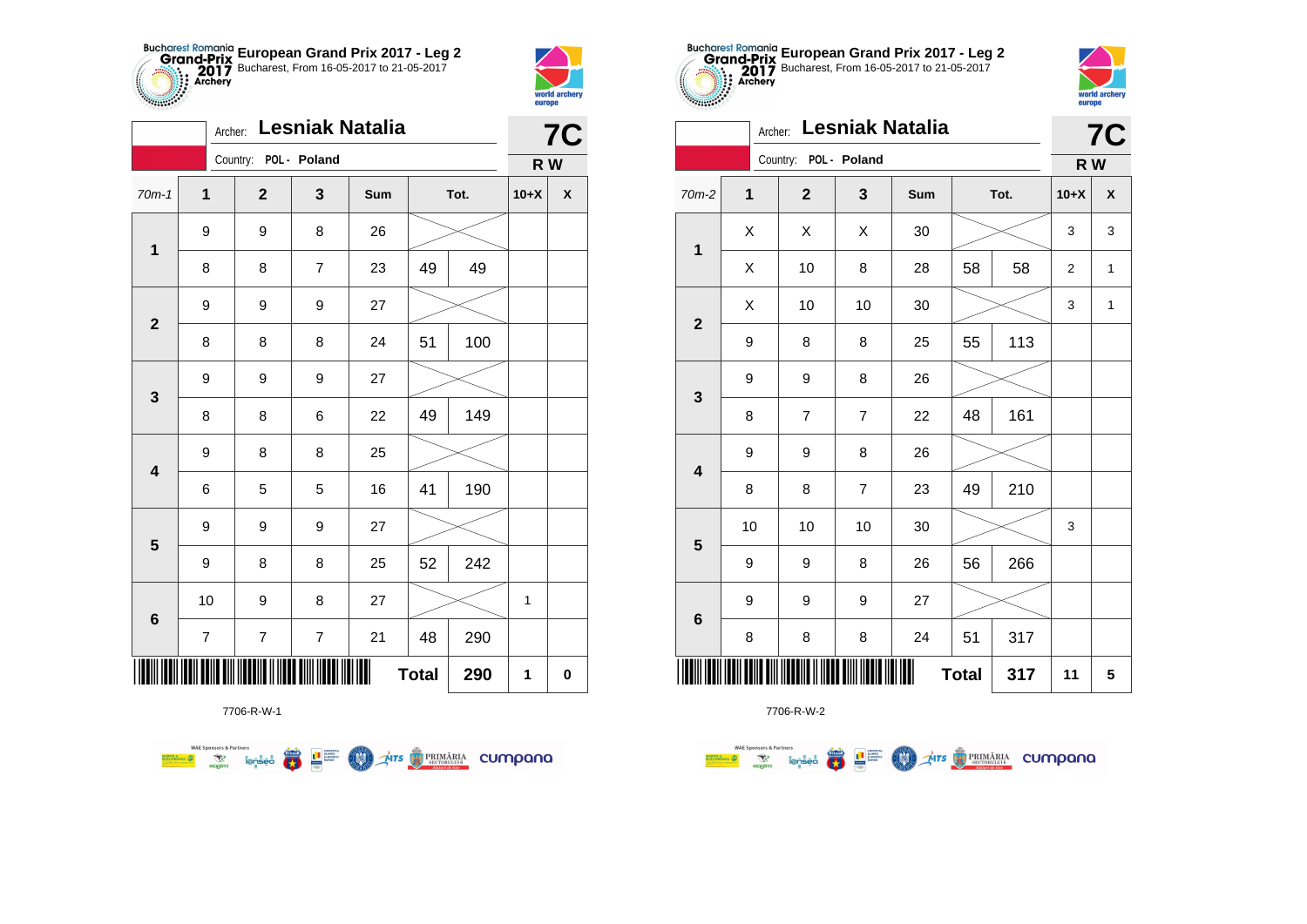



|                         | Archer:     |                       | <b>Gaubil Melanie</b> |     |              |      |                | <b>7D</b> |
|-------------------------|-------------|-----------------------|-----------------------|-----|--------------|------|----------------|-----------|
|                         |             | Country: FRA - France |                       |     |              |      | R W            |           |
| $70m-1$                 | $\mathbf 1$ | $\mathbf{2}$          | $\mathbf{3}$          | Sum |              | Tot. | $10+X$         | X         |
| $\mathbf{1}$            | 10          | 10                    | 10                    | 30  |              |      | 3              |           |
|                         | 10          | 10                    | 9                     | 29  | 59           | 59   | $\overline{c}$ |           |
| $\mathbf{2}$            | 10          | 10                    | 9                     | 29  |              |      | $\overline{2}$ |           |
|                         | 9           | 9                     | 8                     | 26  | 55           | 114  |                |           |
| 3                       | 10          | 9                     | 9                     | 28  |              |      | $\mathbf{1}$   |           |
|                         | 8           | 8                     | $\overline{7}$        | 23  | 51           | 165  |                |           |
| $\overline{\mathbf{4}}$ | 9           | 9                     | 9                     | 27  |              |      |                |           |
|                         | 8           | 8                     | $\overline{7}$        | 23  | 50           | 215  |                |           |
| $\overline{\mathbf{5}}$ | 10          | 10                    | 10                    | 30  |              |      | 3              |           |
|                         | 9           | 9                     | 8                     | 26  | 56           | 271  |                |           |
|                         | 10          | 9                     | 9                     | 28  |              |      | $\mathbf{1}$   |           |
| $\bf 6$                 | 9           | 8                     | $\boldsymbol{7}$      | 24  | 52           | 323  |                |           |
| ║║║                     |             |                       |                       |     | <b>Total</b> | 323  | 12             | 0         |



|                         |              |  | Country:     | FRA - France   |     |              |      | R W            |                |
|-------------------------|--------------|--|--------------|----------------|-----|--------------|------|----------------|----------------|
| $70m-2$                 | $\mathbf{1}$ |  | $\mathbf{2}$ | 3              | Sum |              | Tot. | $10+X$         | χ              |
|                         | 10           |  | 9            | 8              | 27  |              |      | 1              |                |
| 1                       | 8            |  | 8            | 8              | 24  | 51           | 51   |                |                |
|                         | X            |  | X            | 10             | 30  |              |      | 3              | $\overline{2}$ |
| $\boldsymbol{2}$        | 10           |  | 9            | $\overline{7}$ | 26  | 56           | 107  | 1              |                |
| 3                       | 10           |  | 9            | 9              | 28  |              |      | $\mathbf 1$    |                |
|                         | 9            |  | 9            | $\overline{7}$ | 25  | 53           | 160  |                |                |
| $\overline{\mathbf{4}}$ | X            |  | X            | 9              | 29  |              |      | $\overline{2}$ | $\overline{c}$ |
|                         | 9            |  | 9            | $\overline{7}$ | 25  | 54           | 214  |                |                |
| ${\bf 5}$               | X            |  | 10           | 9              | 29  |              |      | $\overline{2}$ | 1              |
|                         | 9            |  | 8            | $\overline{7}$ | 24  | 53           | 267  |                |                |
| $\bf 6$                 | 10           |  | 10           | 10             | 30  |              |      | 3              |                |
|                         | 9            |  | 8            | 8              | 25  | 55           | 322  |                |                |
| ║║                      |              |  |              |                | Ш   | <b>Total</b> | 322  | 13             | 5              |



|                         |              | Archer:             |                       | <b>Gaubil Melanie</b> |     |    |      |                | <b>7D</b>          |
|-------------------------|--------------|---------------------|-----------------------|-----------------------|-----|----|------|----------------|--------------------|
|                         |              |                     | Country: FRA - France |                       |     |    |      | R W            |                    |
| $70m-2$                 | $\mathbf{1}$ |                     | $\overline{2}$        | 3                     | Sum |    | Tot. | $10+X$         | $\pmb{\mathsf{X}}$ |
| $\mathbf 1$             | 10           |                     | 9                     | 8                     | 27  |    |      | 1              |                    |
|                         | 8            |                     | 8                     | 8                     | 24  | 51 | 51   |                |                    |
| $\overline{2}$          | Χ            |                     | X                     | 10                    | 30  |    |      | 3              | $\boldsymbol{2}$   |
|                         | 10           |                     | 9                     | $\overline{7}$        | 26  | 56 | 107  | 1              |                    |
| $\mathbf{3}$            | 10           |                     | 9                     | 9                     | 28  |    |      | 1              |                    |
|                         | 9            |                     | 9                     | 7                     | 25  | 53 | 160  |                |                    |
| $\overline{\mathbf{4}}$ | X            |                     | X                     | 9                     | 29  |    |      | $\overline{2}$ | $\overline{2}$     |
|                         | 9            |                     | 9                     | $\overline{7}$        | 25  | 54 | 214  |                |                    |
| 5                       | X            |                     | 10                    | 9                     | 29  |    |      | $\overline{c}$ | 1                  |
|                         | 9            |                     | 8                     | $\overline{7}$        | 24  | 53 | 267  |                |                    |
| $6\phantom{1}6$         | 10           |                     | 10                    | 10                    | 30  |    |      | 3              |                    |
|                         | 9            |                     | 8                     | 8                     | 25  | 55 | 322  |                |                    |
|                         |              | <b>Total</b><br>322 |                       |                       |     |    |      |                | 5                  |

**European Grand Prix 2017 - Leg 2** Bucharest, From 16-05-2017 to 21-05-2017

12394-R-W-1

**WAE Sponsors & Partners** Mrs **REMARIA** CUMpana 赢 L<sup>a</sup> Surent **MAN**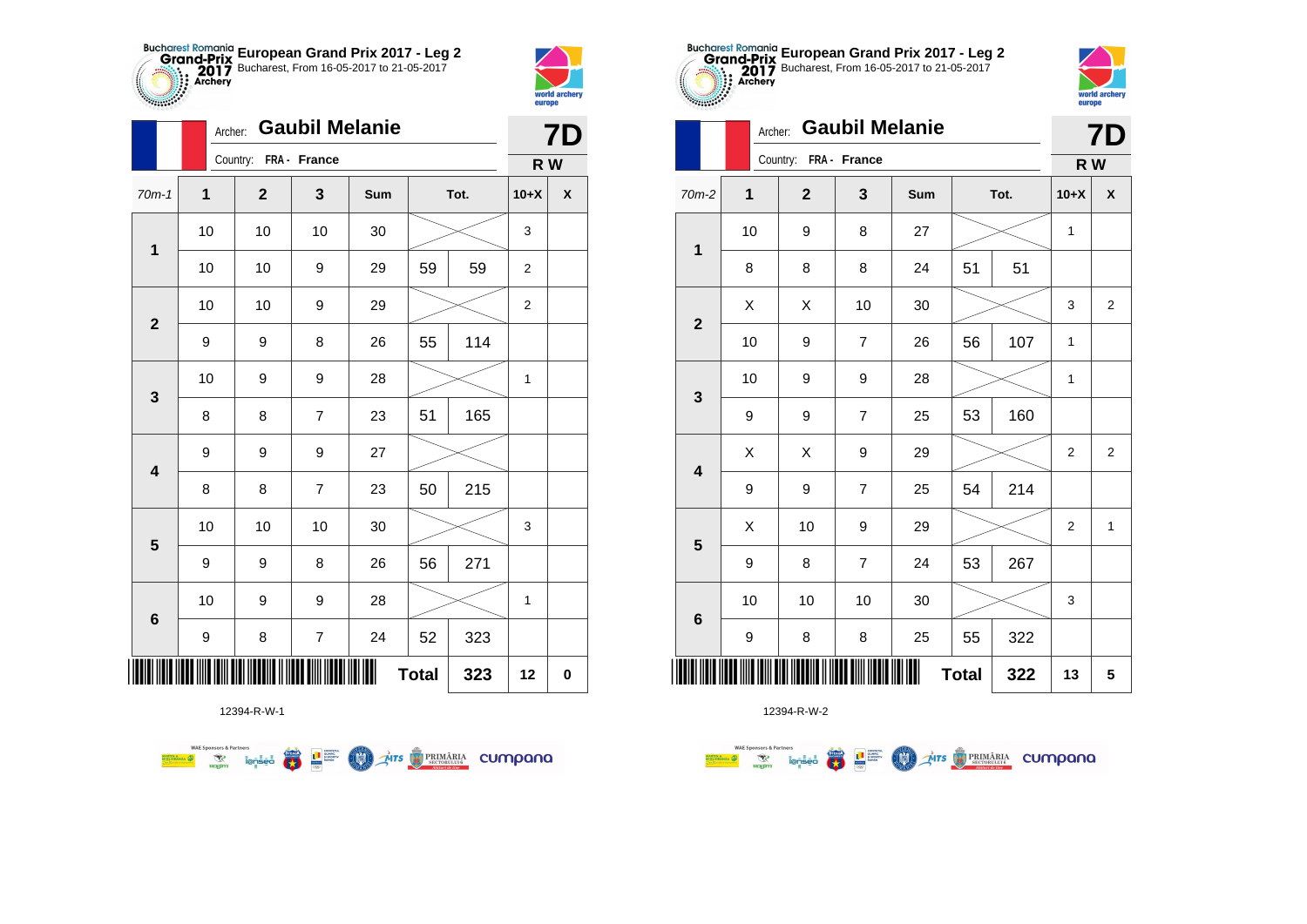



|                         |    | Archer: |                | Sokolenko Kateryna     |     |              |      |                | <b>8B</b>          |
|-------------------------|----|---------|----------------|------------------------|-----|--------------|------|----------------|--------------------|
|                         |    |         |                | Country: UKR - Ukraine |     |              |      | R W            |                    |
| $70m-1$                 | 1  |         | $\overline{2}$ | 3                      | Sum |              | Tot. | $10+X$         | $\pmb{\mathsf{X}}$ |
| $\mathbf 1$             | Χ  |         | 9              | 9                      | 28  |              |      | 1              | 1                  |
|                         | 8  |         | 7              | 7                      | 22  | 50           | 50   |                |                    |
| $\mathbf{2}$            | 10 |         | 10             | 9                      | 29  |              |      | $\overline{2}$ |                    |
|                         | 9  |         | 8              | 8                      | 25  | 54           | 104  |                |                    |
| 3                       | 9  |         | 9              | 8                      | 26  |              |      |                |                    |
|                         | 8  |         | 8              | $\overline{7}$         | 23  | 49           | 153  |                |                    |
| $\overline{\mathbf{4}}$ | 10 |         | 9              | 9                      | 28  |              |      | 1              |                    |
|                         | 9  |         | 9              | 8                      | 26  | 54           | 207  |                |                    |
|                         | 9  |         | 9              | 9                      | 27  |              |      |                |                    |
| $\overline{\mathbf{5}}$ | 8  |         | 8              | 8                      | 24  | 51           | 258  |                |                    |
|                         | 10 |         | 9              | 9                      | 28  |              |      | $\mathbf 1$    |                    |
| $\bf 6$                 | 8  |         | $\overline{7}$ | 6                      | 21  | 49           | 307  |                |                    |
| ∭                       |    |         |                |                        |     | <b>Total</b> | 307  | 5              | 1                  |



| $\sim$                  |         |              |                      |                    |              |      | <b>curepo</b>    |              |
|-------------------------|---------|--------------|----------------------|--------------------|--------------|------|------------------|--------------|
|                         | Archer: |              |                      | Sokolenko Kateryna |              |      |                  | 8B           |
|                         |         | Country:     | <b>UKR</b> - Ukraine |                    |              |      | R W              |              |
| $70m-2$                 | 1       | $\mathbf{2}$ | 3                    | Sum                |              | Tot. | $10+X$           | X            |
| 1                       | X       | 10           | 9                    | 29                 |              |      | $\overline{2}$   | 1            |
|                         | 9       | 8            | 8                    | 25                 | 54           | 54   |                  |              |
| $\mathbf{2}$            | 10      | 9            | 9                    | 28                 |              |      | 1                |              |
|                         | 8       | 8            | 8                    | 24                 | 52           | 106  |                  |              |
| 3                       | Χ       | 10           | 10                   | 30                 |              |      | 3                | $\mathbf{1}$ |
|                         | 9       | 8            | 8                    | 25                 | 55           | 161  |                  |              |
| $\overline{\mathbf{4}}$ | 10      | 9            | 8                    | 27                 |              |      | 1                |              |
|                         | 8       | 8            | 8                    | 24                 | 51           | 212  |                  |              |
| 5                       | 9       | 9            | 8                    | 26                 |              |      |                  |              |
|                         | 8       | 8            | 6                    | 22                 | 48           | 260  |                  |              |
| $6\phantom{1}6$         | Χ       | 10           | 9                    | 29                 |              |      | $\boldsymbol{2}$ | $\mathbf 1$  |
|                         | 9       | 8            | $\overline{7}$       | 24                 | 53           | 313  |                  |              |
|                         |         |              |                      |                    | <b>Total</b> | 313  | 9                | 3            |

**European Grand Prix 2017 - Leg 2** Bucharest, From 16-05-2017 to 21-05-2017



|                         |    | Archer:<br>SUKUIEIIKU NAIEI YIIA<br>Country: UKR - Ukraine<br>$\mathbf 1$<br>$\mathbf{2}$<br>3<br>Tot.<br>Sum<br>X |    |    |                |              |     | 8Β             |              |
|-------------------------|----|--------------------------------------------------------------------------------------------------------------------|----|----|----------------|--------------|-----|----------------|--------------|
|                         |    |                                                                                                                    |    |    |                |              |     | R W            |              |
| $70m-2$                 |    |                                                                                                                    |    |    |                |              |     | $10+X$         | $\pmb{\chi}$ |
| $\mathbf{1}$            |    |                                                                                                                    | 10 | 9  | 29             |              |     | 2              | $\mathbf{1}$ |
|                         | 9  |                                                                                                                    | 8  | 8  | 25             | 54           | 54  |                |              |
| $\overline{\mathbf{2}}$ | 10 |                                                                                                                    | 9  | 9  | 28             |              |     | $\mathbf 1$    |              |
|                         | 8  |                                                                                                                    | 8  | 8  | 24             | 52           | 106 |                |              |
| 3                       | Χ  |                                                                                                                    | 10 | 10 | 30             |              |     | 3              | 1            |
|                         | 9  |                                                                                                                    | 8  | 8  | 25             | 55           | 161 |                |              |
| $\overline{\mathbf{4}}$ | 10 |                                                                                                                    | 9  | 8  | 27             |              |     | 1              |              |
|                         | 8  |                                                                                                                    | 8  | 8  | 24             | 51           | 212 |                |              |
| $\overline{\mathbf{5}}$ | 9  |                                                                                                                    | 9  | 8  | 26             |              |     |                |              |
|                         | 8  |                                                                                                                    | 8  | 6  | 22             | 48           | 260 |                |              |
| $\bf 6$                 | X  |                                                                                                                    | 10 | 9  | 29             |              |     | $\overline{2}$ | 1            |
|                         | 9  |                                                                                                                    | 8  | 7  | 24             | 53           | 313 |                |              |
| IIII                    |    |                                                                                                                    |    |    | <b>IIIIIII</b> | <b>Total</b> | 313 | 9              | 3            |

19797-R-W-1

**WAE Sponsors & Partners THITS EXPRIMARIA CUMPANA FRA L** B SPORTER **COO**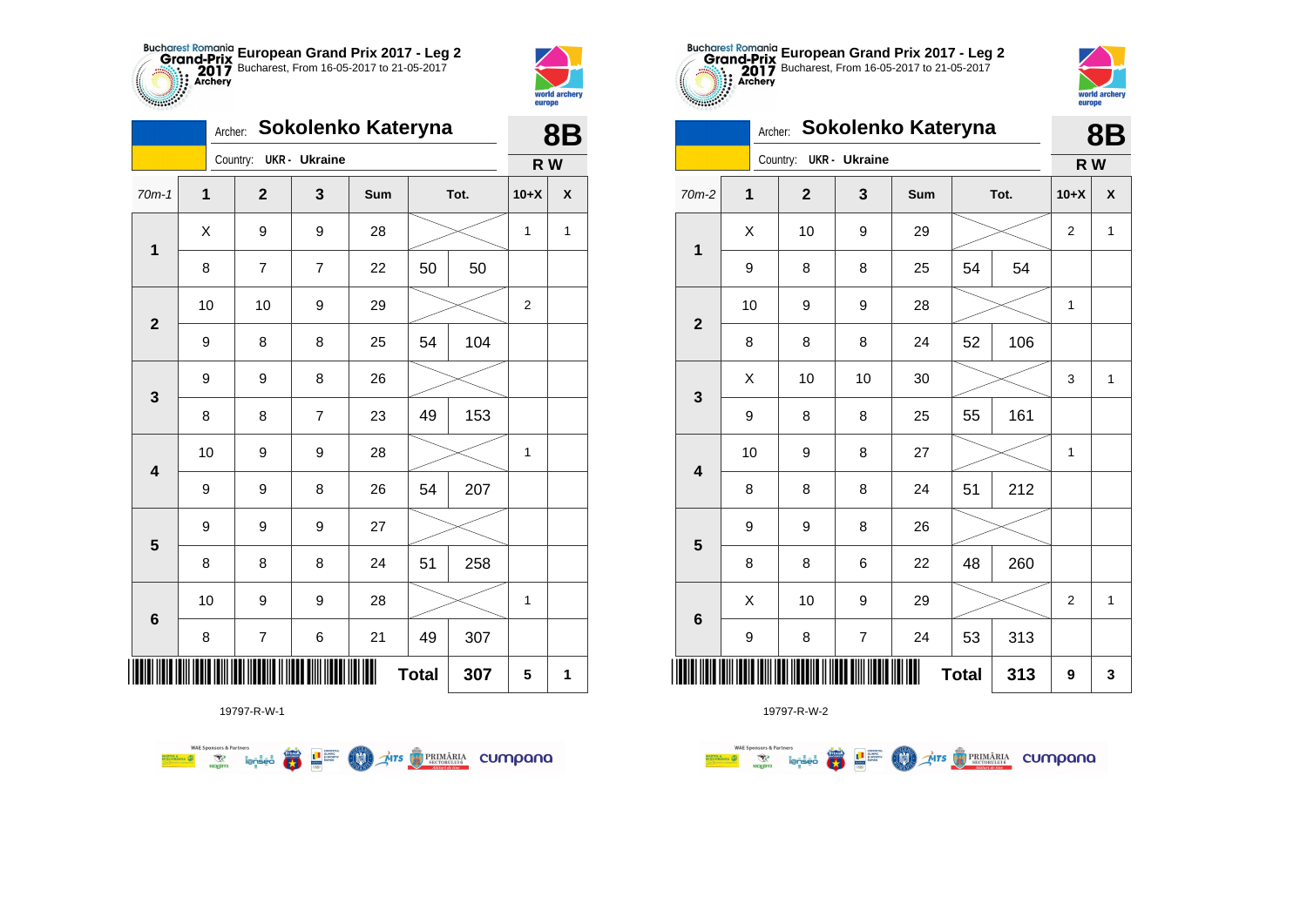



|                         | <b>Farasiewicz Karolina</b><br>Archer: |                       |                |     |              |      | 8C             |                    |  |
|-------------------------|----------------------------------------|-----------------------|----------------|-----|--------------|------|----------------|--------------------|--|
|                         |                                        | Country: POL - Poland |                |     |              |      | R W            |                    |  |
| $70m-1$                 | 1                                      | $\mathbf{2}$          | 3              | Sum |              | Tot. | $10+X$         | $\pmb{\mathsf{X}}$ |  |
| $\mathbf 1$             | 9                                      | 9                     | 9              | 27  |              |      |                |                    |  |
|                         | 9                                      | 9                     | $\overline{7}$ | 25  | 52           | 52   |                |                    |  |
| $\mathbf{2}$            | 10                                     | 10                    | 9              | 29  |              |      | $\overline{2}$ |                    |  |
|                         | 9                                      | 9                     | 8              | 26  | 55           | 107  |                |                    |  |
| $\mathbf 3$             | 9                                      | 9                     | 9              | 27  |              |      |                |                    |  |
|                         | 9                                      | 8                     | M              | 17  | 44           | 151  |                |                    |  |
| $\overline{\mathbf{4}}$ | 10                                     | 8                     | 8              | 26  |              |      | 1              |                    |  |
|                         | 8                                      | $\overline{7}$        | $\overline{7}$ | 22  | 48           | 199  |                |                    |  |
| $\overline{\mathbf{5}}$ | 10                                     | 9                     | 9              | 28  |              |      | 1              |                    |  |
|                         | 8                                      | 7                     | 6              | 21  | 49           | 248  |                |                    |  |
|                         | X                                      | Χ                     | Χ              | 30  |              |      | 3              | 3                  |  |
| $\bf 6$                 | 10                                     | 8                     | 6              | 24  | 54           | 302  | $\mathbf{1}$   |                    |  |
| ┉                       |                                        |                       |                |     | <b>Total</b> | 302  | 8              | 3                  |  |



| $-0.000000$             | europe      |                |                             |     |    |      |        |                    |
|-------------------------|-------------|----------------|-----------------------------|-----|----|------|--------|--------------------|
|                         | Archer:     |                | <b>Farasiewicz Karolina</b> |     |    |      |        | 8C                 |
|                         |             | Country:       | POL - Poland                |     |    |      | R W    |                    |
| $70m-2$                 | $\mathbf 1$ | $\overline{2}$ | 3                           | Sum |    | Tot. | $10+X$ | $\pmb{\mathsf{X}}$ |
| $\mathbf 1$             | 9           | 8              | 8                           | 25  |    |      |        |                    |
|                         | 8           | 8              | $\overline{7}$              | 23  | 48 | 48   |        |                    |
| $\mathbf{2}$            | X           | X              | 10                          | 30  |    |      | 3      | 2                  |
|                         | 9           | 8              | 8                           | 25  | 55 | 103  |        |                    |
|                         | X           | 10             | 9                           | 29  |    |      | 2      | 1                  |
| 3                       | 8           | 8              | $\overline{7}$              | 23  | 52 | 155  |        |                    |
|                         | 10          | 9              | 9                           | 28  |    |      | 1      |                    |
| $\overline{\mathbf{4}}$ | 9           | 8              | 7                           | 24  | 52 | 207  |        |                    |
| 5                       | 10          | 9              | 8                           | 27  |    |      | 1      |                    |
|                         | 8           | 8              | 6                           | 22  | 49 | 256  |        |                    |
|                         | X           | X              | 9                           | 29  |    |      | 2      | $\overline{2}$     |
| $6\phantom{1}6$         | 9           | 9              | 9                           | 27  | 56 | 312  |        |                    |
| <b>Total</b><br>312     |             |                |                             |     |    |      |        | 5                  |

**European Grand Prix 2017 - Leg 2** Bucharest, From 16-05-2017 to 21-05-2017



|                         | Archer: | Farasiewicz Karolina |                  | 8C  |              |      |                |                         |
|-------------------------|---------|----------------------|------------------|-----|--------------|------|----------------|-------------------------|
|                         |         | Country:             | POL - Poland     |     |              |      | R W            |                         |
| 70m-2                   | 1       | $\overline{2}$       | 3                | Sum |              | Tot. | $10+X$         | X                       |
| $\mathbf 1$             | 9       | 8                    | 8                | 25  |              |      |                |                         |
|                         | 8       | 8                    | $\boldsymbol{7}$ | 23  | 48           | 48   |                |                         |
| $\mathbf{2}$            | X       | Χ                    | 10               | 30  |              |      | 3              | $\overline{\mathbf{c}}$ |
|                         | 9       | 8                    | 8                | 25  | 55           | 103  |                |                         |
| $\mathbf 3$             | X       | 10                   | 9                | 29  |              |      | $\overline{c}$ | $\mathbf{1}$            |
|                         | 8       | 8                    | $\overline{7}$   | 23  | 52           | 155  |                |                         |
| $\overline{\mathbf{4}}$ | 10      | 9                    | 9                | 28  |              |      | 1              |                         |
|                         | 9       | 8                    | $\overline{7}$   | 24  | 52           | 207  |                |                         |
| $\overline{\mathbf{5}}$ | 10      | 9                    | 8                | 27  |              |      | 1              |                         |
|                         | 8       | 8                    | 6                | 22  | 49           | 256  |                |                         |
| $\bf 6$                 | Χ       | X                    | 9                | 29  |              |      | $\overline{2}$ | $\overline{2}$          |
|                         | 9       | 9                    | 9                | 27  | 56           | 312  |                |                         |
|                         |         |                      |                  | Ш   | <b>Total</b> | 312  | 9              | 5                       |

12711-R-W-1

**WAE Sponsors & Partners Exercise on the Second Parties of the Conservation Company of the Conservation Company of the Conservation Company**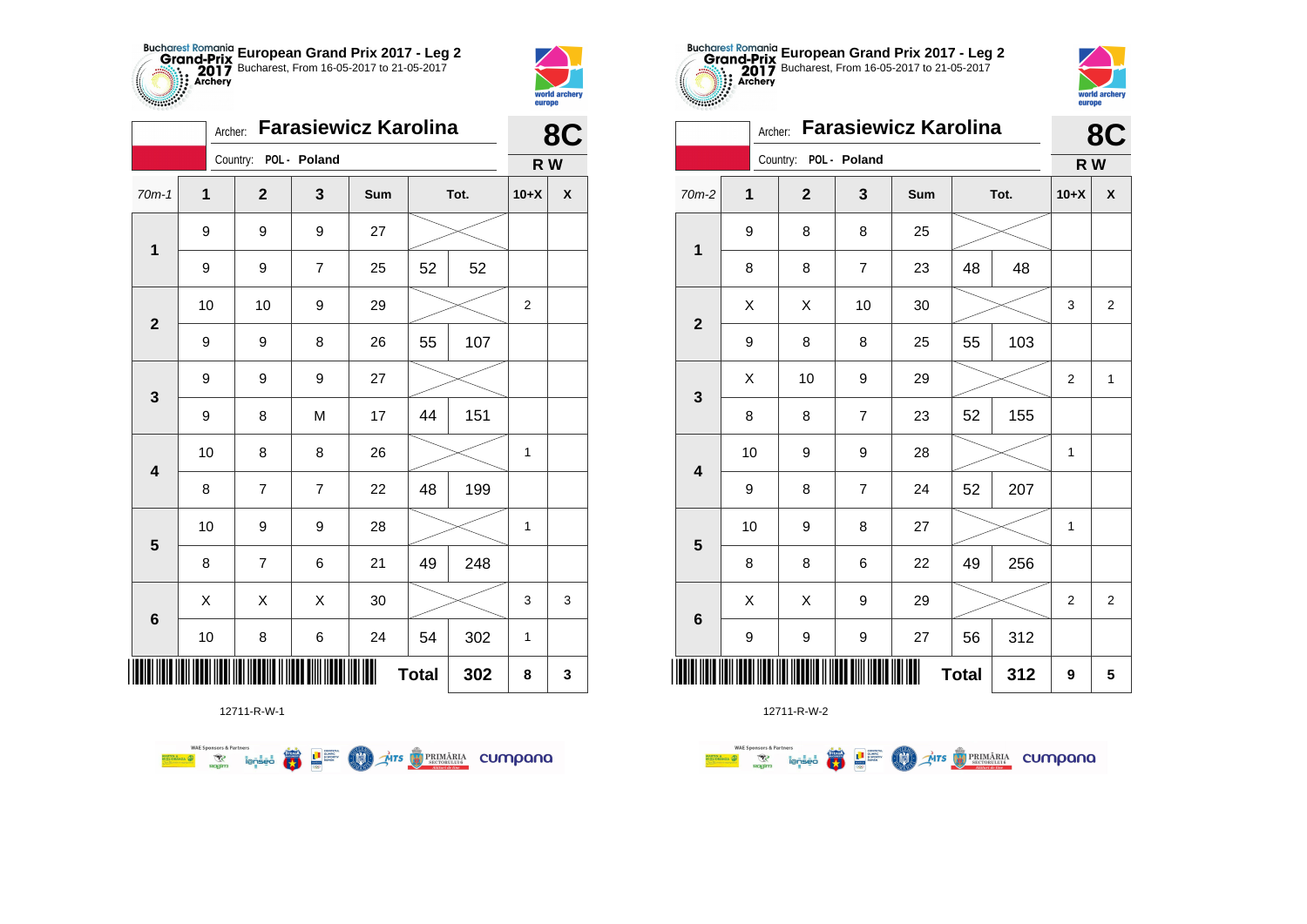



|              |              | <b>Lacroix Emilie</b><br>Archer: |                          |     |              |      |                |                    |  |
|--------------|--------------|----------------------------------|--------------------------|-----|--------------|------|----------------|--------------------|--|
|              |              | Country: FRA - France            |                          |     |              |      | R W            |                    |  |
| $70m-1$      | $\mathbf{1}$ | $\mathbf 2$                      | 3                        | Sum |              | Tot. | $10+X$         | $\pmb{\mathsf{X}}$ |  |
| $\mathbf 1$  | Χ            | 10                               | 10                       | 30  |              |      | 3              | $\mathbf{1}$       |  |
|              | 8            | 8                                | $\overline{7}$           | 23  | 53           | 53   |                |                    |  |
| $\mathbf{2}$ | X            | 10                               | 9                        | 29  |              |      | $\overline{2}$ | 1                  |  |
|              | 8            | 8                                | $\overline{7}$           | 23  | 52           | 105  |                |                    |  |
| 3            | X            | 10                               | 10                       | 30  |              |      | 3              | 1                  |  |
|              | 10           | 9                                | 8                        | 27  | 57           | 162  | 1              |                    |  |
| 4            | 10           | 9                                | 9                        | 28  |              |      | $\mathbf{1}$   |                    |  |
|              | 9            | 8                                | 6                        | 23  | 51           | 213  |                |                    |  |
| 5            | 10           | 9                                | 9                        | 28  |              |      | $\mathbf{1}$   |                    |  |
|              | 9            | 8                                | 8                        | 25  | 53           | 266  |                |                    |  |
| $\bf 6$      | 10           | 10                               | 10                       | 30  |              |      | 3              |                    |  |
|              | 9            | 8                                | $\overline{\mathcal{I}}$ | 24  | 54           | 320  |                |                    |  |
| ∭            |              |                                  |                          |     | <b>Total</b> | 320  | 14             | 3                  |  |

**THE STRIMARIA CUMPANA** 

11495-R-W-1

赢

**THE SUPPRE** 

**MAN** 

**WAE Sponsors & Partners** 



11495-R-W-2

|                         |         | <b>curepo</b>         |                       |     |    |      |                |                |
|-------------------------|---------|-----------------------|-----------------------|-----|----|------|----------------|----------------|
|                         | Archer: |                       | <b>Lacroix Emilie</b> |     |    |      |                | <b>8D</b>      |
|                         |         | Country: FRA - France |                       |     |    |      | R W            |                |
| $70m-2$                 | 1       | $\mathbf{2}$          | $\mathbf{3}$          | Sum |    | Tot. | $10+X$         | X              |
| 1                       | 9       | 9                     | 9                     | 27  |    |      |                |                |
|                         | 9       | 8                     | 8                     | 25  | 52 | 52   |                |                |
| $\overline{2}$          | 9       | 9                     | 9                     | 27  |    |      |                |                |
|                         | 8       | 8                     | 8                     | 24  | 51 | 103  |                |                |
| $\mathbf{3}$            | 10      | 10                    | 9                     | 29  |    |      | $\overline{2}$ |                |
|                         | 8       | 8                     | $\overline{7}$        | 23  | 52 | 155  |                |                |
| $\overline{\mathbf{4}}$ | 10      | 9                     | 9                     | 28  |    |      | 1              |                |
|                         | 8       | 8                     | 8                     | 24  | 52 | 207  |                |                |
| 5                       | 10      | 10                    | 10                    | 30  |    |      | 3              |                |
|                         | 9       | 9                     | 9                     | 27  | 57 | 264  |                |                |
| $6\phantom{1}6$         | X       | X                     | 10                    | 30  |    |      | 3              | $\overline{2}$ |
|                         | 9       | 9                     | 9                     | 27  | 57 | 321  |                |                |
|                         | 321     | 9                     | $\mathbf 2$           |     |    |      |                |                |

**European Grand Prix 2017 - Leg 2** Bucharest, From 16-05-2017 to 21-05-2017

world arche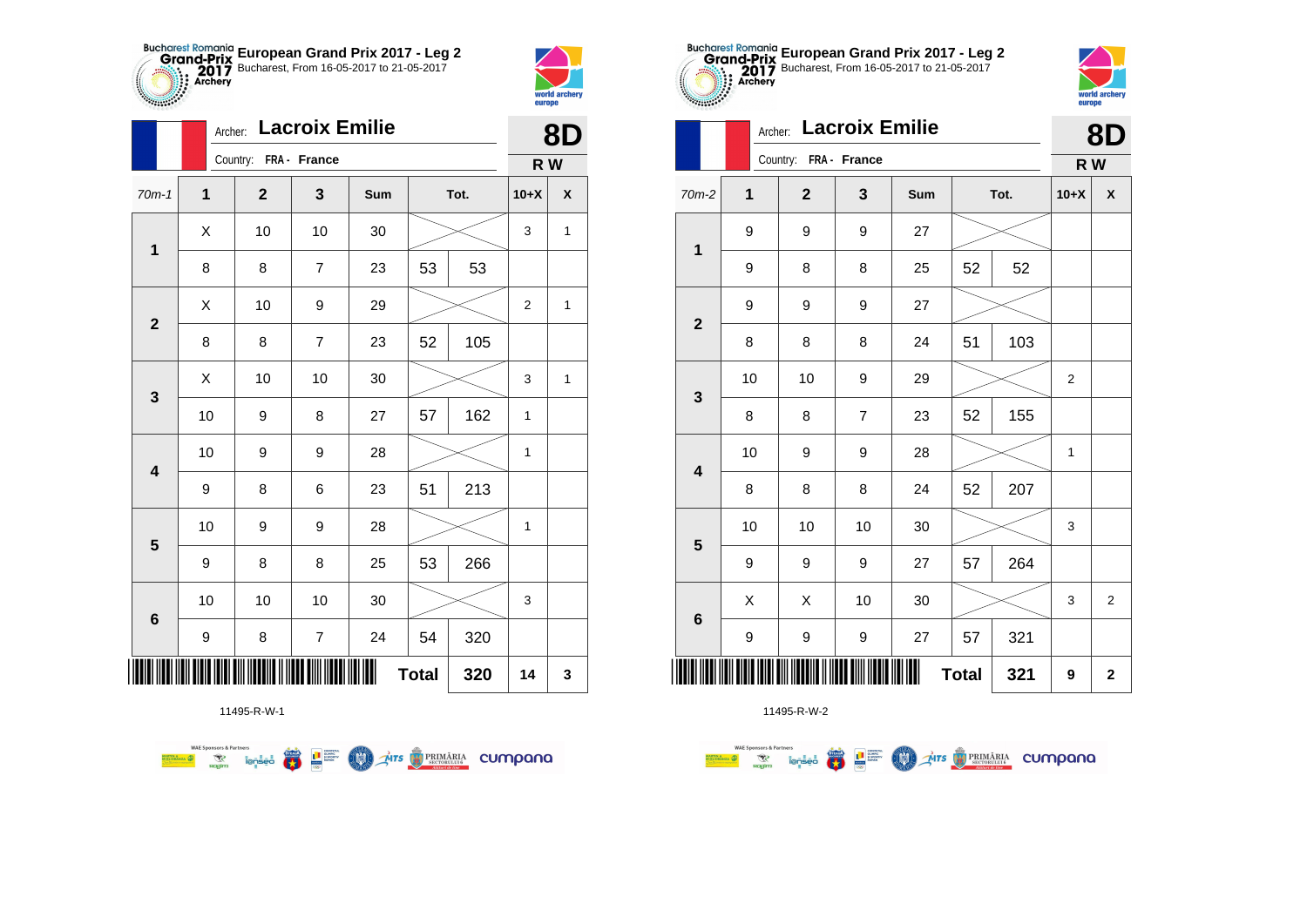



|                         |                         | <b>Miklos Beatrice</b><br>Archer: |                         |     |              |      |                |                         |
|-------------------------|-------------------------|-----------------------------------|-------------------------|-----|--------------|------|----------------|-------------------------|
|                         |                         | Country: ROU - Romania            |                         |     |              |      | R W            |                         |
| $70m-1$                 | $\mathbf 1$             | $\mathbf{2}$                      | 3                       | Sum |              | Tot. | $10+X$         | $\pmb{\mathsf{X}}$      |
| $\mathbf{1}$            | 10                      | 8                                 | 6                       | 24  |              |      | 1              |                         |
|                         | 5                       | $\overline{\mathbf{4}}$           | $\overline{4}$          | 13  | 37           | 37   |                |                         |
| $\overline{\mathbf{2}}$ | 9                       | 9                                 | 9                       | 27  |              |      |                |                         |
|                         | $\overline{7}$          | 6                                 | $\overline{\mathbf{4}}$ | 17  | 44           | 81   |                |                         |
| 3                       | 10                      | 8                                 | $\overline{7}$          | 25  |              |      | $\mathbf{1}$   |                         |
|                         | $\overline{\mathbf{7}}$ | $\overline{7}$                    | 6                       | 20  | 45           | 126  |                |                         |
| $\overline{\mathbf{4}}$ | Χ                       | 9                                 | 8                       | 27  |              |      | $\mathbf{1}$   | $\mathbf{1}$            |
|                         | 8                       | $\overline{7}$                    | 6                       | 21  | 48           | 174  |                |                         |
| $\overline{\mathbf{5}}$ | Χ                       | 10                                | 9                       | 29  |              |      | $\overline{2}$ | $\mathbf{1}$            |
|                         | 8                       | 7                                 | $\overline{7}$          | 22  | 51           | 225  |                |                         |
|                         | $\boldsymbol{9}$        | 9                                 | 8                       | 26  |              |      |                |                         |
| 6                       | $\overline{7}$          | 5                                 | $\overline{\mathbf{4}}$ | 16  | 42           | 267  |                |                         |
| ║║║                     |                         |                                   |                         |     | <b>Total</b> | 267  | 5              | $\overline{\mathbf{2}}$ |

**COND** 

**THE STRIMARIA CUMPANA** 

20011-R-W-1

**Excessive Contract on Service Contract Contract Contract Contract Contract Contract Contract Contract Contract Contract Contract Contract Contract Contract Contract Contract Contract Contract Contract Contract Contract Co** 

**WAE Sponsors & Partners** 



20011-R-W-2

|                         | Country:                |                                                                                                                      | R W            |                  |              |      |        |                |
|-------------------------|-------------------------|----------------------------------------------------------------------------------------------------------------------|----------------|------------------|--------------|------|--------|----------------|
| $70m-2$                 | 1                       | $\mathbf{2}$                                                                                                         | 3              | Sum              |              | Tot. | $10+X$ | X              |
| $\mathbf 1$             | 9                       | 9                                                                                                                    | $\overline{7}$ | 25               |              |      |        |                |
|                         | $\overline{\mathbf{7}}$ | $\overline{\mathcal{I}}$                                                                                             | 6              | 20               | 45           | 45   |        |                |
| $\mathbf{2}$            | 9                       | 9                                                                                                                    | 6              | 24               |              |      |        |                |
|                         | 5                       | $\overline{\mathbf{4}}$                                                                                              | $\overline{c}$ | 11               | 35           | 80   |        |                |
| $\mathbf{3}$            | 10                      | 9                                                                                                                    | 9              | 28               |              |      | 1      |                |
|                         | 8                       | 8                                                                                                                    | $\overline{7}$ | 23               | 51           | 131  |        |                |
| $\overline{\mathbf{4}}$ | Χ                       | Χ                                                                                                                    | 10             | $30\,$           |              |      | 3      | $\overline{2}$ |
|                         | 9                       | 8                                                                                                                    | 5              | 22               | 52           | 183  |        |                |
| $\overline{\mathbf{5}}$ | 9                       | 8                                                                                                                    | 8              | 25               |              |      |        |                |
|                         | 6                       | 5                                                                                                                    | 5              | 16               | 41           | 224  |        |                |
| $\bf 6$                 | 10                      | 9                                                                                                                    | 8              | 27               |              |      | 1      |                |
|                         | 8                       | 8                                                                                                                    | 3              | 19               | 46           | 270  |        |                |
|                         |                         | <u> 1811 1818 1828 1839 1839 1830 1830 1831 1832 1833 1834 1835 1836 1837 1838 1839 1839 1839 1839 1839 1839 183</u> |                | <b>TILL HELL</b> | <b>Total</b> | 270  | 5      | $\mathbf 2$    |

**European Grand Prix 2017 - Leg 2** Bucharest, From 16-05-2017 to 21-05-2017

**9A**

world archer

europe

Archer: **Miklos Beatrice**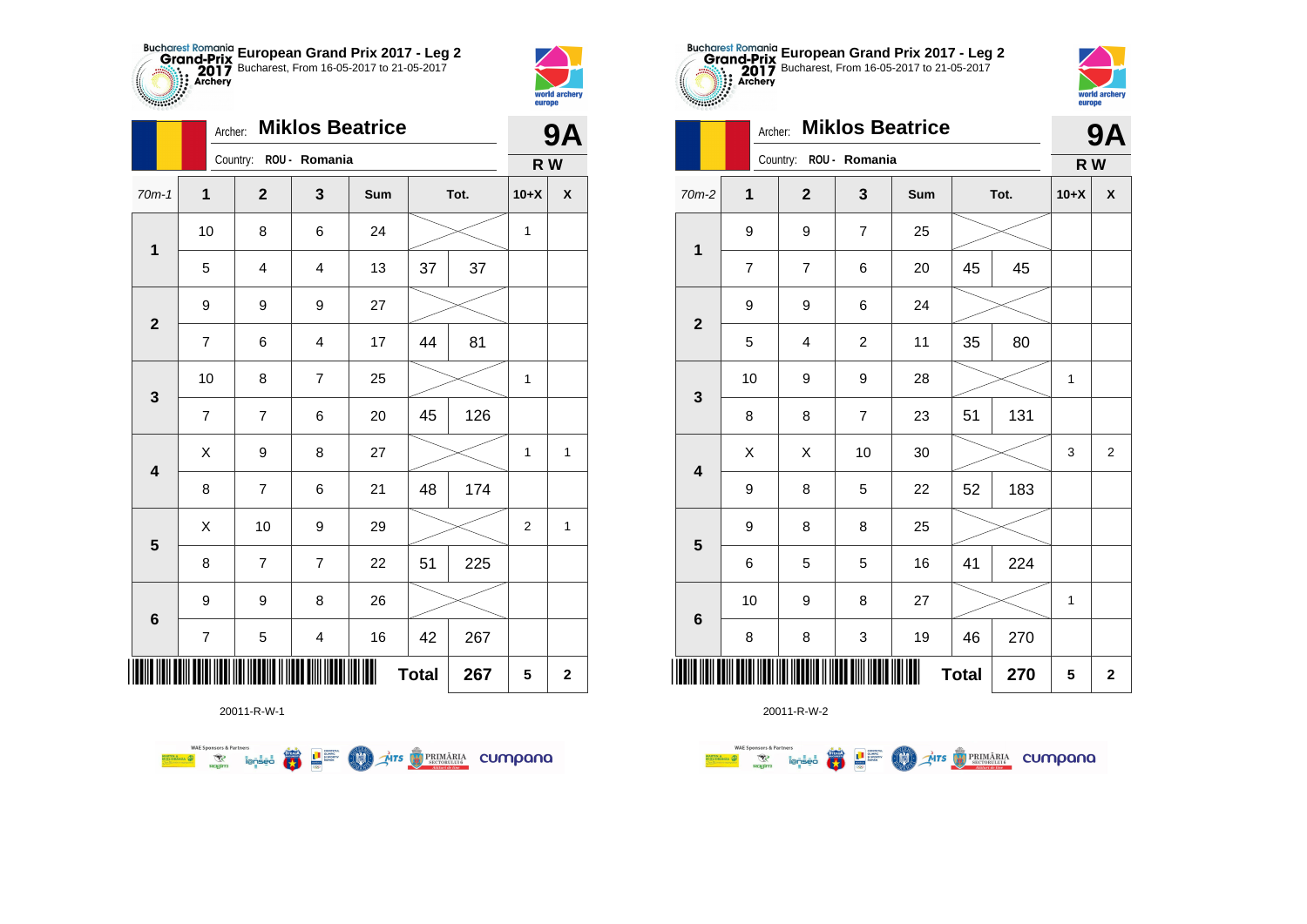



**THE** 

|                         | Rodionova Polina<br>Archer: |                        |                |     |              |      |                  | <b>9B</b>               |  |
|-------------------------|-----------------------------|------------------------|----------------|-----|--------------|------|------------------|-------------------------|--|
|                         |                             | Country: UKR - Ukraine |                |     |              |      | R W              |                         |  |
| $70m-1$                 | 1                           | $\mathbf{2}$           | 3              | Sum |              | Tot. | $10+X$           | X                       |  |
| $\mathbf 1$             | X                           | 10                     | 9              | 29  |              |      | $\overline{2}$   | $\mathbf{1}$            |  |
|                         | 8                           | 8                      | $\overline{7}$ | 23  | 52           | 52   |                  |                         |  |
| $\mathbf{2}$            | Χ                           | Χ                      | 9              | 29  |              |      | 2                | $\overline{\mathbf{c}}$ |  |
|                         | 8                           | 7                      | 7              | 22  | 51           | 103  |                  |                         |  |
| 3                       | Χ                           | Χ                      | 8              | 28  |              |      | $\overline{2}$   | $\overline{2}$          |  |
|                         | 8                           | 6                      | 6              | 20  | 48           | 151  |                  |                         |  |
| $\overline{\mathbf{4}}$ | Χ                           | 10                     | 10             | 30  |              |      | 3                | 1                       |  |
|                         | 9                           | 8                      | 6              | 23  | 53           | 204  |                  |                         |  |
| 5                       | Χ                           | 10                     | 9              | 29  |              |      | 2                | $\mathbf{1}$            |  |
|                         | 8                           | 8                      | 8              | 24  | 53           | 257  |                  |                         |  |
|                         | 10                          | 10                     | 8              | 28  |              |      | $\boldsymbol{2}$ |                         |  |
| 6                       | 8                           | $\boldsymbol{7}$       | $\overline{7}$ | 22  | 50           | 307  |                  |                         |  |
|                         |                             |                        |                |     | <b>Total</b> | 307  | 13               | $\overline{\mathbf{7}}$ |  |



7387-R-W-2

|                         |                          |  |              | JD                   |     |    |      |                |              |
|-------------------------|--------------------------|--|--------------|----------------------|-----|----|------|----------------|--------------|
|                         |                          |  | Country:     | <b>UKR</b> - Ukraine |     |    |      | R W            |              |
| $70m-2$                 | $\mathbf{1}$             |  | $\mathbf{2}$ | 3                    | Sum |    | Tot. | $10+X$         | χ            |
| $\mathbf 1$             | 10                       |  | 10           | 9                    | 29  |    |      | 2              |              |
|                         | 9                        |  | 8            | 7                    | 24  | 53 | 53   |                |              |
| $\mathbf{2}$            | 9                        |  | 8            | 8                    | 25  |    |      |                |              |
|                         | 8                        |  | 8            | $\overline{7}$       | 23  | 48 | 101  |                |              |
| $\mathbf{3}$            | X                        |  | 9            | 9                    | 28  |    |      | 1              | $\mathbf{1}$ |
|                         | 9                        |  | 9            | 6                    | 24  | 52 | 153  |                |              |
| $\overline{\mathbf{4}}$ | 10                       |  | 9            | 9                    | 28  |    |      | 1              |              |
|                         | 9                        |  | 8            | 8                    | 25  | 53 | 206  |                |              |
| $\overline{\mathbf{5}}$ | Χ                        |  | 10           | 9                    | 29  |    |      | $\mathbf 2$    | $\mathbf{1}$ |
|                         | 8                        |  | 8            | 8                    | 24  | 53 | 259  |                |              |
|                         | Χ                        |  | 10           | 9                    | 29  |    |      | $\overline{2}$ | $\mathbf{1}$ |
| $\bf 6$                 | 9                        |  | 9            | 9                    | 27  | 56 | 315  |                |              |
| IIIII                   | Ш<br><b>Total</b><br>315 |  |              |                      |     |    |      |                | 3            |



|                         |                         | Rodionova Polina<br>Archer: |                        |   |     |              |      |                | <b>9B</b>          |
|-------------------------|-------------------------|-----------------------------|------------------------|---|-----|--------------|------|----------------|--------------------|
|                         |                         |                             | Country: UKR - Ukraine |   |     |              |      | R W            |                    |
| 70m-2                   | $\overline{\mathbf{1}}$ |                             | $\mathbf{2}$           | 3 | Sum |              | Tot. | $10+X$         | $\pmb{\mathsf{X}}$ |
| $\mathbf 1$             | 10                      |                             | 10                     | 9 | 29  |              |      | 2              |                    |
|                         | 9                       |                             | 8                      | 7 | 24  | 53           | 53   |                |                    |
| $\mathbf{2}$            | 9                       |                             | 8                      | 8 | 25  |              |      |                |                    |
|                         | 8                       |                             | 8                      | 7 | 23  | 48           | 101  |                |                    |
| $\mathbf{3}$            | Χ                       |                             | 9                      | 9 | 28  |              |      | 1              | $\mathbf{1}$       |
|                         | 9                       |                             | 9                      | 6 | 24  | 52           | 153  |                |                    |
| $\overline{\mathbf{4}}$ | 10                      |                             | 9                      | 9 | 28  |              |      | 1              |                    |
|                         | 9                       |                             | 8                      | 8 | 25  | 53           | 206  |                |                    |
| $\overline{\mathbf{5}}$ | Χ                       |                             | 10                     | 9 | 29  |              |      | $\overline{2}$ | $\mathbf{1}$       |
|                         | 8                       |                             | 8                      | 8 | 24  | 53           | 259  |                |                    |
| $\bf 6$                 | X                       |                             | 10                     | 9 | 29  |              |      | $\overline{2}$ | $\mathbf{1}$       |
|                         | 9                       |                             | 9                      | 9 | 27  | 56           | 315  |                |                    |
| ║║║                     |                         |                             |                        |   | Ш   | <b>Total</b> | 315  | 8              | 3                  |

**European Grand Prix 2017 - Leg 2** Bucharest, From 16-05-2017 to 21-05-2017

7387-R-W-1

**WAE Sponsors & Partners 第1**章 **THE STRIMARIA CUMPANA COO**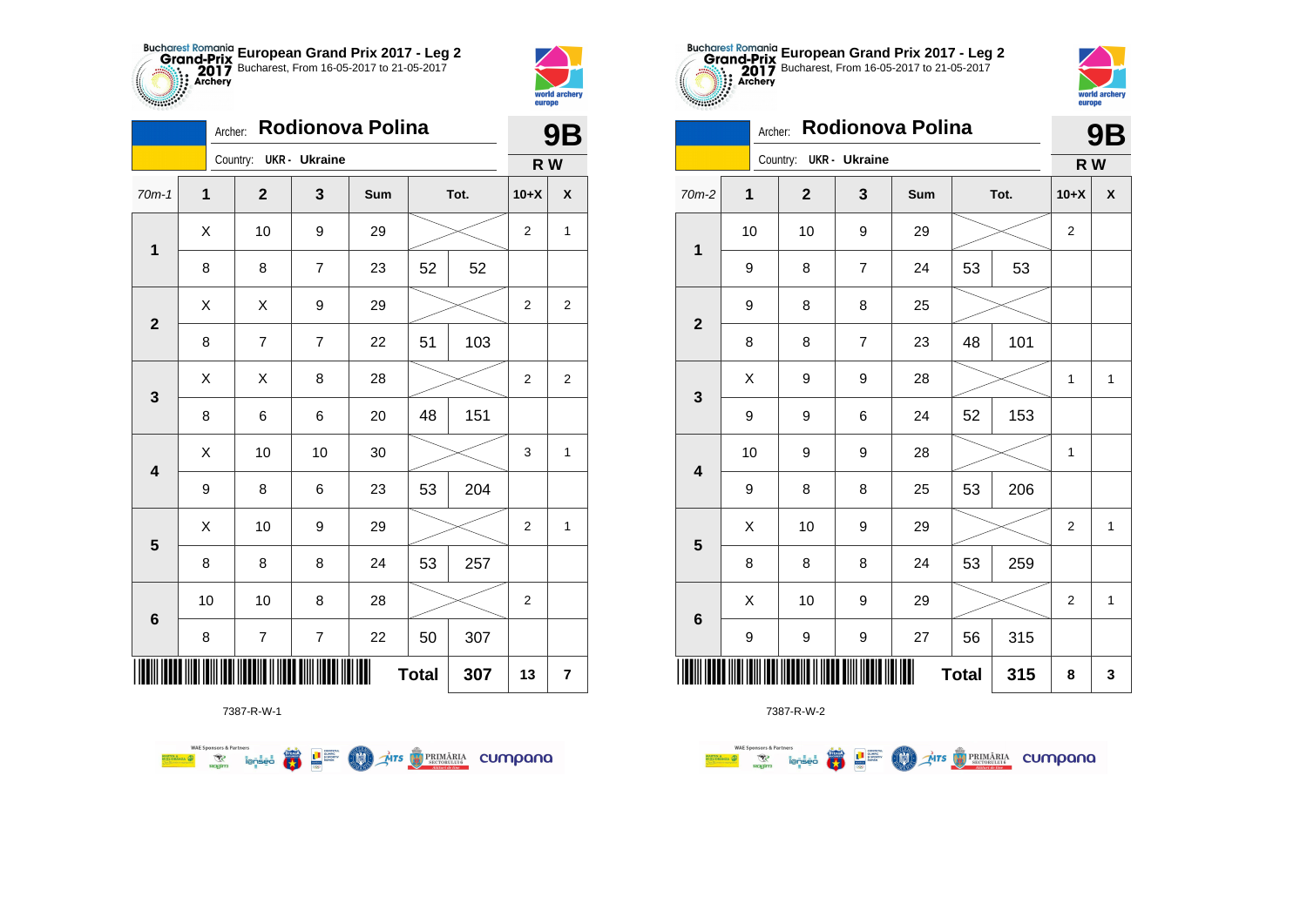



|                         | Zyzanska Sylwia<br>Archer: |                       |                  |     |              |      |                  | 9C           |  |
|-------------------------|----------------------------|-----------------------|------------------|-----|--------------|------|------------------|--------------|--|
|                         |                            | Country: POL - Poland |                  |     |              |      | R W              |              |  |
| $70m-1$                 | $\mathbf 1$                | $\mathbf 2$           | 3                | Sum |              | Tot. | $10+X$           | X            |  |
| $\mathbf{1}$            | X                          | 10                    | 9                | 29  |              |      | $\overline{2}$   | $\mathbf{1}$ |  |
|                         | 9                          | 8                     | 7                | 24  | 53           | 53   |                  |              |  |
| $\mathbf 2$             | 10                         | 10                    | 9                | 29  |              |      | $\overline{2}$   |              |  |
|                         | 9                          | 9                     | 8                | 26  | 55           | 108  |                  |              |  |
| 3                       | 10                         | 8                     | 8                | 26  |              |      | $\mathbf{1}$     |              |  |
|                         | 8                          | $\overline{7}$        | $\overline{7}$   | 22  | 48           | 156  |                  |              |  |
| $\overline{\mathbf{4}}$ | 9                          | 9                     | 9                | 27  |              |      |                  |              |  |
|                         | 8                          | 8                     | $\overline{7}$   | 23  | 50           | 206  |                  |              |  |
| ${\bf 5}$               | X                          | 10                    | 9                | 29  |              |      | $\overline{2}$   | $\mathbf{1}$ |  |
|                         | 9                          | 9                     | 8                | 26  | 55           | 261  |                  |              |  |
| 6                       | 10                         | 10                    | 9                | 29  |              |      | $\boldsymbol{2}$ |              |  |
|                         | 9                          | 9                     | $\boldsymbol{7}$ | 25  | 54           | 315  |                  |              |  |
| ║║║                     |                            |                       |                  |     | <b>Total</b> | 315  | 9                | $\mathbf 2$  |  |

**TATS BRIMARIA CUMPANA** 



13111-R-W-2

| cococo.                 | Archer: Zyzanska Sylwia |                |              |     |    |      |                         |              |  |  |
|-------------------------|-------------------------|----------------|--------------|-----|----|------|-------------------------|--------------|--|--|
|                         |                         | Country:       | POL - Poland |     |    |      | R W                     |              |  |  |
| $70m-2$                 | 1                       | $\mathbf{2}$   | 3            | Sum |    | Tot. | $10+X$                  | χ            |  |  |
| 1                       | 10                      | 9              | 8            | 27  |    |      | 1                       |              |  |  |
|                         | $\overline{7}$          | $\overline{7}$ | 6            | 20  | 47 | 47   |                         |              |  |  |
| $\overline{\mathbf{2}}$ | X                       | 10             | 10           | 30  |    |      | 3                       | 1            |  |  |
|                         | 10                      | 9              | 8            | 27  | 57 | 104  | 1                       |              |  |  |
| 3                       | X                       | 10             | 9            | 29  |    |      | $\overline{2}$          | $\mathbf{1}$ |  |  |
|                         | 9                       | 9              | 9            | 27  | 56 | 160  |                         |              |  |  |
| $\overline{\mathbf{4}}$ | 10                      | 10             | 9            | 29  |    |      | $\overline{\mathbf{c}}$ |              |  |  |
|                         | 8                       | 8              | 8            | 24  | 53 | 213  |                         |              |  |  |
| 5                       | X                       | 9              | 9            | 28  |    |      | 1                       | $\mathbf{1}$ |  |  |
|                         | 8                       | 8              | 5            | 21  | 49 | 262  |                         |              |  |  |
| $\bf 6$                 | 9                       | 9              | 8            | 26  |    |      |                         |              |  |  |
|                         | 8                       | $\overline{7}$ | 6            | 21  | 47 | 309  |                         |              |  |  |
| ║║║                     | <b>Total</b><br>309     |                |              |     |    |      |                         |              |  |  |

**European Grand Prix 2017 - Leg 2** Bucharest, From 16-05-2017 to 21-05-2017

> world archer **Alliana**

13111-R-W-1

 $\left(\frac{\sinh\theta}{\cos\theta}\right)$ 

**LE SURFACE** 

**COND** 

**WAE Sponsors & Partners**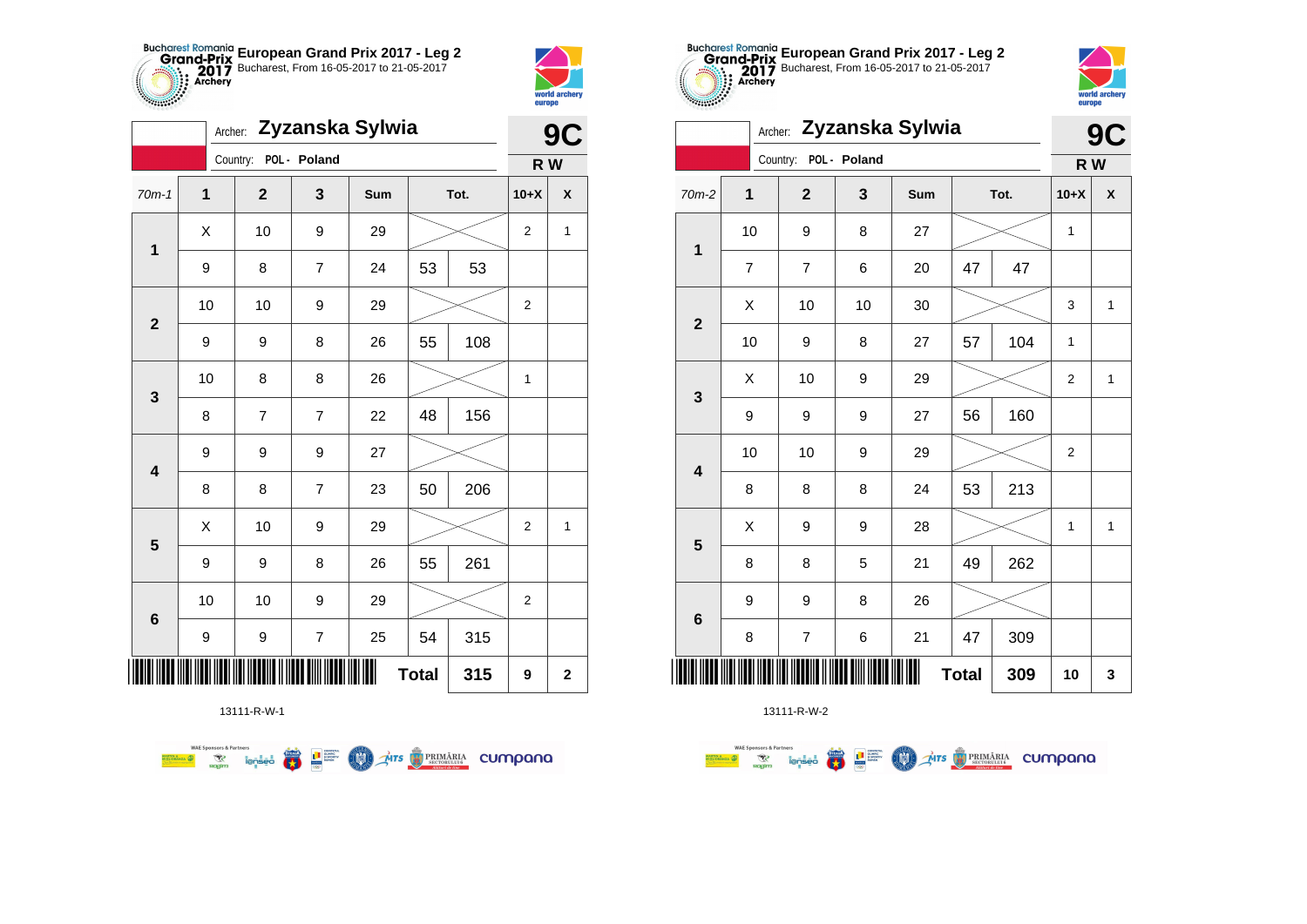



 $\overline{\phantom{0}}$ 

|                         | Archer:        |                       |                         | <b>Brianne Noemie</b> |              |      |             | 9D                 |
|-------------------------|----------------|-----------------------|-------------------------|-----------------------|--------------|------|-------------|--------------------|
|                         |                | Country: FRA - France |                         |                       |              |      | R W         |                    |
| $70m-1$                 | $\mathbf{1}$   | $\overline{2}$        | $\mathbf{3}$            | Sum                   |              | Tot. | $10+X$      | $\pmb{\mathsf{X}}$ |
| $\mathbf 1$             | 9              | 9                     | 9                       | 27                    |              |      |             |                    |
|                         | 9              | 8                     | 8                       | 25                    | 52           | 52   |             |                    |
| $\mathbf{2}$            | 10             | 9                     | 8                       | 27                    |              |      | 1           |                    |
|                         | 8              | 8                     | 7                       | 23                    | 50           | 102  |             |                    |
| $\mathbf{3}$            | 10             | 9                     | 8                       | 27                    |              |      | 1           |                    |
|                         | 8              | 8                     | $\overline{7}$          | 23                    | 50           | 152  |             |                    |
| $\overline{\mathbf{4}}$ | 9              | 9                     | 9                       | 27                    |              |      |             |                    |
|                         | $\overline{7}$ | $\overline{7}$        | 5                       | 19                    | 46           | 198  |             |                    |
| $\overline{\mathbf{5}}$ | 10             | 9                     | 9                       | 28                    |              |      | 1           |                    |
|                         | 9              | 8                     | $\overline{7}$          | 24                    | 52           | 250  |             |                    |
| $\bf 6$                 | 10             | 9                     | 9                       | 28                    |              |      | $\mathbf 1$ |                    |
|                         | 8              | 8                     | $\overline{\mathbf{7}}$ | 23                    | 51           | 301  |             |                    |
|                         |                |                       |                         | Ш                     | <b>Total</b> | 301  | 4           | $\pmb{0}$          |



8945-R-W-2

|                         |             | Country: FRA - France |                |     |              |      | R W    |                         |
|-------------------------|-------------|-----------------------|----------------|-----|--------------|------|--------|-------------------------|
| 2                       | $\mathbf 1$ | $\mathbf{2}$          | 3              | Sum |              | Tot. | $10+X$ | χ                       |
|                         | 9           | 8                     | 8              | 25  |              |      |        |                         |
| $\mathbf{1}$            | 8           | $\overline{7}$        | 5              | 20  | 45           | 45   |        |                         |
|                         | 10          | 8                     | 8              | 26  |              |      | 1      |                         |
| $\boldsymbol{2}$        | 8           | 8                     | 6              | 22  | 48           | 93   |        |                         |
| $\mathbf{3}$            | 10          | 10                    | 9              | 29  |              |      | 2      |                         |
|                         | 9           | 9                     | 8              | 26  | 55           | 148  |        |                         |
| $\overline{\mathbf{4}}$ | Χ           | Χ                     | 9              | 29  |              |      | 2      | $\overline{\mathbf{c}}$ |
|                         | 9           | 9                     | $\overline{7}$ | 25  | 54           | 202  |        |                         |
| $5\phantom{.0}$         | 9           | 9                     | 9              | 27  |              |      |        |                         |
|                         | 9           | 8                     | 8              | 25  | 52           | 254  |        |                         |
| $\bf 6$                 | 10          | 10                    | 10             | 30  |              |      | 3      |                         |
|                         | 9           | 9                     | 8              | 26  | 56           | 310  |        |                         |
|                         |             |                       |                | Ш   | <b>Total</b> | 310  | 8      | $\mathbf{2}$            |



|                         | Archer: | <b>Brianne Noemie</b> |                |     | 91<br>Ŋ      |      |                |                         |
|-------------------------|---------|-----------------------|----------------|-----|--------------|------|----------------|-------------------------|
|                         |         | Country: FRA - France |                |     |              |      | R W            |                         |
| $70m-2$                 | 1       | $\mathbf{2}$          | 3              | Sum |              | Tot. | $10+X$         | X                       |
| $\mathbf{1}$            | 9       | 8                     | 8              | 25  |              |      |                |                         |
|                         | 8       | $\overline{7}$        | 5              | 20  | 45           | 45   |                |                         |
| $\mathbf{2}$            | 10      | 8                     | 8              | 26  |              |      | 1              |                         |
|                         | 8       | 8                     | 6              | 22  | 48           | 93   |                |                         |
|                         | 10      | 10                    | 9              | 29  |              |      | $\overline{2}$ |                         |
| 3                       | 9       | 9                     | 8              | 26  | 55           | 148  |                |                         |
| $\overline{\mathbf{4}}$ | Χ       | X                     | 9              | 29  |              |      | $\mathbf 2$    | $\overline{\mathbf{c}}$ |
|                         | 9       | 9                     | $\overline{7}$ | 25  | 54           | 202  |                |                         |
| 5                       | 9       | 9                     | 9              | 27  |              |      |                |                         |
|                         | 9       | 8                     | 8              | 25  | 52           | 254  |                |                         |
| 6                       | 10      | 10                    | 10             | 30  |              |      | 3              |                         |
|                         | 9       | 9                     | 8              | 26  | 56           | 310  |                |                         |
|                         |         |                       |                |     | <b>Total</b> | 310  | 8              | $\mathbf 2$             |

**European Grand Prix 2017 - Leg 2** Bucharest, From 16-05-2017 to 21-05-2017

8945-R-W-1

**WAE Sponsors & Partners**  $\mathcal{A}$ irs  $\bigcirc$  PRIMĂRIA CUMPONO 赢 **THE SUPPRE MAN**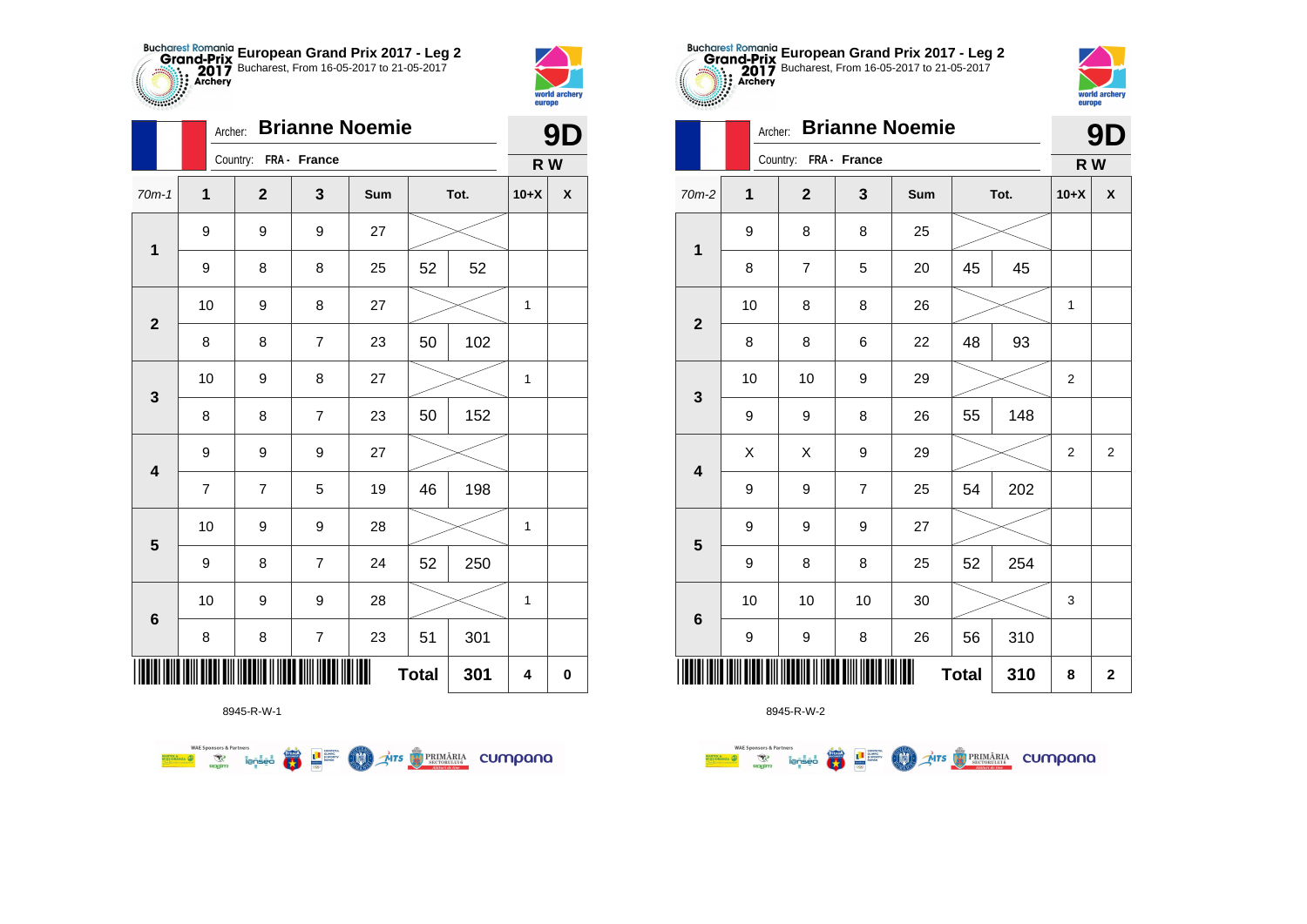



|                         | Archer:        |                        |                         | <b>Amaiestroaie Madalina</b> |              |      |              | <b>10A</b> |
|-------------------------|----------------|------------------------|-------------------------|------------------------------|--------------|------|--------------|------------|
|                         |                | Country: ROU - Romania |                         |                              |              |      | R W          |            |
| $70m-1$                 | $\mathbf 1$    | $\overline{2}$         | 3                       | Sum                          |              | Tot. | $10+X$       | X          |
|                         | 10             | 10                     | 9                       | 29                           |              |      | $\mathbf{2}$ |            |
| $\mathbf 1$             | 8              | 8                      | 7                       | 23                           | 52           | 52   |              |            |
| $\mathbf{2}$            | 8              | $\overline{7}$         | 6                       | 21                           |              |      |              |            |
|                         | 5              | 4                      | $\overline{c}$          | 11                           | 32           | 84   |              |            |
| 3                       | 9              | 8                      | $\overline{7}$          | 24                           |              |      |              |            |
|                         | $\overline{7}$ | 6                      | $\overline{4}$          | 17                           | 41           | 125  |              |            |
| $\overline{\mathbf{4}}$ | 10             | 8                      | $\overline{7}$          | 25                           |              |      | 1            |            |
|                         | $\overline{7}$ | 6                      | $\overline{\mathbf{4}}$ | 17                           | 42           | 167  |              |            |
| 5                       | 9              | 9                      | 9                       | 27                           |              |      |              |            |
|                         | 8              | 8                      | 6                       | 22                           | 49           | 216  |              |            |
| $6\phantom{1}$          | 9              | 8                      | $\overline{7}$          | 24                           |              |      |              |            |
|                         | 6              | 6                      | 5                       | 17                           | 41           | 257  |              |            |
| IIIII                   |                |                        |                         |                              | <b>Total</b> | 257  | 3            | 0          |



| $70m-2$                 | $\mathbf{1}$             | $\mathbf{2}$            | $\mathbf{3}$            | Sum |              | Tot.   | $10+X$       | $\pmb{\mathsf{X}}$ |
|-------------------------|--------------------------|-------------------------|-------------------------|-----|--------------|--------|--------------|--------------------|
| $\mathbf 1$             | 9                        | 9                       | 9                       | 27  |              |        |              |                    |
|                         | $\bf 8$                  | 6                       | $\overline{\mathbf{4}}$ | 18  | 45           | 45     |              |                    |
| $\overline{\mathbf{2}}$ | 10                       | 9                       | $\boldsymbol{7}$        | 26  |              |        | $\mathbf 1$  |                    |
|                         | $\overline{\mathbf{7}}$  | 7                       | 5                       | 19  | 45           | $90\,$ |              |                    |
| $\mathbf{3}$            | 9                        | 8                       | $\boldsymbol{7}$        | 24  |              |        |              |                    |
|                         | $\overline{\mathcal{I}}$ | 5                       | $\overline{\mathbf{4}}$ | 16  | 40           | 130    |              |                    |
| $\overline{\mathbf{4}}$ | 10                       | 9                       | 8                       | 27  |              |        | $\mathbf 1$  |                    |
|                         | 8                        | $\overline{7}$          | 3                       | 18  | 45           | 175    |              |                    |
| ${\bf 5}$               | 9                        | 9                       | 8                       | 26  |              |        |              |                    |
|                         | $\bf 8$                  | $\overline{\mathbf{7}}$ | 5                       | 20  | 46           | 221    |              |                    |
|                         | 10                       | 8                       | 8                       | 26  |              |        | $\mathbf{1}$ |                    |
| $\bf 6$                 | $\overline{\mathbf{7}}$  | 5                       | $\overline{\mathbf{4}}$ | 16  | 42           | 263    |              |                    |
| ∭∥                      |                          |                         |                         | Ш   | <b>Total</b> | 263    | 3            | $\pmb{0}$          |

**European Grand Prix 2017 - Leg 2** Bucharest, From 16-05-2017 to 21-05-2017

Archer: **Amaiestroaie Madalina**

Country: **ROU - Romania**



**10A**

**R W**

|   |   |    |             | ້ |    | . .  |
|---|---|----|-------------|---|----|------|
|   | 6 | 10 | 8           | 8 | 26 |      |
|   |   |    | 5           |   | 16 | 42   |
| 0 |   |    |             |   |    | Tota |
|   |   |    | 20008-R-W-2 |   |    |      |

**TABLE** 

 $\overline{a}$ 

20008-R-W-1

**WAE Sponsors & Partners THE STRIMARIA CUMPANA** ● ■ **COND**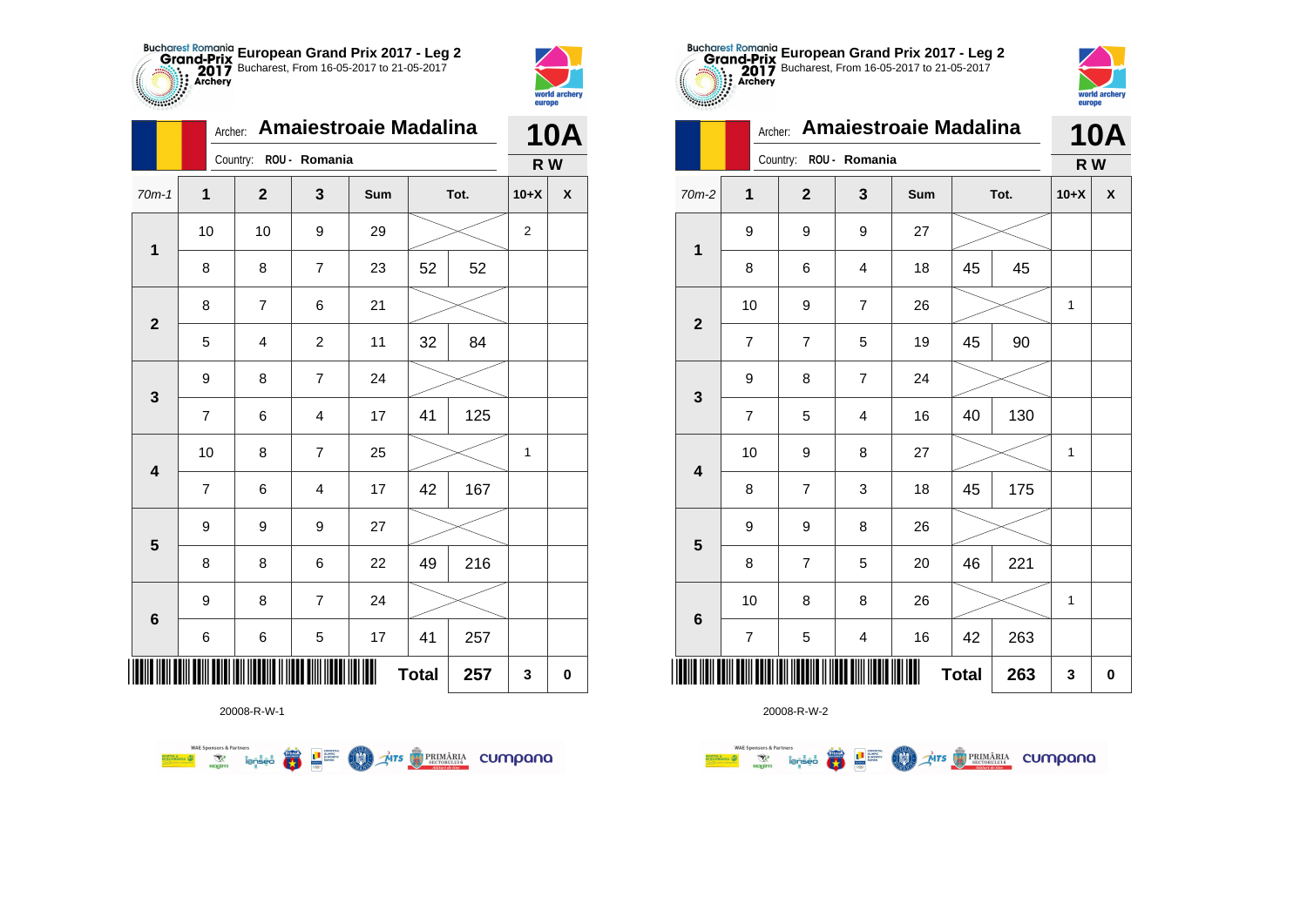



|                 | Archer: |                         |                | Sichenikova Lidiia |              |      | <b>10B</b>     |                    |
|-----------------|---------|-------------------------|----------------|--------------------|--------------|------|----------------|--------------------|
|                 |         | Country: UKR - Ukraine  |                |                    |              |      | R W            |                    |
| $70m-1$         | 1       | $\overline{\mathbf{2}}$ | 3              | Sum                |              | Tot. | $10+X$         | $\pmb{\mathsf{X}}$ |
| 1               | 10      | 9                       | 9              | 28                 |              |      | 1              |                    |
|                 | 9       | 9                       | $\overline{7}$ | 25                 | 53           | 53   |                |                    |
| $\overline{2}$  | X       | X                       | 10             | 30                 |              |      | 3              | $\overline{2}$     |
|                 | 9       | 9                       | 8              | 26                 | 56           | 109  |                |                    |
| 3               | Χ       | 10                      | 9              | 29                 |              |      | $\overline{2}$ | 1                  |
|                 | 9       | 7                       | $\overline{7}$ | 23                 | 52           | 161  |                |                    |
| 4               | 10      | 10                      | 10             | 30                 |              |      | 3              |                    |
|                 | 9       | $\overline{7}$          | 6              | 22                 | 52           | 213  |                |                    |
| 5               | 10      | 8                       | 8              | 26                 |              |      | 1              |                    |
|                 | 6       | 5                       | 4              | 15                 | 41           | 254  |                |                    |
| $6\phantom{1}6$ | 9       | 9                       | 9              | 27                 |              |      |                |                    |
|                 | 8       | 8                       | 8              | 24                 | 51           | 305  |                |                    |
|                 |         |                         |                |                    | <b>Total</b> | 305  | 10             | 3                  |

**THE STRIMARIA CUMPANA** 



7379-R-W-2

| $$                      |                  |                | europe                  |                    |              |      |                |                |
|-------------------------|------------------|----------------|-------------------------|--------------------|--------------|------|----------------|----------------|
|                         | Archer:          |                |                         | Sichenikova Lidiia |              |      |                | <b>10B</b>     |
|                         |                  | Country:       | <b>UKR</b> - Ukraine    |                    |              |      | R W            |                |
| $70m-2$                 | $\mathbf{1}$     | $\overline{2}$ | 3                       | Sum                |              | Tot. | $10+X$         | χ              |
| $\mathbf{1}$            | X                | 10             | 10                      | 30                 |              |      | 3              | $\mathbf{1}$   |
|                         | 10               | 10             | $\overline{7}$          | 27                 | 57           | 57   | 2              |                |
| $\overline{2}$          | 9                | 9              | 9                       | 27                 |              |      |                |                |
|                         | 8                | 8              | 8                       | 24                 | 51           | 108  |                |                |
| $\mathbf{3}$            | X                | 10             | 9                       | 29                 |              |      | $\overline{2}$ | 1              |
|                         | 9                | 8              | $\overline{\mathbf{c}}$ | 19                 | 48           | 156  |                |                |
| $\overline{\mathbf{4}}$ | X                | Χ              | 10                      | 30                 |              |      | 3              | $\overline{2}$ |
|                         | 9                | 8              | 8                       | 25                 | 55           | 211  |                |                |
| 5                       | X                | 10             | 10                      | 30                 |              |      | 3              | $\mathbf{1}$   |
|                         | 8                | 8              | 6                       | 22                 | 52           | 263  |                |                |
| $\bf 6$                 | X                | 9              | 9                       | 28                 |              |      | 1              | 1              |
|                         | $\boldsymbol{9}$ | 9              | 9                       | 27                 | 55           | 318  |                |                |
| Ш                       |                  |                |                         |                    | <b>Total</b> | 318  | 14             | 6              |

**European Grand Prix 2017 - Leg 2** Bucharest, From 16-05-2017 to 21-05-2017

world arche

7379-R-W-1

 $\left(\frac{\sinh\theta}{\cos\theta}\right)$ 

L B SLIPPER

**COO** 

**WAE Sponsors & Partners**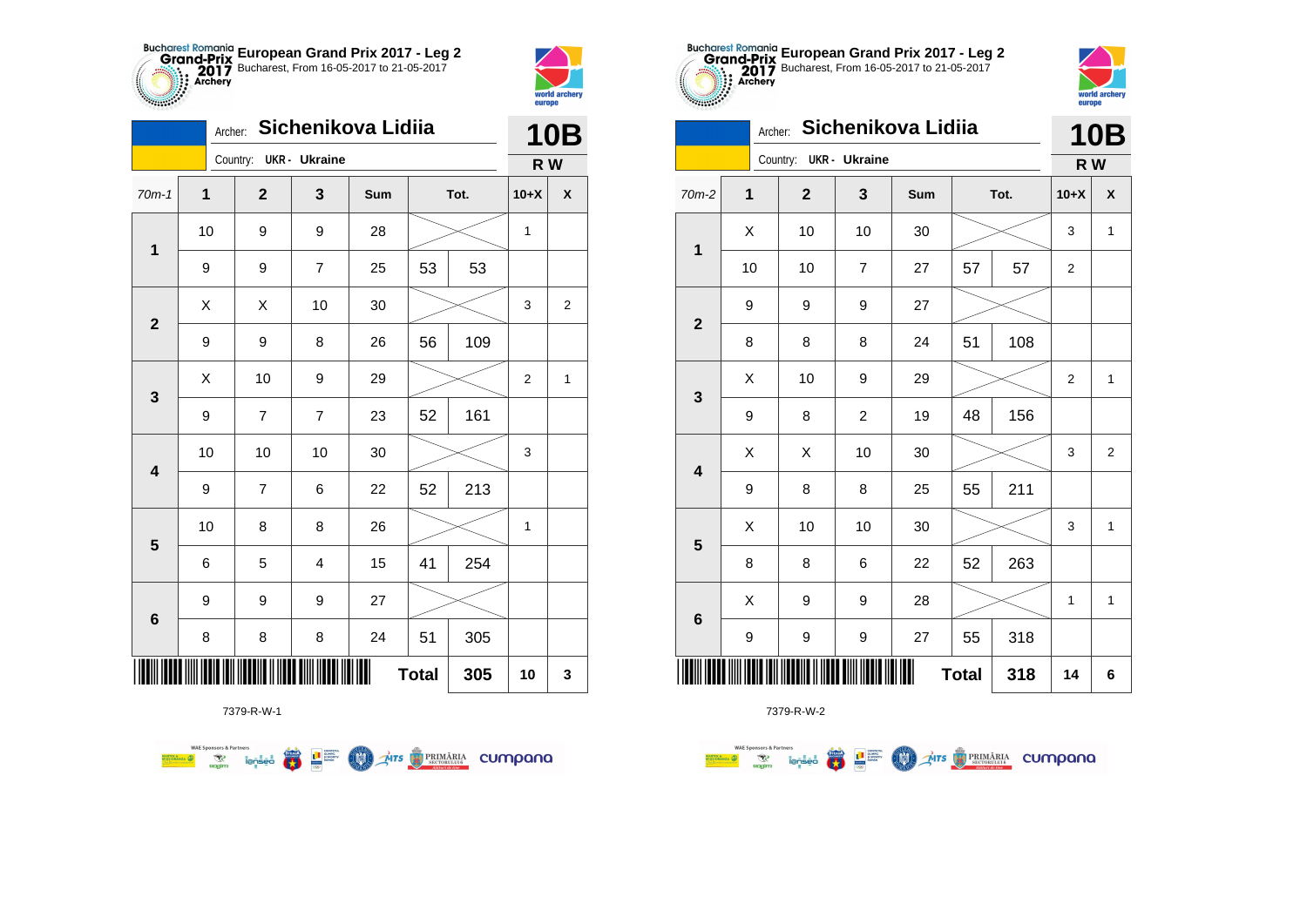

|                         | Smialkowska Magdalena |                       | <b>10C</b><br>R W<br>X |     |    |      |                |   |  |
|-------------------------|-----------------------|-----------------------|------------------------|-----|----|------|----------------|---|--|
|                         |                       | Country: POL - Poland |                        |     |    |      |                |   |  |
| $70m-1$                 | 1                     | $\overline{2}$        | 3                      | Sum |    | Tot. | $10+X$         |   |  |
| $\mathbf 1$             | Χ                     | 10                    | 9                      | 29  |    |      | $\overline{2}$ | 1 |  |
|                         | 9                     | 8                     | $\overline{7}$         | 24  | 53 | 53   |                |   |  |
| $\overline{\mathbf{2}}$ | X                     | 8                     | 8                      | 26  |    |      | 1              | 1 |  |
|                         | 8                     | 6                     | 4                      | 18  | 44 | 97   |                |   |  |
| 3                       | 10                    | 10                    | 9                      | 29  |    |      | $\overline{2}$ |   |  |
|                         | 9                     | 8                     | $\overline{7}$         | 24  | 53 | 150  |                |   |  |
| $\overline{\mathbf{4}}$ | 10                    | 10                    | 9                      | 29  |    |      | 2              |   |  |
|                         | 9                     | 8                     | 6                      | 23  | 52 | 202  |                |   |  |
| 5                       | 9                     | 9                     | 8                      | 26  |    |      |                |   |  |
|                         | 8                     | 8                     | 8                      | 24  | 50 | 252  |                |   |  |
| $6\phantom{1}6$         | 9                     | 9                     | 9                      | 27  |    |      |                |   |  |
|                         | 8                     | 8                     | $\boldsymbol{7}$       | 23  | 50 | 302  |                |   |  |
| Ш                       | <b>Total</b><br>302   |                       |                        |     |    |      |                |   |  |

world archery<br>europe



15536-R-W-2

| <b>SERVICE</b>          | europe         |                |                |                       |    |      |        |                    |
|-------------------------|----------------|----------------|----------------|-----------------------|----|------|--------|--------------------|
|                         | Archer:        |                |                | Smialkowska Magdalena |    |      |        | <b>10C</b>         |
|                         |                | Country:       | POL - Poland   |                       |    |      | R W    |                    |
| $70m-2$                 | 1              | $\overline{2}$ | $\mathbf{3}$   | Sum                   |    | Tot. | $10+X$ | $\pmb{\mathsf{X}}$ |
| $\mathbf{1}$            | 9              | 8              | 8              | 25                    |    |      |        |                    |
|                         | 8              | 8              | 6              | 22                    | 47 | 47   |        |                    |
|                         | 9              | 8              | 8              | 25                    |    |      |        |                    |
| $\mathbf{2}$            | 8              | $\overline{7}$ | $\overline{7}$ | 22                    | 47 | 94   |        |                    |
| 3                       | X              | 10             | 9              | 29                    |    |      | 2      | $\mathbf{1}$       |
|                         | 8              | $\overline{7}$ | 6              | 21                    | 50 | 144  |        |                    |
|                         | 9              | 9              | 8              | 26                    |    |      |        |                    |
| $\overline{\mathbf{4}}$ | 8              | 8              | 8              | 24                    | 50 | 194  |        |                    |
|                         | 9              | 8              | $\overline{7}$ | 24                    |    |      |        |                    |
| 5                       | $\overline{7}$ | 6              | 5              | 18                    | 42 | 236  |        |                    |
|                         | 9              | 9              | 9              | 27                    |    |      |        |                    |
| 6                       | 8              | 8              | $\overline{7}$ | 23                    | 50 | 286  |        |                    |
|                         | $\overline{2}$ | 1              |                |                       |    |      |        |                    |

**European Grand Prix 2017 - Leg 2** Bucharest, From 16-05-2017 to 21-05-2017

vorld arche

**Exercise on the Second Partial Second Second Second Second Second Second Second Second Second Second Second Second Second Second Second Second Second Second Second Second Second Second Second Second Second Second Second S** 

15536-R-W-1

**WAE Sponsors & Partners**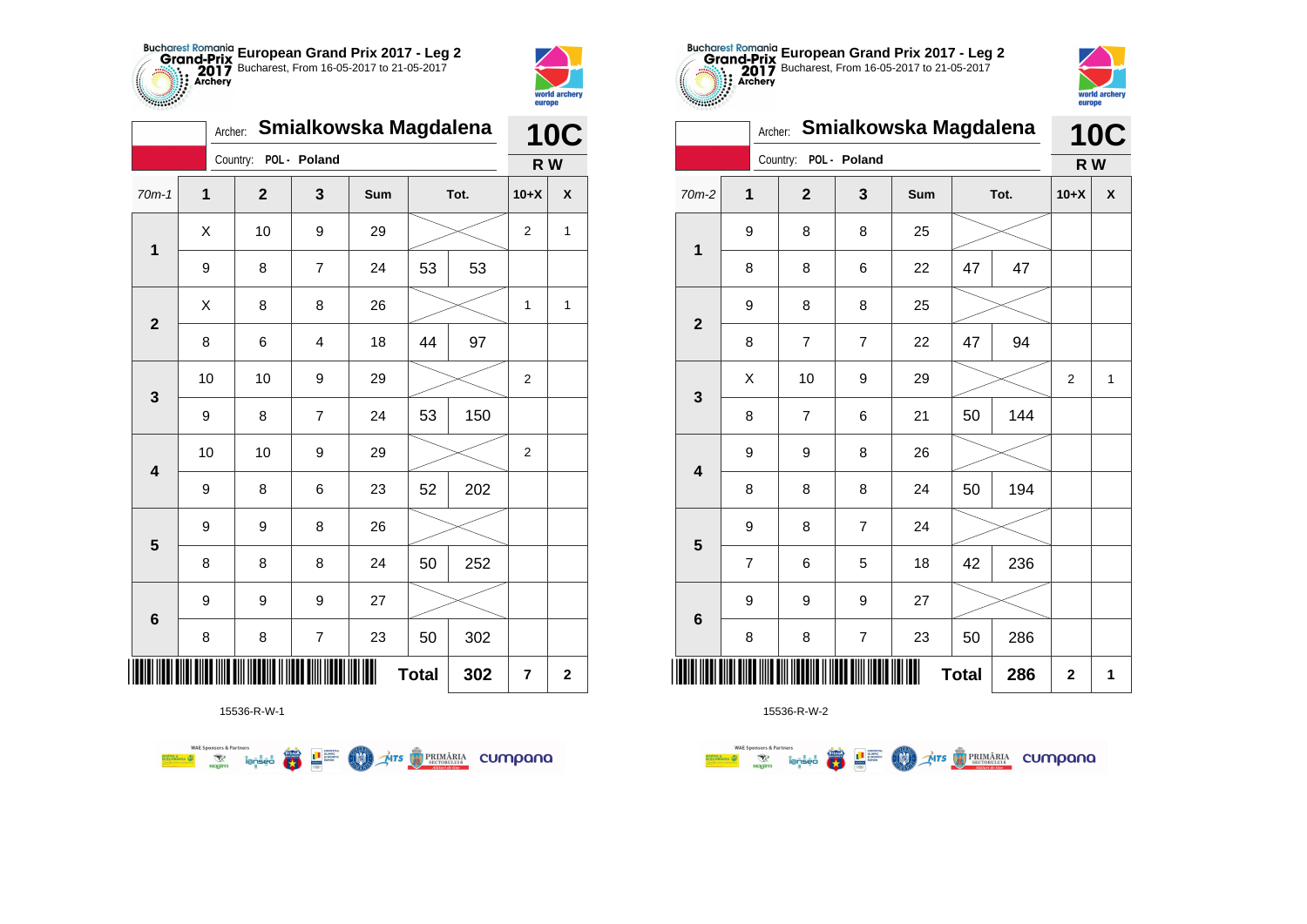



|                         | Archer:      |                       |                | <b>Tellier Clémence</b> |              |      |        | <b>10D</b>         |
|-------------------------|--------------|-----------------------|----------------|-------------------------|--------------|------|--------|--------------------|
|                         |              | Country: FRA - France |                |                         |              |      | R W    |                    |
| $70m-1$                 | $\mathbf{1}$ | $\overline{2}$        | 3              | Sum                     |              | Tot. | $10+X$ | $\pmb{\mathsf{X}}$ |
| $\mathbf 1$             | 9            | 9                     | 9              | 27                      |              |      |        |                    |
|                         | 9            | 8                     | 8              | 25                      | 52           | 52   |        |                    |
| $\mathbf{2}$            | 10           | 9                     | 9              | 28                      |              |      | 1      |                    |
|                         | 8            | 8                     | 8              | 24                      | 52           | 104  |        |                    |
| $\mathbf{3}$            | Χ            | 9                     | 9              | 28                      |              |      | 1      | 1                  |
|                         | 8            | 8                     | 6              | 22                      | 50           | 154  |        |                    |
| $\overline{\mathbf{4}}$ | 9            | 9                     | 8              | 26                      |              |      |        |                    |
|                         | 8            | $\overline{7}$        | $\overline{7}$ | 22                      | 48           | 202  |        |                    |
| $\overline{\mathbf{5}}$ | 9            | 9                     | 8              | 26                      |              |      |        |                    |
|                         | 8            | 8                     | 6              | 22                      | 48           | 250  |        |                    |
| $6\phantom{1}6$         | 10           | 9                     | 9              | 28                      |              |      | 1      |                    |
|                         | 8            | 8                     | 8              | 24                      | 52           | 302  |        |                    |
|                         |              |                       |                | Ш                       | <b>Total</b> | 302  | 3      | 1                  |



|                         |                         | K W              |     |    |              |                  |                    |
|-------------------------|-------------------------|------------------|-----|----|--------------|------------------|--------------------|
| $\overline{\mathbf{1}}$ | $\mathbf{2}$            | $\mathbf{3}$     | Sum |    |              | $10+X$           | $\pmb{\mathsf{X}}$ |
| 9                       | 9                       | 9                | 27  |    |              |                  |                    |
| 8                       | $\overline{\mathbf{7}}$ | 6                | 21  | 48 | 48           |                  |                    |
| $\sf X$                 | 9                       | 9                | 28  |    |              | 1                | $\mathbf{1}$       |
| 9                       | 8                       | 8                | 25  | 53 | 101          |                  |                    |
| 9                       | 9                       | 9                | 27  |    |              |                  |                    |
| 8                       | 8                       | 8                | 24  | 51 | 152          |                  |                    |
| 10                      | 10                      | 10               | 30  |    |              | $\mathsf 3$      |                    |
| $\overline{7}$          | $\boldsymbol{7}$        | 5                | 19  | 49 | 201          |                  |                    |
| Χ                       | 10                      | 9                | 29  |    |              | $\boldsymbol{2}$ | $\mathbf{1}$       |
| 9                       | 8                       | $\boldsymbol{7}$ | 24  | 53 | 254          |                  |                    |
| X                       | 10                      | 9                | 29  |    |              | $\overline{c}$   | 1                  |
| 8                       | 8                       | $\overline{7}$   | 23  | 52 | 306          |                  |                    |
|                         |                         |                  |     |    | 306          | 8                | 3                  |
|                         |                         | . <i>.</i> .     |     |    | <b>Total</b> | Tot.             |                    |



|                         |                | Archer: Tellier Clémence |                  |     | <b>10D</b>   |     |              |              |
|-------------------------|----------------|--------------------------|------------------|-----|--------------|-----|--------------|--------------|
|                         |                | Country: FRA - France    |                  |     |              |     | R W          |              |
| $70m-2$                 | $\mathbf 1$    | $\overline{2}$           | 3                | Sum | Tot.         |     | $10+X$       | X            |
| $\mathbf{1}$            | 9              | 9                        | 9                | 27  |              |     |              |              |
|                         | 8              | $\overline{7}$           | 6                | 21  | 48           | 48  |              |              |
| $\mathbf{2}$            | X              | 9                        | 9                | 28  |              |     | 1            | $\mathbf{1}$ |
|                         | 9              | 8                        | 8                | 25  | 53           | 101 |              |              |
| $\mathbf{3}$            | 9              | 9                        | 9                | 27  |              |     |              |              |
|                         | 8              | 8                        | 8                | 24  | 51           | 152 |              |              |
| $\overline{\mathbf{4}}$ | 10             | 10                       | 10               | 30  |              |     | 3            |              |
|                         | $\overline{7}$ | $\overline{7}$           | 5                | 19  | 49           | 201 |              |              |
|                         | Χ              | 10                       | 9                | 29  |              |     | $\mathbf{2}$ | $\mathbf{1}$ |
| 5                       | 9              | 8                        | $\overline{7}$   | 24  | 53           | 254 |              |              |
|                         | X              | 10                       | 9                | 29  |              |     | 2            | 1            |
| $6\phantom{1}6$         | 8              | $\bf 8$                  | $\boldsymbol{7}$ | 23  | 52           | 306 |              |              |
|                         |                |                          |                  |     | <b>Total</b> | 306 | 8            | 3            |

**European Grand Prix 2017 - Leg 2** Bucharest, From 16-05-2017 to 21-05-2017

9878-R-W-1

**WAE Sponsors & Partners AITS** PRIMARIA CUMPANO L<sup>a</sup> Surent  $\overline{\mathbf{r}}$ (M)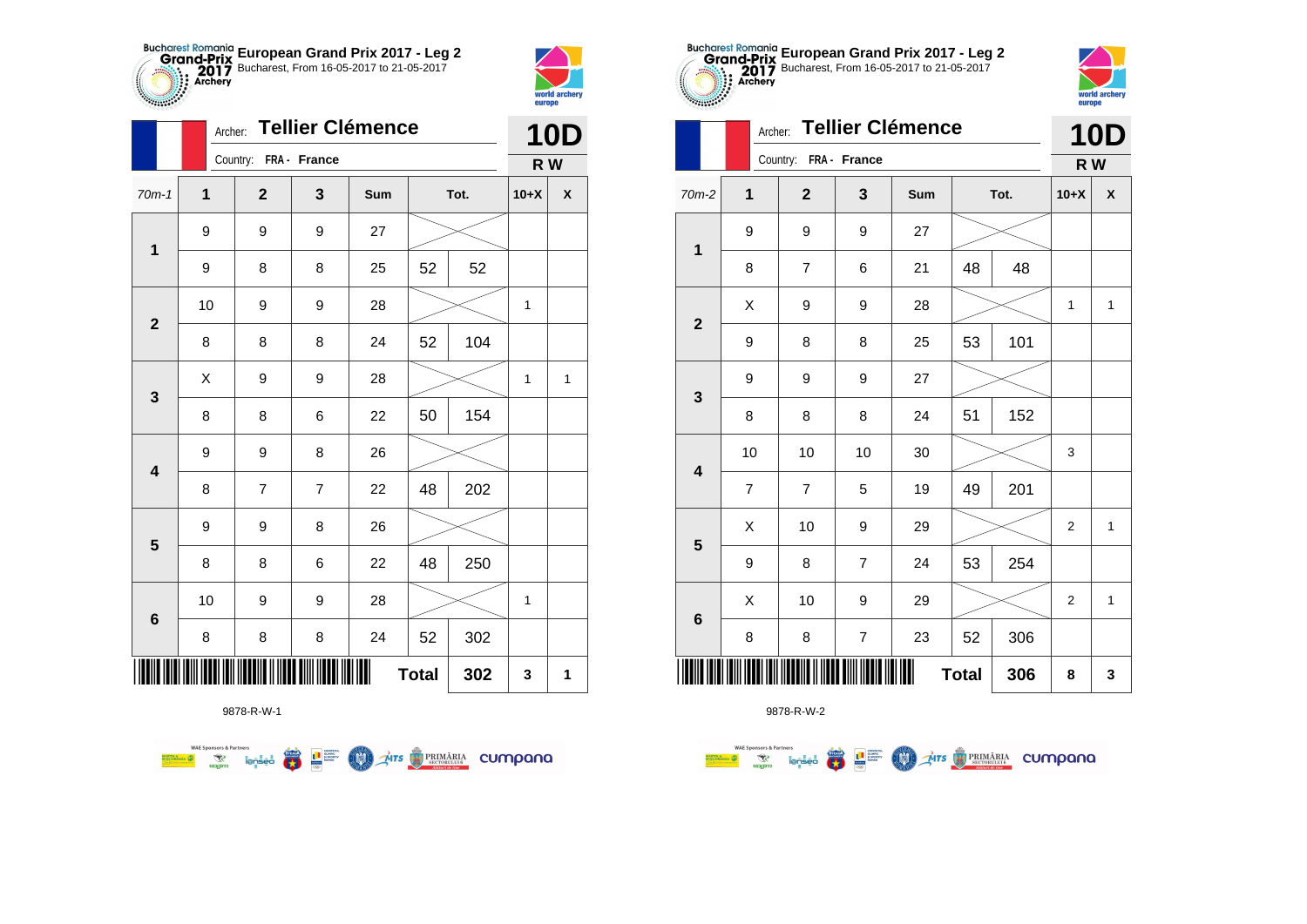



**THE** 

|                         | Archer:        |                         | <b>Iosub Patricia</b> |     |              |      |                | <b>11A</b>         |
|-------------------------|----------------|-------------------------|-----------------------|-----|--------------|------|----------------|--------------------|
|                         |                | Country: ROU - Romania  |                       |     |              |      | R W            |                    |
| $70m-1$                 | $\mathbf{1}$   | $\mathbf{2}$            | 3                     | Sum |              | Tot. | $10+X$         | $\pmb{\mathsf{X}}$ |
| $\mathbf 1$             | 9              | 8                       | $\overline{7}$        | 24  |              |      |                |                    |
|                         | 5              | $\overline{\mathbf{4}}$ | $\overline{c}$        | 11  | 35           | 35   |                |                    |
| $\overline{\mathbf{2}}$ | 9              | $\overline{7}$          | $\overline{7}$        | 23  |              |      |                |                    |
|                         | $\overline{7}$ | 6                       | 6                     | 19  | 42           | 77   |                |                    |
| 3                       | 10             | 8                       | 8                     | 26  |              |      | 1              |                    |
|                         | 8              | 7                       | $\overline{7}$        | 22  | 48           | 125  |                |                    |
| $\overline{\mathbf{4}}$ | 9              | 8                       | 8                     | 25  |              |      |                |                    |
|                         | $\overline{7}$ | 6                       | 6                     | 19  | 44           | 169  |                |                    |
| $\overline{\mathbf{5}}$ | X              | 10                      | 9                     | 29  |              |      | $\overline{2}$ | $\mathbf{1}$       |
|                         | 8              | $\overline{7}$          | 6                     | 21  | 50           | 219  |                |                    |
| $6\phantom{1}6$         | 9              | 9                       | 9                     | 27  |              |      |                |                    |
|                         | 8              | 8                       | 8                     | 24  | 51           | 270  |                |                    |
|                         |                |                         |                       |     | <b>Total</b> | 270  | 3              | 1                  |

11844-R-W-1





|                         |                | <b>Iosub Patricia</b><br>Archer: |                        |     | <b>11A</b>   |      |             |           |
|-------------------------|----------------|----------------------------------|------------------------|-----|--------------|------|-------------|-----------|
|                         |                |                                  | Country: ROU - Romania |     |              |      | R W         |           |
| $70m-2$                 | 1              | $\overline{2}$                   | 3                      | Sum |              | Tot. | $10+X$      | χ         |
| $\mathbf 1$             | 9              | 8                                | 8                      | 25  |              |      |             |           |
|                         | $\overline{7}$ | 6                                | 6                      | 19  | 44           | 44   |             |           |
| $\mathbf{2}$            | 10             | 8                                | $\overline{7}$         | 25  |              |      | 1           |           |
|                         | $\overline{7}$ | 6                                | 6                      | 19  | 44           | 88   |             |           |
| 3                       | 9              | 9                                | 8                      | 26  |              |      |             |           |
|                         | 8              | 6                                | 6                      | 20  | 46           | 134  |             |           |
| $\overline{\mathbf{4}}$ | 9              | 8                                | 8                      | 25  |              |      |             |           |
|                         | 8              | $\overline{7}$                   | 5                      | 20  | 45           | 179  |             |           |
| 5                       | 9              | 9                                | 8                      | 26  |              |      |             |           |
|                         | 8              | $\overline{7}$                   | 5                      | 20  | 46           | 225  |             |           |
| $6\phantom{1}$          | 10             | 9                                | 8                      | 27  |              |      | 1           |           |
|                         | 8              | $\overline{\mathbf{7}}$          | 6                      | 21  | 48           | 273  |             |           |
|                         |                |                                  |                        |     | <b>Total</b> | 273  | $\mathbf 2$ | $\pmb{0}$ |

**European Grand Prix 2017 - Leg 2** Bucharest, From 16-05-2017 to 21-05-2017



|     | 10 | 9                                                           | 8 | 27 |              |     |              |  |
|-----|----|-------------------------------------------------------------|---|----|--------------|-----|--------------|--|
|     | 8  |                                                             | 6 | 21 | 48           | 273 |              |  |
| III |    | , IOIII OIDII OIDI IITOONI II IIDOO OIIII IIDOO IIDI IIDI I |   |    | <b>Total</b> | 273 | $\mathbf{2}$ |  |
|     |    | 11844-R-W-2                                                 |   |    |              |     |              |  |
|     |    |                                                             |   |    |              |     |              |  |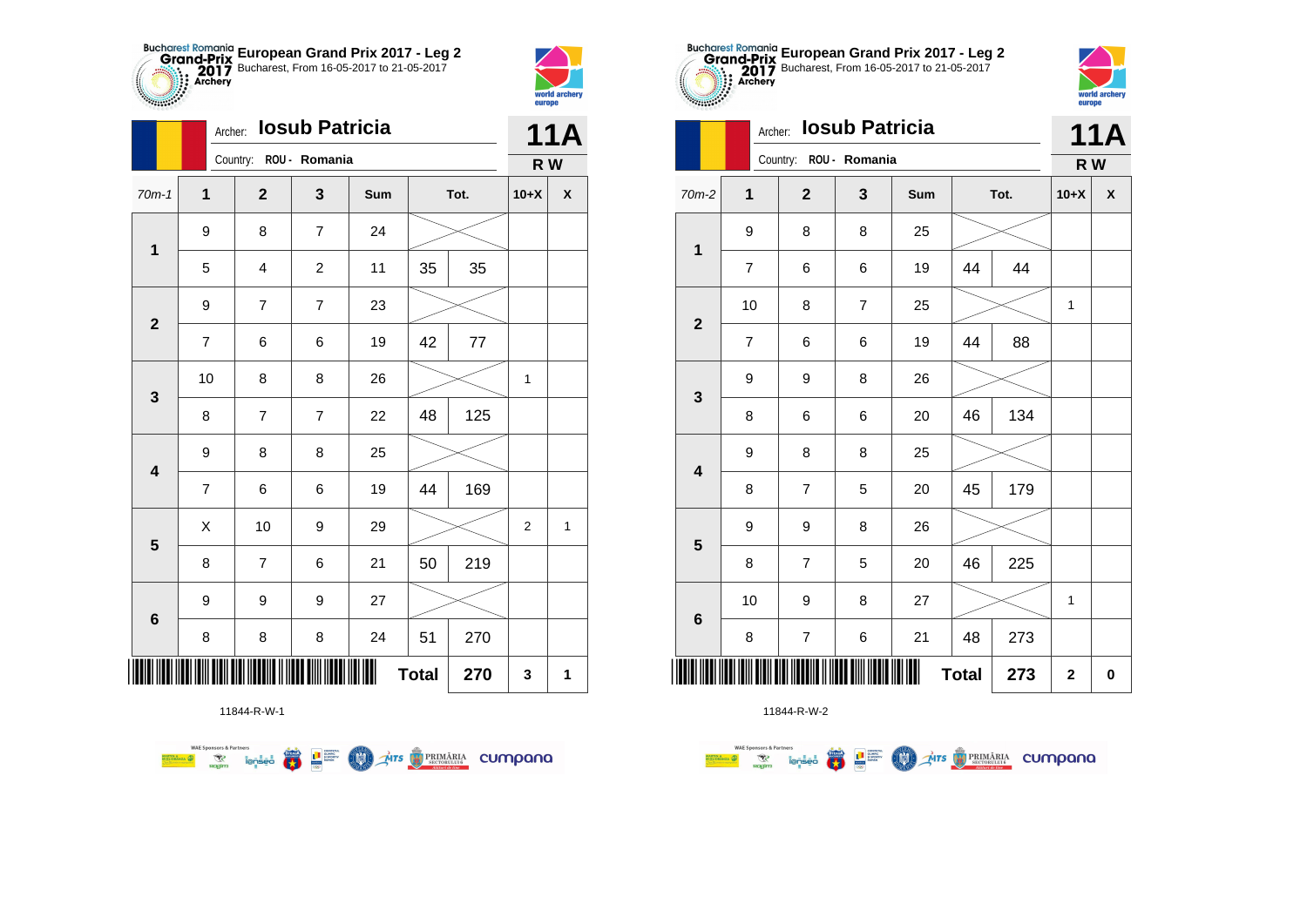



|                         | Archer:          |                        |   | Pavlova Anastasia |              |      |                | 11B            |  |
|-------------------------|------------------|------------------------|---|-------------------|--------------|------|----------------|----------------|--|
|                         |                  | Country: UKR - Ukraine |   |                   |              |      | R W            |                |  |
| $70m-1$                 | 1                | $\mathbf{2}$           | 3 | Sum               |              | Tot. | $10+X$         | X              |  |
| $\mathbf 1$             | X                | Χ                      | 9 | 29                |              |      | 2              | $\overline{c}$ |  |
|                         | 9                | 9                      | 8 | 26                | 55           | 55   |                |                |  |
| $\mathbf{2}$            | X                | 10                     | 9 | 29                |              |      | 2              | 1              |  |
|                         | 9                | 8                      | 5 | 22                | 51           | 106  |                |                |  |
| 3                       | 10               | 9                      | 9 | 28                |              |      | 1              |                |  |
|                         | 9                | 9                      | 9 | 27                | 55           | 161  |                |                |  |
| $\overline{\mathbf{4}}$ | X                | X                      | 9 | 29                |              |      | $\overline{2}$ | 2              |  |
|                         | 9                | 8                      | 8 | 25                | 54           | 215  |                |                |  |
| 5                       | X                | 9                      | 9 | 28                |              |      | 1              | 1              |  |
|                         | 9                | 8                      | 8 | 25                | 53           | 268  |                |                |  |
| $\bf 6$                 | 10               | 9                      | 9 | 28                |              |      | 1              |                |  |
|                         | $\boldsymbol{9}$ | 8                      | 8 | 25                | 53           | 321  |                |                |  |
|                         |                  |                        |   |                   | <b>Total</b> | 321  | 9              | 6              |  |

**THE STRIMARIA CUMPANA** 



7917-R-W-2

| $$                      |                |                |                      | em ohe            |              |      |             |                |
|-------------------------|----------------|----------------|----------------------|-------------------|--------------|------|-------------|----------------|
|                         | Archer:        |                |                      | Pavlova Anastasia |              |      |             | 11B            |
|                         |                | Country:       | <b>UKR</b> - Ukraine |                   |              |      | R W         |                |
| $70m-2$                 | $\overline{1}$ | $\overline{2}$ | 3                    | Sum               |              | Tot. | $10+X$      | χ              |
| $\mathbf{1}$            | X              | Χ              | 10                   | 30                |              |      | 3           | $\overline{2}$ |
|                         | 9              | 9              | 7                    | 25                | 55           | 55   |             |                |
| $\mathbf{2}$            | 9              | 9              | 9                    | 27                |              |      |             |                |
|                         | 9              | 9              | 8                    | 26                | 53           | 108  |             |                |
| $\mathbf 3$             | X              | Χ              | 10                   | 30                |              |      | 3           | $\overline{2}$ |
|                         | 9              | 9              | 7                    | 25                | 55           | 163  |             |                |
| $\overline{\mathbf{4}}$ | X              | 10             | 9                    | 29                |              |      | 2           | 1              |
|                         | 8              | 8              | 8                    | 24                | 53           | 216  |             |                |
| 5                       | X              | 10             | 10                   | 30                |              |      | 3           | 1              |
|                         | 10             | 9              | 8                    | 27                | 57           | 273  | 1           |                |
| 6                       | 10             | 9              | 9                    | 28                |              |      | $\mathbf 1$ |                |
|                         | 9              | 9              | 8                    | 26                | 54           | 327  |             |                |
|                         |                |                |                      | Ш                 | <b>Total</b> | 327  | 13          | 6              |

**European Grand Prix 2017 - Leg 2** Bucharest, From 16-05-2017 to 21-05-2017

world arche

7917-R-W-1

 $\overline{\mathbf{r}}$ 

L<sup>a</sup> Surent

COO .

**WAE Sponsors & Partners**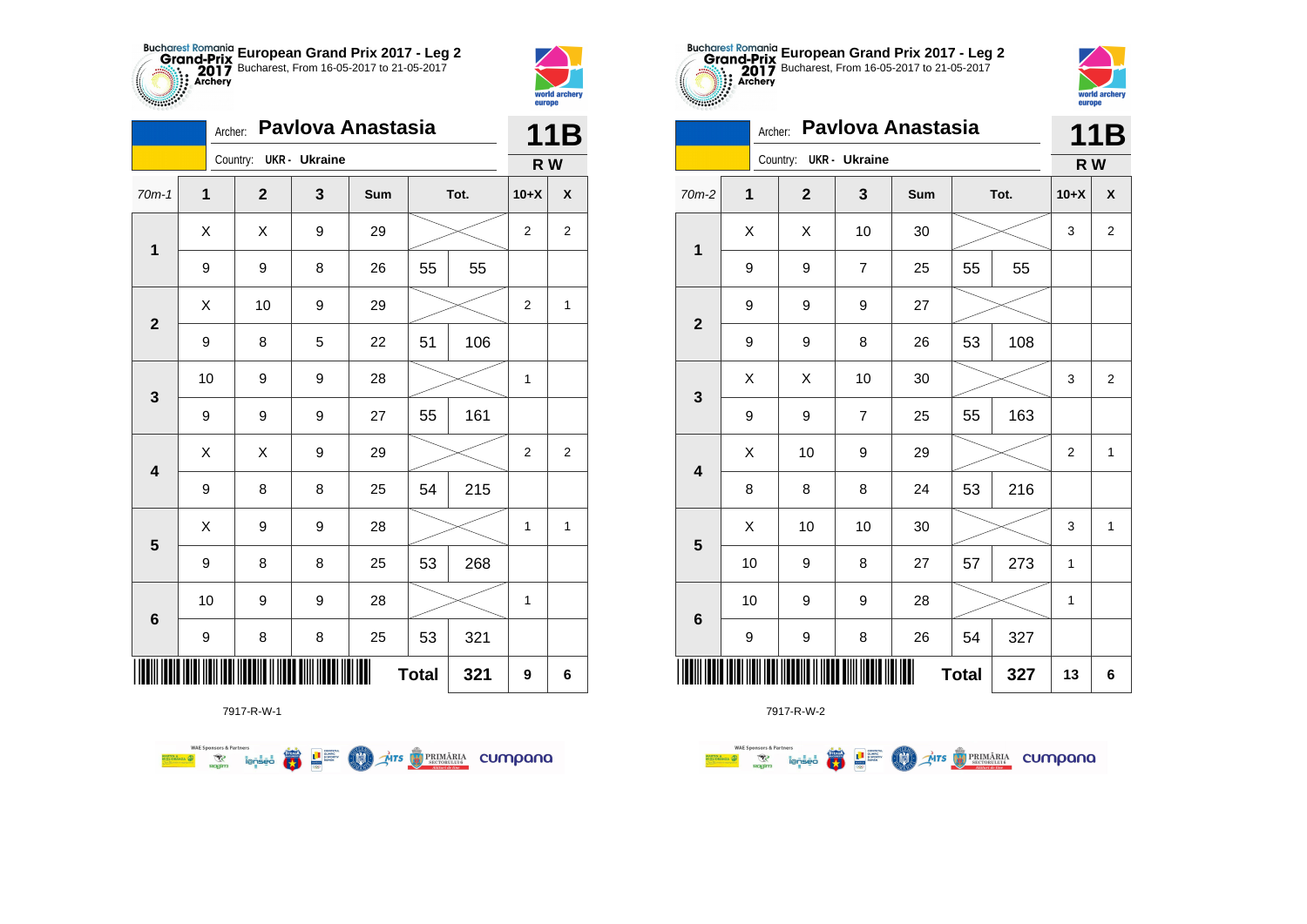



|                         | Archer:          |                       |                | <b>Barakonska Milena</b> |              |      |        | <b>11C</b>         |
|-------------------------|------------------|-----------------------|----------------|--------------------------|--------------|------|--------|--------------------|
|                         |                  | Country: POL - Poland |                |                          |              |      | R W    |                    |
| $70m-1$                 | 1                | $\overline{2}$        | 3              | Sum                      |              | Tot. | $10+X$ | $\pmb{\mathsf{X}}$ |
| $\mathbf 1$             | 9                | 9                     | 9              | 27                       |              |      |        |                    |
|                         | 8                | 8                     | 8              | 24                       | 51           | 51   |        |                    |
| $\overline{\mathbf{2}}$ | $\boldsymbol{9}$ | 9                     | 9              | 27                       |              |      |        |                    |
|                         | 9                | 8                     | $\overline{7}$ | 24                       | 51           | 102  |        |                    |
| 3                       | 9                | 9                     | 9              | 27                       |              |      |        |                    |
|                         | 9                | 8                     | 6              | 23                       | 50           | 152  |        |                    |
| $\overline{\mathbf{4}}$ | 10               | 10                    | 8              | 28                       |              |      | 2      |                    |
|                         | $\overline{7}$   | 6                     | 6              | 19                       | 47           | 199  |        |                    |
| 5                       | X                | 10                    | 10             | 30                       |              |      | 3      | 1                  |
|                         | 9                | 8                     | 6              | 23                       | 53           | 252  |        |                    |
|                         | 9                | 9                     | 9              | 27                       |              |      |        |                    |
| 6                       | 8                | $\boldsymbol{7}$      | 5              | 20                       | 47           | 299  |        |                    |
|                         |                  |                       |                | Ш                        | <b>Total</b> | 299  | 5      | 1                  |



■ □■

**COND** 

**THE STRIMARIA CUMPANA** 

**WAE Sponsors & Partners** 



6744-R-W-2

| $70m-2$                 | 1    | $\mathbf{2}$   | 3                       | Sum            |              | Tot. | $10+X$       | $\pmb{\mathsf{X}}$ |
|-------------------------|------|----------------|-------------------------|----------------|--------------|------|--------------|--------------------|
| $\mathbf{1}$            | $10$ | 9              | 8                       | 27             |              |      | 1            |                    |
|                         | 8    | 6              | 5                       | 19             | 46           | 46   |              |                    |
| $\mathbf 2$             | X    | 10             | 10                      | 30             |              |      | 3            | $\mathbf{1}$       |
|                         | 8    | $\overline{7}$ | $\overline{\mathbf{4}}$ | 19             | 49           | 95   |              |                    |
| 3                       | 9    | 9              | 8                       | 26             |              |      |              |                    |
|                         | 8    | 6              | 6                       | 20             | 46           | 141  |              |                    |
| 4                       | 10   | 9              | 9                       | 28             |              |      | $\mathbf{1}$ |                    |
|                         | 8    | 6              | 6                       | 20             | 48           | 189  |              |                    |
| $\overline{\mathbf{5}}$ | 10   | 9              | 9                       | 28             |              |      | 1            |                    |
|                         | 9    | 9              | $\overline{7}$          | 25             | 53           | 242  |              |                    |
| $\bf{6}$                | 10   | 9              | 9                       | 28             |              |      | 1            |                    |
|                         | 8    | 6              | 6                       | 20             | 48           | 290  |              |                    |
|                         |      |                |                         | $\blacksquare$ | <b>Total</b> | 290  | 7            | 1                  |

**European Grand Prix 2017 - Leg 2** Bucharest, From 16-05-2017 to 21-05-2017

Archer: **Barakonska Milena**

Country: **POL - Poland**

**THE** 

 $\blacksquare$ 



**11C**

world archery<br>europe

**R W**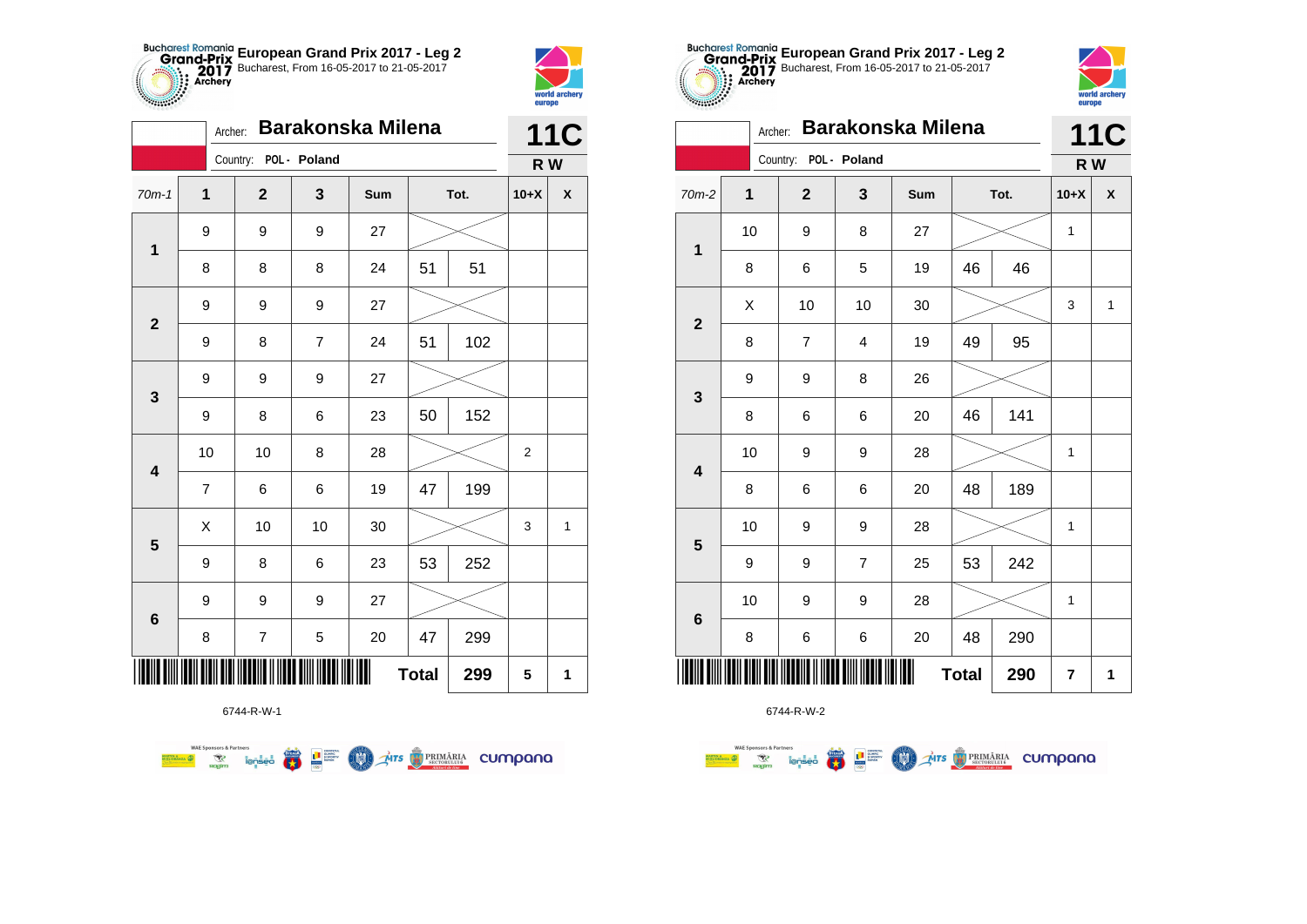



**STATISTICS** 

|                         | Archer:                 |                       | <b>Guy Oceane</b>        |            |              |      |                | <b>11D</b> |
|-------------------------|-------------------------|-----------------------|--------------------------|------------|--------------|------|----------------|------------|
|                         |                         | Country: FRA - France |                          |            |              |      | R W            |            |
| $70m-1$                 | $\overline{\mathbf{1}}$ | $\mathbf{2}$          | $\mathbf{3}$             | <b>Sum</b> |              | Tot. | $10+X$         | X          |
| $\mathbf 1$             | Χ                       | 10                    | 10                       | 30         |              |      | 3              | 1          |
|                         | 10                      | 9                     | 8                        | 27         | 57           | 57   | 1              |            |
| $\mathbf{2}$            | 10                      | 9                     | 9                        | 28         |              |      | $\mathbf{1}$   |            |
|                         | $\overline{7}$          | 7                     | $\overline{7}$           | 21         | 49           | 106  |                |            |
| 3                       | 10                      | 10                    | 9                        | 29         |              |      | $\overline{c}$ |            |
|                         | 9                       | 9                     | 8                        | 26         | 55           | 161  |                |            |
| $\overline{\mathbf{4}}$ | 10                      | 9                     | 9                        | 28         |              |      | $\mathbf{1}$   |            |
|                         | 8                       | $\overline{7}$        | $\overline{7}$           | 22         | 50           | 211  |                |            |
| $5\phantom{1}$          | Χ                       | X                     | X                        | 30         |              |      | 3              | 3          |
|                         | 10                      | 9                     | 8                        | 27         | 57           | 268  | $\mathbf{1}$   |            |
| $\bf 6$                 | 9                       | 9                     | 9                        | 27         |              |      |                |            |
|                         | 8                       | 8                     | $\overline{\mathcal{I}}$ | 23         | 50           | 318  |                |            |
| ║║║                     |                         |                       |                          |            | <b>Total</b> | 318  | 12             | 4          |

**COND** 

**THITS BETORIARIA CUMPANA** 



16924-R-W-2

| .0000                   |              | <b>Guy Oceane</b><br>Archer: |                  |     | <b>11D</b>   |     |                |              |
|-------------------------|--------------|------------------------------|------------------|-----|--------------|-----|----------------|--------------|
|                         |              | Country:                     | FRA - France     |     |              |     | R W            |              |
| $70m-2$                 | $\mathbf{1}$ | $\overline{2}$               | 3                | Sum | Tot.         |     | $10+X$         | X            |
| $\mathbf 1$             | X            | 10                           | 9                | 29  |              |     | $\overline{2}$ | $\mathbf{1}$ |
|                         | 9            | 9                            | 8                | 26  | 55           | 55  |                |              |
| $\mathbf{2}$            | X            | 10                           | 10               | 30  |              |     | 3              | $\mathbf{1}$ |
|                         | 10           | 9                            | 8                | 27  | 57           | 112 | $\mathbf{1}$   |              |
| 3                       | 10           | 9                            | $\boldsymbol{9}$ | 28  |              |     | 1              |              |
|                         | 8            | $\overline{7}$               | $\overline{7}$   | 22  | 50           | 162 |                |              |
| $\overline{\mathbf{4}}$ | 10           | 10                           | 9                | 29  |              |     | $\overline{2}$ |              |
|                         | 9            | 8                            | 8                | 25  | 54           | 216 |                |              |
| 5                       | X            | 9                            | $\boldsymbol{9}$ | 28  |              |     | 1              | 1            |
|                         | 9            | 8                            | 8                | 25  | 53           | 269 |                |              |
| $6\phantom{1}6$         | 10           | 10                           | 10               | 30  |              |     | 3              |              |
|                         | 9            | 8                            | $\boldsymbol{7}$ | 24  | 54           | 323 |                |              |
| ║║║                     |              |                              |                  |     | <b>Total</b> | 323 | 13             | 3            |

**European Grand Prix 2017 - Leg 2** Bucharest, From 16-05-2017 to 21-05-2017

world arche

europe

16924-R-W-1

**Example 19 and 1975** 

**WAE Sponsors & Partners**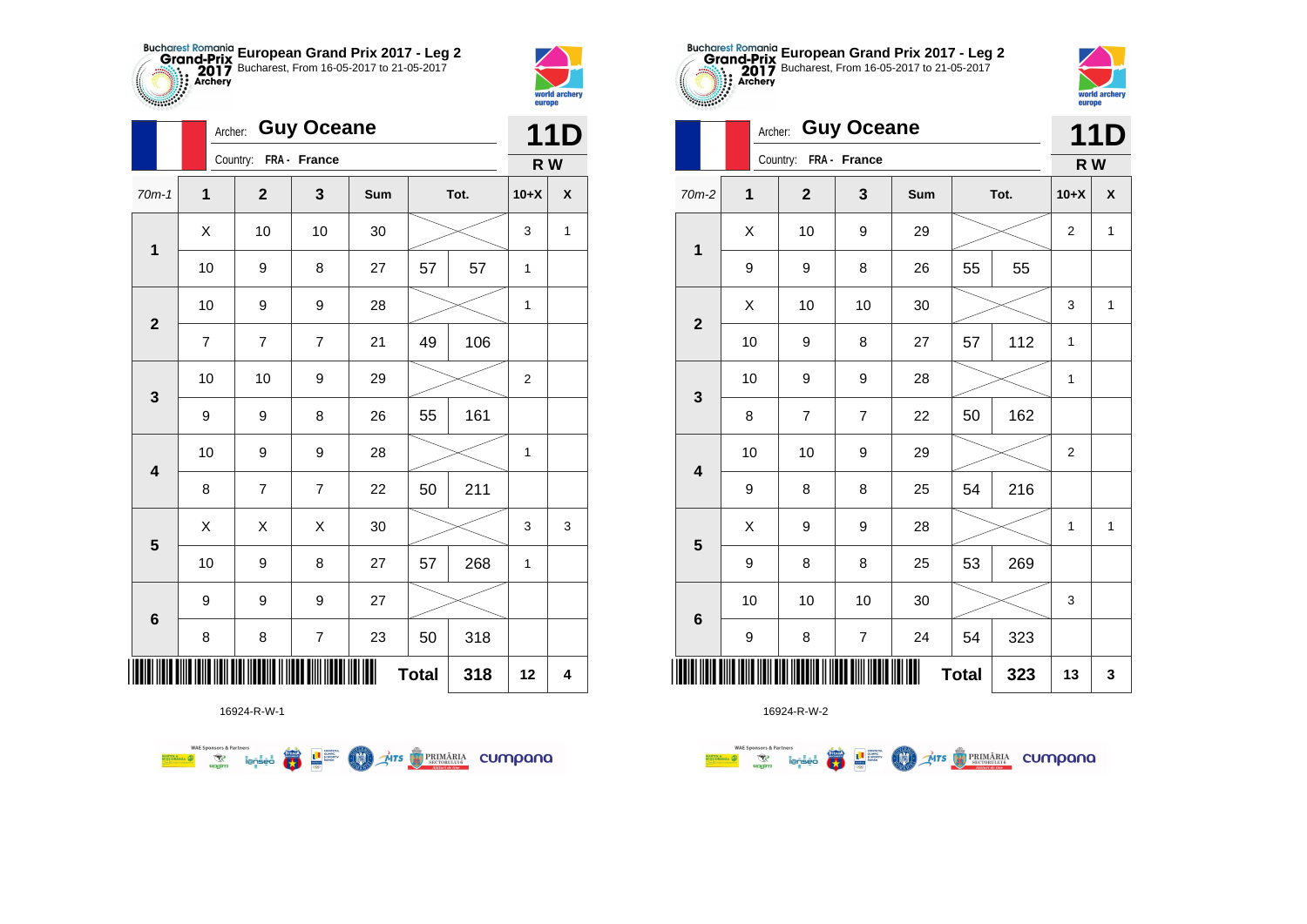



|                         | Archer: |                        |                         | Sbiera Madalina Maria |              |      |                  | <b>12A</b> |
|-------------------------|---------|------------------------|-------------------------|-----------------------|--------------|------|------------------|------------|
|                         |         | Country: ROU - Romania |                         |                       |              |      | R W              |            |
| $70m-1$                 | 1       | $\mathbf{2}$           | 3                       | Sum                   |              | Tot. | $10+X$           | X          |
|                         | 9       | 8                      | 8                       | 25                    |              |      |                  |            |
| $\mathbf 1$             | 8       | 8                      | 5                       | 21                    | 46           | 46   |                  |            |
| $\mathbf{2}$            | 10      | 9                      | 9                       | 28                    |              |      | 1                |            |
|                         | 8       | 7                      | $\overline{\mathbf{c}}$ | 17                    | 45           | 91   |                  |            |
| 3                       | 8       | $\overline{7}$         | $\overline{7}$          | 22                    |              |      |                  |            |
|                         | 6       | 6                      | 3                       | 15                    | 37           | 128  |                  |            |
| $\overline{\mathbf{4}}$ | 8       | $\overline{7}$         | 6                       | 21                    |              |      |                  |            |
|                         | 6       | 6                      | 6                       | 18                    | 39           | 167  |                  |            |
| $\overline{\mathbf{5}}$ | 10      | 10                     | 8                       | 28                    |              |      | $\boldsymbol{2}$ |            |
|                         | 8       | 7                      | 7                       | 22                    | 50           | 217  |                  |            |
| $6\phantom{1}6$         | 10      | 9                      | 9                       | 28                    |              |      | $\mathbf 1$      |            |
|                         | 8       | 6                      | $\overline{\mathbf{4}}$ | 18                    | 46           | 263  |                  |            |
|                         |         |                        |                         |                       | <b>Total</b> | 263  | 4                | $\pmb{0}$  |

第1章

**COND** 

**THE STRIMARIA CUMPANA** 

**WAE Sponsors & Partners** 



3217-R-W-2

|                         |                          | Country:       | ROU - Romania    |     |              |      | R W                     |                    |
|-------------------------|--------------------------|----------------|------------------|-----|--------------|------|-------------------------|--------------------|
| $m-2$                   | 1                        | $\mathbf{2}$   | 3                | Sum |              | Tot. | $10+X$                  | $\pmb{\mathsf{X}}$ |
| $\mathbf{1}$            | 8                        | 8              | $\boldsymbol{7}$ | 23  |              |      |                         |                    |
|                         | 6                        | 6              | 4                | 16  | 39           | 39   |                         |                    |
| $\overline{\mathbf{2}}$ | 8                        | $\overline{7}$ | 6                | 21  |              |      |                         |                    |
|                         | 6                        | 6              | 5                | 17  | 38           | 77   |                         |                    |
| $\mathbf{3}$            | 9                        | 9              | 9                | 27  |              |      |                         |                    |
|                         | 8                        | 5              | 4                | 17  | 44           | 121  |                         |                    |
| $\overline{\mathbf{4}}$ | 10                       | 8              | 8                | 26  |              |      | 1                       |                    |
|                         | 8                        | $\overline{7}$ | 5                | 20  | 46           | 167  |                         |                    |
| $5\phantom{1}$          | 10                       | 10             | $\overline{7}$   | 27  |              |      | $\overline{\mathbf{c}}$ |                    |
|                         | $\overline{\mathcal{I}}$ | $\overline{7}$ | 4                | 18  | 45           | 212  |                         |                    |
|                         | 9                        | 9              | 8                | 26  |              |      |                         |                    |
| $\bf 6$                 | 8                        | 8              | $\boldsymbol{7}$ | 23  | 49           | 261  |                         |                    |
|                         |                          |                |                  | Ш   | <b>Total</b> | 261  | 3                       | 0                  |

world archery<br>europe

|                | Sbiera Madalina Maria<br>Archer: |                |                |     |              |      |                | <b>12A</b>         |
|----------------|----------------------------------|----------------|----------------|-----|--------------|------|----------------|--------------------|
|                |                                  | Country:       | ROU - Romania  |     |              |      | R W            |                    |
| $70m-2$        | $\mathbf{1}$                     | $\mathbf 2$    | 3              | Sum |              | Tot. | $10+X$         | $\pmb{\mathsf{X}}$ |
| $\mathbf 1$    | 8                                | 8              | $\overline{7}$ | 23  |              |      |                |                    |
|                | 6                                | 6              | $\overline{4}$ | 16  | 39           | 39   |                |                    |
| $\overline{2}$ | 8                                | $\overline{7}$ | 6              | 21  |              |      |                |                    |
|                | 6                                | 6              | 5              | 17  | 38           | 77   |                |                    |
| 3              | 9                                | 9              | 9              | 27  |              |      |                |                    |
|                | 8                                | 5              | $\overline{4}$ | 17  | 44           | 121  |                |                    |
| 4              | 10                               | 8              | 8              | 26  |              |      | 1              |                    |
|                | 8                                | $\overline{7}$ | 5              | 20  | 46           | 167  |                |                    |
| 5              | 10                               | 10             | $\overline{7}$ | 27  |              |      | $\overline{2}$ |                    |
|                | 7                                | 7              | 4              | 18  | 45           | 212  |                |                    |
| 6              | 9                                | 9              | 8              | 26  |              |      |                |                    |
|                | 8                                | 8              | $\overline{7}$ | 23  | 49           | 261  |                |                    |
|                |                                  |                |                | Ш   | <b>Total</b> | 261  | 3              | $\pmb{0}$          |

**European Grand Prix 2017 - Leg 2** Bucharest, From 16-05-2017 to 21-05-2017

Archer: **Sbiera Madalina Maria**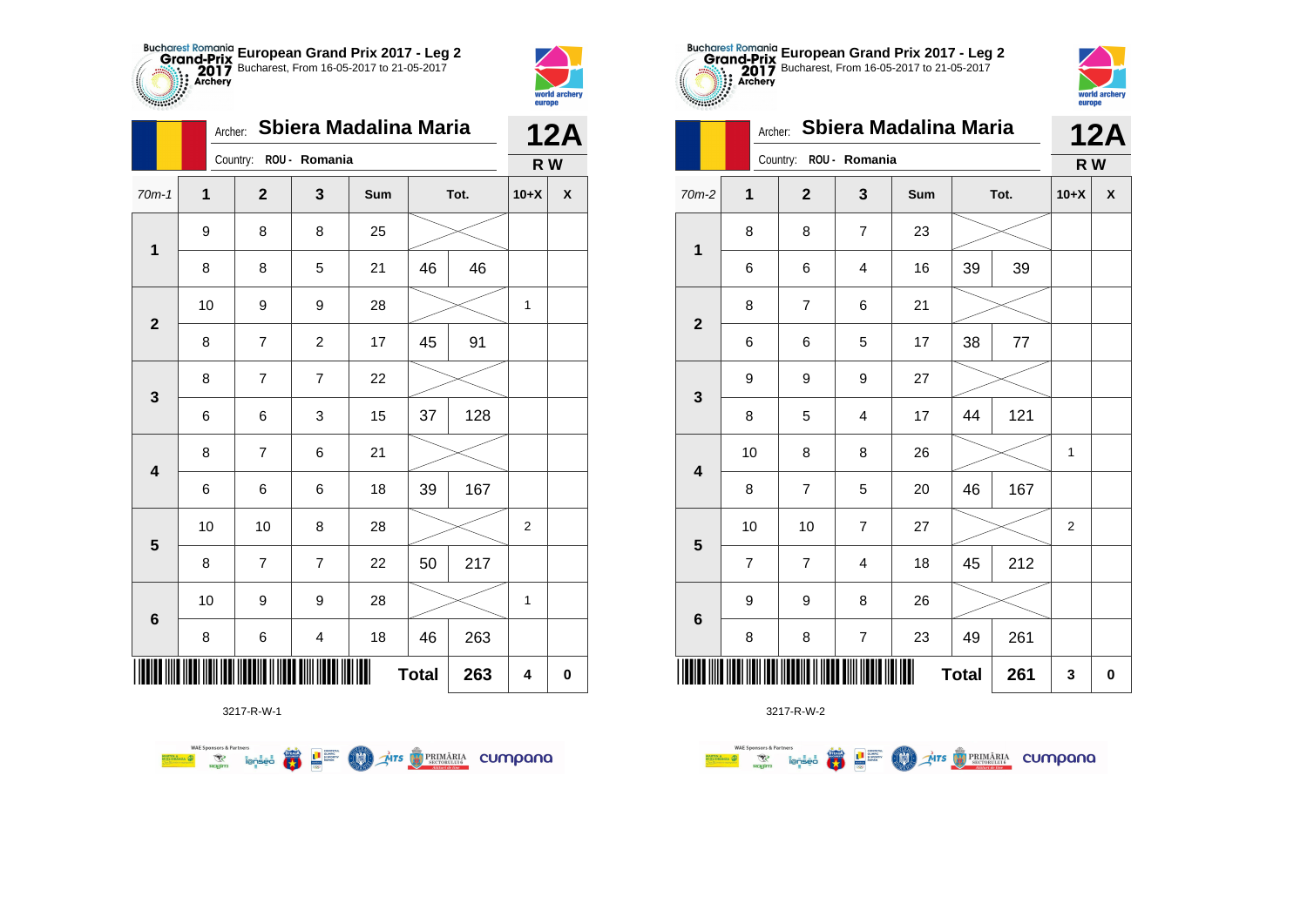



**THE** 

|                         | <b>Marchenko Veronika</b><br>Archer: |  |                        |                         |     |              |      |                | <b>12B</b> |
|-------------------------|--------------------------------------|--|------------------------|-------------------------|-----|--------------|------|----------------|------------|
|                         |                                      |  | Country: UKR - Ukraine |                         |     |              |      | R W            |            |
| $70m-1$                 | 1                                    |  | $\mathbf{2}$           | 3                       | Sum |              | Tot. | $10+X$         | X          |
| $\mathbf 1$             | 9                                    |  | 9                      | 9                       | 27  |              |      |                |            |
|                         | 9                                    |  | 8                      | 7                       | 24  | 51           | 51   |                |            |
| $\mathbf{2}$            | 10                                   |  | 9                      | 9                       | 28  |              |      | 1              |            |
|                         | 8                                    |  | 8                      | 8                       | 24  | 52           | 103  |                |            |
| 3                       | 9                                    |  | 9                      | 8                       | 26  |              |      |                |            |
|                         | 8                                    |  | 8                      | $\overline{7}$          | 23  | 49           | 152  |                |            |
| $\overline{\mathbf{4}}$ | 10                                   |  | 10                     | 9                       | 29  |              |      | $\overline{2}$ |            |
|                         | 9                                    |  | 9                      | 8                       | 26  | 55           | 207  |                |            |
| $\overline{\mathbf{5}}$ | 9                                    |  | 9                      | 8                       | 26  |              |      |                |            |
|                         | 7                                    |  | 6                      | $\overline{4}$          | 17  | 43           | 250  |                |            |
| $6\phantom{1}6$         | 10                                   |  | 9                      | 9                       | 28  |              |      | 1              |            |
|                         | 9                                    |  | 9                      | $\overline{\mathbf{7}}$ | 25  | 53           | 303  |                |            |
|                         |                                      |  |                        |                         |     | <b>Total</b> | 303  | 4              | $\pmb{0}$  |

**THE STRIMARIA CUMPANA** 



● ■

**COO** 

**WAE Sponsors & Partners** 



7896-R-W-2

| m-2 | $\mathbf{1}$ | $\mathbf{2}$                                             | $\mathbf{3}$   | Sum | Tot.         |     | $10+X$           | $\pmb{\mathsf{X}}$ |  |
|-----|--------------|----------------------------------------------------------|----------------|-----|--------------|-----|------------------|--------------------|--|
| 1   | Χ            | 10                                                       | 9              | 29  |              |     | $\overline{c}$   | 1                  |  |
|     | 9            | 8                                                        | 8              | 25  | 54           | 54  |                  |                    |  |
| 2   | X            | 10                                                       | 9              | 29  |              |     | $\mathbf 2$      | $\mathbf{1}$       |  |
|     | 9            | 8                                                        | 8              | 25  | 54           | 108 |                  |                    |  |
| 3   | X            | 10                                                       | 10             | 30  |              |     | 3                | $\mathbf{1}$       |  |
|     | 10           | 9                                                        | 8              | 27  | 57           | 165 | 1                |                    |  |
| 4   | X            | 10                                                       | 9              | 29  |              |     | $\mathbf 2$      | $\mathbf{1}$       |  |
|     | 8            | 8                                                        | 8              | 24  | 53           | 218 |                  |                    |  |
| 5   | 10           | 10                                                       | 9              | 29  |              |     | $\boldsymbol{2}$ |                    |  |
|     | 9            | $\overline{\mathcal{I}}$                                 | $\overline{7}$ | 23  | 52           | 270 |                  |                    |  |
| 6   | 9            | 9                                                        | 9              | 27  |              |     |                  |                    |  |
|     | 8            | $\overline{\mathbf{7}}$                                  | $\overline{7}$ | 22  | 49           | 319 |                  |                    |  |
| ║║║ |              | <u>iana iana amin'aaania ilihada amin'ilaha ilah ila</u> |                |     | <b>Total</b> | 319 | 12               | 4                  |  |



**12B**

|                         | Country: |                          | R W                      |     |              |      |                  |              |
|-------------------------|----------|--------------------------|--------------------------|-----|--------------|------|------------------|--------------|
| $70m-2$                 | 1        | $\mathbf{2}$             | 3                        | Sum |              | Tot. | $10+X$           | X            |
| $\mathbf{1}$            | Χ        | 10                       | 9                        | 29  |              |      | $\overline{c}$   | $\mathbf{1}$ |
|                         | 9        | 8                        | 8                        | 25  | 54           | 54   |                  |              |
|                         | Χ        | 10                       | 9                        | 29  |              |      | $\overline{2}$   | $\mathbf{1}$ |
| $\mathbf{2}$            | 9        | 8                        | 8                        | 25  | 54           | 108  |                  |              |
|                         | X        | 10                       | 10                       | 30  |              |      | 3                | $\mathbf{1}$ |
| $\mathbf{3}$            | 10       | 9                        | 8                        | 27  | 57           | 165  | 1                |              |
|                         | Χ        | 10                       | 9                        | 29  |              |      | $\boldsymbol{2}$ | $\mathbf{1}$ |
| $\overline{\mathbf{4}}$ | 8        | 8                        | 8                        | 24  | 53           | 218  |                  |              |
|                         | 10       | 10                       | 9                        | 29  |              |      | $\overline{2}$   |              |
| $5\phantom{1}$          | 9        | $\overline{7}$           | $\overline{\mathbf{7}}$  | 23  | 52           | 270  |                  |              |
|                         | 9        | 9                        | 9                        | 27  |              |      |                  |              |
| $\bf 6$                 | 8        | $\overline{\mathcal{I}}$ | $\overline{\mathcal{I}}$ | 22  | 49           | 319  |                  |              |
|                         |          |                          |                          |     | <b>Total</b> | 319  | 12               | 4            |

**European Grand Prix 2017 - Leg 2** Bucharest, From 16-05-2017 to 21-05-2017

Archer: **Marchenko Veronika**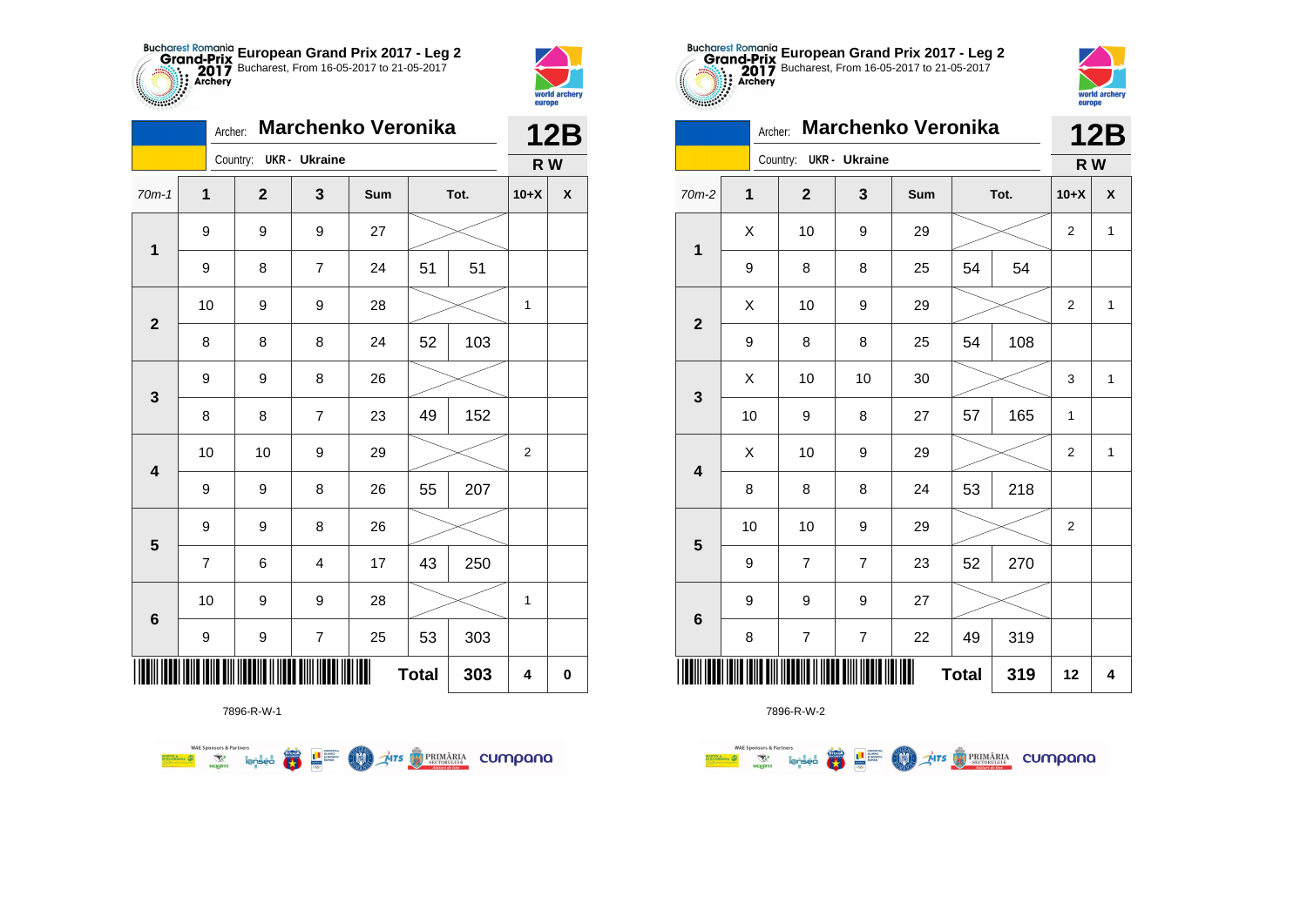



|                         | Tobolewska Anna<br>Archer: |                       |                  |     |              |      |              | <b>12C</b>         |
|-------------------------|----------------------------|-----------------------|------------------|-----|--------------|------|--------------|--------------------|
|                         |                            | Country: POL - Poland |                  |     |              |      | R W          |                    |
| $70m-1$                 | 1                          | $\mathbf{2}$          | 3                | Sum |              | Tot. | $10+X$       | $\pmb{\mathsf{X}}$ |
|                         | 10                         | 9                     | 9                | 28  |              |      | $\mathbf{1}$ |                    |
| $\mathbf 1$             | 8                          | 7                     | 3                | 18  | 46           | 46   |              |                    |
| $\mathbf 2$             | 10                         | 9                     | 9                | 28  |              |      | 1            |                    |
|                         | 8                          | 7                     | 7                | 22  | 50           | 96   |              |                    |
| $\mathbf{3}$            | 9                          | 9                     | 8                | 26  |              |      |              |                    |
|                         | 8                          | 7                     | 4                | 19  | 45           | 141  |              |                    |
| $\overline{\mathbf{4}}$ | 9                          | 9                     | 8                | 26  |              |      |              |                    |
|                         | $\overline{7}$             | 6                     | 6                | 19  | 45           | 186  |              |                    |
| $\overline{\mathbf{5}}$ | X                          | 9                     | 9                | 28  |              |      | $\mathbf 1$  | $\mathbf{1}$       |
|                         | 9                          | 9                     | $\overline{7}$   | 25  | 53           | 239  |              |                    |
|                         | Χ                          | 9                     | 9                | 28  |              |      | $\mathbf{1}$ | $\mathbf{1}$       |
| $\bf 6$                 | 8                          | 7                     | $\boldsymbol{7}$ | 22  | 50           | 289  |              |                    |
| Ⅲ                       |                            |                       |                  |     | <b>Total</b> | 289  | 4            | $\mathbf 2$        |



| $-2$ | 1                        | $\mathbf{2}$            | $\mathbf{3}$     | Sum | Tot.         |     | $10+X$      | $\pmb{\chi}$ |
|------|--------------------------|-------------------------|------------------|-----|--------------|-----|-------------|--------------|
|      | 9                        | 8                       | 8                | 25  |              |     |             |              |
|      | $\overline{\mathbf{7}}$  | $\boldsymbol{7}$        | 4                | 18  | 43           | 43  |             |              |
|      | 9                        | 8                       | 8                | 25  |              |     |             |              |
|      | $\boldsymbol{7}$         | 6                       | 5                | 18  | 43           | 86  |             |              |
|      | 10                       | 10                      | 9                | 29  |              |     | $\mathbf 2$ |              |
|      | $\boldsymbol{7}$         | $\overline{\mathbf{7}}$ | 6                | 20  | 49           | 135 |             |              |
|      | 10                       | 8                       | 8                | 26  |              |     | 1           |              |
|      | $\overline{\mathcal{I}}$ | $\overline{\mathbf{7}}$ | $\boldsymbol{7}$ | 21  | 47           | 182 |             |              |
|      | 10                       | 9                       | 8                | 27  |              |     | 1           |              |
|      | $\overline{\mathcal{I}}$ | $\overline{7}$          | 6                | 20  | 47           | 229 |             |              |
|      | 10                       | 9                       | 9                | 28  |              |     | 1           |              |
|      | 9                        | 8                       | 6                | 23  | 51           | 280 |             |              |
|      |                          |                         |                  | ║║  | <b>Total</b> | 280 | 5           | 0            |



**12C**

**R W**

| $70m-2$                 | $\mathbf{1}$            | $\mathbf{2}$            | 3                       | Sum |              | Tot. | $10+X$                  | X        |
|-------------------------|-------------------------|-------------------------|-------------------------|-----|--------------|------|-------------------------|----------|
| $\mathbf{1}$            | 9                       | $\bf 8$                 | 8                       | 25  |              |      |                         |          |
|                         | $\overline{\mathbf{7}}$ | $\overline{\mathbf{7}}$ | $\overline{\mathbf{4}}$ | 18  | 43           | 43   |                         |          |
| $\mathbf{2}$            | 9                       | 8                       | 8                       | 25  |              |      |                         |          |
|                         | $\overline{\mathbf{7}}$ | 6                       | 5                       | 18  | 43           | 86   |                         |          |
| $\mathbf{3}$            | 10                      | 10                      | 9                       | 29  |              |      | $\overline{\mathbf{c}}$ |          |
|                         | $\overline{\mathbf{7}}$ | $\boldsymbol{7}$        | 6                       | 20  | 49           | 135  |                         |          |
| $\overline{\mathbf{4}}$ | 10                      | 8                       | 8                       | 26  |              |      | 1                       |          |
|                         | $\overline{7}$          | $\overline{7}$          | $\overline{7}$          | 21  | 47           | 182  |                         |          |
| $5\phantom{1}$          | 10                      | 9                       | 8                       | 27  |              |      | $\mathbf{1}$            |          |
|                         | $\boldsymbol{7}$        | $\overline{7}$          | 6                       | 20  | 47           | 229  |                         |          |
| $\bf 6$                 | 10                      | 9                       | 9                       | 28  |              |      | $\mathbf 1$             |          |
|                         | 9                       | 8                       | 6                       | 23  | 51           | 280  |                         |          |
|                         |                         |                         |                         | Ш   | <b>Total</b> | 280  | 5                       | $\bf{0}$ |
|                         |                         |                         |                         |     |              |      |                         |          |

**European Grand Prix 2017 - Leg 2** Bucharest, From 16-05-2017 to 21-05-2017

Archer: **Tobolewska Anna**

Country: **POL - Poland**

17397-R-W-1

**WAE Sponsors & Partners THE STRIMARIA CUMPANA**  $\left(\frac{\sinh\theta}{\cos\theta}\right)$ **LE SURFACE COMO**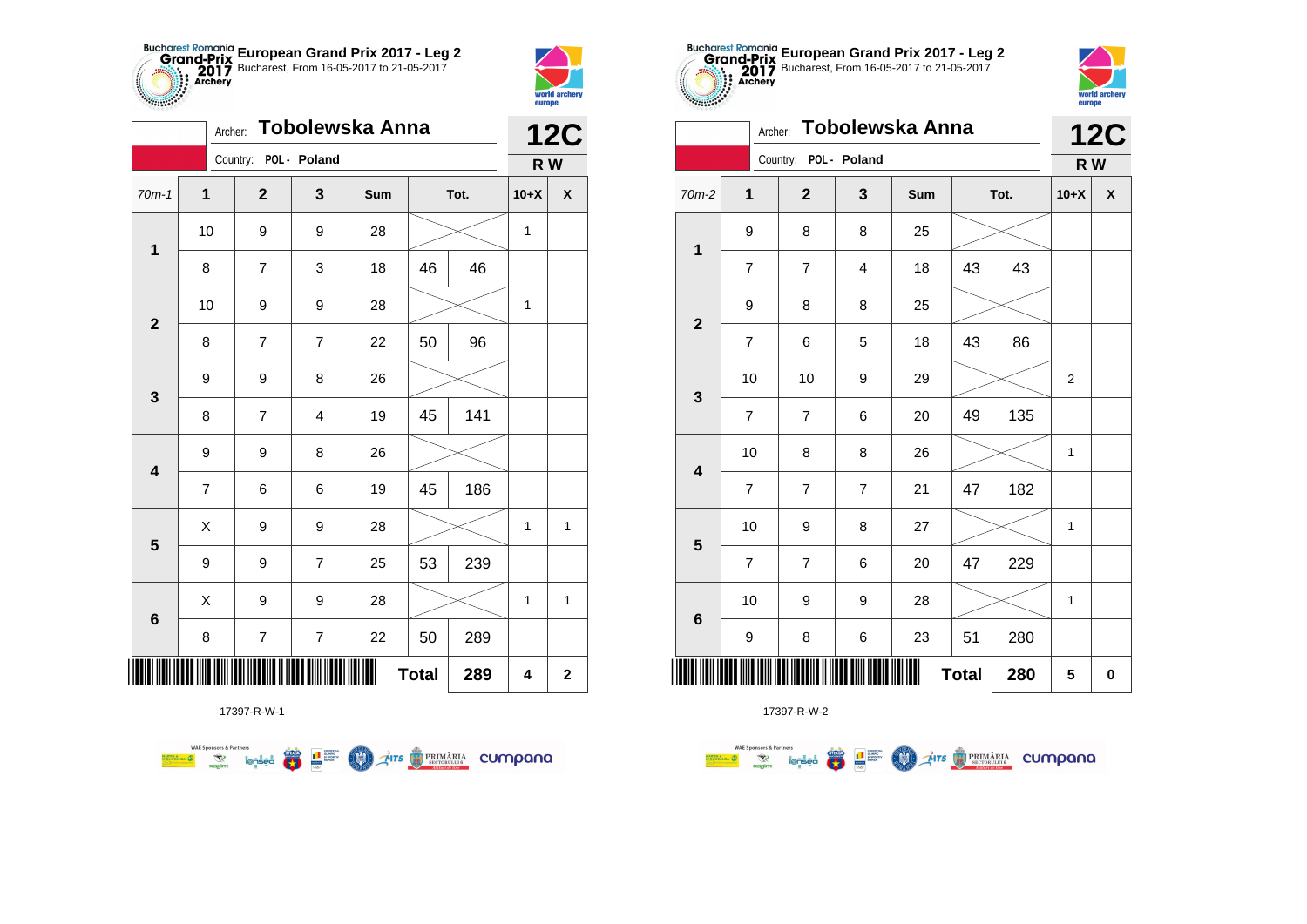



|                         | Archer: |                       | <b>Osipova Elena</b> |     |              |      | <b>12D</b>       |                  |  |
|-------------------------|---------|-----------------------|----------------------|-----|--------------|------|------------------|------------------|--|
|                         |         | Country: RUS - Russia |                      |     |              |      | R W              |                  |  |
| $70m-1$                 | 1       | $\mathbf 2$           | 3                    | Sum |              | Tot. | $10+X$           | X                |  |
| $\mathbf 1$             | Χ       | 10                    | 10                   | 30  |              |      | 3                | 1                |  |
|                         | 9       | 9                     | 8                    | 26  | 56           | 56   |                  |                  |  |
| $\mathbf 2$             | 10      | 9                     | 9                    | 28  |              |      | $\mathbf{1}$     |                  |  |
|                         | 8       | 8                     | 6                    | 22  | 50           | 106  |                  |                  |  |
| 3                       | Χ       | X                     | 10                   | 30  |              |      | 3                | $\boldsymbol{2}$ |  |
|                         | 10      | 9                     | 9                    | 28  | 58           | 164  | 1                |                  |  |
| 4                       | 10      | 9                     | 9                    | 28  |              |      | 1                |                  |  |
|                         | 9       | 8                     | 8                    | 25  | 53           | 217  |                  |                  |  |
| $\overline{\mathbf{5}}$ | X       | 10                    | 10                   | 30  |              |      | 3                | 1                |  |
|                         | 9       | 8                     | 8                    | 25  | 55           | 272  |                  |                  |  |
| 6                       | Χ       | 10                    | 9                    | 29  |              |      | $\boldsymbol{2}$ | 1                |  |
|                         | 9       | 8                     | 8                    | 25  | 54           | 326  |                  |                  |  |
| ∭                       |         |                       |                      |     | <b>Total</b> | 326  | 14               | 5                |  |

**THE STRIMARIA CUMPANA** 

13578-R-W-1

 $\overline{\mathbf{r}}$ 

L<sup>a</sup> Surent

COO .

**WAE Sponsors & Partners** 



13578-R-W-2

|                         | Archer: |              | <b>Osipova Elena</b> |     |              |      |                  | <b>12D</b>   |  |  |
|-------------------------|---------|--------------|----------------------|-----|--------------|------|------------------|--------------|--|--|
|                         |         | Country:     | RUS - Russia         |     |              |      | R W              |              |  |  |
| 70m-2                   | 1       | $\mathbf{2}$ | 3                    | Sum |              | Tot. | $10+X$           | χ            |  |  |
|                         | 10      | 10           | 9                    | 29  |              |      | $\boldsymbol{2}$ |              |  |  |
| $\mathbf 1$             | 9       | 8            | $\overline{7}$       | 24  | 53           | 53   |                  |              |  |  |
| $\mathbf{2}$            | X       | 10           | 9                    | 29  |              |      | $\mathbf 2$      | $\mathbf{1}$ |  |  |
|                         | 9       | 9            | 8                    | 26  | 55           | 108  |                  |              |  |  |
| $\mathbf{3}$            | 10      | 10           | 10                   | 30  |              |      | 3                |              |  |  |
|                         | 9       | 9            | 9                    | 27  | 57           | 165  |                  |              |  |  |
| $\overline{\mathbf{4}}$ | 10      | 10           | 9                    | 29  |              |      | 2                |              |  |  |
|                         | 9       | 9            | 8                    | 26  | 55           | 220  |                  |              |  |  |
| 5                       | 10      | 10           | 9                    | 29  |              |      | $\overline{2}$   |              |  |  |
|                         | 9       | 9            | $\overline{7}$       | 25  | 54           | 274  |                  |              |  |  |
| $6\phantom{1}6$         | 10      | 9            | 9                    | 28  |              |      | $\mathbf{1}$     |              |  |  |
|                         | 9       | 9            | 8                    | 26  | 54           | 328  |                  |              |  |  |
|                         |         |              |                      |     | <b>Total</b> | 328  | 12               | 1            |  |  |

**European Grand Prix 2017 - Leg 2** Bucharest, From 16-05-2017 to 21-05-2017



| Archer:<br>Osipova Elena          |  |              |                       |                |     |    |      |        | <b>12D</b>                |
|-----------------------------------|--|--------------|-----------------------|----------------|-----|----|------|--------|---------------------------|
|                                   |  |              | Country: RUS - Russia |                |     |    |      | R W    |                           |
| $70m-2$                           |  | $\mathbf{1}$ | $\overline{2}$        | $\mathbf{3}$   | Sum |    | Tot. | $10+X$ | $\boldsymbol{\mathsf{x}}$ |
| $\mathbf{1}$                      |  | 10           | 10                    | 9              | 29  |    |      | 2      |                           |
|                                   |  | 9            | 8                     | $\overline{7}$ | 24  | 53 | 53   |        |                           |
| $\mathbf{2}$                      |  | X            | 10                    | 9              | 29  |    |      | 2      | 1                         |
|                                   |  | 9            | 9                     | 8              | 26  | 55 | 108  |        |                           |
|                                   |  | 10           | 10                    | 10             | 30  |    |      |        |                           |
| $\mathbf{3}$                      |  | 9            | 9                     | 9              | 27  | 57 | 165  |        |                           |
| $\overline{\mathbf{4}}$           |  | 10           | 10                    | 9              | 29  |    |      | 2      |                           |
|                                   |  | 9            | 9                     | 8              | 26  | 55 | 220  |        |                           |
| $5\phantom{1}$                    |  | 10           | 10                    | 9              | 29  |    |      | 2      |                           |
|                                   |  | 9            | 9                     | $\overline{7}$ | 25  | 54 | 274  |        |                           |
|                                   |  | 10           | 9                     | 9              | 28  |    |      | 1      |                           |
| $\bf 6$                           |  | 9            | 9                     | 8              | 26  | 54 | 328  |        |                           |
| IIIII<br><b>Total</b><br>328<br>Ш |  |              |                       |                |     |    |      |        | 1                         |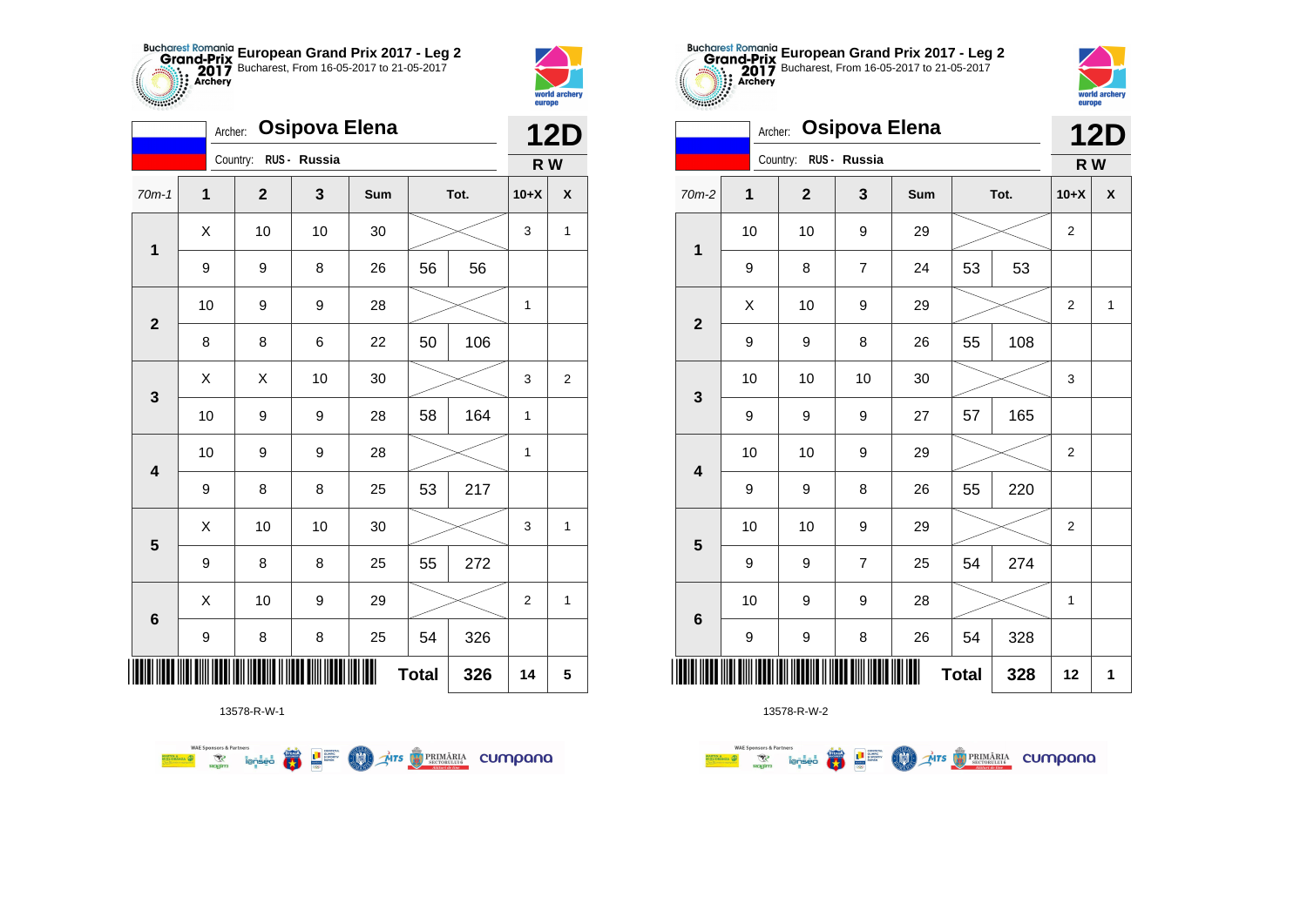



**1**

|                         |                         | Ilica Adina<br>Archer: |                         |             |              |      |             |                    |  |  |
|-------------------------|-------------------------|------------------------|-------------------------|-------------|--------------|------|-------------|--------------------|--|--|
|                         |                         | Country: ROU - Romania |                         |             |              |      | R W         |                    |  |  |
| $70m-1$                 | $\mathbf{1}$            | $\mathbf{2}$           | 3                       | Sum         |              | Tot. | $10+X$      | $\pmb{\mathsf{X}}$ |  |  |
| 1                       | 9                       | 8                      | $\overline{7}$          | 24          |              |      |             |                    |  |  |
|                         | $\overline{7}$          | 6                      | 5                       | 18          | 42           | 42   |             |                    |  |  |
| $\mathbf{2}$            | 9                       | $\overline{7}$         | 6                       | 22          |              |      |             |                    |  |  |
|                         | 6                       | 3                      | $\overline{c}$          | 11          | 33           | 75   |             |                    |  |  |
| 3                       | 6                       | 5                      | 5                       | 16          |              |      |             |                    |  |  |
|                         | $\overline{\mathbf{4}}$ | $\mathbf{1}$           | M                       | $\mathbf 5$ | 21           | 96   |             |                    |  |  |
| $\overline{\mathbf{4}}$ | X                       | 10                     | 10                      | 30          |              |      | 3           | $\mathbf{1}$       |  |  |
|                         | 9                       | $\overline{7}$         | 5                       | 21          | 51           | 147  |             |                    |  |  |
| 5                       | 10                      | 9                      | 9                       | 28          |              |      | $\mathbf 1$ |                    |  |  |
|                         | 8                       | 6                      | 5                       | 19          | 47           | 194  |             |                    |  |  |
|                         | 10                      | 9                      | 9                       | 28          |              |      | 1           |                    |  |  |
| $\bf 6$                 | 8                       | 7                      | $\overline{\mathbf{4}}$ | 19          | 47           | 241  |             |                    |  |  |
| ∭                       |                         |                        |                         |             | <b>Total</b> | 241  | 5           | 1                  |  |  |







|                         | 6                       | 5                       | 5                       | 16 | 38           | 38  |   |              |
|-------------------------|-------------------------|-------------------------|-------------------------|----|--------------|-----|---|--------------|
| $\mathbf{2}$            | 6                       | 6                       | 5                       | 17 |              |     |   |              |
|                         | 4                       | 3                       | $\overline{c}$          | 9  | 26           | 64  |   |              |
|                         | 9                       | $\overline{7}$          | 6                       | 22 |              |     |   |              |
| $\mathbf{3}$            | 6                       | $\overline{\mathbf{4}}$ | $\overline{c}$          | 12 | 34           | 98  |   |              |
| $\overline{\mathbf{4}}$ | X                       | 9                       | 9                       | 28 |              |     | 1 | $\mathbf{1}$ |
|                         | 8                       | $\overline{7}$          | 6                       | 21 | 49           | 147 |   |              |
| 5                       | 9                       | 6                       | 5                       | 20 |              |     |   |              |
|                         | $\overline{\mathbf{4}}$ | $\overline{\mathbf{4}}$ | $\overline{\mathbf{4}}$ | 12 | 32           | 179 |   |              |
| $6\phantom{1}6$         | 9                       | 8                       | 6                       | 23 |              |     |   |              |
|                         | 5                       | 5                       | $\mathbf 1$             | 11 | 34           | 213 |   |              |
|                         |                         | ║                       |                         | Ш  | <b>Total</b> | 213 |   |              |
|                         | 18433-R-W-2             | <b>Signed Total</b>     | 213                     | 0  | 0            |     |   |              |

**WALESPARED REPAIRING MALES AND STREET OF PRIMARIA CUMPONO** 

**WAE Sponsors & Partners**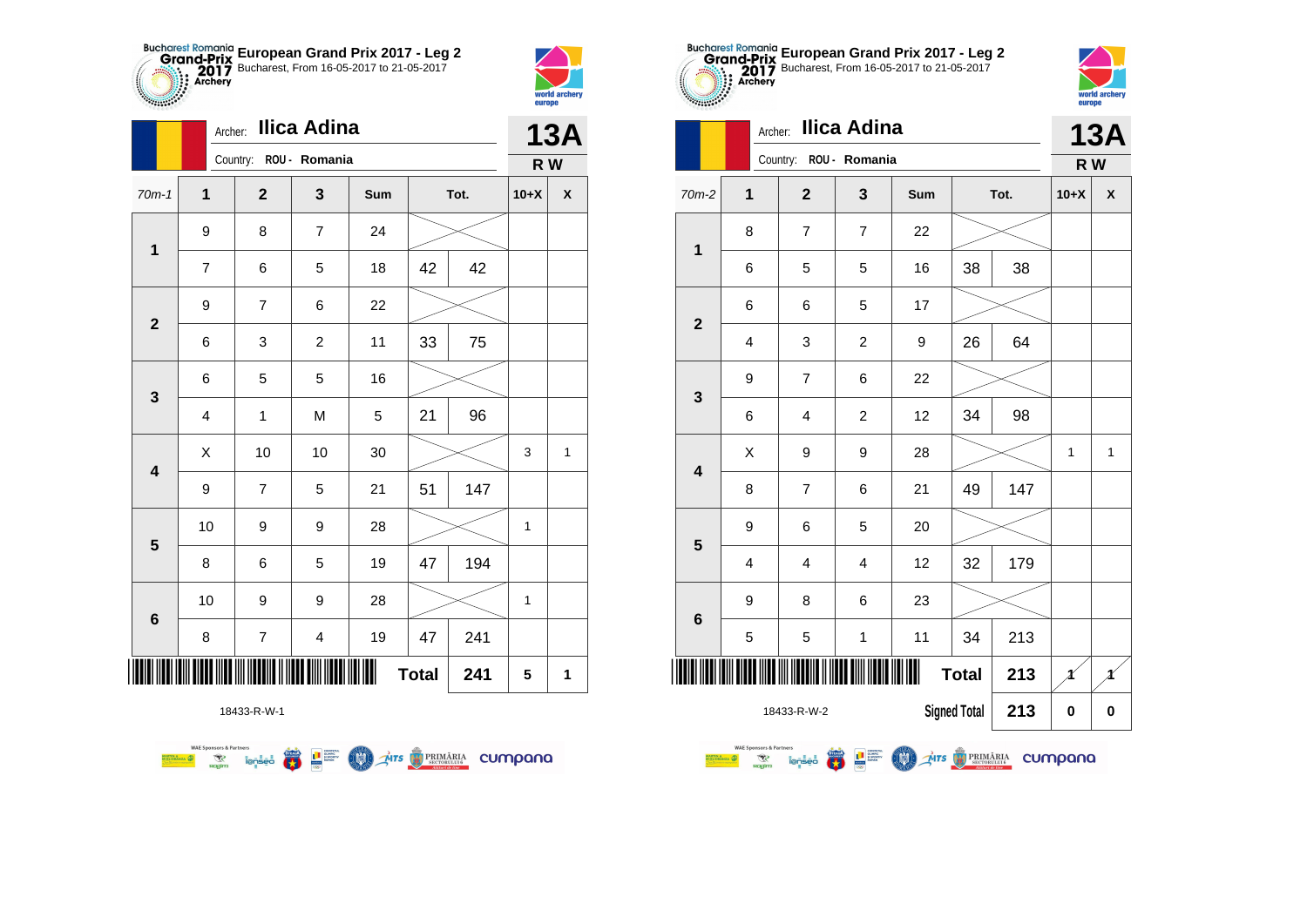



2783

|                         |                         | Archer:                        |   | Parkhomenko Anna |              |      |        | <b>13B</b>         |
|-------------------------|-------------------------|--------------------------------|---|------------------|--------------|------|--------|--------------------|
|                         |                         | Country: UKR1 - Dinamo Ukraine |   |                  |              |      | R W    |                    |
| $70m-1$                 | 1                       | $\mathbf{2}$                   | 3 | Sum              |              | Tot. | $10+X$ | $\pmb{\mathsf{X}}$ |
| $\mathbf 1$             | 10                      | 9                              | 9 | 28               |              |      | 1      |                    |
|                         | 9                       | 9                              | 8 | 26               | 54           | 54   |        |                    |
| $\mathbf{2}$            | 10                      | 9                              | 8 | 27               |              |      | 1      |                    |
|                         | 8                       | 7                              | 6 | 21               | 48           | 102  |        |                    |
| $\mathbf 3$             | 10                      | 9                              | 9 | 28               |              |      | 1      |                    |
|                         | 8                       | 6                              | 6 | 20               | 48           | 150  |        |                    |
| $\overline{\mathbf{4}}$ | 10                      | 9                              | 9 | 28               |              |      | 1      |                    |
|                         | 8                       | $\overline{7}$                 | 5 | 20               | 48           | 198  |        |                    |
|                         | Χ                       | 9                              | 8 | 27               |              |      | 1      | 1                  |
| $\overline{\mathbf{5}}$ | 8                       | 8                              | 6 | 22               | 49           | 247  |        |                    |
|                         | 10                      | 8                              | 8 | 26               |              |      | 1      |                    |
| $\bf 6$                 | $\overline{\mathbf{7}}$ | 7                              | 6 | 20               | 46           | 293  |        |                    |
| ║║║                     |                         |                                |   |                  | <b>Total</b> | 293  | 6      | 1                  |

**COLORED PRIMARIA CUMPANA** 

20186-R-W-1

**Example 19 and 1975** 

**WAE Sponsors & Partners** 



20186-R-W-2

| Parkhomenko Anna<br>Archer:<br><b>13B</b><br>Country: UKR1 - Dinamo Ukraine<br>R W<br>$\overline{2}$<br>3<br>$70m-2$<br>1<br>Sum<br>Tot.<br>$10+X$<br>$\boldsymbol{\mathsf{x}}$<br>9<br>9<br>8<br>26<br>1<br>45<br>8<br>$\overline{7}$<br>19<br>45<br>$\overline{4}$<br>X<br>8<br>8<br>26<br>$\mathbf{1}$<br>$\mathbf{1}$<br>$\mathbf{2}$<br>92<br>47<br>8<br>$\overline{7}$<br>6<br>21<br>8<br>25<br>9<br>8<br>$\mathbf{3}$<br>141<br>8<br>8<br>24<br>49<br>8<br>9<br>27<br>9<br>9<br>$\overline{\mathbf{4}}$<br>192<br>8<br>8<br>8<br>51<br>24<br>10<br>10<br>10<br>30<br>3<br>5<br>55<br>247<br>9<br>8<br>8<br>25<br>10<br>9<br>27<br>8<br>$\mathbf{1}$<br>$6\phantom{1}6$ |   |                |   |    |              |     |   |   |
|-------------------------------------------------------------------------------------------------------------------------------------------------------------------------------------------------------------------------------------------------------------------------------------------------------------------------------------------------------------------------------------------------------------------------------------------------------------------------------------------------------------------------------------------------------------------------------------------------------------------------------------------------------------------------------|---|----------------|---|----|--------------|-----|---|---|
|                                                                                                                                                                                                                                                                                                                                                                                                                                                                                                                                                                                                                                                                               |   |                |   |    |              |     |   |   |
|                                                                                                                                                                                                                                                                                                                                                                                                                                                                                                                                                                                                                                                                               |   |                |   |    |              |     |   |   |
|                                                                                                                                                                                                                                                                                                                                                                                                                                                                                                                                                                                                                                                                               |   |                |   |    |              |     |   |   |
|                                                                                                                                                                                                                                                                                                                                                                                                                                                                                                                                                                                                                                                                               |   |                |   |    |              |     |   |   |
|                                                                                                                                                                                                                                                                                                                                                                                                                                                                                                                                                                                                                                                                               |   |                |   |    |              |     |   |   |
|                                                                                                                                                                                                                                                                                                                                                                                                                                                                                                                                                                                                                                                                               |   |                |   |    |              |     |   |   |
|                                                                                                                                                                                                                                                                                                                                                                                                                                                                                                                                                                                                                                                                               |   |                |   |    |              |     |   |   |
|                                                                                                                                                                                                                                                                                                                                                                                                                                                                                                                                                                                                                                                                               |   |                |   |    |              |     |   |   |
|                                                                                                                                                                                                                                                                                                                                                                                                                                                                                                                                                                                                                                                                               |   |                |   |    |              |     |   |   |
|                                                                                                                                                                                                                                                                                                                                                                                                                                                                                                                                                                                                                                                                               |   |                |   |    |              |     |   |   |
|                                                                                                                                                                                                                                                                                                                                                                                                                                                                                                                                                                                                                                                                               |   |                |   |    |              |     |   |   |
|                                                                                                                                                                                                                                                                                                                                                                                                                                                                                                                                                                                                                                                                               |   |                |   |    |              |     |   |   |
|                                                                                                                                                                                                                                                                                                                                                                                                                                                                                                                                                                                                                                                                               |   |                |   |    |              |     |   |   |
|                                                                                                                                                                                                                                                                                                                                                                                                                                                                                                                                                                                                                                                                               | 8 | $\overline{7}$ | 7 | 22 | 49           | 296 |   |   |
|                                                                                                                                                                                                                                                                                                                                                                                                                                                                                                                                                                                                                                                                               |   |                |   |    | <b>Total</b> | 296 | 5 | 1 |

**European Grand Prix 2017 - Leg 2** Bucharest, From 16-05-2017 to 21-05-2017

world arche

europe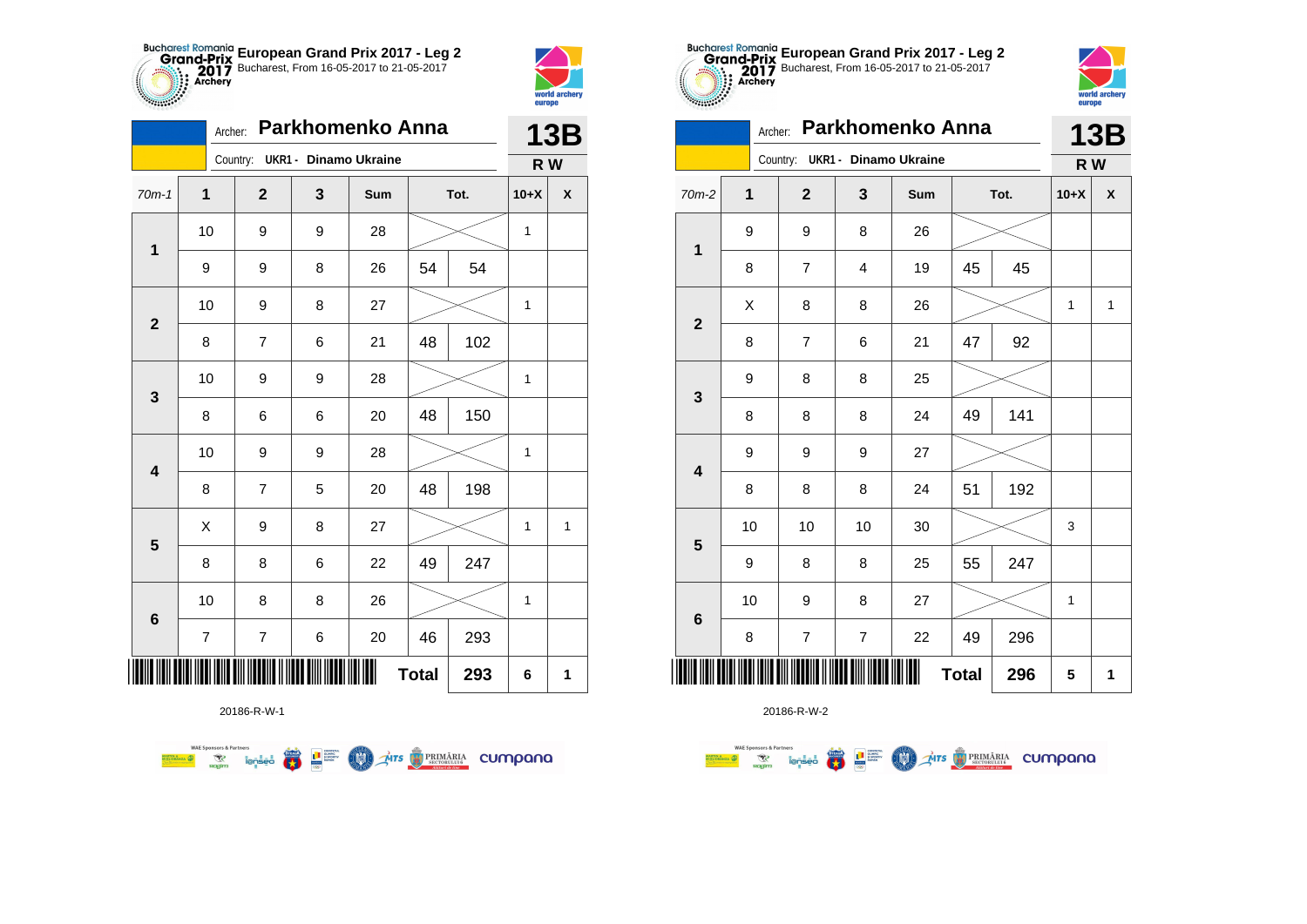



|                         | Archer:          |                          | <b>Parnat Reena</b> |     |              |      |             | <b>13C</b>         |
|-------------------------|------------------|--------------------------|---------------------|-----|--------------|------|-------------|--------------------|
|                         |                  | Country: EST - Estonia   |                     |     |              |      | R W         |                    |
| $70m-1$                 | $\mathbf 1$      | $\overline{2}$           | 3                   | Sum |              | Tot. | $10+X$      | $\pmb{\mathsf{X}}$ |
| $\mathbf 1$             | $\boldsymbol{9}$ | 9                        | 8                   | 26  |              |      |             |                    |
|                         | 8                | $\overline{7}$           | 6                   | 21  | 47           | 47   |             |                    |
| $\mathbf{2}$            | 9                | 9                        | 8                   | 26  |              |      |             |                    |
|                         | 8                | 8                        | $\overline{7}$      | 23  | 49           | 96   |             |                    |
| 3                       | Χ                | 9                        | 9                   | 28  |              |      | 1           | 1                  |
|                         | 9                | 8                        | 8                   | 25  | 53           | 149  |             |                    |
| $\overline{\mathbf{4}}$ | 10               | 8                        | 8                   | 26  |              |      | $\mathbf 1$ |                    |
|                         | 8                | $\overline{7}$           | $\overline{7}$      | 22  | 48           | 197  |             |                    |
| $\overline{\mathbf{5}}$ | 10               | $10$                     | 10                  | 30  |              |      | 3           |                    |
|                         | 9                | 9                        | 8                   | 26  | 56           | 253  |             |                    |
| $\bf 6$                 | X                | 9                        | 9                   | 28  |              |      | 1           | 1                  |
|                         | 8                | $\overline{\mathcal{I}}$ | $\overline{7}$      | 22  | 50           | 303  |             |                    |
|                         |                  |                          |                     |     | <b>Total</b> | 303  | 6           | $\mathbf 2$        |



**第1**章

**COO** 

**THE STRIMARIA CUMPANA** 

**WAE Sponsors & Partners** 



6821-R-W-2

|                         |             | Country:     | EST - Estonia |        |              |      | R W         |                |
|-------------------------|-------------|--------------|---------------|--------|--------------|------|-------------|----------------|
| $70m-2$                 | $\mathbf 1$ | $\mathbf{2}$ | 3             | Sum    |              | Tot. | $10+X$      | X              |
| $\mathbf 1$             | 9           | 9            | 9             | 27     |              |      |             |                |
|                         | 9           | 9            | 8             | 26     | 53           | 53   |             |                |
| $\boldsymbol{2}$        | Χ           | X            | 9             | 29     |              |      | $\mathbf 2$ | $\overline{2}$ |
|                         | 9           | 9            | 8             | 26     | 55           | 108  |             |                |
| $\mathbf{3}$            | Χ           | 10           | 9             | 29     |              |      | 2           | $\mathbf{1}$   |
|                         | 9           | 8            | M             | 17     | 46           | 154  |             |                |
| $\overline{\mathbf{4}}$ | 10          | 10           | 9             | 29     |              |      | 2           |                |
|                         | 9           | 9            | 8             | 26     | 55           | 209  |             |                |
| $5\phantom{1}$          | 10          | 9            | 9             | 28     |              |      | 1           |                |
|                         | 9           | 8            | 8             | 25     | 53           | 262  |             |                |
|                         | 10          | 10           | 10            | $30\,$ |              |      | 3           |                |
| $\bf 6$                 | 9           | 9            | 8             | 26     | 56           | 318  |             |                |
|                         |             |              |               |        | <b>Total</b> | 318  | 10          | 3              |



**13C**

| 1                       | 9  | 9                   | 8  | 26 | 53           | 53  |                |                         |
|-------------------------|----|---------------------|----|----|--------------|-----|----------------|-------------------------|
|                         | X  | X                   | 9  | 29 |              |     | 2              | $\overline{\mathbf{c}}$ |
| $\mathbf{2}$            | 9  | 9                   | 8  | 26 | 55           | 108 |                |                         |
|                         | X  | 10                  | 9  | 29 |              |     | 2              | 1                       |
| $\mathbf{3}$            | 9  | 8                   | M  | 17 | 46           | 154 |                |                         |
| $\overline{\mathbf{4}}$ | 10 | 10                  | 9  | 29 |              |     | $\overline{2}$ |                         |
|                         | 9  | 9                   | 8  | 26 | 55           | 209 |                |                         |
| $\overline{\mathbf{5}}$ | 10 | 9                   | 9  | 28 |              |     | 1              |                         |
|                         | 9  | 8                   | 8  | 25 | 53           | 262 |                |                         |
| $6\phantom{a}$          | 10 | 10                  | 10 | 30 |              |     | 3              |                         |
|                         | 9  | 9                   | 8  | 26 | 56           | 318 |                |                         |
|                         |    |                     |    | Ⅲ  | <b>Total</b> | 318 | 10             | 3                       |
|                         |    | $0.024$ D $111$ $2$ |    |    |              |     |                |                         |

**European Grand Prix 2017 - Leg 2** Bucharest, From 16-05-2017 to 21-05-2017

Archer: **Parnat Reena**

Country: **EST - Estonia**

**THE**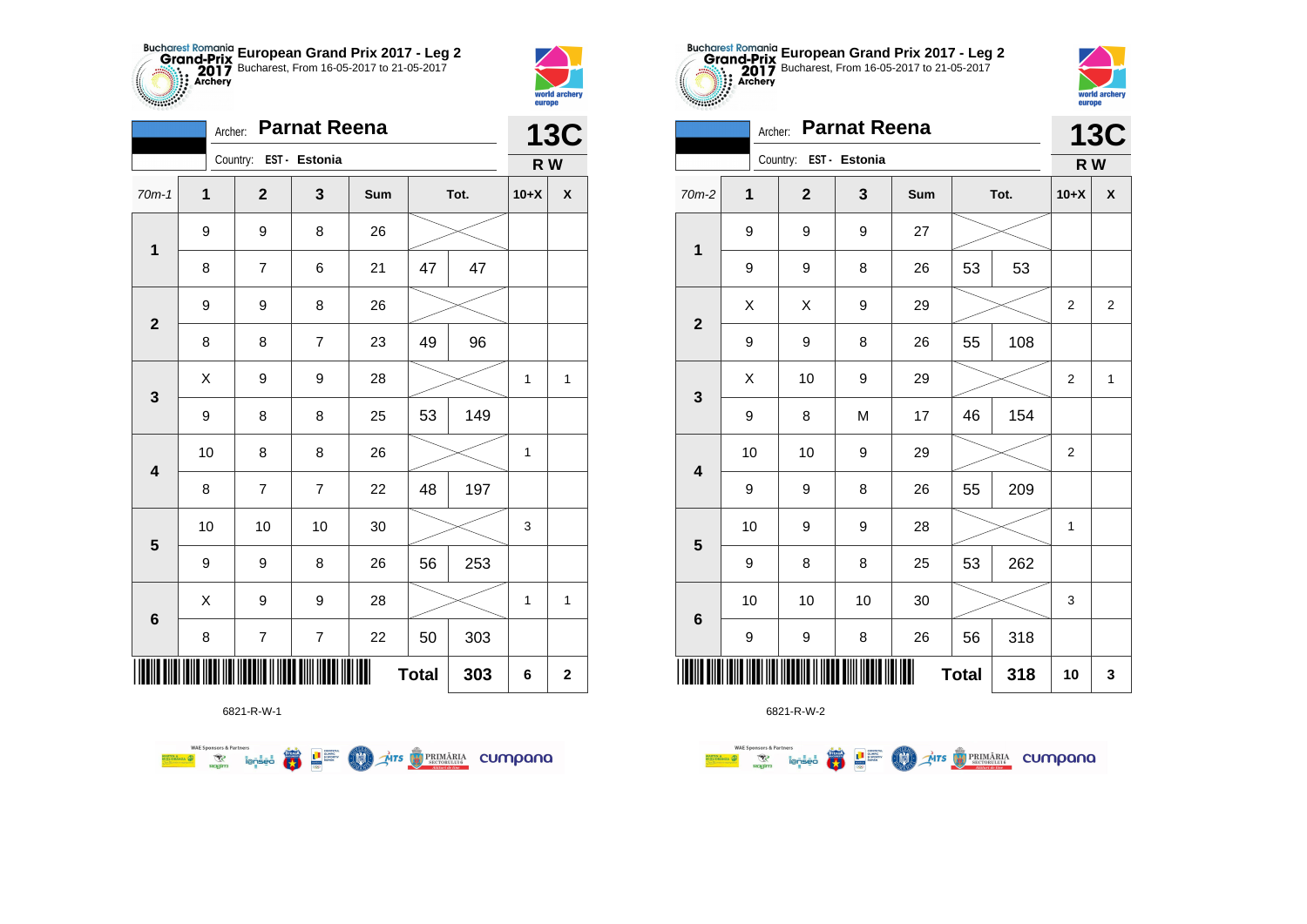



|                         | Archer: |                |                | Shegolkova Vladislava |              |      |        | <b>13D</b>       |
|-------------------------|---------|----------------|----------------|-----------------------|--------------|------|--------|------------------|
|                         |         | Country:       | RUS - Russia   |                       |              |      | R W    |                  |
| $70m-1$                 | 1       | $\mathbf 2$    | 3              | Sum                   |              | Tot. | $10+X$ | χ                |
| $\mathbf 1$             | 10      | 9              | 9              | 28                    |              |      | 1      |                  |
|                         | 8       | 8              | 8              | 24                    | 52           | 52   |        |                  |
| $\mathbf{2}$            | 10      | 10             | 9              | 29                    |              |      | 2      |                  |
|                         | 9       | 8              | 8              | 25                    | 54           | 106  |        |                  |
| 3                       | 10      | 10             | 9              | 29                    |              |      | 2      |                  |
|                         | 8       | 8              | 8              | 24                    | 53           | 159  |        |                  |
| $\overline{\mathbf{4}}$ | 10      | 9              | 9              | 28                    |              |      | 1      |                  |
|                         | 8       | $\overline{7}$ | 5              | 20                    | 48           | 207  |        |                  |
| $\overline{\mathbf{5}}$ | 10      | 9              | 9              | 28                    |              |      | 1      |                  |
|                         | 9       | 7              | $\overline{7}$ | 23                    | 51           | 258  |        |                  |
|                         | X       | X              | 10             | 30                    |              |      | 3      | $\boldsymbol{2}$ |
| $\bf 6$                 | 10      | 6              | 6              | 22                    | 52           | 310  | 1      |                  |
|                         |         |                |                |                       | <b>Total</b> | 310  | 11     | $\mathbf 2$      |

**COL AITS OF PRIMARIA CUMPONO** 



3732-R-W-2

| $$              |         |                |                |                       |              |      | europe |              |
|-----------------|---------|----------------|----------------|-----------------------|--------------|------|--------|--------------|
|                 | Archer: |                |                | Shegolkova Vladislava |              |      |        | <b>13D</b>   |
|                 |         | Country:       | RUS - Russia   |                       |              |      | R W    |              |
| $70m-2$         | 1       | $\mathbf{2}$   | 3              | Sum                   |              | Tot. | $10+X$ | X            |
| $\mathbf{1}$    | 10      | 10             | 9              | 29                    |              |      | 2      |              |
|                 | 9       | 9              | $\overline{7}$ | 25                    | 54           | 54   |        |              |
| $\overline{2}$  | 9       | 9              | 9              | 27                    |              |      |        |              |
|                 | 9       | $\overline{7}$ | 5              | 21                    | 48           | 102  |        |              |
| 3               | 9       | 9              | 8              | 26                    |              |      |        |              |
|                 | 6       | 6              | 6              | 18                    | 44           | 146  |        |              |
| 4               | 10      | 10             | 10             | 30                    |              |      | 3      |              |
|                 | 8       | $\overline{7}$ | $\overline{7}$ | 22                    | 52           | 198  |        |              |
| 5               | 10      | 9              | 8              | 27                    |              |      | 1      |              |
|                 | 8       | 8              | 7              | 23                    | 50           | 248  |        |              |
|                 | X       | 10             | 10             | 30                    |              |      | 3      | $\mathbf{1}$ |
| $6\phantom{1}6$ | 9       | 8              | $\overline{7}$ | 24                    | 54           | 302  |        |              |
| ║║║             |         |                |                |                       | <b>Total</b> | 302  | 9      | 1            |

**European Grand Prix 2017 - Leg 2** Bucharest, From 16-05-2017 to 21-05-2017

world arche

3732-R-W-1

**Excession of the Second Contract of the Contract of Second Contract of the Contract of Second Contract of Second Contract of Second Contract of Second Contract of Second Contract of Second Contract of Second Contract of S** 

**WAE Sponsors & Partners**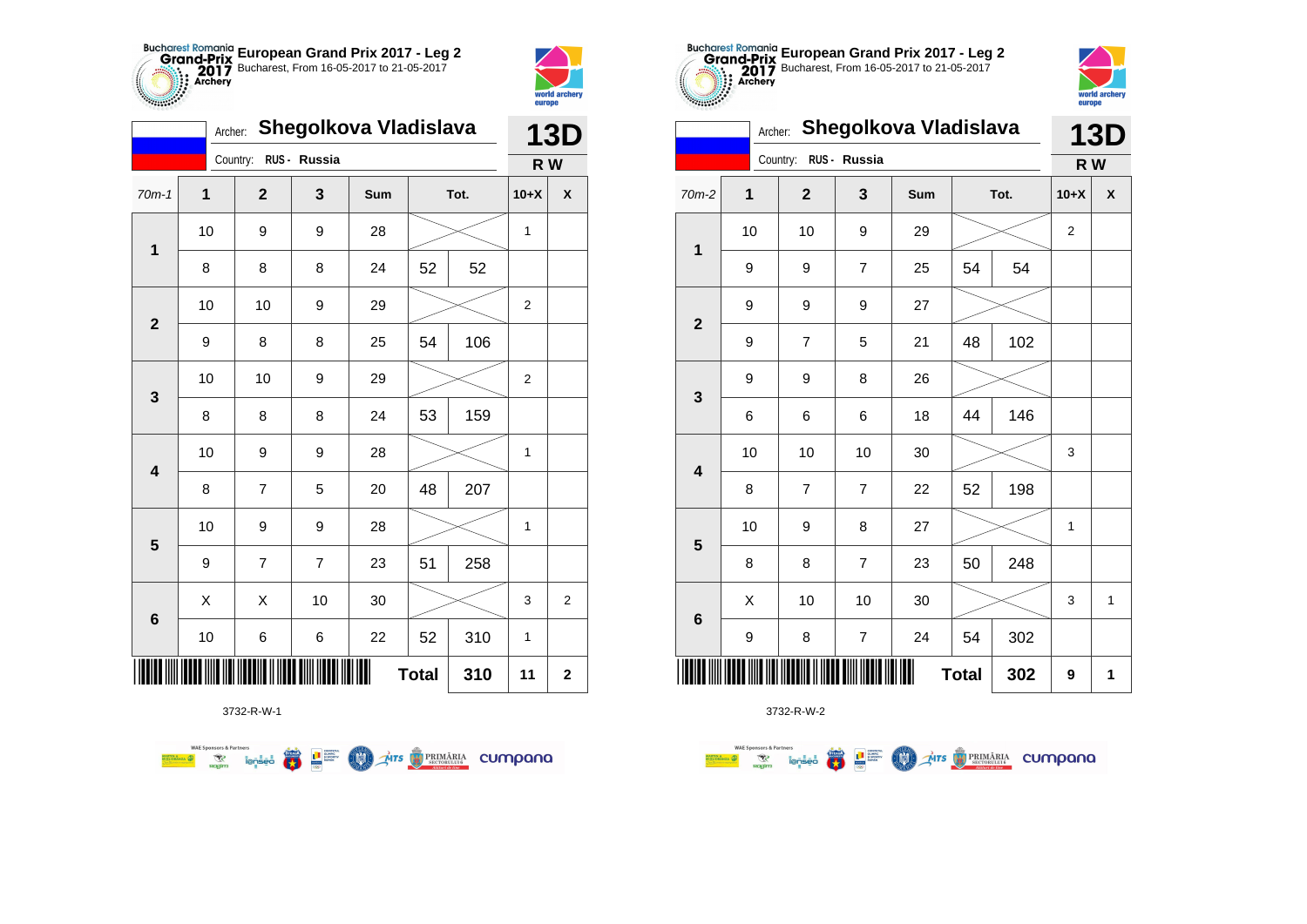



**Sance Co** 

|                         | Archer:     |                      |                | Sartori Guendalina |              |      |                | <b>14A</b>   |
|-------------------------|-------------|----------------------|----------------|--------------------|--------------|------|----------------|--------------|
|                         |             | Country: ITA - Italy |                |                    |              |      | R W            |              |
| $70m-1$                 | $\mathbf 1$ | $\overline{2}$       | 3              | Sum                |              | Tot. | $10+X$         | X            |
|                         | 10          | 10                   | 9              | 29                 |              |      | $\overline{2}$ |              |
| $\mathbf 1$             | 9           | 8                    | 7              | 24                 | 53           | 53   |                |              |
| $\mathbf{2}$            | Χ           | 9                    | 9              | 28                 |              |      | $\mathbf{1}$   | $\mathbf{1}$ |
|                         | 9           | 9                    | 8              | 26                 | 54           | 107  |                |              |
| 3                       | 10          | 9                    | 9              | 28                 |              |      | $\mathbf{1}$   |              |
|                         | 9           | 8                    | $\overline{7}$ | 24                 | 52           | 159  |                |              |
| $\overline{\mathbf{4}}$ | 10          | 9                    | 9              | 28                 |              |      | $\mathbf{1}$   |              |
|                         | 8           | 8                    | 8              | 24                 | 52           | 211  |                |              |
| 5                       | Χ           | 10                   | 10             | 30                 |              |      | 3              | $\mathbf 1$  |
|                         | 9           | 9                    | 8              | 26                 | 56           | 267  |                |              |
| $6\phantom{1}$          | X           | 9                    | 9              | 28                 |              |      | 1              | 1            |
|                         | 9           | 9                    | $\bf8$         | 26                 | 54           | 321  |                |              |
|                         |             |                      |                | Ш                  | <b>Total</b> | 321  | 9              | 3            |

**Exercise on the Second Parties of the Conservation Company of the Conservation Company of the Conservation Company** 



7929-R-W-2

|                         |    | Archer:      | Sartori Guendalina |     |              | <b>14A</b> |                  |                |
|-------------------------|----|--------------|--------------------|-----|--------------|------------|------------------|----------------|
|                         |    | Country:     | ITA - Italy        |     |              |            | R W              |                |
| $70m-2$                 | 1  | $\mathbf{2}$ | 3                  | Sum |              | Tot.       | $10+X$           | χ              |
| $\mathbf 1$             | 10 | 9            | 9                  | 28  |              |            | $\mathbf{1}$     |                |
|                         | 9  | 8            | 8                  | 25  | 53           | 53         |                  |                |
| $\mathbf{2}$            | 10 | 10           | 9                  | 29  |              |            | $\mathbf 2$      |                |
|                         | 9  | 8            | 8                  | 25  | 54           | 107        |                  |                |
| 3                       | Χ  | X            | 9                  | 29  |              |            | $\overline{2}$   | $\overline{2}$ |
|                         | 9  | 9            | 8                  | 26  | 55           | 162        |                  |                |
| $\overline{\mathbf{4}}$ | Χ  | 10           | 9                  | 29  |              |            | $\boldsymbol{2}$ | $\mathbf{1}$   |
|                         | 8  | 8            | 8                  | 24  | 53           | 215        |                  |                |
| $5\phantom{1}$          | 10 | 10           | 9                  | 29  |              |            | 2                |                |
|                         | 9  | 8            | 6                  | 23  | 52           | 267        |                  |                |
| $\bf 6$                 | 9  | 9            | 9                  | 27  |              |            |                  |                |
|                         | 8  | 8            | 8                  | 24  | 51           | 318        |                  |                |
| ║║║                     |    |              |                    | Ш   | <b>Total</b> | 318        | 9                | 3              |

**European Grand Prix 2017 - Leg 2** Bucharest, From 16-05-2017 to 21-05-2017

world arche

europe

7929-R-W-1

**WAE Sponsors & Partners**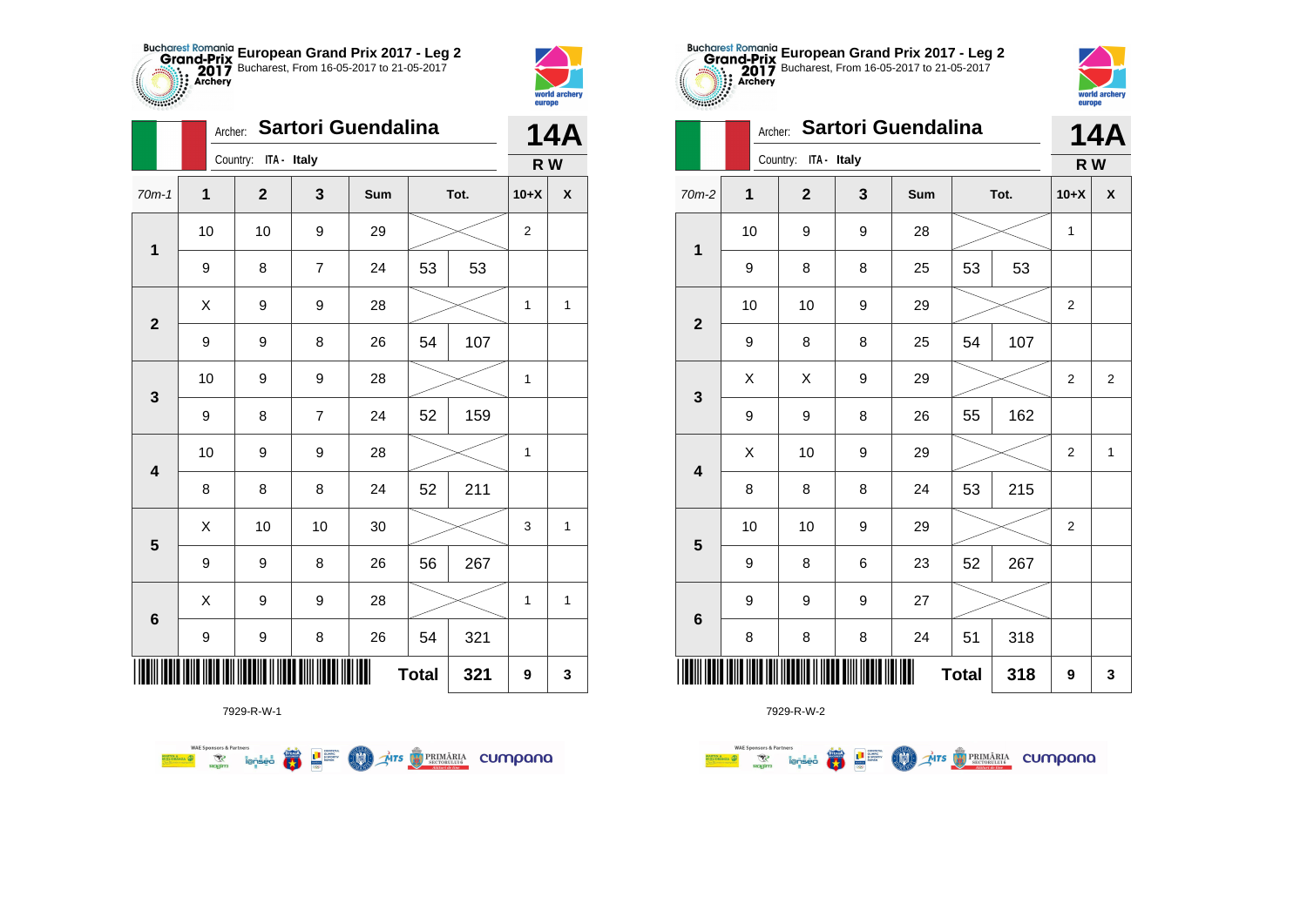



**THE** 

|                         |                         | Archer:                        | Naumova Zhanna |     |              |      |                         | 14B                |
|-------------------------|-------------------------|--------------------------------|----------------|-----|--------------|------|-------------------------|--------------------|
|                         |                         | Country: UKR1 - Dinamo Ukraine |                |     |              |      | R W                     |                    |
| $70m-1$                 | 1                       | $\mathbf{2}$                   | 3              | Sum |              | Tot. | $10+X$                  | $\pmb{\mathsf{X}}$ |
|                         | 10                      | 8                              | 8              | 26  |              |      | 1                       |                    |
| $\mathbf 1$             | 6                       | 6                              | 6              | 18  | 44           | 44   |                         |                    |
| $\mathbf 2$             | Χ                       | 9                              | 8              | 27  |              |      | 1                       | 1                  |
|                         | 8                       | 8                              | 6              | 22  | 49           | 93   |                         |                    |
| $\mathbf 3$             | 10                      | 9                              | 9              | 28  |              |      | 1                       |                    |
|                         | 9                       | 9                              | 8              | 26  | 54           | 147  |                         |                    |
| $\overline{\mathbf{4}}$ | 10                      | 10                             | 9              | 29  |              |      | $\mathbf{2}$            |                    |
|                         | 8                       | $\overline{7}$                 | 5              | 20  | 49           | 196  |                         |                    |
| $\overline{\mathbf{5}}$ | 10                      | 8                              | 8              | 26  |              |      | 1                       |                    |
|                         | 8                       | 7                              | $\overline{7}$ | 22  | 48           | 244  |                         |                    |
| $\bf 6$                 | 10                      | 9                              | $\overline{7}$ | 26  |              |      | 1                       |                    |
|                         | $\overline{\mathbf{7}}$ | $\overline{\mathcal{I}}$       | 6              | 20  | 46           | 290  |                         |                    |
| Ⅲ                       |                         |                                |                |     | <b>Total</b> | 290  | $\overline{\mathbf{r}}$ | 1                  |

**THE STRIMARIA CUMPANA** 



18056-R-W-2

| $\mathbf{1}$     | $\overline{\mathbf{2}}$ | 3                        | Sum |              | Tot. | $10+X$                  | $\pmb{\mathsf{X}}$ |
|------------------|-------------------------|--------------------------|-----|--------------|------|-------------------------|--------------------|
| $10$             | 9                       | 8                        | 27  |              |      | $\mathbf{1}$            |                    |
| $\boldsymbol{7}$ | $\overline{\mathbf{7}}$ | 6                        | 20  | 47           | 47   |                         |                    |
| 9                | 9                       | 9                        | 27  |              |      |                         |                    |
| 8                | 8                       | $\overline{\mathcal{I}}$ | 23  | 50           | 97   |                         |                    |
| Χ                | 10                      | 9                        | 29  |              |      | 2                       | 1                  |
| 8                | 8                       | $\boldsymbol{7}$         | 23  | 52           | 149  |                         |                    |
| 10               | 10                      | 9                        | 29  |              |      | $\overline{\mathbf{c}}$ |                    |
| 9                | $\overline{\mathbf{7}}$ | 4                        | 20  | 49           | 198  |                         |                    |
| 10               | 8                       | 8                        | 26  |              |      | 1                       |                    |
| 6                | 5                       | 5                        | 16  | 42           | 240  |                         |                    |
| 9                | 8                       | 8                        | 25  |              |      |                         |                    |
| 8                | 6                       | 3                        | 17  | 42           | 282  |                         |                    |
| ║║║              |                         |                          | Ш   | <b>Total</b> | 282  | 6                       | 1                  |



**R W**

| $70m-2$                 | $\mathbf 1$    | $\boldsymbol{2}$ | $\mathbf 3$               | Sum | Tot.         |     | $10+X$           | $\pmb{\mathsf{X}}$ |
|-------------------------|----------------|------------------|---------------------------|-----|--------------|-----|------------------|--------------------|
|                         | 10             | 9                | 8                         | 27  |              |     | $\mathbf{1}$     |                    |
| 1                       | $\overline{7}$ | $\overline{7}$   | 6                         | 20  | 47           | 47  |                  |                    |
| $\mathbf 2$             | 9              | 9                | 9                         | 27  |              |     |                  |                    |
|                         | 8              | 8                | $\boldsymbol{7}$          | 23  | 50           | 97  |                  |                    |
| $\mathbf 3$             | Χ              | $10\,$           | 9                         | 29  |              |     | $\mathbf 2$      | 1                  |
|                         | 8              | 8                | $\boldsymbol{7}$          | 23  | 52           | 149 |                  |                    |
| $\overline{\mathbf{4}}$ | 10             | 10               | 9                         | 29  |              |     | $\boldsymbol{2}$ |                    |
|                         | 9              | $\overline{7}$   | $\overline{\mathbf{4}}$   | 20  | 49           | 198 |                  |                    |
| ${\bf 5}$               | 10             | 8                | 8                         | 26  |              |     | $\mathbf{1}$     |                    |
|                         | 6              | 5                | 5                         | 16  | 42           | 240 |                  |                    |
| $\bf 6$                 | 9              | 8                | 8                         | 25  |              |     |                  |                    |
|                         | $\bf 8$        | $\,6$            | $\ensuremath{\mathsf{3}}$ | 17  | 42           | 282 |                  |                    |
| III                     |                |                  |                           |     | <b>Total</b> | 282 | $\bf 6$          | 1                  |

**European Grand Prix 2017 - Leg 2** Bucharest, From 16-05-2017 to 21-05-2017

Archer: **Naumova Zhanna**

Country: **UKR1 - Dinamo Ukraine**

18056-R-W-1

● ■

**COND** 

**WAE Sponsors & Partners**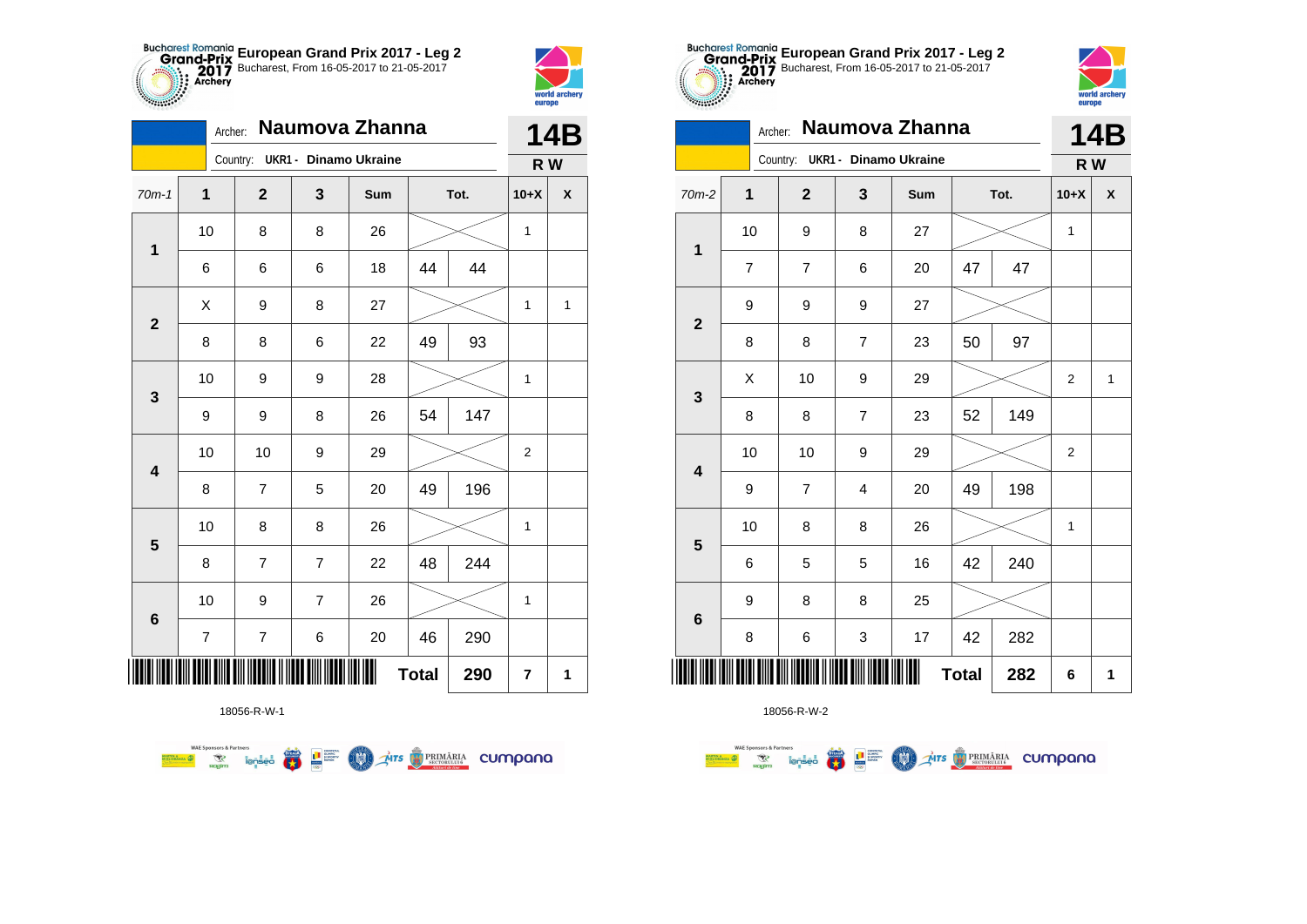



|                         | Archer:          |                        | <b>Kasak Bessi</b>      |     |              |      |              | 14C                |
|-------------------------|------------------|------------------------|-------------------------|-----|--------------|------|--------------|--------------------|
|                         |                  | Country: EST - Estonia |                         |     |              |      | R W          |                    |
| $70m-1$                 | $\mathbf{1}$     | $\mathbf{2}$           | 3                       | Sum |              | Tot. | $10+X$       | $\pmb{\mathsf{X}}$ |
| $\mathbf 1$             | 10               | 9                      | 8                       | 27  |              |      | 1            |                    |
|                         | $\overline{7}$   | 6                      | $\overline{c}$          | 15  | 42           | 42   |              |                    |
| $\mathbf{2}$            | 10               | 9                      | 8                       | 27  |              |      | $\mathbf{1}$ |                    |
|                         | 8                | 7                      | 7                       | 22  | 49           | 91   |              |                    |
| 3                       | 9                | 8                      | 8                       | 25  |              |      |              |                    |
|                         | 8                | 8                      | $\overline{7}$          | 23  | 48           | 139  |              |                    |
| $\overline{\mathbf{4}}$ | 9                | 8                      | 8                       | 25  |              |      |              |                    |
|                         | $\overline{7}$   | $\overline{7}$         | 6                       | 20  | 45           | 184  |              |                    |
| $\overline{\mathbf{5}}$ | $\boldsymbol{9}$ | 9                      | 8                       | 26  |              |      |              |                    |
|                         | 8                | $\overline{7}$         | 6                       | 21  | 47           | 231  |              |                    |
| $\bf 6$                 | $\boldsymbol{9}$ | 8                      | 8                       | 25  |              |      |              |                    |
|                         | 8                | $\bf8$                 | $\overline{\mathbf{4}}$ | 20  | 45           | 276  |              |                    |
|                         |                  |                        |                         | Ш   | <b>Total</b> | 276  | $\mathbf 2$  | $\pmb{0}$          |



**第1**章

**COO** 

**THE STRIMARIA CUMPANA** 

**WAE Sponsors & Partners** 



4934-R-W-2

|                         | Country:<br>EST - Estonia<br>$\overline{\mathbf{1}}$<br>$\overline{\mathbf{2}}$<br>3<br>Sum<br>Tot.<br>9<br>9<br>$\boldsymbol{7}$<br>25<br>$\mathbf 1$<br>41<br>5<br>5<br>16<br>41<br>6<br>10<br>9<br>28<br>9<br>$\mathbf{2}$<br>95<br>54<br>9<br>9<br>8<br>26 |                          |                  |    |              |     |              |                    |  |
|-------------------------|----------------------------------------------------------------------------------------------------------------------------------------------------------------------------------------------------------------------------------------------------------------|--------------------------|------------------|----|--------------|-----|--------------|--------------------|--|
| $70m-2$                 |                                                                                                                                                                                                                                                                |                          |                  |    |              |     | $10+X$       | $\pmb{\mathsf{x}}$ |  |
|                         |                                                                                                                                                                                                                                                                |                          |                  |    |              |     |              |                    |  |
|                         |                                                                                                                                                                                                                                                                |                          |                  |    |              |     |              |                    |  |
|                         |                                                                                                                                                                                                                                                                |                          |                  |    |              |     | 1            |                    |  |
|                         |                                                                                                                                                                                                                                                                |                          |                  |    |              |     |              |                    |  |
| $\mathbf{3}$            | 9                                                                                                                                                                                                                                                              | 9                        | 9                | 27 |              |     |              |                    |  |
|                         | 8                                                                                                                                                                                                                                                              | $\overline{\mathcal{I}}$ | 5                | 20 | 47           | 142 |              |                    |  |
| $\overline{\mathbf{4}}$ | 9                                                                                                                                                                                                                                                              | 9                        | 9                | 27 |              |     |              |                    |  |
|                         | 8                                                                                                                                                                                                                                                              | $\overline{\mathcal{I}}$ | 6                | 21 | 48           | 190 |              |                    |  |
| $\overline{\mathbf{5}}$ | 8                                                                                                                                                                                                                                                              | $\overline{7}$           | $\boldsymbol{7}$ | 22 |              |     |              |                    |  |
|                         | 6                                                                                                                                                                                                                                                              | 6                        | 4                | 16 | 38           | 228 |              |                    |  |
|                         | 10                                                                                                                                                                                                                                                             | 8                        | $\boldsymbol{7}$ | 25 |              |     | $\mathbf{1}$ |                    |  |
| $\bf 6$                 | $\overline{\mathbf{7}}$                                                                                                                                                                                                                                        | $\overline{\mathbf{7}}$  | 6                | 20 | 45           | 273 |              |                    |  |
|                         |                                                                                                                                                                                                                                                                |                          |                  |    | <b>Total</b> | 273 | 2            | $\pmb{0}$          |  |



**14C**

| 1                       |                |                         |                         |        |              |     |             |   |
|-------------------------|----------------|-------------------------|-------------------------|--------|--------------|-----|-------------|---|
|                         | $\,6$          | $\mathbf 5$             | 5                       | 16     | 41           | 41  |             |   |
| $\overline{\mathbf{2}}$ | 10             | 9                       | $\boldsymbol{9}$        | 28     |              |     | 1           |   |
|                         | 9              | 9                       | 8                       | 26     | 54           | 95  |             |   |
| $\mathbf{3}$            | 9              | 9                       | $\boldsymbol{9}$        | $27\,$ |              |     |             |   |
|                         | $\bf8$         | $\overline{\mathbf{7}}$ | $\mathbf 5$             | 20     | 47           | 142 |             |   |
| $\overline{\mathbf{4}}$ | 9              | 9                       | $\boldsymbol{9}$        | 27     |              |     |             |   |
|                         | 8              | $\overline{7}$          | 6                       | 21     | 48           | 190 |             |   |
| 5                       | $\bf8$         | $\boldsymbol{7}$        | $\boldsymbol{7}$        | 22     |              |     |             |   |
|                         | 6              | 6                       | $\overline{\mathbf{4}}$ | 16     | 38           | 228 |             |   |
| $\bf 6$                 | 10             | 8                       | $\overline{7}$          | 25     |              |     | 1           |   |
|                         | $\overline{7}$ | $\boldsymbol{7}$        | 6                       | 20     | 45           | 273 |             |   |
|                         |                |                         |                         |        | <b>Total</b> | 273 | $\mathbf 2$ | 0 |

**European Grand Prix 2017 - Leg 2** Bucharest, From 16-05-2017 to 21-05-2017

Archer: **Kasak Bessi**

Country: **EST - Estonia**

**THE**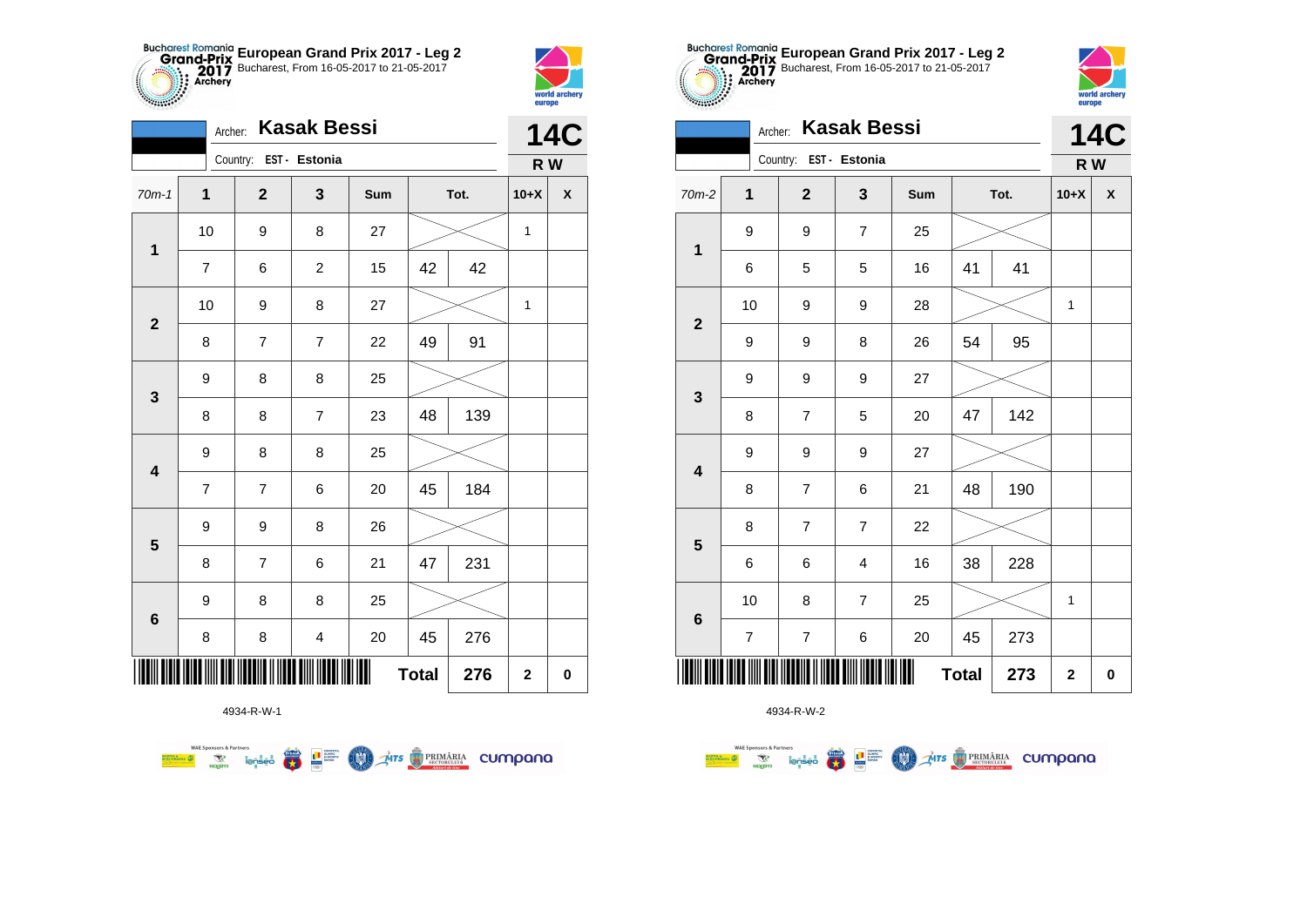



|                         | Archer:          |                          | Dorzhieva Balzhin |     |              |      |                | <b>14D</b>         |
|-------------------------|------------------|--------------------------|-------------------|-----|--------------|------|----------------|--------------------|
|                         |                  | Country: RUS - Russia    |                   |     |              |      | R W            |                    |
| $70m-1$                 | 1                | $\mathbf{2}$             | 3                 | Sum |              | Tot. | $10+X$         | $\pmb{\mathsf{X}}$ |
| $\mathbf 1$             | 10               | 9                        | 9                 | 28  |              |      | $\mathbf 1$    |                    |
|                         | 8                | 7                        | 6                 | 21  | 49           | 49   |                |                    |
| $\mathbf{2}$            | 9                | 9                        | 9                 | 27  |              |      |                |                    |
|                         | 9                | $\overline{7}$           | $\overline{7}$    | 23  | 50           | 99   |                |                    |
| 3                       | $\sf X$          | 9                        | 9                 | 28  |              |      | 1              | 1                  |
|                         | 8                | 8                        | $\overline{7}$    | 23  | 51           | 150  |                |                    |
| $\overline{\mathbf{4}}$ | Χ                | 10                       | 9                 | 29  |              |      | $\overline{2}$ | 1                  |
|                         | 9                | 8                        | 8                 | 25  | 54           | 204  |                |                    |
| $5\phantom{1}$          | $\boldsymbol{9}$ | 9                        | 9                 | 27  |              |      |                |                    |
|                         | 9                | 8                        | $\overline{7}$    | 24  | 51           | 255  |                |                    |
|                         | 9                | 9                        | 9                 | 27  |              |      |                |                    |
| 6                       | 8                | $\overline{\mathcal{I}}$ | $\overline{c}$    | 17  | 44           | 299  |                |                    |
|                         |                  |                          |                   | II  | <b>Total</b> | 299  | 4              | $\mathbf 2$        |

**COL** Ars **TRIMÁRIA** CUMpana



15088-R-W-2

| 0.00000                 | Archer:                 |                       |                | <b>Dorzhieva Balzhin</b> |              |      |                | <b>14D</b>   |
|-------------------------|-------------------------|-----------------------|----------------|--------------------------|--------------|------|----------------|--------------|
|                         |                         | Country: RUS - Russia |                |                          |              |      | R W            |              |
| 70m-2                   | 1                       | $\mathbf 2$           | 3              | Sum                      |              | Tot. | $10+X$         | X            |
|                         | 10                      | 9                     | 8              | 27                       |              |      | $\mathbf{1}$   |              |
| 1                       | 8                       | $\overline{7}$        | 6              | 21                       | 48           | 48   |                |              |
|                         | 8                       | 8                     | 8              | 24                       |              |      |                |              |
| $\mathbf{2}$            | $\overline{\mathbf{7}}$ | $\overline{7}$        | $\overline{7}$ | 21                       | 45           | 93   |                |              |
| $\mathbf{3}$            | 9                       | 9                     | 9              | 27                       |              |      |                |              |
|                         | 9                       | 8                     | $\overline{7}$ | 24                       | 51           | 144  |                |              |
| $\overline{\mathbf{4}}$ | 10                      | 9                     | 9              | 28                       |              |      | 1              |              |
|                         | 8                       | 8                     | $\overline{7}$ | 23                       | 51           | 195  |                |              |
| 5                       | Χ                       | 9                     | 9              | 28                       |              |      | 1              | $\mathbf{1}$ |
|                         | 8                       | 8                     | 6              | 22                       | 50           | 245  |                |              |
| $\bf 6$                 | X                       | X                     | 9              | 29                       |              |      | $\overline{2}$ | 2            |
|                         | 9                       | 8                     | 8              | 25                       | 54           | 299  |                |              |
|                         |                         |                       |                |                          | <b>Total</b> | 299  | 5              | 3            |

**European Grand Prix 2017 - Leg 2** Bucharest, From 16-05-2017 to 21-05-2017

world arche

15088-R-W-1

**WAE Sponsors & Partners**<br>**Example 2009 Representation of the Company of Second 2009** 

**WAE Sponsors & Partners**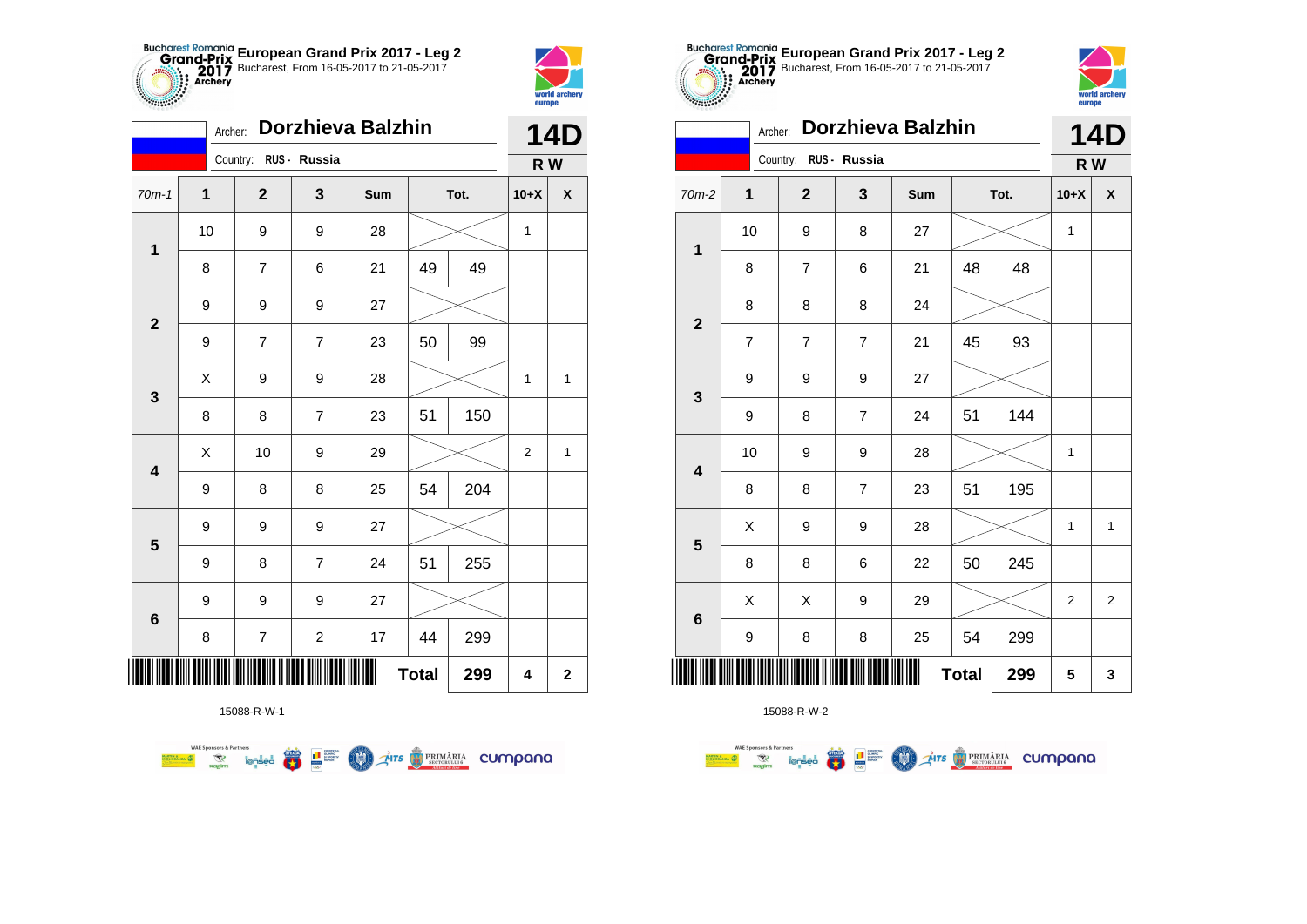



|                         | Archer:      |                      |                | <b>Mandia Claudia</b> |              |      |                | 15A |
|-------------------------|--------------|----------------------|----------------|-----------------------|--------------|------|----------------|-----|
|                         |              | Country: ITA - Italy |                |                       |              |      | R W            |     |
| $70m-1$                 | $\mathbf{1}$ | $\overline{2}$       | 3              | Sum                   |              | Tot. | $10+X$         | X   |
| $\mathbf 1$             | 10           | 9                    | 9              | 28                    |              |      | 1              |     |
|                         | 8            | 8                    | 8              | 24                    | 52           | 52   |                |     |
| $\boldsymbol{2}$        | Χ            | 10                   | 9              | 29                    |              |      | $\overline{2}$ | 1   |
|                         | 9            | 7                    | 6              | 22                    | 51           | 103  |                |     |
| $\mathbf{3}$            | X            | 9                    | 9              | 28                    |              |      | 1              | 1   |
|                         | 9            | 9                    | 9              | 27                    | 55           | 158  |                |     |
| $\overline{\mathbf{4}}$ | 10           | 10                   | 10             | 30                    |              |      | 3              |     |
|                         | 9            | 9                    | $\overline{7}$ | 25                    | 55           | 213  |                |     |
| $\overline{\mathbf{5}}$ | 10           | 9                    | 9              | 28                    |              |      | 1              |     |
|                         | 9            | 9                    | 8              | 26                    | 54           | 267  |                |     |
| $\bf 6$                 | X            | 9                    | 9              | 28                    |              |      | 1              | 1   |
|                         | 9            | 8                    | $\overline{7}$ | 24                    | 52           | 319  |                |     |
|                         |              |                      |                |                       | <b>Total</b> | 319  | 9              | 3   |



|                         |                  | Country:<br>ITA - Italy |                |     |              |      | R W            |                |
|-------------------------|------------------|-------------------------|----------------|-----|--------------|------|----------------|----------------|
| $70m-2$                 | $\mathbf{1}$     | $\overline{\mathbf{2}}$ | 3              | Sum |              | Tot. | $10+X$         | X              |
| $\mathbf 1$             | X                | X                       | 10             | 30  |              |      | 3              | $\overline{2}$ |
|                         | 10               | 9                       | 9              | 28  | 58           | 58   | 1              |                |
| $\overline{\mathbf{2}}$ | 10               | 9                       | 9              | 28  |              |      | 1              |                |
|                         | 9                | 8                       | 7              | 24  | 52           | 110  |                |                |
| $\mathbf{3}$            | X                | X                       | 9              | 29  |              |      | $\overline{2}$ | $\overline{2}$ |
|                         | 9                | 8                       | $\overline{7}$ | 24  | 53           | 163  |                |                |
| $\overline{\mathbf{4}}$ | 9                | 9                       | 9              | 27  |              |      |                |                |
|                         | $\bf8$           | $\overline{7}$          | 7              | 22  | 49           | 212  |                |                |
| 5                       | X                | 10                      | 10             | 30  |              |      | 3              | $\mathbf{1}$   |
|                         | $\boldsymbol{9}$ | 9                       | 8              | 26  | 56           | 268  |                |                |
|                         | 10               | 9                       | 9              | 28  |              |      | 1              |                |
| $6\phantom{1}$          | 8                | 8                       | $\,$ 6 $\,$    | 22  | 50           | 318  |                |                |
|                         |                  |                         |                |     | <b>Total</b> | 318  | 11             | 5              |

**European Grand Prix 2017 - Leg 2** Bucharest, From 16-05-2017 to 21-05-2017

**15A**

world archer

europe

Archer: **Mandia Claudia**

7353-R-W-1

第1章

**COND** 

**THE STRIMARIA CUMPANA** 

**WAE Sponsors & Partners**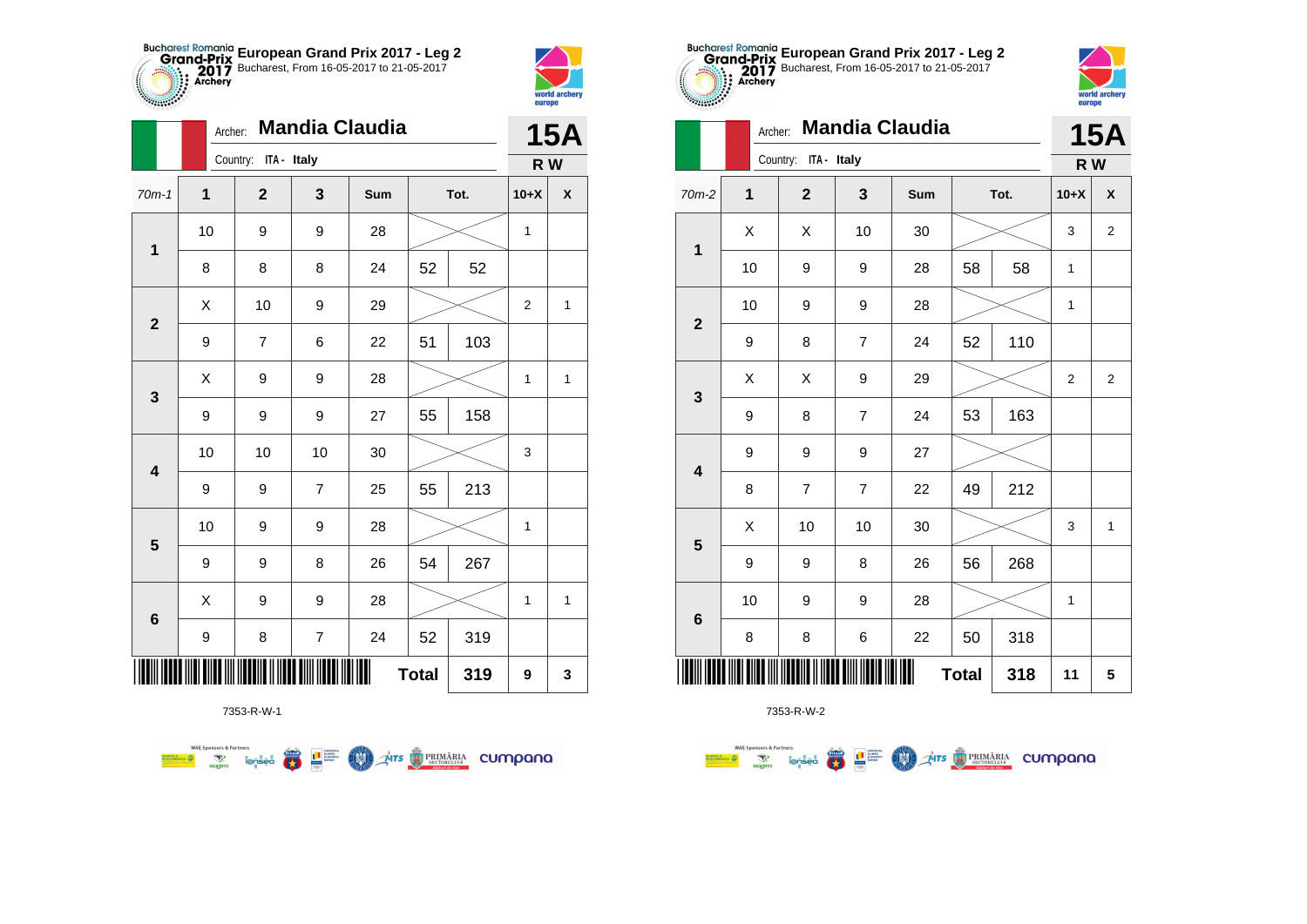



*<b>PARTICIPS* 

|                         | Trapeznikova Solomiya |             | 15B                          |     |              |      |                  |                         |
|-------------------------|-----------------------|-------------|------------------------------|-----|--------------|------|------------------|-------------------------|
|                         |                       | Country:    | <b>UKR1 - Dinamo Ukraine</b> |     |              |      | R W              |                         |
| $70m-1$                 | $\mathbf{1}$          | $\mathbf 2$ | 3                            | Sum |              | Tot. | $10+X$           | X                       |
| $\mathbf 1$             | X                     | 9           | 9                            | 28  |              |      | 1                | $\mathbf{1}$            |
|                         | 8                     | 8           | 7                            | 23  | 51           | 51   |                  |                         |
| $\mathbf{2}$            | X                     | 8           | 8                            | 26  |              |      | 1                | $\mathbf{1}$            |
|                         | 8                     | 7           | 7                            | 22  | 48           | 99   |                  |                         |
| 3                       | 9                     | 9           | 9                            | 27  |              |      |                  |                         |
|                         | 8                     | 7           | $\overline{7}$               | 22  | 49           | 148  |                  |                         |
| $\overline{\mathbf{4}}$ | X                     | 10          | 9                            | 29  |              |      | $\overline{c}$   | $\mathbf{1}$            |
|                         | 8                     | 8           | 8                            | 24  | 53           | 201  |                  |                         |
| $\overline{\mathbf{5}}$ | X                     | 10          | 10                           | 30  |              |      | 3                | 1                       |
|                         | 9                     | 8           | 6                            | 23  | 53           | 254  |                  |                         |
|                         | 10                    | 10          | 9                            | 29  |              |      | $\boldsymbol{2}$ |                         |
| $\bf 6$                 | 8                     | 8           | 8                            | 24  | 53           | 307  |                  |                         |
|                         |                       |             |                              |     | <b>Total</b> | 307  | 9                | $\overline{\mathbf{4}}$ |



15482-R-W-1

**WAE Sponsors & Partners Excession of the Second Contract of the Contract of Second Contract of the Contract of Second Contract of Second Contract of Second Contract of Second Contract of Second Contract of Second Contract of Second Contract of S COLORED PRIMARIA CUMPANA**  15482-R-W-2

| $2m-2$                  | $\mathbf{1}$ | $\mathbf{2}$ | 3                         | Sum |              | Tot. | $10+X$                  | $\pmb{\mathsf{X}}$ |
|-------------------------|--------------|--------------|---------------------------|-----|--------------|------|-------------------------|--------------------|
| $\overline{\mathbf{1}}$ | X            | 9            | 9                         | 28  |              |      | 1                       | 1                  |
|                         | 9            | 8            | 8                         | 25  | 53           | 53   |                         |                    |
| $\overline{2}$          | Χ            | 9            | 9                         | 28  |              |      | 1                       | $\mathbf{1}$       |
|                         | 9            | 9            | $\boldsymbol{7}$          | 25  | 53           | 106  |                         |                    |
| $\mathbf{3}$            | 10           | 10           | 9                         | 29  |              |      | $\overline{\mathbf{c}}$ |                    |
|                         | 8            | 8            | 8                         | 24  | 53           | 159  |                         |                    |
| $\overline{\mathbf{4}}$ | 9            | 9            | 9                         | 27  |              |      |                         |                    |
|                         | 8            | 8            | 8                         | 24  | 51           | 210  |                         |                    |
| $5\phantom{1}$          | $10$         | 10           | 9                         | 29  |              |      | $\overline{\mathbf{c}}$ |                    |
|                         | 8            | 8            | $\boldsymbol{7}$          | 23  | 52           | 262  |                         |                    |
| $\bf 6$                 | Χ            | 10           | 10                        | 30  |              |      | 3                       | $\mathbf{1}$       |
|                         | 8            | 8            | 6                         | 22  | 52           | 314  |                         |                    |
|                         |              |              | DI MODUMEN MODUMENT MONTH |     | <b>Total</b> | 314  | 9                       | $\mathbf 3$        |



|                         | Archer: |                                |                | Trapeznikova Solomiya |              |      |                | <b>15B</b>                |
|-------------------------|---------|--------------------------------|----------------|-----------------------|--------------|------|----------------|---------------------------|
|                         |         | Country: UKR1 - Dinamo Ukraine |                |                       |              |      | R W            |                           |
| $70m-2$                 | 1       | $\mathbf{2}$                   | $\mathbf{3}$   | Sum                   |              | Tot. | $10+X$         | $\boldsymbol{\mathsf{x}}$ |
| $\mathbf{1}$            | X       | 9                              | 9              | 28                    |              |      | $\mathbf{1}$   | $\mathbf{1}$              |
|                         | 9       | 8                              | 8              | 25                    | 53           | 53   |                |                           |
| $\overline{2}$          | X       | 9                              | 9              | 28                    |              |      | 1              | $\mathbf{1}$              |
|                         | 9       | 9                              | $\overline{7}$ | 25                    | 53           | 106  |                |                           |
| 3                       | 10      | 10                             | 9              | 29                    |              |      | $\overline{2}$ |                           |
|                         | 8       | 8                              | 8              | 24                    | 53           | 159  |                |                           |
| $\overline{\mathbf{4}}$ | 9       | 9                              | 9              | 27                    |              |      |                |                           |
|                         | 8       | 8                              | 8              | 24                    | 51           | 210  |                |                           |
| 5                       | 10      | 10                             | 9              | 29                    |              |      | $\overline{2}$ |                           |
|                         | 8       | 8                              | $\overline{7}$ | 23                    | 52           | 262  |                |                           |
| $6\phantom{1}6$         | X       | 10                             | 10             | 30                    |              |      | 3              | $\mathbf{1}$              |
|                         | 8       | 8                              | 6              | 22                    | 52           | 314  |                |                           |
|                         |         |                                |                |                       | <b>Total</b> | 314  | 9              | 3                         |

**European Grand Prix 2017 - Leg 2** Bucharest, From 16-05-2017 to 21-05-2017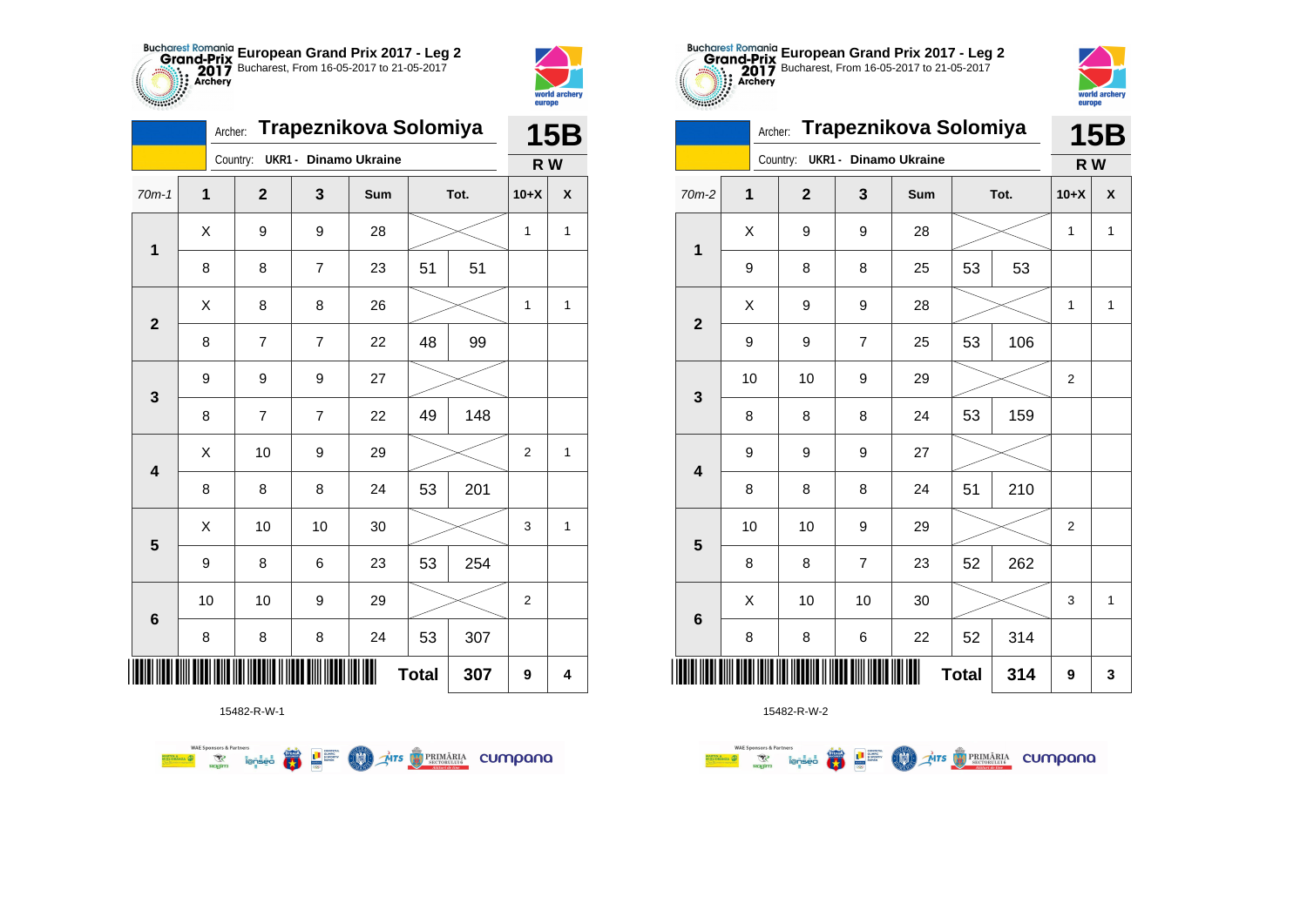



**THE** 

|                         | Archer:          |                         |                | <b>Preimann Anneli</b> |              |      |        | <b>15C</b>         |
|-------------------------|------------------|-------------------------|----------------|------------------------|--------------|------|--------|--------------------|
|                         |                  | Country: EST - Estonia  |                |                        |              |      | R W    |                    |
| $70m-1$                 | $\mathbf{1}$     | $\mathbf{2}$            | 3              | Sum                    |              | Tot. | $10+X$ | $\pmb{\mathsf{X}}$ |
|                         | 9                | 8                       | $\overline{7}$ | 24                     |              |      |        |                    |
| $\mathbf 1$             | 6                | 4                       | M              | 10                     | 34           | 34   |        |                    |
| $\mathbf{2}$            | 10               | 9                       | 8              | 27                     |              |      | 1      |                    |
|                         | 8                | 7                       | 6              | 21                     | 48           | 82   |        |                    |
| $\mathbf 3$             | 9                | 9                       | 9              | 27                     |              |      |        |                    |
|                         | $\overline{7}$   | 6                       | $\overline{c}$ | 15                     | 42           | 124  |        |                    |
| $\overline{\mathbf{4}}$ | 9                | 8                       | 8              | 25                     |              |      |        |                    |
|                         | $\overline{7}$   | 5                       | M              | 12                     | 37           | 161  |        |                    |
|                         | 9                | 9                       | $\overline{7}$ | 25                     |              |      |        |                    |
| ${\bf 5}$               | 6                | $\overline{\mathbf{4}}$ | $\mathbf{1}$   | 11                     | 36           | 197  |        |                    |
| $\bf 6$                 | $\boldsymbol{9}$ | 9                       | 6              | 24                     |              |      |        |                    |
|                         | 6                | 5                       | M              | 11                     | 35           | 232  |        |                    |
|                         |                  |                         |                | Ⅲ                      | <b>Total</b> | 232  | 1      | $\pmb{0}$          |

**Exercise on the Second Parties of the Conservation Company of the Conservation Company of the Conservation Company** 

4935-R-W-1

**WAE Sponsors & Partners** 



4935-R-W-2

|                         |                | Archer: Preimann Anneli |                |     |              |      |              | <b>15C</b>   |
|-------------------------|----------------|-------------------------|----------------|-----|--------------|------|--------------|--------------|
|                         |                | Country: EST - Estonia  |                |     |              |      | R W          |              |
| 70m-2                   | 1              | $\overline{2}$          | 3              | Sum |              | Tot. | $10+X$       | X            |
| $\mathbf 1$             | 9              | 8                       | 7              | 24  |              |      |              |              |
|                         | $\overline{7}$ | 5                       | 3              | 15  | 39           | 39   |              |              |
| $\overline{2}$          | X              | 9                       | 8              | 27  |              |      | $\mathbf{1}$ | $\mathbf{1}$ |
|                         | $\overline{7}$ | $\overline{7}$          | 6              | 20  | 47           | 86   |              |              |
| $\mathbf{3}$            | 9              | 8                       | $\overline{7}$ | 24  |              |      |              |              |
|                         | 6              | 6                       | 6              | 18  | 42           | 128  |              |              |
| $\overline{\mathbf{4}}$ | Χ              | 9                       | 7              | 26  |              |      | $\mathbf{1}$ | 1            |
|                         | 6              | 4                       | 2              | 12  | 38           | 166  |              |              |
|                         | 9              | 8                       | 7              | 24  |              |      |              |              |
| 5                       | 6              | 5                       | M              | 11  | 35           | 201  |              |              |
|                         | X              | 10                      | 10             | 30  |              |      | 3            | $\mathbf{1}$ |
| $\bf 6$                 | 8              | 8                       | 7              | 23  | 53           | 254  |              |              |
|                         |                |                         |                |     | <b>Total</b> | 254  | 5            | 3            |

**European Grand Prix 2017 - Leg 2** Bucharest, From 16-05-2017 to 21-05-2017

world archer

europe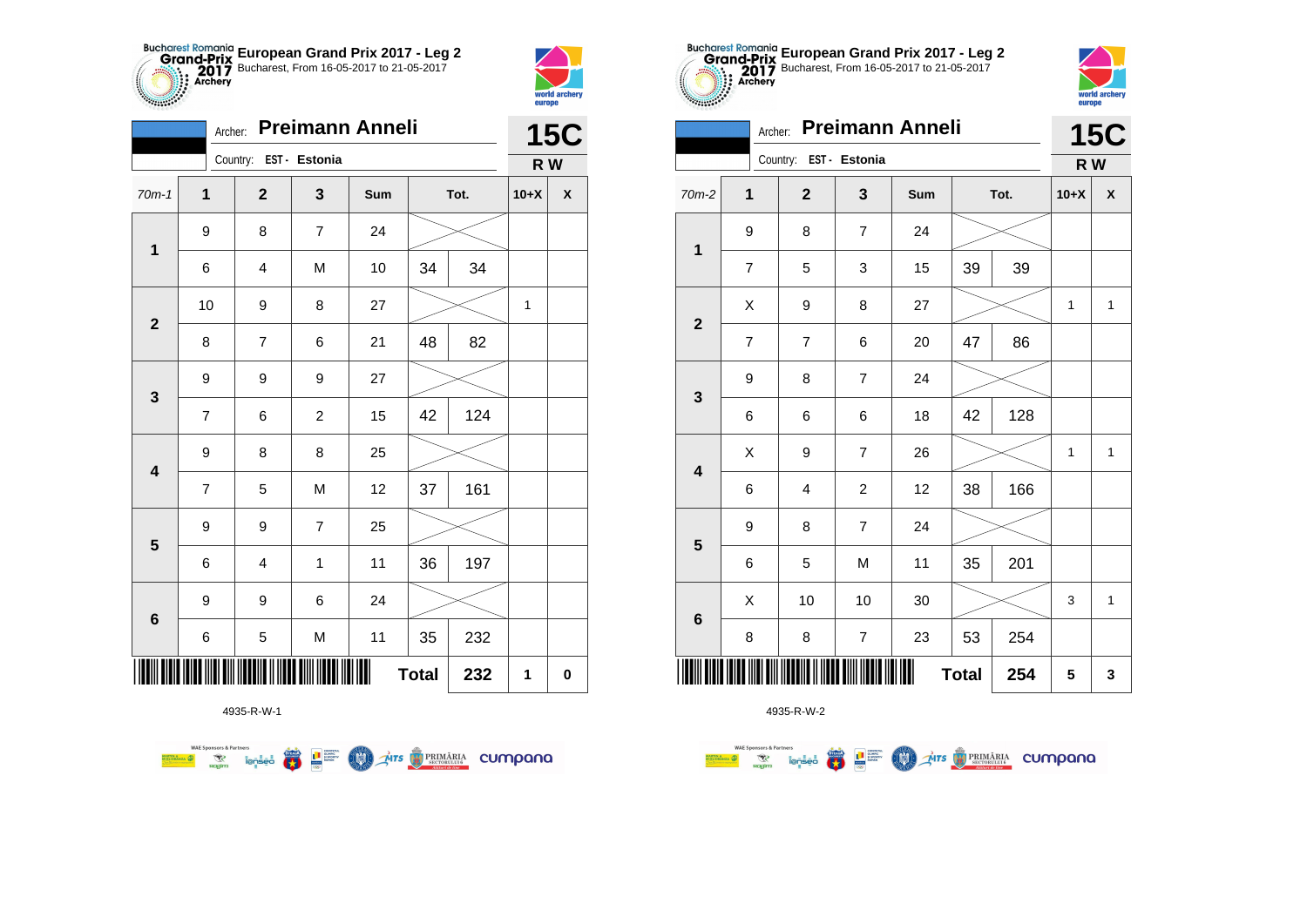



| Kharitonova Viktoria<br>Archer: |    |  |                |                  |     |              | <b>15D</b> |                |                    |  |
|---------------------------------|----|--|----------------|------------------|-----|--------------|------------|----------------|--------------------|--|
| Country: RUS - Russia           |    |  |                |                  |     |              |            | R W            |                    |  |
| $70m-1$                         | 1  |  | $\mathbf 2$    | 3                | Sum | Tot.         |            | $10+X$         | $\pmb{\mathsf{X}}$ |  |
|                                 | 8  |  | 8              | 8                | 24  |              |            |                |                    |  |
| $\mathbf 1$                     | 8  |  | 7              | 7                | 22  | 46           | 46         |                |                    |  |
|                                 | 10 |  | 9              | 9                | 28  |              |            | $\mathbf{1}$   |                    |  |
| $\mathbf 2$                     | 9  |  | 9              | $\overline{7}$   | 25  | 53           | 99         |                |                    |  |
| 3                               | X  |  | 9              | 9                | 28  |              |            | 1              | $\mathbf{1}$       |  |
|                                 | 8  |  | $\overline{7}$ | 5                | 20  | 48           | 147        |                |                    |  |
| $\overline{\mathbf{4}}$         | Χ  |  | 10             | 9                | 29  |              |            | $\overline{2}$ | $\mathbf{1}$       |  |
|                                 | 8  |  | $\overline{7}$ | 5                | 20  | 49           | 196        |                |                    |  |
|                                 | 10 |  | 9              | 9                | 28  |              |            | 1              |                    |  |
| $\overline{\mathbf{5}}$         | 9  |  | 8              | 8                | 25  | 53           | 249        |                |                    |  |
|                                 | 10 |  | 10             | 10               | 30  |              |            | 3              |                    |  |
| $\bf 6$                         | 8  |  | 8              | $\boldsymbol{7}$ | 23  | 53           | 302        |                |                    |  |
| ∭                               |    |  |                |                  | Ш   | <b>Total</b> | 302        | 8              | $\mathbf 2$        |  |

**AITS REMARIA CUMPONO** 



19839-R-W-2

**THE** 

|                         |                         | Country: RUS - Russia    |                  |     |              |     | R W          |              |
|-------------------------|-------------------------|--------------------------|------------------|-----|--------------|-----|--------------|--------------|
| $70m-2$                 | 1                       | $\mathbf{2}$             | 3                | Sum | Tot.         |     | $10+X$       | χ            |
| $\mathbf 1$             | 10                      | 9                        | 9                | 28  |              |     | 1            |              |
|                         | 9                       | $\overline{7}$           | 6                | 22  | 50           | 50  |              |              |
| $\mathbf{2}$            | 10                      | 9                        | 9                | 28  |              |     | 1            |              |
|                         | $\overline{\mathbf{7}}$ | $\overline{\mathcal{I}}$ | $\overline{7}$   | 21  | 49           | 99  |              |              |
| $\mathbf{3}$            | 9                       | 9                        | 8                | 26  |              |     |              |              |
|                         | 8                       | 8                        | $\overline{7}$   | 23  | 49           | 148 |              |              |
| $\overline{\mathbf{4}}$ | 10                      | 10                       | 9                | 29  |              |     | 2            |              |
|                         | 9                       | 8                        | $\overline{7}$   | 24  | 53           | 201 |              |              |
| $5\phantom{1}$          | X                       | 9                        | 9                | 28  |              |     | $\mathbf{1}$ | $\mathbf{1}$ |
|                         | 9                       | 8                        | $\boldsymbol{7}$ | 24  | 52           | 253 |              |              |
| $\bf 6$                 | 9                       | 9                        | 8                | 26  |              |     |              |              |
|                         | 8                       | 8                        | 8                | 24  | 50           | 303 |              |              |
| III                     |                         |                          |                  | III | <b>Total</b> | 303 | 5            | 1            |

**European Grand Prix 2017 - Leg 2** Bucharest, From 16-05-2017 to 21-05-2017

**15D**

world archer

europe

Archer: **Kharitonova Viktoria**

19839-R-W-1

 $\overline{\mathbf{r}}$ 

L<sup>a</sup> Surent

 $\left( 1\right)$ 

**WAE Sponsors & Partner**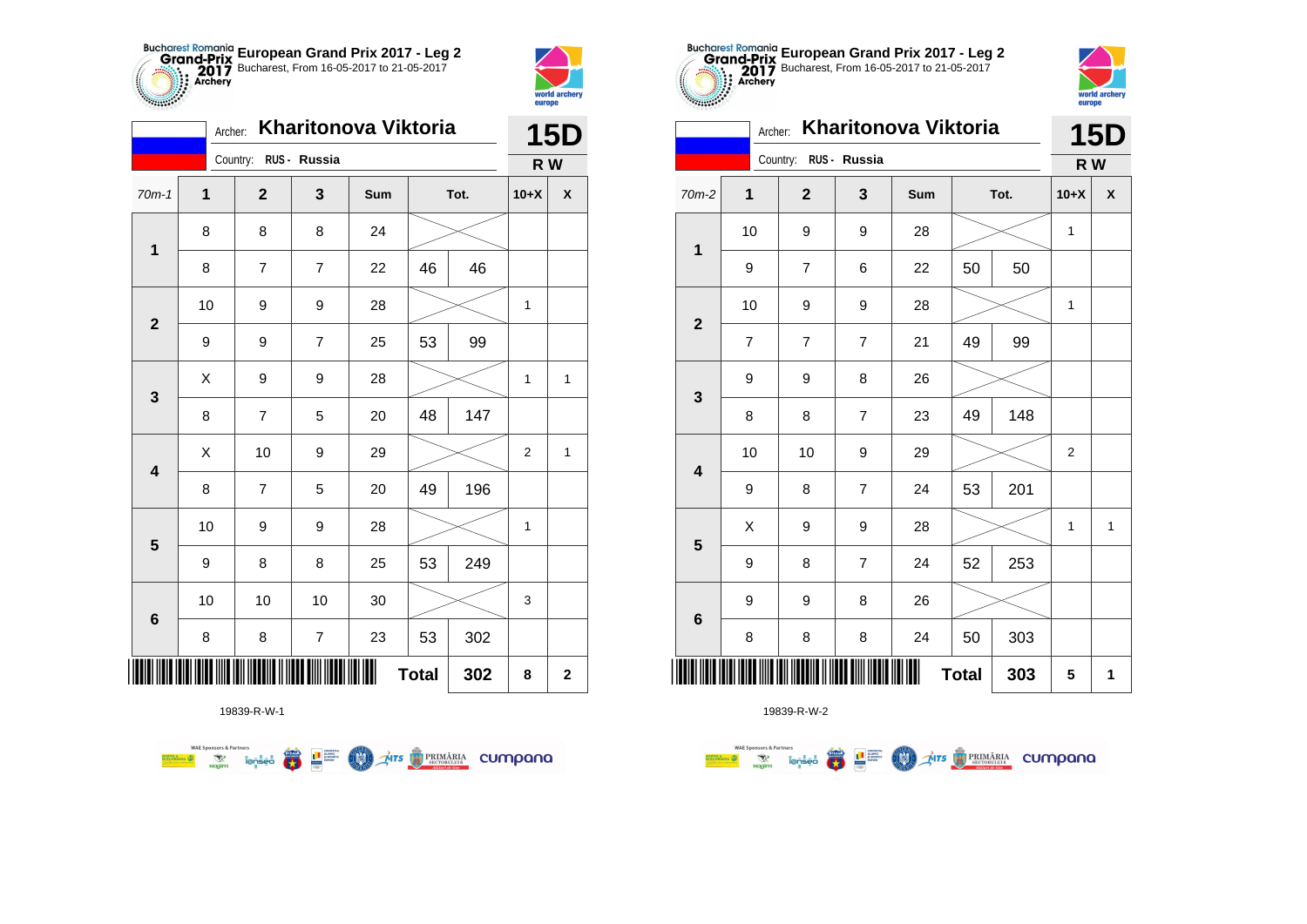



|                         | Archer:        |                      |                  | <b>Spera Loredana</b> |              |      |                | <b>16A</b>  |
|-------------------------|----------------|----------------------|------------------|-----------------------|--------------|------|----------------|-------------|
|                         |                | Country: ITA - Italy |                  |                       |              |      | R W            |             |
| $70m-1$                 | 1              | $\mathbf{2}$         | 3                | Sum                   |              | Tot. | $10+X$         | X           |
| 1                       | 10             | 9                    | 8                | 27                    |              |      | 1              |             |
|                         | 8              | $\overline{7}$       | 5                | 20                    | 47           | 47   |                |             |
| $\mathbf{2}$            | 10             | 9                    | 9                | 28                    |              |      | $\mathbf{1}$   |             |
|                         | 9              | 8                    | $\overline{7}$   | 24                    | 52           | 99   |                |             |
| 3                       | Χ              | 10                   | 9                | 29                    |              |      | $\overline{2}$ | 1           |
|                         | 8              | 8                    | 8                | 24                    | 53           | 152  |                |             |
| 4                       | X              | 10                   | 9                | 29                    |              |      | $\overline{2}$ | 1           |
|                         | 9              | 9                    | 8                | 26                    | 55           | 207  |                |             |
|                         | 10             | 9                    | 9                | 28                    |              |      | 1              |             |
| $\overline{\mathbf{5}}$ | $\overline{7}$ | 7                    | M                | 14                    | 42           | 249  |                |             |
|                         | 10             | 9                    | 8                | 27                    |              |      | 1              |             |
| $\bf 6$                 | 8              | 8                    | $\boldsymbol{7}$ | 23                    | 50           | 299  |                |             |
| Ⅲ                       |                |                      |                  |                       | <b>Total</b> | 299  | 8              | $\mathbf 2$ |

Mrs PRIMÁRIA CUMpana

11416-R-W-1

● ■

**COO** 

**WAE Sponsors & Partners** 



11416-R-W-2

| $-0.00000$              | <b>Spera Loredana</b><br>Archer: |              |   |     |              |     |                | <b>16A</b> |  |
|-------------------------|----------------------------------|--------------|---|-----|--------------|-----|----------------|------------|--|
|                         | Country: ITA - Italy             |              |   |     |              |     |                | R W        |  |
| $70m-2$                 | 1                                | $\mathbf{2}$ | 3 | Sum | Tot.         |     | $10+X$         | X          |  |
| $\mathbf 1$             | 10                               | 10           | 9 | 29  |              |     | $\overline{2}$ |            |  |
|                         | 9                                | 9            | 9 | 27  | 56           | 56  |                |            |  |
| $\overline{\mathbf{2}}$ | 10                               | 9            | 9 | 28  |              |     | $\mathbf 1$    |            |  |
|                         | 9                                | 8            | 6 | 23  | 51           | 107 |                |            |  |
| $\mathbf{3}$            | 9                                | 9            | 8 | 26  |              |     |                |            |  |
|                         | 8                                | 8            | 8 | 24  | 50           | 157 |                |            |  |
| $\overline{\mathbf{4}}$ | 10                               | 10           | 9 | 29  |              |     | $\overline{2}$ |            |  |
|                         | 9                                | 9            | 8 | 26  | 55           | 212 |                |            |  |
| 5                       | 9                                | 9            | 9 | 27  |              |     |                |            |  |
|                         | 9                                | 9            | 8 | 26  | 53           | 265 |                |            |  |
|                         | X                                | X            | X | 30  |              |     | 3              | 3          |  |
| $\bf 6$                 | 9                                | 8            | 8 | 25  | 55           | 320 |                |            |  |
|                         |                                  |              |   |     | <b>Total</b> | 320 | 8              | 3          |  |

**European Grand Prix 2017 - Leg 2** Bucharest, From 16-05-2017 to 21-05-2017

world arche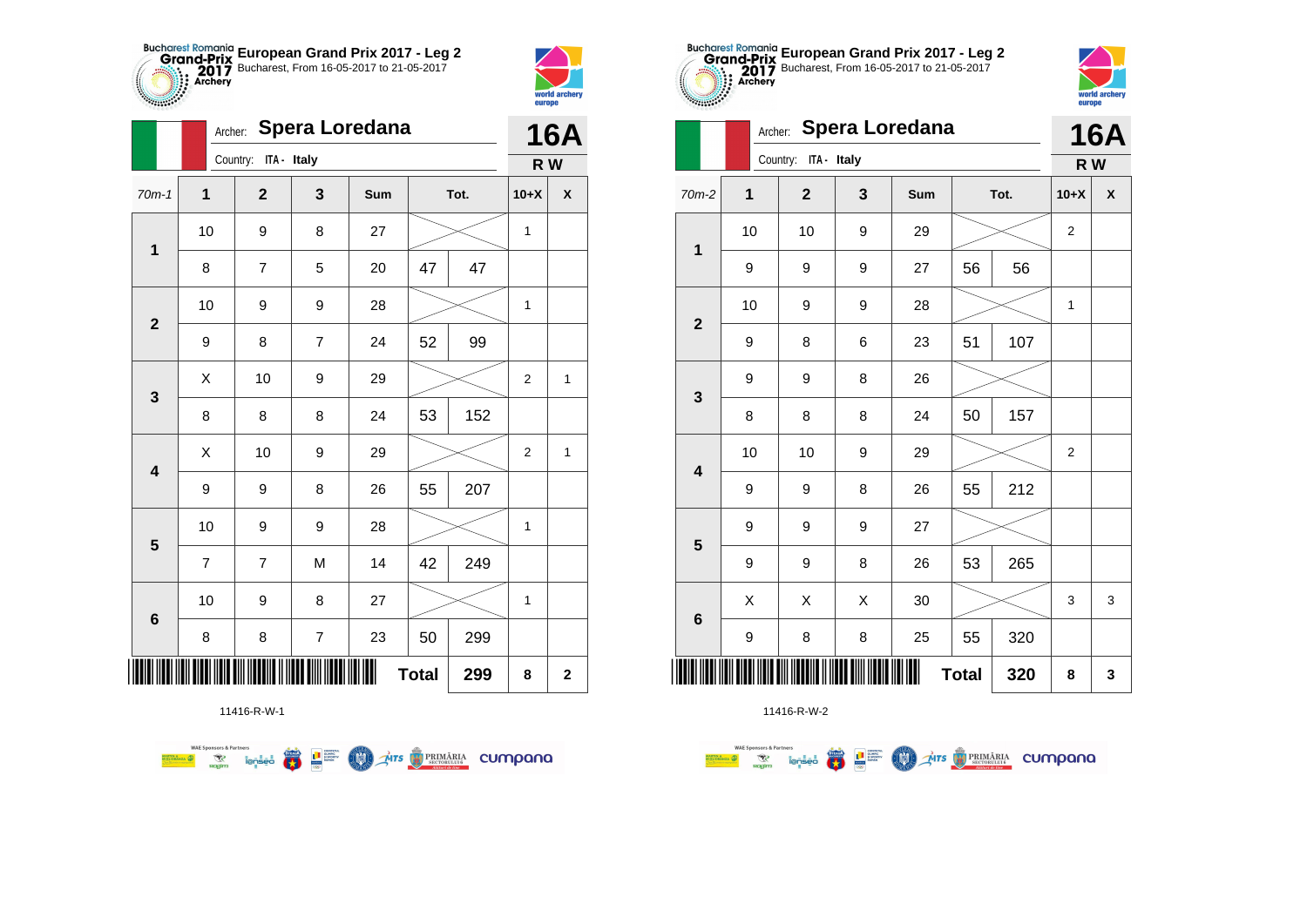



|                         |                | Archer:        |                              | <b>Mazorchuk Kateryna</b> |              |      |                | <b>16B</b>         |
|-------------------------|----------------|----------------|------------------------------|---------------------------|--------------|------|----------------|--------------------|
|                         |                | Country:       | <b>UKR1 - Dinamo Ukraine</b> |                           |              |      | R W            |                    |
| $70m-1$                 | $\mathbf{1}$   | $\mathbf{2}$   | 3                            | Sum                       |              | Tot. | $10+X$         | $\pmb{\mathsf{X}}$ |
| $\mathbf 1$             | 10             | 9              | 9                            | 28                        |              |      | 1              |                    |
|                         | 8              | 8              | 7                            | 23                        | 51           | 51   |                |                    |
| $\overline{2}$          | 10             | 10             | 9                            | 29                        |              |      | $\overline{2}$ |                    |
|                         | $\overline{7}$ | $\overline{7}$ | 5                            | 19                        | 48           | 99   |                |                    |
| 3                       | X              | 10             | 10                           | 30                        |              |      | 3              | $\mathbf{1}$       |
|                         | 9              | 9              | 8                            | 26                        | 56           | 155  |                |                    |
| $\overline{\mathbf{4}}$ | 9              | 9              | 9                            | 27                        |              |      |                |                    |
|                         | 9              | 9              | 5                            | 23                        | 50           | 205  |                |                    |
| $\overline{\mathbf{5}}$ | X              | 9              | 9                            | 28                        |              |      | 1              | 1                  |
|                         | 8              | 8              | $\overline{7}$               | 23                        | 51           | 256  |                |                    |
| 6                       | 10             | 9              | 9                            | 28                        |              |      | 1              |                    |
|                         | 9              | 8              | 5                            | 22                        | 50           | 306  |                |                    |
| ║║║                     |                |                |                              | Ш                         | <b>Total</b> | 306  | 8              | $\mathbf 2$        |

**OD** Ars **D** PRIMÄRIA CUMpana



17334-R-W-2

| $\mathbf 1$             | 10     | 10                       | 9                        | 29             |              |     | $\boldsymbol{2}$ |              |
|-------------------------|--------|--------------------------|--------------------------|----------------|--------------|-----|------------------|--------------|
|                         | 9      | 8                        | $\overline{7}$           | 24             | 53           | 53  |                  |              |
| $\mathbf{2}$            | 10     | $\boldsymbol{9}$         | 8                        | 27             |              |     | 1                |              |
|                         | $\bf8$ | $\overline{\mathcal{I}}$ | 5                        | 20             | 47           | 100 |                  |              |
| $\mathbf{3}$            | 10     | $\boldsymbol{9}$         | 9                        | 28             |              |     | 1                |              |
|                         | 8      | $\bf8$                   | $\,6$                    | 22             | 50           | 150 |                  |              |
| $\overline{\mathbf{4}}$ | X      | 9                        | 8                        | 27             |              |     | 1                | $\mathbf{1}$ |
|                         | 8      | 8                        | $\boldsymbol{7}$         | 23             | 50           | 200 |                  |              |
| 5                       | Χ      | 10                       | 8                        | 28             |              |     | $\boldsymbol{2}$ | $\mathbf{1}$ |
|                         | 8      | 8                        | $\overline{\mathbf{7}}$  | 23             | 51           | 251 |                  |              |
|                         | 10     | $\boldsymbol{9}$         | 9                        | 28             |              |     | 1                |              |
| $\bf 6$                 | 8      | $\bf 8$                  | $\overline{\mathcal{I}}$ | 23             | 51           | 302 |                  |              |
|                         |        |                          |                          | $\blacksquare$ | <b>Total</b> | 302 | 8                | $\mathbf 2$  |

**European Grand Prix 2017 - Leg 2** Bucharest, From 16-05-2017 to 21-05-2017

Archer: **Mazorchuk Kateryna**

70m-2 **1 2 3 Sum Tot. 10+X X**

**16B**

world archer

europe

**R W**

Country: **UKR1 - Dinamo Ukraine**

17334-R-W-1

● ■

**WAE Sponsors & Partners**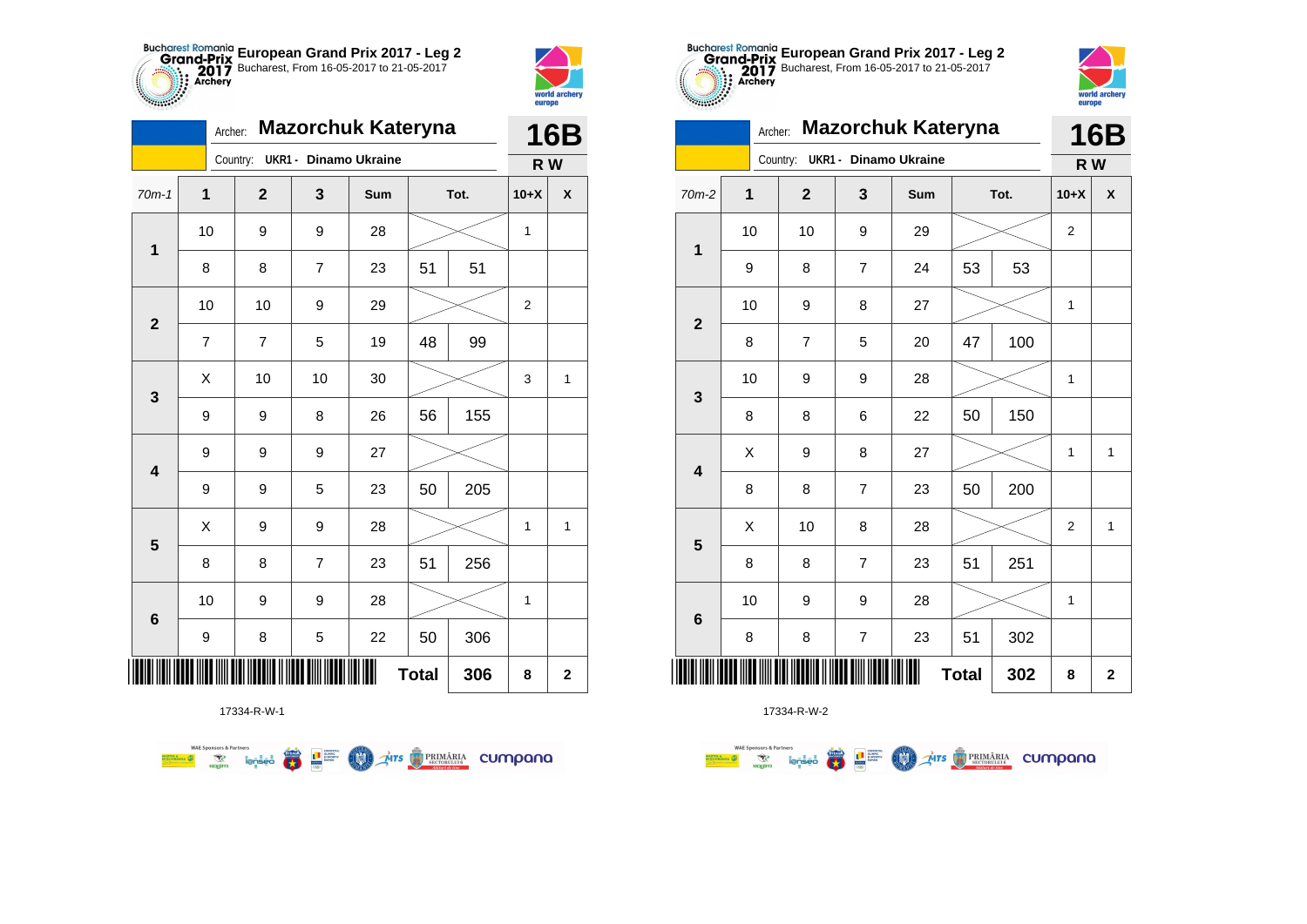



**TABLE** 

|                         | Archer:      |                        |                | <b>Pollumae Alexandra</b> |              |      |        | <b>16C</b>     |  |
|-------------------------|--------------|------------------------|----------------|---------------------------|--------------|------|--------|----------------|--|
|                         |              | Country: EST - Estonia |                |                           |              |      | R W    |                |  |
| $70m-1$                 | $\mathbf{1}$ | $\mathbf{2}$           | 3              | Sum                       |              | Tot. | $10+X$ | X              |  |
|                         | 10           | 9                      | 9              | 28                        |              |      | 1      |                |  |
| $\mathbf 1$             | 7            | 7                      | 6              | 20                        | 48           | 48   |        |                |  |
| $\overline{2}$          | 10           | 9                      | 9              | 28                        |              |      | 1      |                |  |
|                         | 9            | 8                      | $\overline{7}$ | 24                        | 52           | 100  |        |                |  |
| 3                       | Χ            | 10                     | 9              | 29                        |              |      |        | 1              |  |
|                         | 9            | 8                      | 8              | 25                        | 54           | 154  |        |                |  |
| $\overline{\mathbf{4}}$ | 9            | 9                      | 9              | 27                        |              |      |        |                |  |
|                         | 8            | 8                      | $\overline{7}$ | 23                        | 50           | 204  |        |                |  |
| 5                       | 9            | 9                      | 9              | 27                        |              |      |        |                |  |
|                         | 9            | 8                      | 6              | 23                        | 50           | 254  |        |                |  |
| $\boldsymbol{6}$        | Χ            | Χ                      | 9              | 29                        |              |      | 2      | $\overline{2}$ |  |
|                         | 8            | 6                      | 5              | 19                        | 48           | 302  |        |                |  |
| ║║║                     |              |                        |                | Ш                         | <b>Total</b> | 302  | 6      | 3              |  |

**THITS EXPRIMARIA CUMPANA** 



18116-R-W-2

|                          | Archer:      | <b>Pollumae Alexandra</b> |                | <b>16C</b> |    |      |                |              |
|--------------------------|--------------|---------------------------|----------------|------------|----|------|----------------|--------------|
|                          |              | Country: EST - Estonia    |                |            |    |      | R W            |              |
| 70m-2                    | $\mathbf{1}$ | $\overline{2}$            | 3              | Sum        |    | Tot. | $10+X$         | X            |
| $\mathbf{1}$             | 10           | 8                         | 8              | 26         |    |      | 1              |              |
|                          | 8            | $\overline{7}$            | $\overline{4}$ | 19         | 45 | 45   |                |              |
| $\overline{\mathbf{2}}$  | 10           | 10                        | 8              | 28         |    |      | 2              |              |
|                          | 8            | 8                         | $\overline{7}$ | 23         | 51 | 96   |                |              |
| $\mathbf{3}$             | 9            | 8                         | $\overline{7}$ | 24         |    |      |                |              |
|                          | 7            | 6                         | 6              | 19         | 43 | 139  |                |              |
| 4                        | 9            | 9                         | 9              | 27         |    |      |                |              |
|                          | 8            | 8                         | $\overline{7}$ | 23         | 50 | 189  |                |              |
| 5                        | X            | 9                         | 8              | 27         |    |      | 1              | 1            |
|                          | 8            | 8                         | $\overline{7}$ | 23         | 50 | 239  |                |              |
| $6\phantom{1}6$          | Χ            | 10                        | 9              | 29         |    |      | $\overline{2}$ | $\mathbf{1}$ |
|                          | 8            | $\overline{7}$            | 5              | 20         | 49 | 288  |                |              |
| Ш<br><b>Total</b><br>288 |              |                           |                |            |    |      |                | $\mathbf{2}$ |

**European Grand Prix 2017 - Leg 2** Bucharest, From 16-05-2017 to 21-05-2017

world archer

europe

18116-R-W-1

**FRA** 

**L** B SPORTER

**COO** 

**WAE Sponsors & Partners**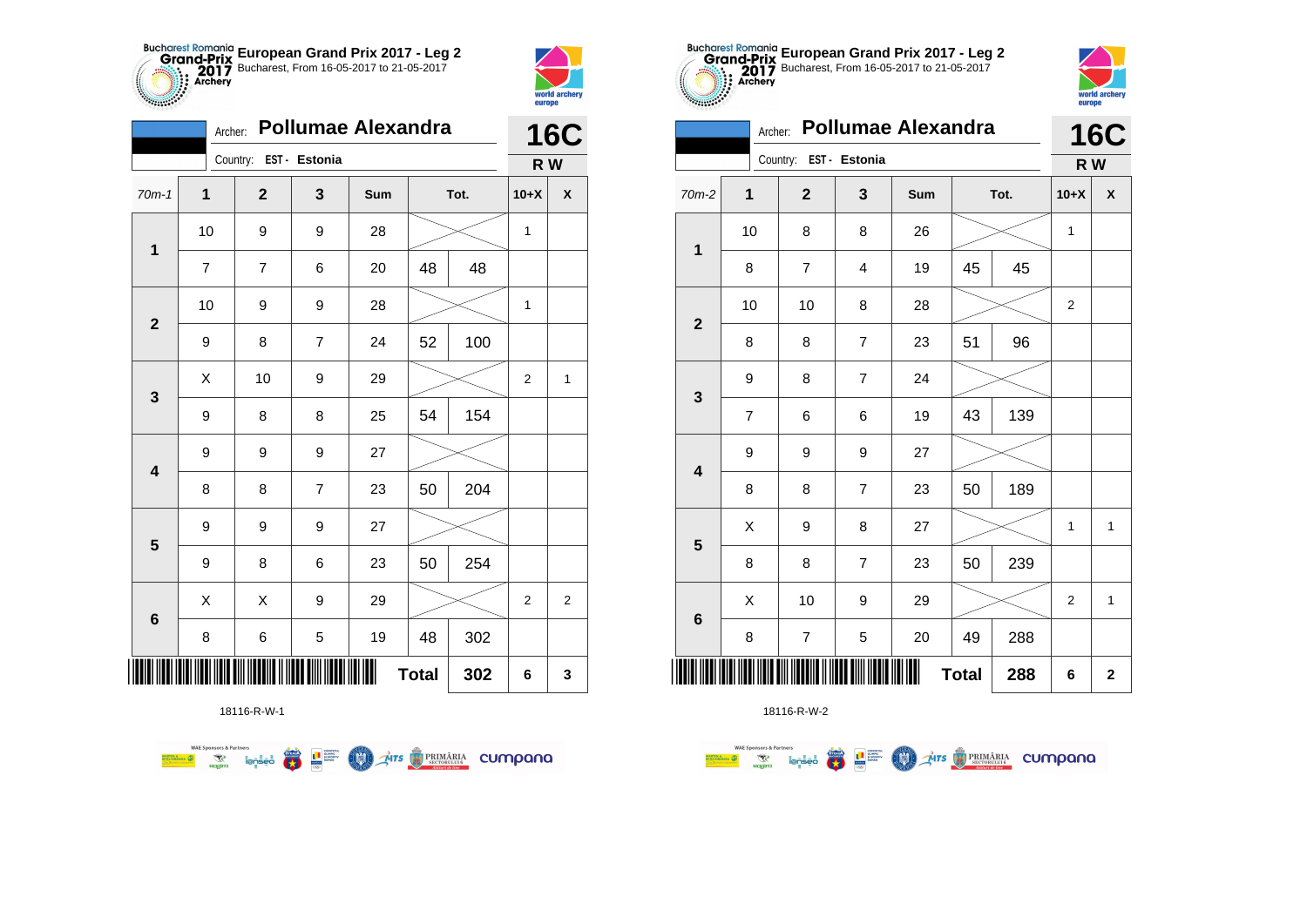



| 喇                       | Archer: | <b>Gatco Milena</b>    |                         |     | <b>16D</b>   |      |                |                    |
|-------------------------|---------|------------------------|-------------------------|-----|--------------|------|----------------|--------------------|
|                         |         | Country: MDA - Moldova |                         |     |              |      | R W            |                    |
| $70m-1$                 | 1       | $\overline{2}$         | $\mathbf{3}$            | Sum |              | Tot. | $10+X$         | $\pmb{\mathsf{X}}$ |
|                         | 9       | 9                      | 9                       | 27  |              |      |                |                    |
| 1                       | 8       | 8                      | 8                       | 24  | 51           | 51   |                |                    |
| $\overline{2}$          | 10      | 9                      | 9                       | 28  |              |      | 1              |                    |
|                         | 9       | 8                      | 8                       | 25  | 53           | 104  |                |                    |
|                         | 9       | 9                      | 9                       | 27  |              |      |                |                    |
| $\mathbf 3$             | 8       | 7                      | $\overline{7}$          | 22  | 49           | 153  |                |                    |
| $\overline{\mathbf{4}}$ | 9       | 9                      | 8                       | 26  |              |      |                |                    |
|                         | 8       | $\overline{7}$         | 6                       | 21  | 47           | 200  |                |                    |
| $\overline{\mathbf{5}}$ | 10      | 10                     | 9                       | 29  |              |      | $\overline{2}$ |                    |
|                         | 9       | 8                      | 6                       | 23  | 52           | 252  |                |                    |
|                         | 8       | 7                      | 7                       | 22  |              |      |                |                    |
| $\bf 6$                 | 6       | 5                      | $\overline{\mathbf{4}}$ | 15  | 37           | 289  |                |                    |
|                         |         |                        |                         |     | <b>Total</b> | 289  | 3              | 0                  |

3569-R-W-1



| $$                      |                |                | europe                   |     |              |      |        |                                |  |  |
|-------------------------|----------------|----------------|--------------------------|-----|--------------|------|--------|--------------------------------|--|--|
| 喇                       | Archer:        |                | <b>Gatco Milena</b>      |     |              |      |        | <b>16D</b><br>X<br>$\mathbf 1$ |  |  |
|                         |                | Country:       | MDA - Moldova            |     |              |      | R W    |                                |  |  |
| $70m-2$                 | $\mathbf{1}$   | $\mathbf 2$    | 3                        | Sum |              | Tot. | $10+X$ |                                |  |  |
| $\mathbf{1}$            | X              | 9              | 8                        | 27  |              |      | 1      |                                |  |  |
|                         | $\overline{7}$ | 6              | 5                        | 18  | 45           | 45   |        |                                |  |  |
| $\mathbf{2}$            | 9              | 8              | 8                        | 25  |              |      |        |                                |  |  |
|                         | $\overline{7}$ | 6              | 6                        | 19  | 44           | 89   |        |                                |  |  |
| $\mathbf 3$             | 8              | 8              | $\overline{7}$           | 23  |              |      |        |                                |  |  |
|                         | $\overline{7}$ | $\overline{7}$ | 5                        | 19  | 42           | 131  |        |                                |  |  |
| $\overline{\mathbf{4}}$ | 9              | 9              | 8                        | 26  |              |      |        |                                |  |  |
|                         | 6              | 5              | 5                        | 16  | 42           | 173  |        |                                |  |  |
|                         | 9              | $\overline{7}$ | $\overline{7}$           | 23  |              |      |        |                                |  |  |
| ${\bf 5}$               | 6              | 6              | M                        | 12  | 35           | 208  |        |                                |  |  |
|                         | 9              | 9              | 8                        | 26  |              |      |        |                                |  |  |
| $\bf 6$                 | 8              | 7              | $\overline{\mathcal{I}}$ | 22  | 48           | 256  |        |                                |  |  |
|                         |                |                |                          |     | <b>Total</b> | 256  | 1      | 1                              |  |  |

**European Grand Prix 2017 - Leg 2** Bucharest, From 16-05-2017 to 21-05-2017



|                  | 8                                                           |            |                                                                                 | 22  | 48           | 256            |
|------------------|-------------------------------------------------------------|------------|---------------------------------------------------------------------------------|-----|--------------|----------------|
|                  | <u>. TENIN BINI BINI NIN MELANI N MELE DINI MELI MI MEL</u> |            |                                                                                 |     | <b>Total</b> | 256            |
|                  |                                                             | 3569-R-W-2 |                                                                                 |     |              |                |
| MARTIN & VICTION | <b>WAE Sponsors &amp; Partners</b>                          | $\sim$     | <b>CONTETUL</b><br>STEAM<br><b>OLIMPIC</b><br><b>SI SPORTIV</b><br><b>BOMAN</b> | MTS | PRIMĂRIA     | $\overline{C}$ |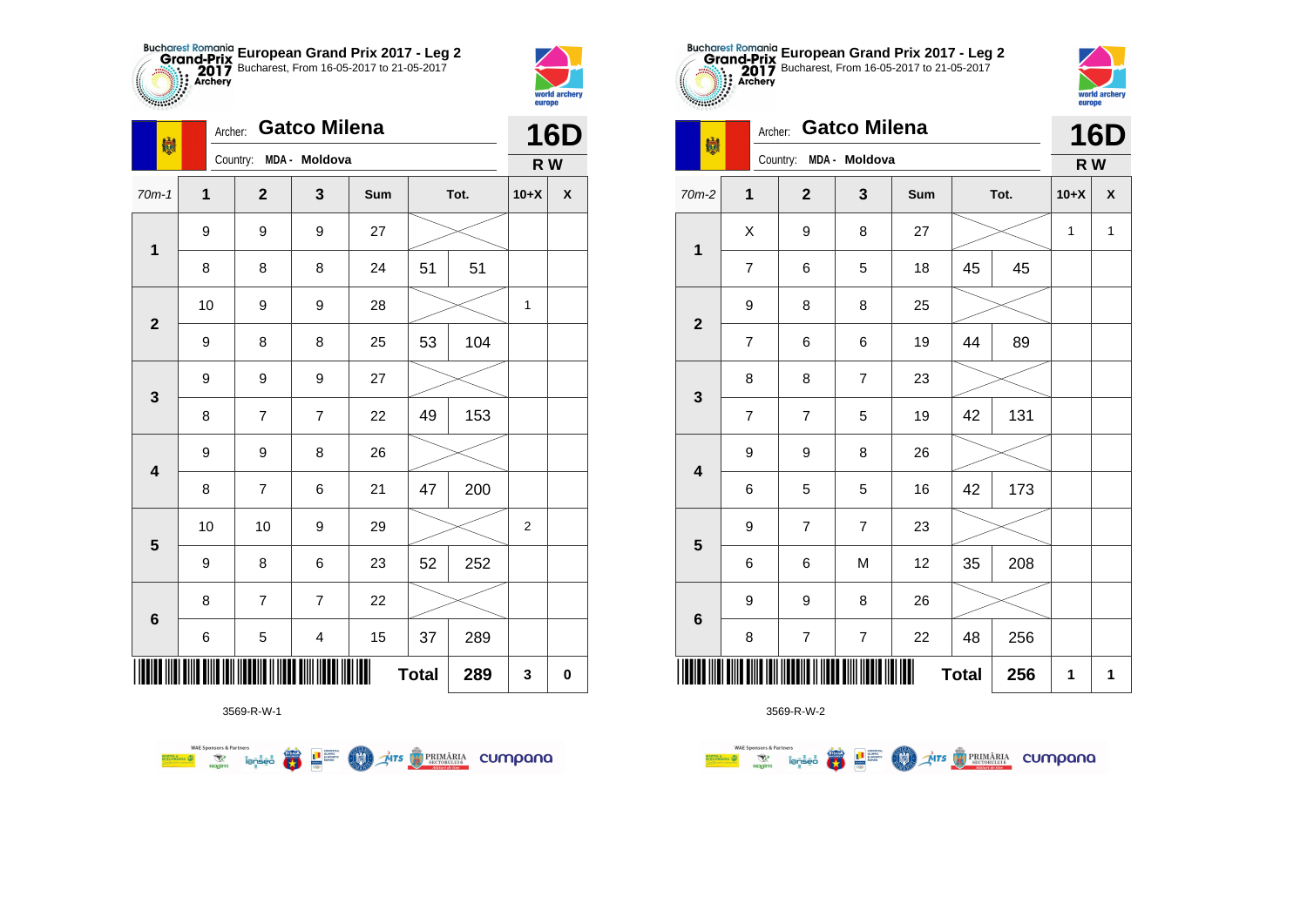



|                         | Archer:                 |                         |                | <b>Daxbock Astrid</b> |              |      |                | <b>17A</b> |
|-------------------------|-------------------------|-------------------------|----------------|-----------------------|--------------|------|----------------|------------|
|                         |                         | Country: ISL - Iceland  |                |                       |              |      | R W            |            |
| $70m-1$                 | $\mathbf{1}$            | $\mathbf 2$             | 3              | Sum                   |              | Tot. | $10+X$         | X          |
| $\mathbf{1}$            | Χ                       | 10                      | 9              | 29                    |              |      |                | 1          |
|                         | 8                       | $\overline{7}$          | 6              | 21                    | 50           | 50   |                |            |
| $\mathbf{2}$            | $10$                    | 9                       | 6              | 25                    |              |      | $\mathbf 1$    |            |
|                         | $\overline{\mathbf{4}}$ | 3                       | M              | $\overline{7}$        | 32           | 82   |                |            |
| 3                       | 10                      | 9                       | 9              | 28                    |              |      | 1              |            |
|                         | 7                       | 6                       | 6              | 19                    | 47           | 129  |                |            |
| $\overline{\mathbf{4}}$ | X                       | 10                      | $\overline{7}$ | 27                    |              |      | $\overline{2}$ | 1          |
|                         | 6                       | 4                       | M              | 10                    | 37           | 166  |                |            |
| $\overline{\mathbf{5}}$ | Χ                       | 9                       | 8              | 27                    |              |      | 1              | 1          |
|                         | $\overline{7}$          | $\overline{7}$          | 6              | 20                    | 47           | 213  |                |            |
| 6                       | $\boldsymbol{9}$        | 9                       | $\overline{7}$ | 25                    |              |      |                |            |
|                         | 6                       | $\overline{\mathbf{c}}$ | $\mathbf 1$    | 9                     | 34           | 247  |                |            |
|                         |                         |                         |                | Ш                     | <b>Total</b> | 247  | 7              | 3          |

**COLORED PRIMARIA CUMPANA** 



15898-R-W-2

| <b><i>PASSAGE</i></b> | europe         |                |                       |     |              |      |     |                 |  |
|-----------------------|----------------|----------------|-----------------------|-----|--------------|------|-----|-----------------|--|
|                       | Archer:        |                | <b>Daxbock Astrid</b> |     |              |      |     | <b>17A</b><br>X |  |
|                       |                | Country:       | ISL- Iceland          |     |              |      | R W |                 |  |
| $70m-2$               | 1              | $\overline{2}$ | 3                     | Sum |              | Tot. |     |                 |  |
| $\mathbf 1$           | 9              | 9              | $\overline{7}$        | 25  |              |      |     |                 |  |
|                       | 6              | 5              | $\overline{c}$        | 13  | 38           | 38   |     |                 |  |
| $\overline{2}$        | 8              | $\overline{7}$ | 6                     | 21  |              |      |     |                 |  |
|                       | 6              | 5              | 1                     | 12  | 33           | 71   |     |                 |  |
| 3                     | 9              | 9              | 8                     | 26  |              |      |     |                 |  |
|                       | $\overline{7}$ | 6              | 3                     | 16  | 42           | 113  |     |                 |  |
|                       | 8              | 8              | $\overline{7}$        | 23  |              |      |     |                 |  |
| 4                     | $\overline{7}$ | $\overline{7}$ | $\overline{7}$        | 21  | 44           | 157  |     |                 |  |
|                       | 9              | 8              | 7                     | 24  |              |      |     |                 |  |
| 5                     | 7              | 6              | 5                     | 18  | 42           | 199  |     |                 |  |
| $6\phantom{1}6$       | 9              | 8              | 8                     | 25  |              |      |     |                 |  |
|                       | 6              | 6              | 5                     | 17  | 42           | 241  |     |                 |  |
|                       |                |                |                       |     | <b>Total</b> | 241  | 0   | 0               |  |

**European Grand Prix 2017 - Leg 2** Bucharest, From 16-05-2017 to 21-05-2017

rorld arche

15898-R-W-1

**Excession of the Second Contract of the Contract of Second Contract of the Contract of Second Contract of Second Contract of Second Contract of Second Contract of Second Contract of Second Contract of Second Contract of S** 

**WAE Sponsors & Partners**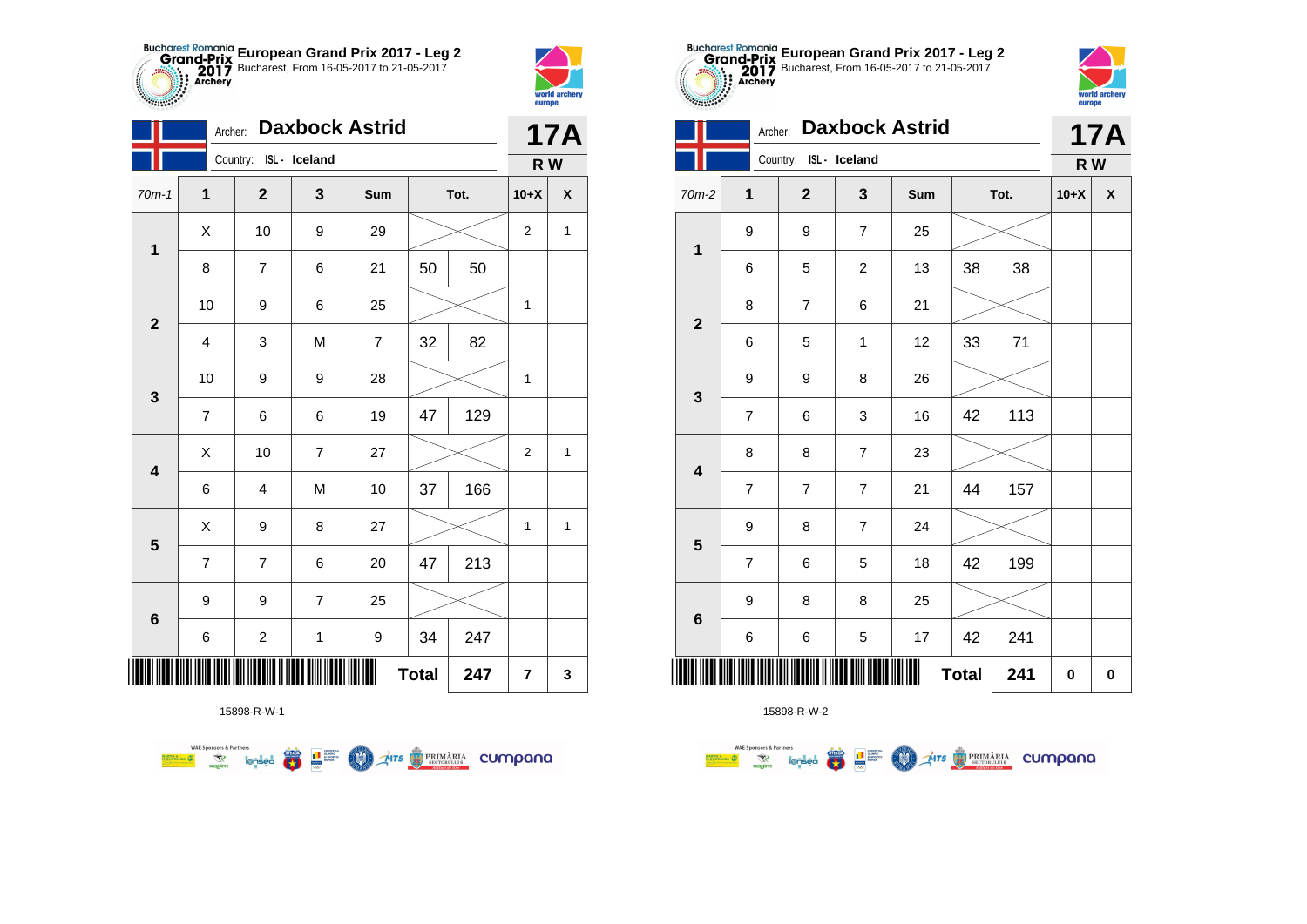



**STATISTICS** 

|                         | Archer:      |                      | Kocaj Marlena |     |              |      |                | <b>17B</b>         |
|-------------------------|--------------|----------------------|---------------|-----|--------------|------|----------------|--------------------|
|                         |              | Country: POL2 - Cwks |               |     |              |      | R W            |                    |
| $70m-1$                 | $\mathbf{1}$ | $\mathbf{2}$         | 3             | Sum |              | Tot. | $10+X$         | $\pmb{\mathsf{X}}$ |
| $\mathbf 1$             | X            | X                    | 9             | 29  |              |      | $\overline{2}$ | $\boldsymbol{2}$   |
|                         | 8            | $\overline{7}$       | 6             | 21  | 50           | 50   |                |                    |
| $\mathbf{2}$            | 10           | 9                    | 8             | 27  |              |      | 1              |                    |
|                         | 7            | 7                    | 4             | 18  | 45           | 95   |                |                    |
| 3                       | 10           | 9                    | 8             | 27  |              |      | 1              |                    |
|                         | 8            | 8                    | 8             | 24  | 51           | 146  |                |                    |
| $\overline{\mathbf{4}}$ | Χ            | 9                    | 9             | 28  |              |      | $\mathbf{1}$   | $\mathbf{1}$       |
|                         | 8            | 8                    | 8             | 24  | 52           | 198  |                |                    |
| $\overline{\mathbf{5}}$ | 10           | 9                    | 9             | 28  |              |      | $\mathbf{1}$   |                    |
|                         | 9            | 9                    | 8             | 26  | 54           | 252  |                |                    |
| 6                       | X            | 10                   | 8             | 28  |              |      | 2              | $\mathbf{1}$       |
|                         | 8            | $\boldsymbol{7}$     | 6             | 21  | 49           | 301  |                |                    |
|                         |              |                      |               |     | <b>Total</b> | 301  | 8              | 4                  |

**THITS EXPRIMARIA CUMPANA** 



17882-R-W-2

| 00000                   |                |                      | Archer: Kocaj Marlena |     |              |     |             | <b>17B</b>         |
|-------------------------|----------------|----------------------|-----------------------|-----|--------------|-----|-------------|--------------------|
|                         |                | Country: POL2 - Cwks |                       |     |              |     | R W         |                    |
| 70m-2                   | 1              | $\mathbf{2}$         | 3                     | Sum | Tot.         |     | $10+X$      | $\pmb{\mathsf{X}}$ |
| $\mathbf 1$             | 10             | 10                   | $\overline{7}$        | 27  |              |     | 2           |                    |
|                         | $\overline{7}$ | $\overline{7}$       | $\overline{7}$        | 21  | 48           | 48  |             |                    |
| $\overline{2}$          | 9              | 9                    | 8                     | 26  |              |     |             |                    |
|                         | 8              | $\overline{7}$       | 5                     | 20  | 46           | 94  |             |                    |
| $\mathbf{3}$            | 9              | 9                    | 8                     | 26  |              |     |             |                    |
|                         | 8              | $\overline{7}$       | 5                     | 20  | 46           | 140 |             |                    |
| $\overline{\mathbf{4}}$ | 9              | 9                    | 9                     | 27  |              |     |             |                    |
|                         | 9              | 7                    | 6                     | 22  | 49           | 189 |             |                    |
| 5                       | 9              | 9                    | 9                     | 27  |              |     |             |                    |
|                         | 8              | 8                    | $\overline{7}$        | 23  | 50           | 239 |             |                    |
| $\bf 6$                 | 9              | 9                    | 9                     | 27  |              |     |             |                    |
|                         | 8              | 8                    | 7                     | 23  | 50           | 289 |             |                    |
|                         |                |                      |                       |     | <b>Total</b> | 289 | $\mathbf 2$ | $\pmb{0}$          |

**European Grand Prix 2017 - Leg 2** Bucharest, From 16-05-2017 to 21-05-2017

world archer

europe

17882-R-W-1

● ■

**COND** 

**WAE Sponsors & Partners**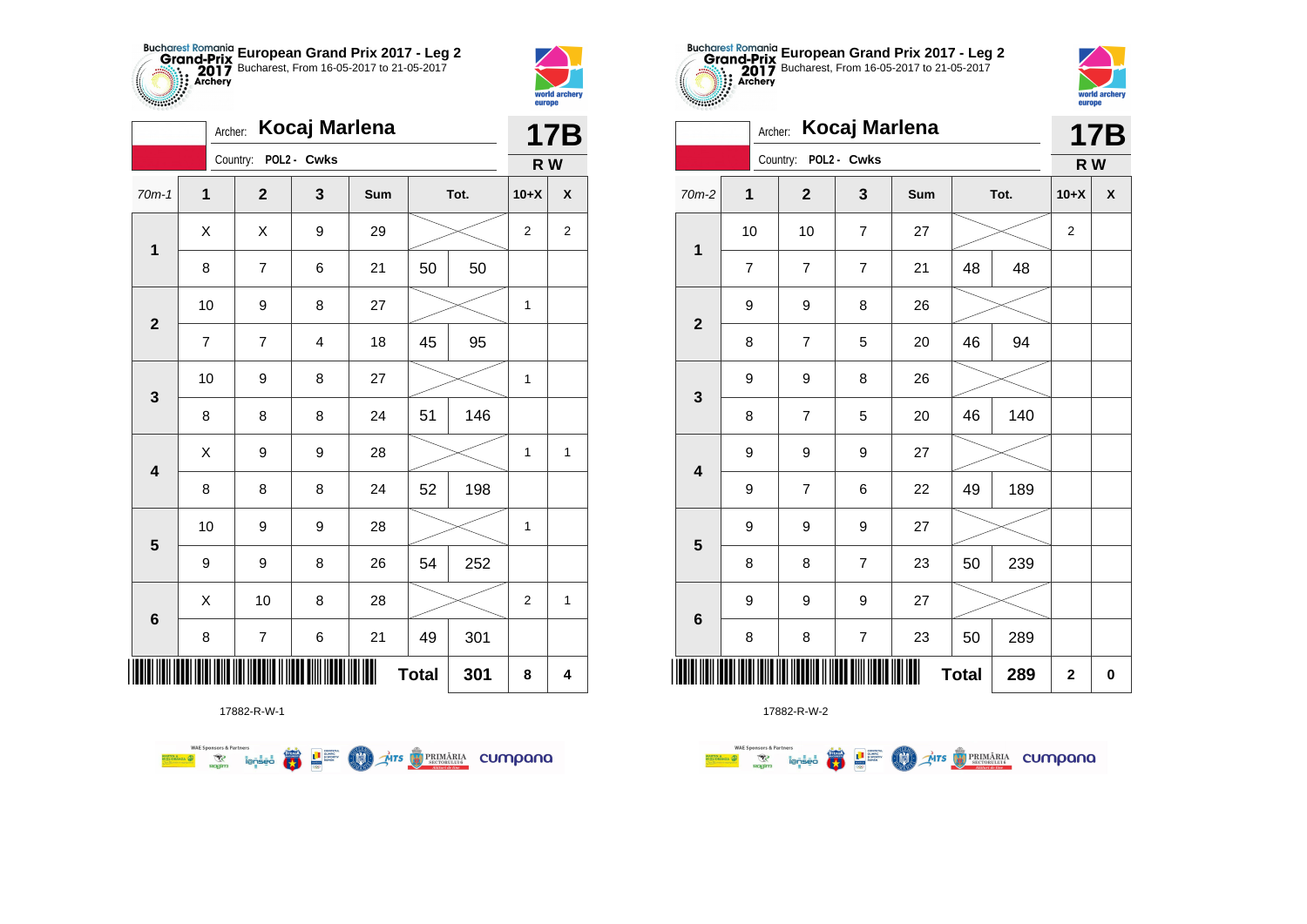



|                         |                | Archer: |                       |                         |    | <b>Kreicberga Anete</b><br>Tot.<br>Sum<br>26<br>20<br>46<br>27<br>44<br>17<br>28<br>52<br>24<br>26 |     |        | <b>17C</b>   |
|-------------------------|----------------|---------|-----------------------|-------------------------|----|----------------------------------------------------------------------------------------------------|-----|--------|--------------|
|                         |                |         | Country: LAT - Latvia |                         |    |                                                                                                    |     | R W    |              |
| $70m-1$                 | 1              |         | $\overline{2}$        | 3                       |    |                                                                                                    |     | $10+X$ | X            |
| $\mathbf 1$             | 9              | 9<br>8  |                       |                         |    |                                                                                                    |     |        |              |
|                         | 7              |         | 7                     | 6                       |    |                                                                                                    | 46  |        |              |
| $\overline{2}$          | 10             |         | 9                     | 8                       |    |                                                                                                    |     | 1      |              |
|                         | 6              |         | 6                     | 5                       |    |                                                                                                    | 90  |        |              |
| 3                       | X              |         | 9                     | 9                       |    |                                                                                                    |     | 1      | 1            |
|                         | 9              |         | 8                     | $\overline{7}$          |    |                                                                                                    | 142 |        |              |
| $\overline{\mathbf{4}}$ | 10             |         | 8                     | 8                       |    |                                                                                                    |     | 1      |              |
|                         | 8              |         | $\overline{7}$        | $\overline{\mathbf{4}}$ | 19 | 45                                                                                                 | 187 |        |              |
| 5                       | 10             |         | 8                     | 8                       | 26 |                                                                                                    |     | 1      |              |
|                         | $\overline{7}$ |         | $\overline{7}$        | 6                       | 20 | 46                                                                                                 | 233 |        |              |
| $\bf 6$                 | 9              |         | 9                     | 8                       | 26 |                                                                                                    |     |        |              |
|                         | 8              |         | 8                     | 6                       | 22 | 48                                                                                                 | 281 |        |              |
|                         |                |         |                       |                         | Ш  | <b>Total</b>                                                                                       | 281 | 4      | $\mathbf{1}$ |



7070-R-W-2

|         | Country: LAT - Latvia<br>$\mathbf 1$<br>$\overline{\mathbf{2}}$<br>3<br>Sum<br>Tot.<br>X<br>9<br>9<br>28<br>$\mathbf{1}$<br>48<br>48<br>8<br>$\overline{\mathbf{7}}$<br>5<br>$20\,$<br>10<br>8<br>$\overline{\mathbf{7}}$<br>25<br>$\mathbf{2}$<br>94<br>46<br>$\overline{\mathbf{7}}$<br>$\boldsymbol{7}$<br>$\overline{7}$<br>21<br>10<br>8<br>$\overline{\mathbf{7}}$<br>25<br>3<br>139<br>45<br>$\overline{7}$<br>$\overline{\mathbf{7}}$<br>6<br>20<br>9<br>9<br>8<br>26<br>$\overline{\mathbf{4}}$<br>187<br>8<br>$\overline{\mathbf{7}}$<br>$\overline{\mathbf{7}}$<br>48<br>22<br>8<br>8<br>$\overline{\mathbf{7}}$<br>23<br>$\overline{\mathbf{5}}$<br>230<br>$\overline{\mathcal{I}}$<br>$\overline{\mathbf{7}}$<br>20<br>43<br>6<br>X<br>8<br>6<br>24 |   |                                               |    |              |     | R W    |                    |
|---------|------------------------------------------------------------------------------------------------------------------------------------------------------------------------------------------------------------------------------------------------------------------------------------------------------------------------------------------------------------------------------------------------------------------------------------------------------------------------------------------------------------------------------------------------------------------------------------------------------------------------------------------------------------------------------------------------------------------------------------------------------------------|---|-----------------------------------------------|----|--------------|-----|--------|--------------------|
| $70m-2$ |                                                                                                                                                                                                                                                                                                                                                                                                                                                                                                                                                                                                                                                                                                                                                                  |   |                                               |    |              |     | $10+X$ | $\pmb{\mathsf{X}}$ |
|         |                                                                                                                                                                                                                                                                                                                                                                                                                                                                                                                                                                                                                                                                                                                                                                  |   |                                               |    |              |     | 1      | $\mathbf{1}$       |
|         |                                                                                                                                                                                                                                                                                                                                                                                                                                                                                                                                                                                                                                                                                                                                                                  |   |                                               |    |              |     |        |                    |
|         |                                                                                                                                                                                                                                                                                                                                                                                                                                                                                                                                                                                                                                                                                                                                                                  |   |                                               |    |              |     | 1      |                    |
|         |                                                                                                                                                                                                                                                                                                                                                                                                                                                                                                                                                                                                                                                                                                                                                                  |   |                                               |    |              |     |        |                    |
|         |                                                                                                                                                                                                                                                                                                                                                                                                                                                                                                                                                                                                                                                                                                                                                                  |   |                                               |    |              |     | 1      |                    |
|         |                                                                                                                                                                                                                                                                                                                                                                                                                                                                                                                                                                                                                                                                                                                                                                  |   |                                               |    |              |     |        |                    |
|         |                                                                                                                                                                                                                                                                                                                                                                                                                                                                                                                                                                                                                                                                                                                                                                  |   |                                               |    |              |     |        |                    |
|         |                                                                                                                                                                                                                                                                                                                                                                                                                                                                                                                                                                                                                                                                                                                                                                  |   |                                               |    |              |     |        |                    |
|         |                                                                                                                                                                                                                                                                                                                                                                                                                                                                                                                                                                                                                                                                                                                                                                  |   |                                               |    |              |     |        |                    |
|         |                                                                                                                                                                                                                                                                                                                                                                                                                                                                                                                                                                                                                                                                                                                                                                  |   |                                               |    |              |     |        |                    |
|         |                                                                                                                                                                                                                                                                                                                                                                                                                                                                                                                                                                                                                                                                                                                                                                  |   |                                               |    |              |     | 1      | $\mathbf{1}$       |
| $\bf 6$ | 6                                                                                                                                                                                                                                                                                                                                                                                                                                                                                                                                                                                                                                                                                                                                                                | 5 | 4                                             | 15 | 39           | 269 |        |                    |
|         |                                                                                                                                                                                                                                                                                                                                                                                                                                                                                                                                                                                                                                                                                                                                                                  |   | TIT TIIII II <mark>IIII</mark> II <b>II</b> I |    | <b>Total</b> | 269 | 4      | $\mathbf 2$        |

**European Grand Prix 2017 - Leg 2** Bucharest, From 16-05-2017 to 21-05-2017

**17C**

world archer<br>europe

Archer: **Kreicberga Anete**

Country: **LAT - Latvia**

**WAE Sponsors & Partners THE STRIMARIA CUMPANA** 第 2章 **COO** 

7070-R-W-1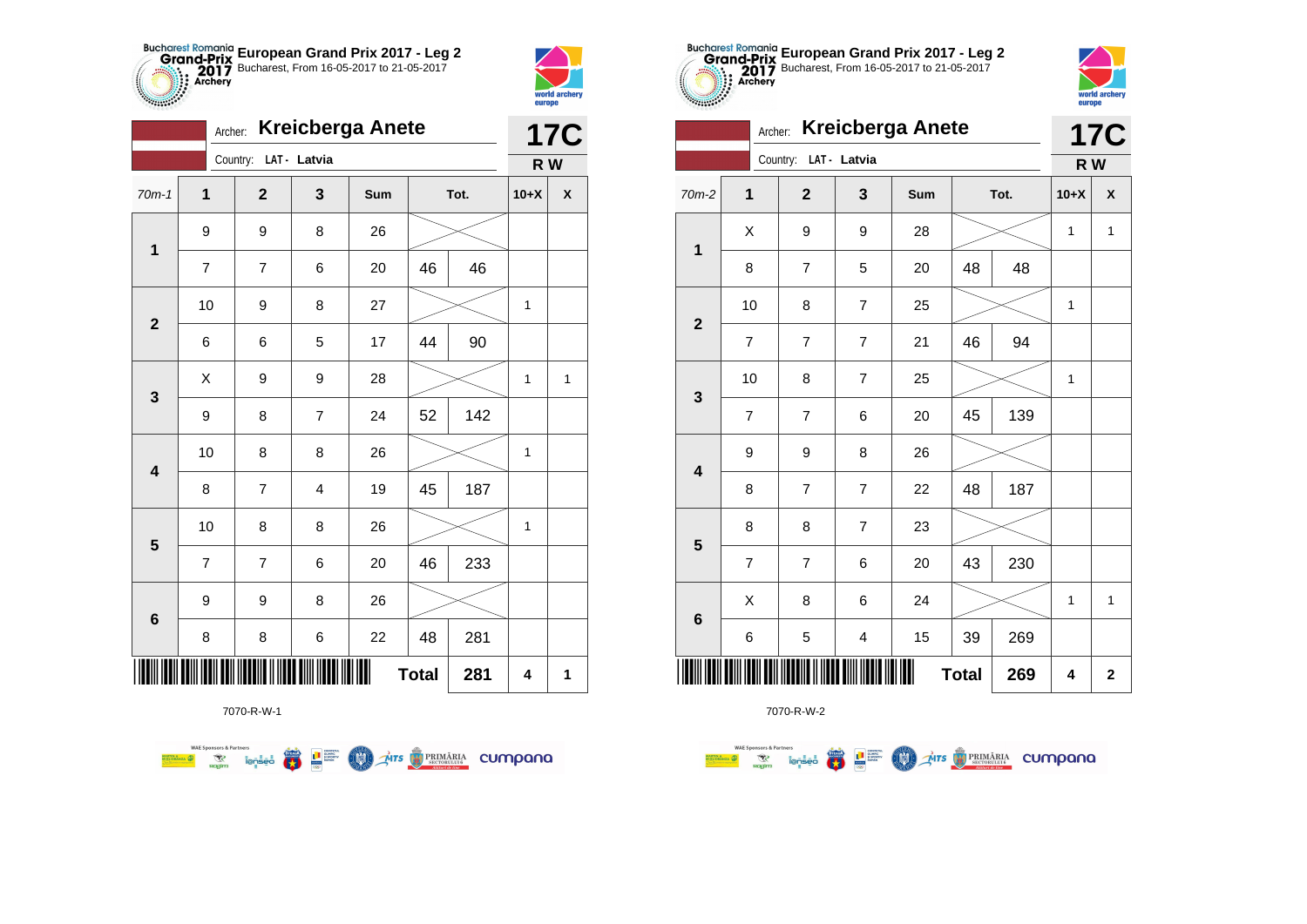



| 喇                       | Archer:     |                        |                          | <b>Mirca Alexandra</b> |              |      |                | <b>17D</b> |
|-------------------------|-------------|------------------------|--------------------------|------------------------|--------------|------|----------------|------------|
|                         |             | Country: MDA - Moldova |                          |                        |              |      | R W            |            |
| $70m-1$                 | $\mathbf 1$ | $\mathbf{2}$           | 3                        | Sum                    |              | Tot. | $10+X$         | X          |
| $\mathbf{1}$            | X           | Χ                      | X                        | 30                     |              |      | 3              | 3          |
|                         | 10          | 9                      | 9                        | 28                     | 58           | 58   | 1              |            |
| $\mathbf{2}$            | 10          | 9                      | 8                        | 27                     |              |      | 1              |            |
|                         | 8           | $\overline{7}$         | $\overline{7}$           | 22                     | 49           | 107  |                |            |
| 3                       | Χ           | 10                     | 9                        | 29                     |              |      | $\overline{2}$ | 1          |
|                         | 9           | 9                      | $\overline{7}$           | 25                     | 54           | 161  |                |            |
| $\overline{\mathbf{4}}$ | 10          | 10                     | 9                        | 29                     |              |      | $\overline{2}$ |            |
|                         | 9           | 9                      | $\overline{7}$           | 25                     | 54           | 215  |                |            |
| 5                       | 10          | 10                     | 9                        | 29                     |              |      | 2              |            |
|                         | 9           | 9                      | 5                        | 23                     | 52           | 267  |                |            |
| 6                       | 10          | 9                      | 9                        | 28                     |              |      | 1              |            |
|                         | 8           | 8                      | $\overline{\mathcal{I}}$ | 23                     | 51           | 318  |                |            |
|                         |             |                        |                          |                        | <b>Total</b> | 318  | 12             | 4          |

7842-R-W-1

**WAE Sponsors & Partners THE STRIMARIA CUMPANA** ● ■ **COND** 



**THE** 

7842-R-W-2

| $\cdots$                |         |                         |                |                        |              |      | <u>varvpo</u>    |              |
|-------------------------|---------|-------------------------|----------------|------------------------|--------------|------|------------------|--------------|
| 喇                       | Archer: |                         |                | <b>Mirca Alexandra</b> |              |      |                  | <b>17D</b>   |
|                         |         | Country:                | MDA - Moldova  |                        |              |      | R W              |              |
| $70m-2$                 | 1       | $\overline{\mathbf{2}}$ | 3              | <b>Sum</b>             |              | Tot. | $10+X$           | X            |
| 1                       | X       | 10                      | 10             | 30                     |              |      | 3                | $\mathbf{1}$ |
|                         | 9       | 8                       | 8              | 25                     | 55           | 55   |                  |              |
| $\mathbf 2$             | 9       | 9                       | 9              | 27                     |              |      |                  |              |
|                         | 9       | 8                       | 8              | 25                     | 52           | 107  |                  |              |
| 3                       | 10      | 9                       | 9              | 28                     |              |      | 1                |              |
|                         | 9       | 9                       | 8              | 26                     | 54           | 161  |                  |              |
| $\overline{\mathbf{4}}$ | Χ       | 10                      | 10             | 30                     |              |      | 3                | $\mathbf{1}$ |
|                         | 9       | 8                       | $\overline{7}$ | 24                     | 54           | 215  |                  |              |
| ${\bf 5}$               | 10      | 10                      | 9              | 29                     |              |      | $\boldsymbol{2}$ |              |
|                         | 9       | 9                       | $\overline{7}$ | 25                     | 54           | 269  |                  |              |
| $\bf 6$                 | 10      | 10                      | 9              | 29                     |              |      | $\overline{2}$   |              |
|                         | 9       | 9                       | 8              | 26                     | 55           | 324  |                  |              |
|                         |         |                         |                |                        | <b>Total</b> | 324  | 11               | $\bf{2}$     |
|                         |         |                         |                |                        |              |      |                  |              |



| $70m-2$                 | $\mathbf 1$ | $\mathbf{2}$ | 3                | Sum |              | Tot. | $10+X$                    | $\pmb{\mathsf{X}}$ |
|-------------------------|-------------|--------------|------------------|-----|--------------|------|---------------------------|--------------------|
| $\mathbf{1}$            | X           | 10           | 10               | 30  |              |      | $\ensuremath{\mathsf{3}}$ | $\mathbf{1}$       |
|                         | 9           | 8            | 8                | 25  | 55           | 55   |                           |                    |
| $\mathbf{2}$            | 9           | 9            | 9                | 27  |              |      |                           |                    |
|                         | 9           | 8            | 8                | 25  | 52           | 107  |                           |                    |
| $\mathbf{3}$            | 10          | 9            | 9                | 28  |              |      | 1                         |                    |
|                         | 9           | 9            | 8                | 26  | 54           | 161  |                           |                    |
| $\overline{\mathbf{4}}$ | X           | 10           | 10               | 30  |              |      | $\ensuremath{\mathsf{3}}$ | $\mathbf 1$        |
|                         | 9           | 8            | $\boldsymbol{7}$ | 24  | 54           | 215  |                           |                    |
| $5\phantom{1}$          | 10          | 10           | 9                | 29  |              |      | $\boldsymbol{2}$          |                    |
|                         | 9           | 9            | $\boldsymbol{7}$ | 25  | 54           | 269  |                           |                    |
| $\bf 6$                 | 10          | $10$         | 9                | 29  |              |      | $\boldsymbol{2}$          |                    |
|                         | 9           | 9            | 8                | 26  | 55           | 324  |                           |                    |
| IIII                    |             |              |                  |     | <b>Total</b> | 324  | 11                        | $\mathbf 2$        |

**European Grand Prix 2017 - Leg 2** Bucharest, From 16-05-2017 to 21-05-2017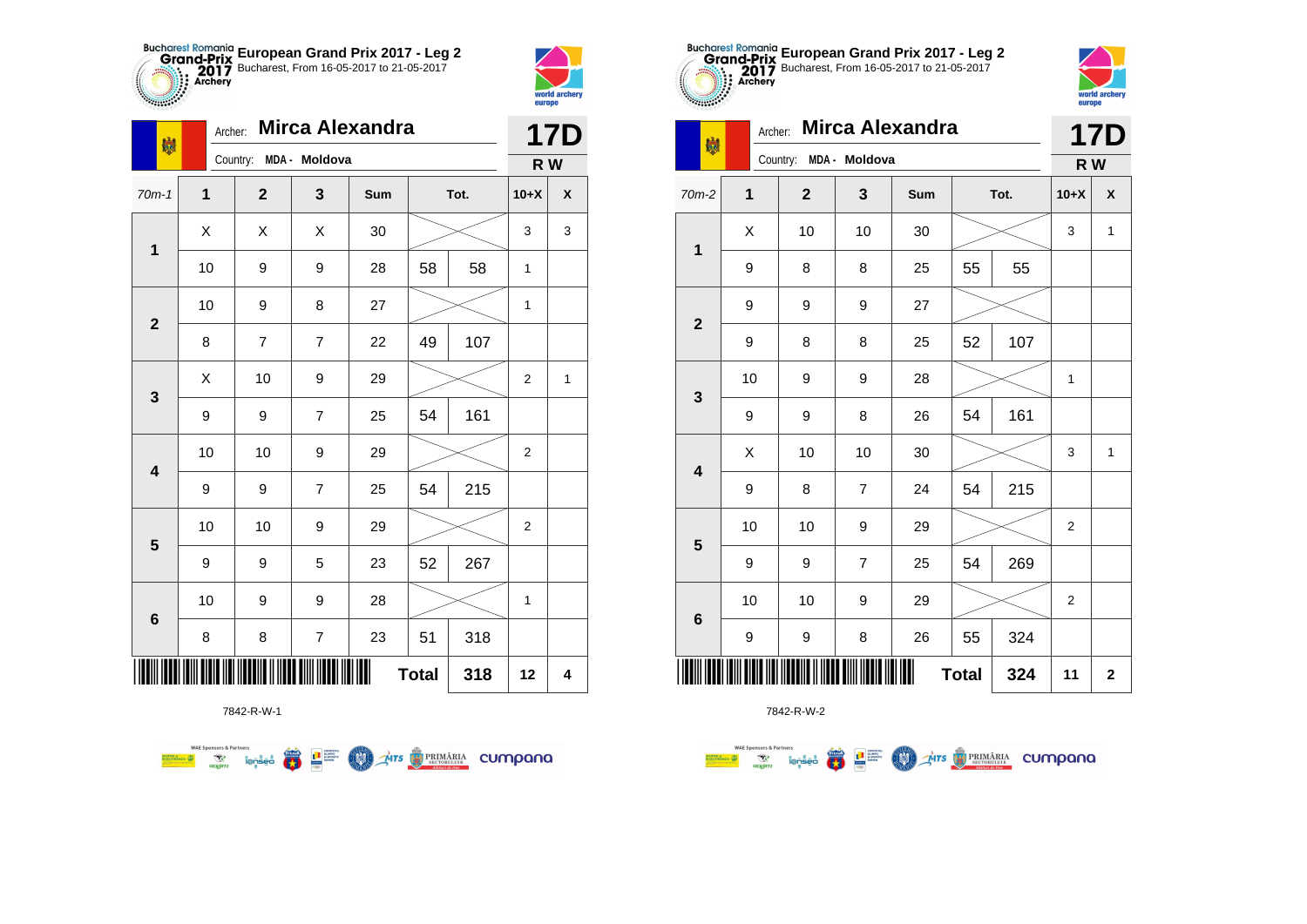



|                         | Archer:        |                        |                | <b>Fenechiu Horia</b> |              |      |                  | 22A                |
|-------------------------|----------------|------------------------|----------------|-----------------------|--------------|------|------------------|--------------------|
|                         |                | Country: ROU - Romania |                |                       |              |      | C M              |                    |
| $50m-1$                 | $\overline{1}$ | $\mathbf{2}$           | 3              | Sum                   |              | Tot. | $10+X$           | $\pmb{\mathsf{X}}$ |
| 1                       | Χ              | 10                     | 9              | 29                    |              |      | $\mathbf{2}$     | $\mathbf{1}$       |
|                         | 9              | 9                      | 8              | 26                    | 55           | 55   |                  |                    |
| $\mathbf{2}$            | 10             | 10                     | 9              | 29                    |              |      | $\overline{2}$   |                    |
|                         | 9              | 9                      | 9              | 27                    | 56           | 111  |                  |                    |
| 3                       | Χ              | 10                     | 10             | 30                    |              |      | 3                | 1                  |
|                         | 9              | 9                      | 9              | 27                    | 57           | 168  |                  |                    |
| $\overline{\mathbf{4}}$ | 10             | 10                     | 9              | 29                    |              |      | $\overline{2}$   |                    |
|                         | 9              | 9                      | 9              | 27                    | 56           | 224  |                  |                    |
| 5                       | X              | 10                     | 9              | 29                    |              |      | $\overline{2}$   | $\mathbf{1}$       |
|                         | 9              | 9                      | $\overline{7}$ | 25                    | 54           | 278  |                  |                    |
| $\bf 6$                 | X              | Χ                      | 9              | 29                    |              |      | $\boldsymbol{2}$ | $\overline{c}$     |
|                         | 9              | 9                      | 9              | 27                    | 56           | 334  |                  |                    |
|                         |                |                        |                |                       | <b>Total</b> | 334  | 13               | 5                  |

Mrs PRIMÁRIA CUMpana



17619-C-M-2

|                         | Archer: |             |                  | <b>Fenechiu Horia</b> |              |     | <u></u> .               | <b>22A</b>   |
|-------------------------|---------|-------------|------------------|-----------------------|--------------|-----|-------------------------|--------------|
|                         |         | Country:    | ROU - Romania    |                       |              |     | C M                     |              |
| $50m-2$                 | 1       | $\mathbf 2$ | 3                | Sum                   | Tot.         |     | $10+X$                  | X            |
| $\mathbf 1$             | X       | 10          | 9                | 29                    |              |     |                         | 1            |
|                         | 9       | 9           | $\boldsymbol{9}$ | 27                    | 56           | 56  |                         |              |
| $\mathbf{2}$            | 10      | 10          | 9                | 29                    |              |     | $\overline{\mathbf{c}}$ |              |
|                         | 9       | 9           | 8                | 26                    | 55           | 111 |                         |              |
| 3                       | 10      | 10          | 10               | 30                    |              |     | 3                       |              |
|                         | 9       | 9           | 9                | 27                    | 57           | 168 |                         |              |
| $\overline{\mathbf{4}}$ | X       | 10          | 9                | 29                    |              |     | $\overline{2}$          | 1            |
|                         | 9       | 9           | 8                | 26                    | 55           | 223 |                         |              |
| 5                       | X       | 10          | 10               | 30                    |              |     | 3                       | 1            |
|                         | 10      | 8           | 8                | 26                    | 56           | 279 | 1                       |              |
| $6\phantom{1}6$         | X       | 10          | 10               | 30                    |              |     | 3                       | $\mathbf{1}$ |
|                         | 10      | 10          | $\overline{7}$   | 27                    | 57           | 336 | 2                       |              |
|                         |         |             |                  |                       | <b>Total</b> | 336 | 18                      | 4            |

**European Grand Prix 2017 - Leg 2** Bucharest, From 16-05-2017 to 21-05-2017

world arche

17619-C-M-1

● ■

**COND** 

**WAE Sponsors & Partners**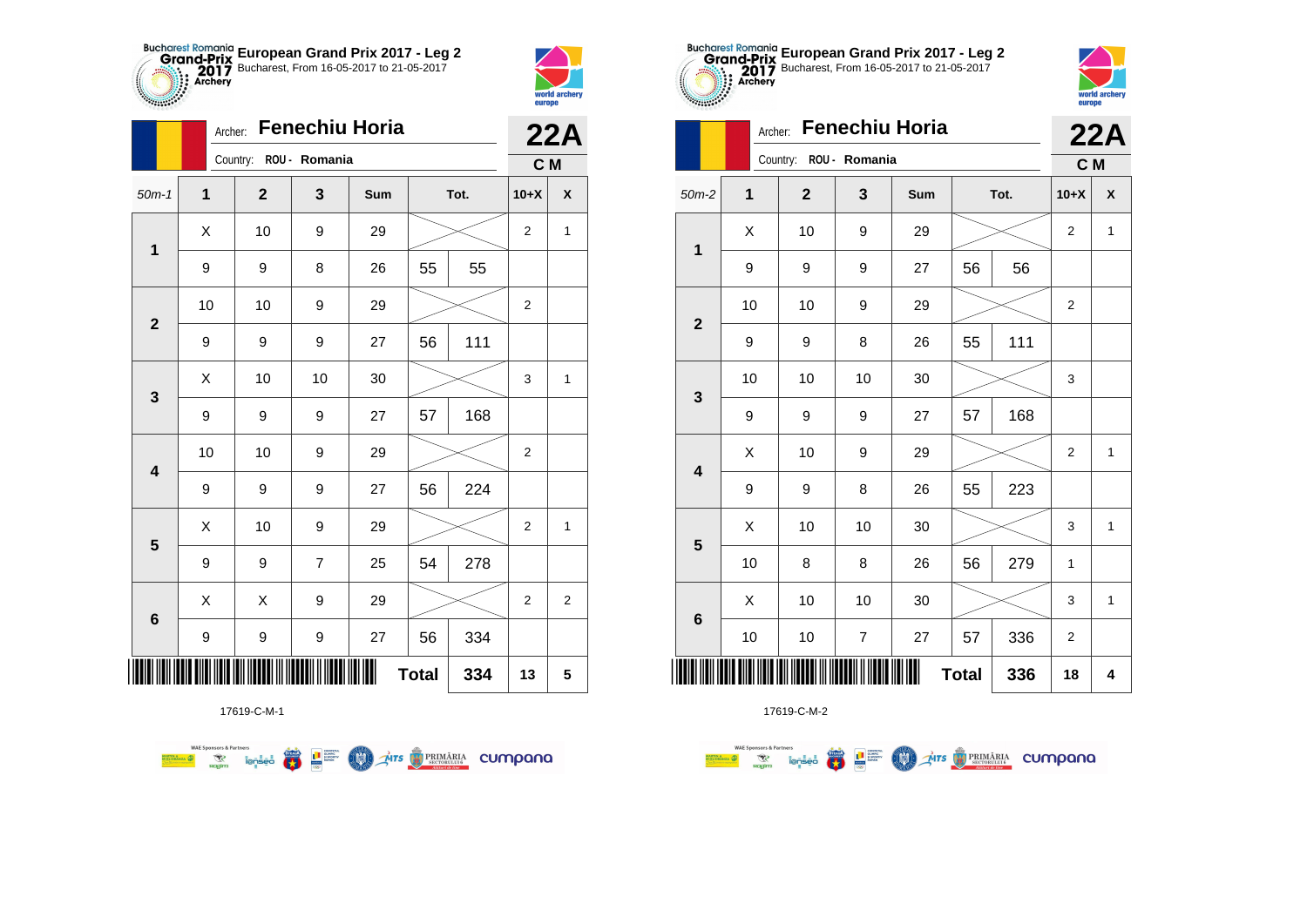



|              | Archer:     |                         |                          | <b>Puscasu Adrian</b>                        |              |      |              | 22B          |
|--------------|-------------|-------------------------|--------------------------|----------------------------------------------|--------------|------|--------------|--------------|
|              |             |                         |                          | Country: ROU8 - CS Citadel Artemis Bucuresti |              |      | C M          |              |
| $50m-1$      | $\mathbf 1$ | $\overline{\mathbf{2}}$ | 3                        | Sum                                          |              | Tot. | $10+X$       | X            |
| $\mathbf{1}$ | 9           | 9                       | 9                        | 27                                           |              |      |              |              |
|              | 9           | 8                       | 8                        | 25                                           | 52           | 52   |              |              |
| $\mathbf{2}$ | X           | 9                       | 9                        | 28                                           |              |      | $\mathbf{1}$ | $\mathbf{1}$ |
|              | 9           | 8                       | 8                        | 25                                           | 53           | 105  |              |              |
| 3            | X           | X                       | 10                       | 30                                           |              |      | 3            | 2            |
|              | 8           | 8                       | $\overline{7}$           | 23                                           | 53           | 158  |              |              |
| 4            | 10          | 9                       | 9                        | 28                                           |              |      | $\mathbf{1}$ |              |
|              | 9           | 9                       | 8                        | 26                                           | 54           | 212  |              |              |
| 5            | 10          | 9                       | 8                        | 27                                           |              |      | 1            |              |
|              | 8           | 8                       | $\overline{7}$           | 23                                           | 50           | 262  |              |              |
| 6            | 9           | 9                       | 9                        | 27                                           |              |      |              |              |
|              | 8           | 8                       | $\overline{\mathcal{I}}$ | 23                                           | 50           | 312  |              |              |
| ║║║          |             |                         |                          |                                              | <b>Total</b> | 312  | 6            | 3            |



**WAE Sponsors & Partners AITS** PRIMARIA CUMPANO  $\overline{\mathbf{r}}$ L<sup>a</sup> Surent LON)

17693-C-M-1



|                         | <b>Puscasu Adrian</b><br>Archer:<br>ROU8 - CS Citadel Artemis Bucuresti<br>Country:<br>$\mathbf 1$<br>$\mathbf{2}$<br>3<br>Sum<br>Tot.<br>10<br>10<br>10<br>30<br>57<br>9<br>9<br>9<br>27<br>X<br>10<br>29<br>9<br>53<br>8<br>8<br>8<br>24<br>X<br>X<br>30<br>10<br>9<br>9<br>56<br>8<br>26<br>10<br>9<br>28<br>9<br>54<br>9<br>9<br>8<br>26<br>X<br>10<br>9<br>29<br>24<br>53<br>8<br>8<br>8<br>10<br>10<br>9<br>29<br>9<br>9<br>8<br>26<br>55 |  |  |              |     | <b>22B</b>     |                         |
|-------------------------|-------------------------------------------------------------------------------------------------------------------------------------------------------------------------------------------------------------------------------------------------------------------------------------------------------------------------------------------------------------------------------------------------------------------------------------------------|--|--|--------------|-----|----------------|-------------------------|
|                         |                                                                                                                                                                                                                                                                                                                                                                                                                                                 |  |  |              |     | C M            |                         |
| $50m-2$                 |                                                                                                                                                                                                                                                                                                                                                                                                                                                 |  |  |              |     | $10+X$         | X                       |
| 1                       |                                                                                                                                                                                                                                                                                                                                                                                                                                                 |  |  |              |     | 3              |                         |
|                         |                                                                                                                                                                                                                                                                                                                                                                                                                                                 |  |  |              | 57  |                |                         |
| $\overline{\mathbf{2}}$ |                                                                                                                                                                                                                                                                                                                                                                                                                                                 |  |  |              |     | $\overline{2}$ | $\mathbf{1}$            |
|                         |                                                                                                                                                                                                                                                                                                                                                                                                                                                 |  |  |              | 110 |                |                         |
| $\mathbf{3}$            |                                                                                                                                                                                                                                                                                                                                                                                                                                                 |  |  |              |     | 3              | $\overline{\mathbf{c}}$ |
|                         |                                                                                                                                                                                                                                                                                                                                                                                                                                                 |  |  |              | 166 |                |                         |
| 4                       |                                                                                                                                                                                                                                                                                                                                                                                                                                                 |  |  |              |     | 1              |                         |
|                         |                                                                                                                                                                                                                                                                                                                                                                                                                                                 |  |  |              | 220 |                |                         |
| 5                       |                                                                                                                                                                                                                                                                                                                                                                                                                                                 |  |  |              |     | $\overline{2}$ | $\mathbf{1}$            |
|                         |                                                                                                                                                                                                                                                                                                                                                                                                                                                 |  |  |              | 273 |                |                         |
| $\bf 6$                 |                                                                                                                                                                                                                                                                                                                                                                                                                                                 |  |  |              |     | $\overline{c}$ |                         |
|                         |                                                                                                                                                                                                                                                                                                                                                                                                                                                 |  |  |              | 328 |                |                         |
|                         |                                                                                                                                                                                                                                                                                                                                                                                                                                                 |  |  | <b>Total</b> | 328 | 13             | 4                       |

**European Grand Prix 2017 - Leg 2** Bucharest, From 16-05-2017 to 21-05-2017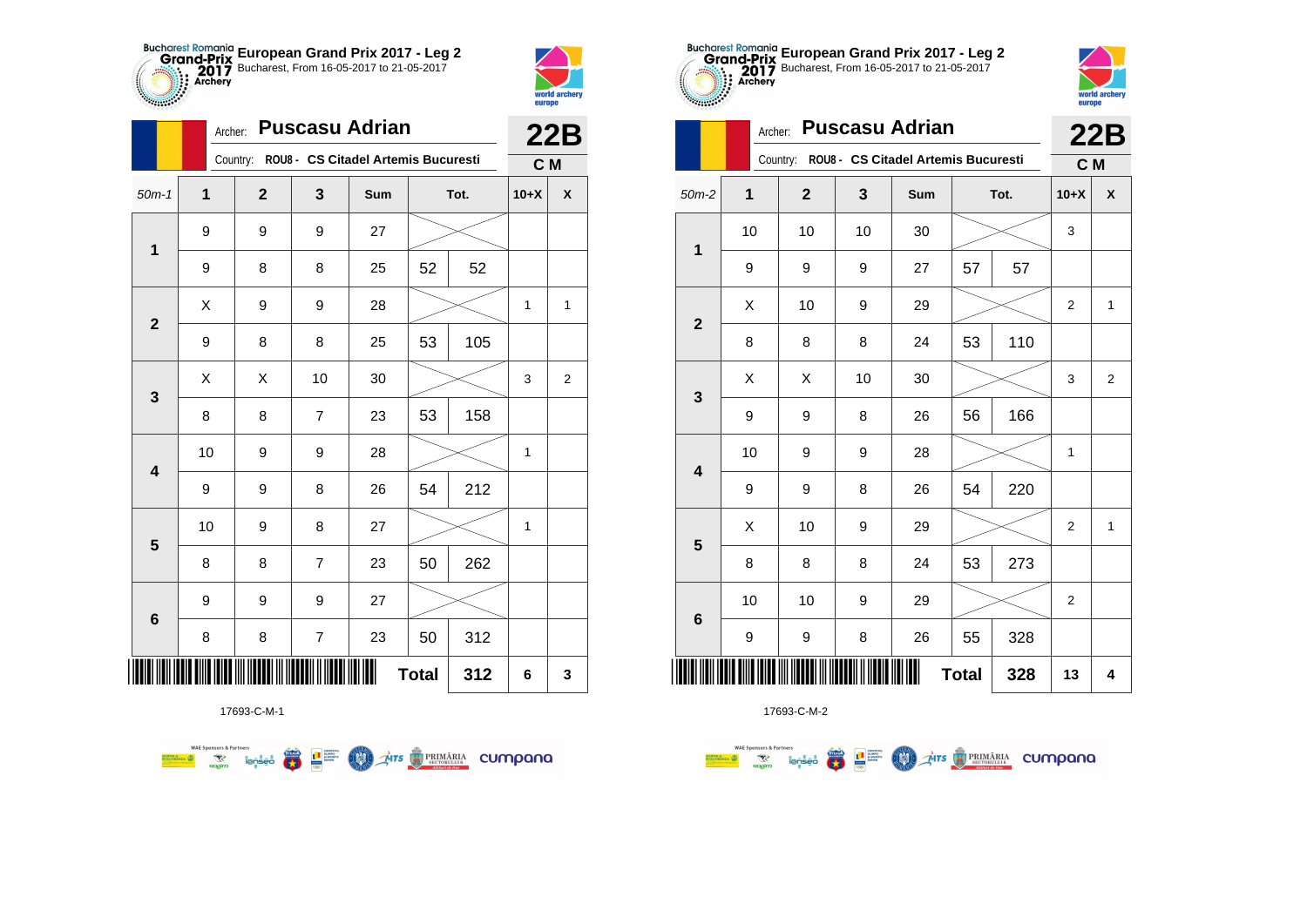



|                | Archer: |                      | Simonelli Alberto |     |              |      |                | <b>22D</b>     |
|----------------|---------|----------------------|-------------------|-----|--------------|------|----------------|----------------|
|                |         | Country: ITA - Italy |                   |     |              |      | C M            |                |
| $50m-1$        | 1       | $\mathbf{2}$         | 3                 | Sum |              | Tot. | $10+X$         | X              |
| $\mathbf 1$    | Χ       | X                    | X                 | 30  |              |      | 3              | 3              |
|                | 10      | 10                   | 9                 | 29  | 59           | 59   | $\overline{2}$ |                |
| $\overline{2}$ | X       | 10                   | 10                | 30  |              |      | 3              | 1              |
|                | 10      | 10                   | 10                | 30  | 60           | 119  | 3              |                |
| 3              | X       | X                    | X                 | 30  |              |      | 3              | 3              |
|                | Χ       | 9                    | 9                 | 28  | 58           | 177  | 1              | $\mathbf{1}$   |
| 4              | Χ       | 10                   | 10                | 30  |              |      | 3              | $\mathbf{1}$   |
|                | 10      | 9                    | 8                 | 27  | 57           | 234  | 1              |                |
| 5              | Χ       | X                    | 10                | 30  |              |      | 3              | $\overline{2}$ |
|                | 9       | 9                    | 9                 | 27  | 57           | 291  |                |                |
| 6              | X       | X                    | 10                | 30  |              |      | 3              | $\overline{c}$ |
|                | $10$    | 9                    | 9                 | 28  | 58           | 349  | $\mathbf{1}$   |                |
|                |         |                      |                   | I   | <b>Total</b> | 349  | 26             | 13             |



| $-2222200$              |         |                         | europe |                          |              |      |                |              |
|-------------------------|---------|-------------------------|--------|--------------------------|--------------|------|----------------|--------------|
|                         | Archer: |                         |        | <b>Simonelli Alberto</b> |              |      |                | <b>22D</b>   |
|                         |         | Country:<br>ITA - Italy |        |                          |              |      | C M            |              |
| $50m-2$                 | 1       | $\overline{2}$          | 3      | Sum                      |              | Tot. | $10+X$         | X            |
| $\mathbf 1$             | Χ       | 10                      | 10     | 30                       |              |      | 3              | 1            |
|                         | 9       | 9                       | 9      | 27                       | 57           | 57   |                |              |
| $\overline{2}$          | X       | 10                      | 10     | 30                       |              |      | 3              | $\mathbf{1}$ |
|                         | 10      | 10                      | 9      | 29                       | 59           | 116  | $\overline{2}$ |              |
| 3                       | X       | X                       | X      | 30                       |              |      | 3              | 3            |
|                         | X       | 10                      | 9      | 29                       | 59           | 175  | $\overline{2}$ | $\mathbf{1}$ |
| $\overline{\mathbf{4}}$ | Χ       | X                       | X      | 30                       |              |      | 3              | 3            |
|                         | Χ       | 10                      | 10     | 30                       | 60           | 235  | 3              | $\mathbf{1}$ |
| 5                       | Χ       | 10                      | 10     | 30                       |              |      | 3              | $\mathbf{1}$ |
|                         | 10      | 9                       | 9      | 28                       | 58           | 293  | 1              |              |
| $6\phantom{1}6$         | Χ       | 10                      | 10     | 30                       |              |      | 3              | $\mathbf{1}$ |
|                         | 10      | 10                      | 9      | 29                       | 59           | 352  | $\overline{2}$ |              |
|                         |         |                         |        |                          | <b>Total</b> | 352  | 28             | 12           |

**European Grand Prix 2017 - Leg 2** Bucharest, From 16-05-2017 to 21-05-2017





**WAE Sponsors & Partners**  $\left(\frac{\sinh\theta}{\cos\theta}\right)$ L B SLIPPER **COO** 

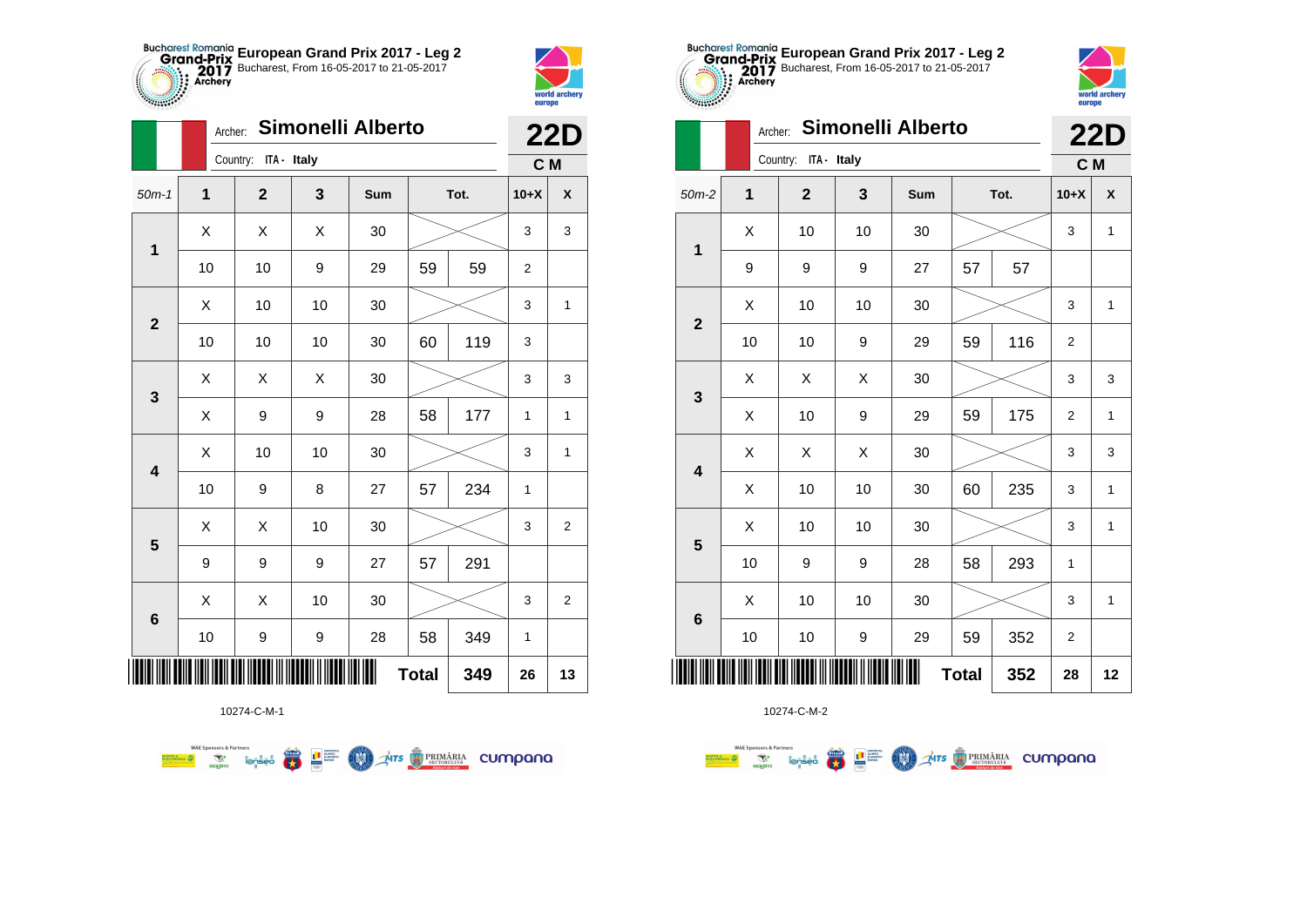



|                 | Archer:                                                              |                        | <b>Vlad Marius</b> |                |                     |      |         | 23A            |
|-----------------|----------------------------------------------------------------------|------------------------|--------------------|----------------|---------------------|------|---------|----------------|
|                 |                                                                      | Country: ROU - Romania |                    |                |                     |      | C M     |                |
| $50m-1$         | 1                                                                    | $\overline{2}$         | 3                  | Sum            |                     | Tot. | $10+X$  | X              |
| $\mathbf{1}$    | Χ                                                                    | 10                     | 10                 | 30             |                     |      | 3       | $\mathbf{1}$   |
|                 | 9                                                                    | 8                      | 8                  | 25             | 55                  | 55   |         |                |
| $\overline{2}$  | 10                                                                   | 9                      | 9                  | 28             |                     |      | 1       |                |
|                 | 9                                                                    | 9                      | 9                  | 27             | 55                  | 110  |         |                |
| 3               | X                                                                    | 10                     | 10                 | 30             |                     |      | 3       | $\mathbf{1}$   |
|                 | 9                                                                    | 8                      | 8                  | 25             | 55                  | 165  |         |                |
| 4               | Χ                                                                    | X                      | 10                 | 30             |                     |      | 3       | $\overline{2}$ |
|                 | 9                                                                    | 9                      | 8                  | 26             | 56                  | 221  |         |                |
| 5               | X                                                                    | Χ                      | 10                 | 30             |                     |      | 3       | 2              |
|                 | 10                                                                   | 9                      | 9                  | 28             | 58                  | 279  | 1       |                |
| $6\phantom{1}6$ | Χ                                                                    | 10                     | 10                 | 30             |                     |      | 3       | 1              |
|                 | 10                                                                   | 9                      | 9                  | 28             | 58                  | 337  | 1       |                |
|                 |                                                                      |                        |                    | Ш              | <b>Total</b>        | 337  | 18      |                |
|                 |                                                                      | 15962-C-M-1            |                    |                | <b>Signed Total</b> | 337  | 0       | 0              |
|                 | <b>WAE Sponsors &amp; Partners</b><br><b>SLIORANZA</b><br>R<br>nagim | lenseo                 |                    | Mrs & PRIMĂRIA |                     |      | cumpana |                |





|                | Archer:                                                                                                                                                                                      |                | <b>Vlad Marius</b> |     |                     |      |                | 23A            |  |  |
|----------------|----------------------------------------------------------------------------------------------------------------------------------------------------------------------------------------------|----------------|--------------------|-----|---------------------|------|----------------|----------------|--|--|
|                |                                                                                                                                                                                              | Country:       | ROU - Romania      |     |                     |      | C M            |                |  |  |
| $50m-2$        | 1                                                                                                                                                                                            | $\overline{2}$ | 3                  | Sum |                     | Tot. | $10+X$         | X              |  |  |
| 1              | X                                                                                                                                                                                            | 9              | 9                  | 28  |                     |      | $\mathbf{1}$   | 1              |  |  |
|                | 9                                                                                                                                                                                            | 9              | 8                  | 26  | 54                  | 54   |                |                |  |  |
| $\overline{2}$ | Χ                                                                                                                                                                                            | 10             | 9                  | 29  |                     |      | $\overline{2}$ | 1              |  |  |
|                | 9                                                                                                                                                                                            | 9              | $\overline{7}$     | 25  | 54                  | 108  |                |                |  |  |
| 3              | X                                                                                                                                                                                            | 10             | 10                 | 30  |                     |      | 3              | 1              |  |  |
|                | 9                                                                                                                                                                                            | 9              | 9                  | 27  | 57                  | 165  |                |                |  |  |
| 4              | X                                                                                                                                                                                            | X              | 10                 | 30  |                     |      | 3              | 2              |  |  |
|                | 10                                                                                                                                                                                           | 9              | 9                  | 28  | 58                  | 223  | 1              |                |  |  |
| 5              | X                                                                                                                                                                                            | X              | 10                 | 30  |                     |      | 3              | $\overline{2}$ |  |  |
|                | 10                                                                                                                                                                                           | 10             | 8                  | 28  | 58                  | 281  | $\overline{2}$ |                |  |  |
| 6              | X                                                                                                                                                                                            | X              | 10                 | 30  |                     |      | 3              | $\overline{2}$ |  |  |
|                | 9                                                                                                                                                                                            | 8              | 6                  | 23  | 53                  | 334  |                |                |  |  |
| ║║║            |                                                                                                                                                                                              |                |                    |     | <b>Total</b>        | 334  | 18             | g              |  |  |
|                |                                                                                                                                                                                              | 15962-C-M-2    |                    |     | <b>Signed Total</b> | 334  | 0              | 0              |  |  |
|                | <b>WAE Sponsors &amp; Partners</b><br>$\underset{\substack{\text{SECTIONARIA} \\ \text{SECTIONULU16}}} \hspace{-10pt} \textbf{PRIM}$<br>Arr<br>cumpana<br><b>TAI</b><br>٧P<br>lenseo<br>podm |                |                    |     |                     |      |                |                |  |  |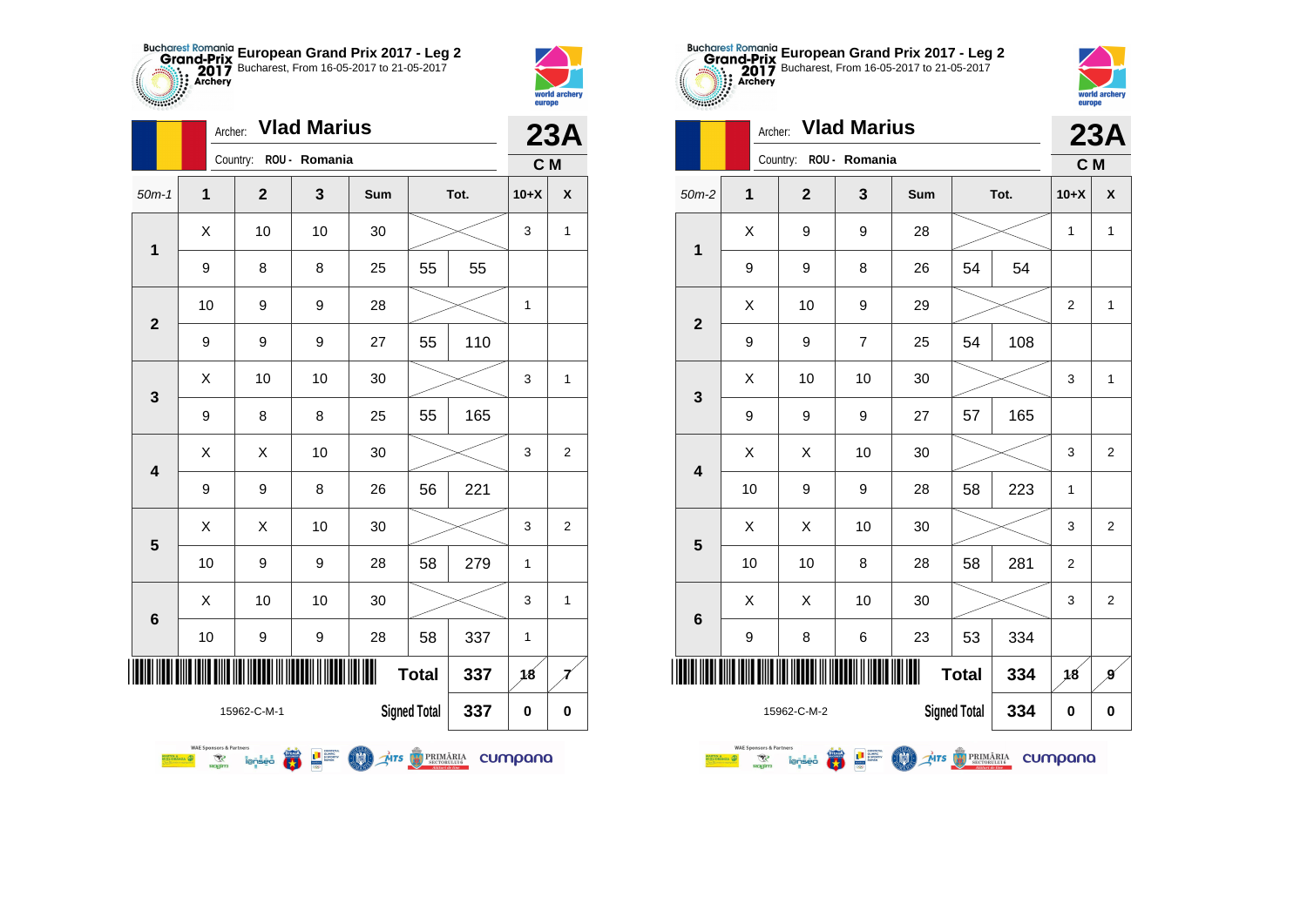



|                 |                                                                      | Archer:        |                                                                                                                                                                         | <b>Stefanescu Daniel</b>                     |                     |      |                | 23B            |
|-----------------|----------------------------------------------------------------------|----------------|-------------------------------------------------------------------------------------------------------------------------------------------------------------------------|----------------------------------------------|---------------------|------|----------------|----------------|
|                 |                                                                      |                |                                                                                                                                                                         | Country: ROU8 - CS Citadel Artemis Bucuresti |                     |      | C M            |                |
| $50m-1$         | 1                                                                    | $\overline{2}$ | 3                                                                                                                                                                       | Sum                                          |                     | Tot. | $10+X$         | X              |
| 1               | 10                                                                   | 10             | 10                                                                                                                                                                      | 30                                           |                     |      | 3              |                |
|                 | 9                                                                    | 9              | 9                                                                                                                                                                       | 27                                           | 57                  | 57   |                |                |
|                 | 10                                                                   | 9              | 9                                                                                                                                                                       | 28                                           |                     |      | $\mathbf{1}$   |                |
| $\overline{2}$  | 9                                                                    | 8              | 8                                                                                                                                                                       | 25                                           | 53                  | 110  |                |                |
| 3               | Χ                                                                    | 10             | 10                                                                                                                                                                      | 30                                           |                     |      | 3              | 1              |
|                 | 10                                                                   | 8              | 8                                                                                                                                                                       | 26                                           | 56                  | 166  | $\mathbf{1}$   |                |
| 4               | Χ                                                                    | Χ              | 10                                                                                                                                                                      | 30                                           |                     |      | 3              | $\overline{2}$ |
|                 | 9                                                                    | 8              | $\overline{7}$                                                                                                                                                          | 24                                           | 54                  | 220  |                |                |
| 5               | X                                                                    | 9              | 9                                                                                                                                                                       | 28                                           |                     |      | 1              | 1              |
|                 | 9                                                                    | 9              | 8                                                                                                                                                                       | 26                                           | 54                  | 274  |                |                |
| $6\phantom{1}6$ | 10                                                                   | 10             | 9                                                                                                                                                                       | 29                                           |                     |      | $\overline{2}$ |                |
|                 | 9                                                                    | 9              | 8                                                                                                                                                                       | 26                                           | 55                  | 329  |                |                |
| IIII            |                                                                      |                |                                                                                                                                                                         |                                              | <b>Total</b>        | 329  | 14             |                |
|                 |                                                                      | 20383-C-M-1    |                                                                                                                                                                         |                                              | <b>Signed Total</b> | 329  | 0              | 0              |
|                 | <b>WAE Sponsors &amp; Partners</b><br>R<br>ORANZA DE<br><b>Rogim</b> | <i>lenseo</i>  | $\begin{array}{c c} \hline \textbf{I} & \text{coherent} \\ \hline \textbf{B} & \text{prostatic} \\ \text{nonlocal} \\ \hline \text{loop} & \text{nonlocal} \end{array}$ | MTS BRIMARIA                                 |                     |      | cumpana        |                |





|                            | <b>Stefanescu Daniel</b><br>Archer:                                                    |                |                            |                                     |                     |      |                |                         |
|----------------------------|----------------------------------------------------------------------------------------|----------------|----------------------------|-------------------------------------|---------------------|------|----------------|-------------------------|
|                            |                                                                                        | Country:       |                            | ROU8 - CS Citadel Artemis Bucuresti |                     |      | C M            | <b>23B</b>              |
| $50m-2$                    | 1                                                                                      | $\mathbf{2}$   | 3                          | Sum                                 |                     | Tot. | $10+X$         | X                       |
|                            | 10                                                                                     | 9              | 9                          | 28                                  |                     |      | 1              |                         |
| 1                          | 9                                                                                      | 8              | 5                          | 22                                  | 50                  | 50   |                |                         |
|                            | 10                                                                                     | 9              | 9                          | 28                                  |                     |      | 1              |                         |
| $\overline{2}$             | 8                                                                                      | 8              | 8                          | 24                                  | 52                  | 102  |                |                         |
| 3                          | X                                                                                      | 9              | 9                          | 28                                  |                     |      | 1              | 1                       |
|                            | 8                                                                                      | $\overline{7}$ | $\overline{7}$             | 22                                  | 50                  | 152  |                |                         |
| 4                          | 10                                                                                     | 10             | 9                          | 29                                  |                     |      | 2              |                         |
|                            | 9                                                                                      | 9              | 8                          | 26                                  | 55                  | 207  |                |                         |
| 5                          | X                                                                                      | X              | 9                          | 29                                  |                     |      | $\overline{2}$ | 2                       |
|                            | 8                                                                                      | 8              | $\overline{7}$             | 23                                  | 52                  | 259  |                |                         |
| 6                          | 9                                                                                      | 9              | 9                          | 27                                  |                     |      |                |                         |
|                            | 9                                                                                      | 9              | 9                          | 27                                  | 54                  | 313  |                |                         |
| ║║║<br><b>Total</b><br>313 |                                                                                        |                |                            |                                     |                     |      |                | $\overline{\mathbf{3}}$ |
|                            |                                                                                        | 20383-C-M-2    |                            |                                     | <b>Signed Total</b> | 313  | 0              | 0                       |
|                            | <b>WAE Sponsors &amp; Partners</b><br><b>SETIN &amp; SETTIN &amp;</b><br>স্থা<br>nagim | lensec         | <b>THE SECRET CONTRACT</b> | MTS PRIMĂRIA                        |                     |      | cumpana        |                         |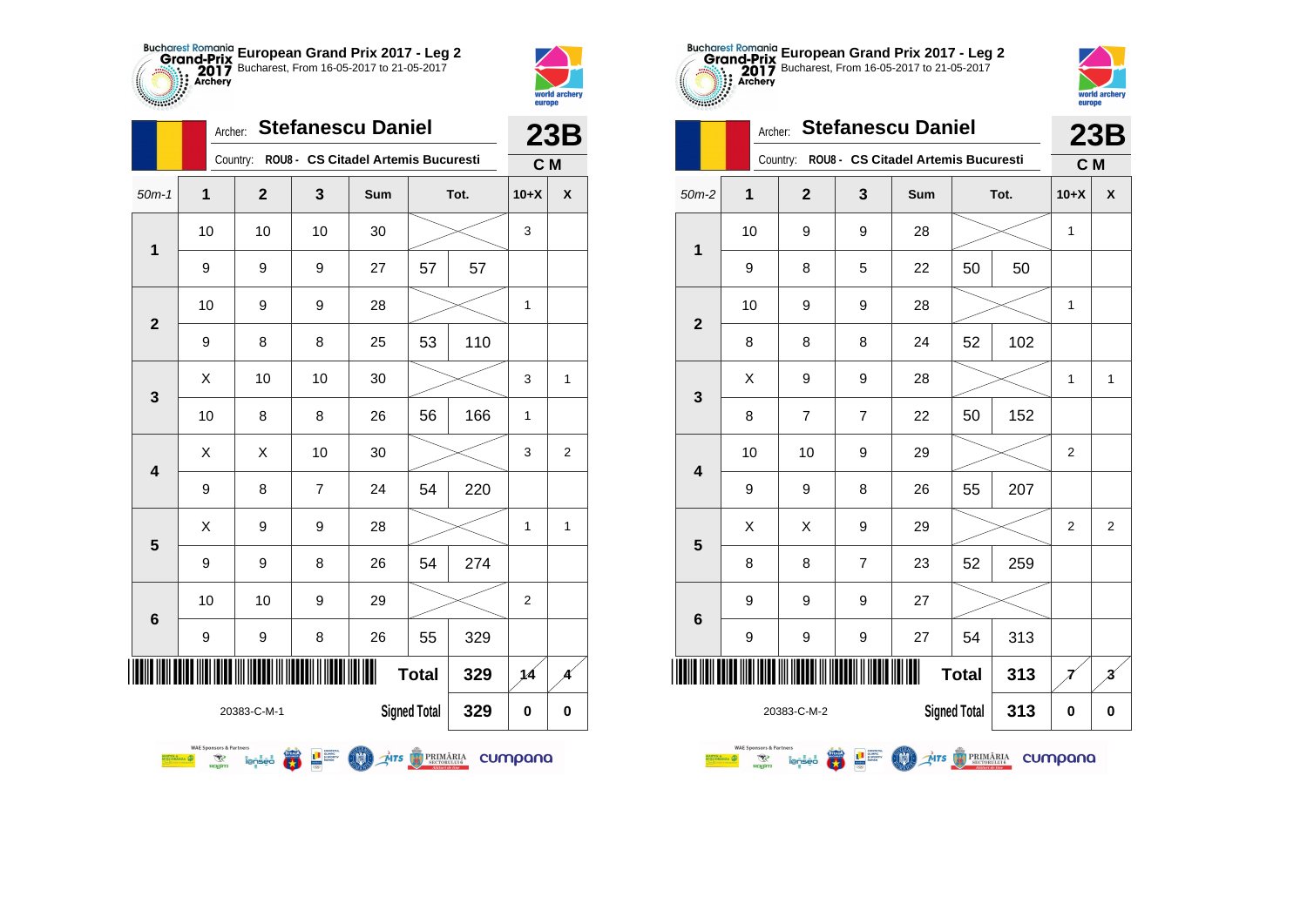



|                |               |                                                  |                | <b>23C</b>                                                                                                                                                                                                                                                                                   |                            |                     |      |                |   |
|----------------|---------------|--------------------------------------------------|----------------|----------------------------------------------------------------------------------------------------------------------------------------------------------------------------------------------------------------------------------------------------------------------------------------------|----------------------------|---------------------|------|----------------|---|
|                |               |                                                  | Country:       |                                                                                                                                                                                                                                                                                              | ROU9 - CSA Steau Bucuresti |                     |      | C <sub>M</sub> |   |
| $50m-1$        |               | 1                                                | $\overline{2}$ | 3                                                                                                                                                                                                                                                                                            | Sum                        |                     | Tot. | $10+X$         | X |
| 1              |               | 10                                               | 9              | 9                                                                                                                                                                                                                                                                                            | 28                         |                     |      | 1              |   |
|                |               | 9                                                | 8              | $\overline{7}$                                                                                                                                                                                                                                                                               | 24                         | 52                  | 52   |                |   |
| $\overline{2}$ |               | 9                                                | 8              | 8                                                                                                                                                                                                                                                                                            | 25                         |                     |      |                |   |
|                |               | 7                                                | $\overline{7}$ | 6                                                                                                                                                                                                                                                                                            | 20                         | 45                  | 97   |                |   |
| 3              |               | 10                                               | 9              | 9                                                                                                                                                                                                                                                                                            | 28                         |                     |      | 1              |   |
|                |               | $\overline{7}$                                   | 6              | 5                                                                                                                                                                                                                                                                                            | 18                         | 46                  | 143  |                |   |
| 4              |               | 9                                                | 9              | 9                                                                                                                                                                                                                                                                                            | 27                         |                     |      |                |   |
|                |               | 8                                                | 7              | 6                                                                                                                                                                                                                                                                                            | 21                         | 48                  | 191  |                |   |
| 5              |               | 10                                               | 9              | 8                                                                                                                                                                                                                                                                                            | 27                         |                     |      | $\mathbf{1}$   |   |
|                |               | 8                                                | 7              | $\overline{7}$                                                                                                                                                                                                                                                                               | 22                         | 49                  | 240  |                |   |
| 6              |               | 10                                               | 9              | 9                                                                                                                                                                                                                                                                                            | 28                         |                     |      | 1              |   |
|                |               | 8                                                | 8              | $\overline{7}$                                                                                                                                                                                                                                                                               | 23                         | 51                  | 291  |                |   |
| IIIII          |               |                                                  |                |                                                                                                                                                                                                                                                                                              | Ш                          | <b>Total</b>        | 291  | Δ              | 0 |
|                |               |                                                  | 20370-C-M-1    |                                                                                                                                                                                                                                                                                              |                            | <b>Signed Total</b> | 291  | $\bf{0}$       | 0 |
|                | <b>DRANZA</b> | <b>WAE Sponsors &amp; Partners</b><br>R<br>nagim | lensed         | $\begin{array}{c}\n\begin{array}{c}\n\text{1} & \text{1} & \text{1} & \text{1} & \text{1} \\ \text{2} & \text{3} & \text{4} & \text{5} & \text{6} \\ \text{4} & \text{5} & \text{6} & \text{6} & \text{6} \\ \text{5} & \text{6} & \text{6} & \text{6} & \text{6}\n\end{array}\n\end{array}$ | MTS PRIMĂRIA               |                     |      | cumpana        |   |





|                 |                                                                                         | <b>23C</b>     |                                               |                |                     |      |                |   |
|-----------------|-----------------------------------------------------------------------------------------|----------------|-----------------------------------------------|----------------|---------------------|------|----------------|---|
|                 |                                                                                         | Country:       | ROU9 - CSA Steau Bucuresti                    |                |                     |      | C M            |   |
| $50m-2$         | 1                                                                                       | $\mathbf{2}$   | 3                                             | Sum            |                     | Tot. | $10+X$         | X |
| 1               | 10                                                                                      | 10             | 9                                             | 29             |                     |      | $\overline{2}$ |   |
|                 | 8                                                                                       | $\overline{7}$ | $\overline{7}$                                | 22             | 51                  | 51   |                |   |
|                 | 9                                                                                       | 9              | 8                                             | 26             |                     |      |                |   |
| $\overline{2}$  | 6                                                                                       | 6              | M                                             | 12             | 38                  | 89   |                |   |
|                 | 10                                                                                      | 9              | 9                                             | 28             |                     |      | 1              |   |
| 3               | 9                                                                                       | 8              | 8                                             | 25             | 53                  | 142  |                |   |
| 4               | 10                                                                                      | 10             | 8                                             | 28             |                     |      | $\overline{2}$ |   |
|                 | $\overline{7}$                                                                          | $\overline{7}$ | 6                                             | 20             | 48                  | 190  |                |   |
| 5               | 10                                                                                      | 9              | 9                                             | 28             |                     |      | 1              |   |
|                 | 9                                                                                       | 8              | 8                                             | 25             | 53                  | 243  |                |   |
| $6\phantom{1}6$ | M                                                                                       | 9              | 9                                             | 18             |                     |      |                |   |
|                 | 8                                                                                       | 8              | $\overline{7}$                                | 23             | 41                  | 284  |                |   |
| IIIII           |                                                                                         |                |                                               | Ш              | <b>Total</b>        | 284  | ß.             | 0 |
|                 |                                                                                         | 20370-C-M-2    |                                               |                | <b>Signed Total</b> | 284  | 0              | 0 |
|                 | <b>WAE Sponsors &amp; Partners</b><br><b>RTIN A</b><br>GLIORANZA<br>অং<br><b>ROGITY</b> | lenseo         | <b>THE SUPPORT OF STATE OF STATE OF STATE</b> | MIS O PRIMĂRIA |                     |      | cumpana        |   |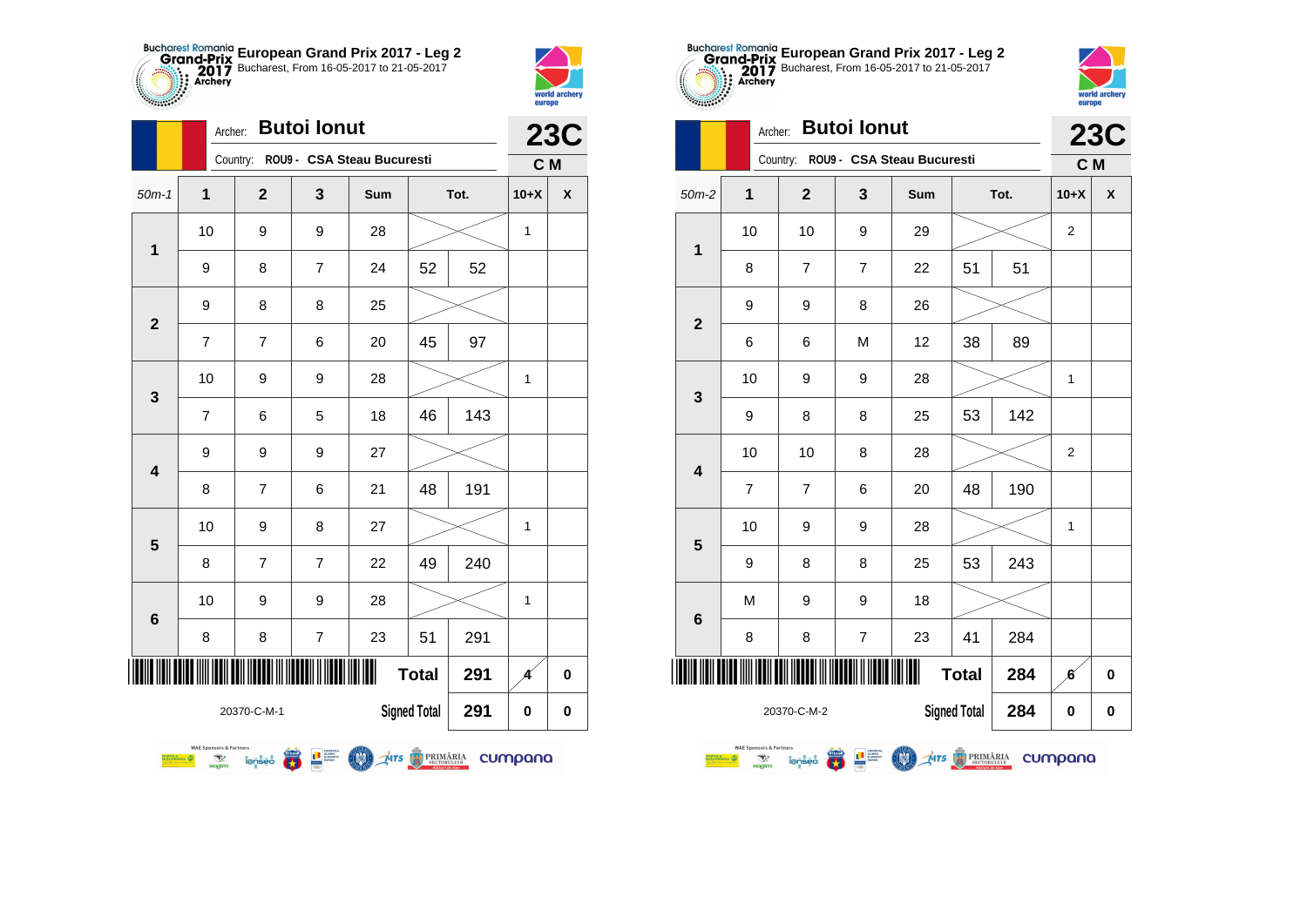

world archery<br>europe

|              | Archer:                                                                 | <b>Muresianu Ioan Valentin</b> | <b>24A</b>        |              |                     |      |         |                |
|--------------|-------------------------------------------------------------------------|--------------------------------|-------------------|--------------|---------------------|------|---------|----------------|
|              |                                                                         | Country:                       | ROU - Romania     |              |                     |      | C M     |                |
| $50m-1$      | 1                                                                       | $\overline{2}$                 | 3                 | Sum          |                     | Tot. | $10+X$  | X              |
| 1            | 9                                                                       | 9                              | 9                 | 27           |                     |      |         |                |
|              | 8                                                                       | $\overline{7}$                 | $\overline{7}$    | 22           | 49                  | 49   |         |                |
|              | 9                                                                       | 9                              | 8                 | 26           |                     |      |         |                |
| $\mathbf{2}$ | 8                                                                       | $\overline{7}$                 | 6                 | 21           | 47                  | 96   |         |                |
| 3            | 9                                                                       | 9                              | 8                 | 26           |                     |      |         |                |
|              | 8                                                                       | 8                              | 6                 | 22           | 48                  | 144  |         |                |
| 4            | X                                                                       | X                              | 10                | 30           |                     |      | 3       | 2              |
|              | 9                                                                       | 8                              | $\overline{7}$    | 24           | 54                  | 198  |         |                |
| 5            | 10                                                                      | 9                              | 9                 | 28           |                     |      | 1       |                |
|              | 9                                                                       | 9                              | $\overline{7}$    | 25           | 53                  | 251  |         |                |
| 6            | 9                                                                       | 9                              | 9                 | 27           |                     |      |         |                |
|              | 9                                                                       | 9                              | 8                 | 26           | 53                  | 304  |         |                |
| ║║║          |                                                                         |                                |                   |              | <b>Total</b>        | 304  | 4       | $\overline{z}$ |
|              |                                                                         | 11881-C-M-1                    |                   |              | <b>Signed Total</b> | 304  | 4       | 0              |
|              | <b>WAE Sponsors &amp; Partners</b><br><b>RTIN &amp;</b><br>ক্ষ<br>nagim | lenseo                         | <b>THE SUPPRE</b> | MTS BRIMARIA |                     |      | cumpana |                |





|                         | <b>Muresianu Ioan Valentin</b><br>Archer: |                |                         |     |              |      |                | <b>24A</b>   |
|-------------------------|-------------------------------------------|----------------|-------------------------|-----|--------------|------|----------------|--------------|
|                         |                                           | Country:       | ROU - Romania           |     |              |      | C M            |              |
| $50m-2$                 | 1                                         | $\overline{2}$ | 3                       | Sum |              | Tot. | $10+X$         | X            |
| $\mathbf{1}$            | 9                                         | 9              | 8                       | 26  |              |      |                |              |
|                         | 8                                         | 8              | 6                       | 22  | 48           | 48   |                |              |
| $\mathbf{2}$            | X                                         | 10             | 10                      | 30  |              |      | 3              | $\mathbf{1}$ |
|                         | 10                                        | 9              | 9                       | 28  | 58           | 106  | 1              |              |
| 3                       | 10                                        | 9              | 9                       | 28  |              |      | 1              |              |
|                         | 8                                         | 7              | 6                       | 21  | 49           | 155  |                |              |
| $\overline{\mathbf{4}}$ | Χ                                         | 10             | 10                      | 30  |              |      | 3              | 1            |
|                         | 10                                        | 9              | 9                       | 28  | 58           | 213  | 1              |              |
| 5                       | X                                         | 10             | 9                       | 29  |              |      | $\overline{2}$ | $\mathbf{1}$ |
|                         | 9                                         | 8              | $\overline{7}$          | 24  | 53           | 266  |                |              |
| $6\phantom{1}6$         | 10                                        | 9              | 8                       | 27  |              |      | 1              |              |
|                         | 8                                         | 8              | $\overline{\mathbf{7}}$ | 23  | 50           | 316  |                |              |
|                         |                                           |                |                         |     | <b>Total</b> | 316  | 12             | 3            |

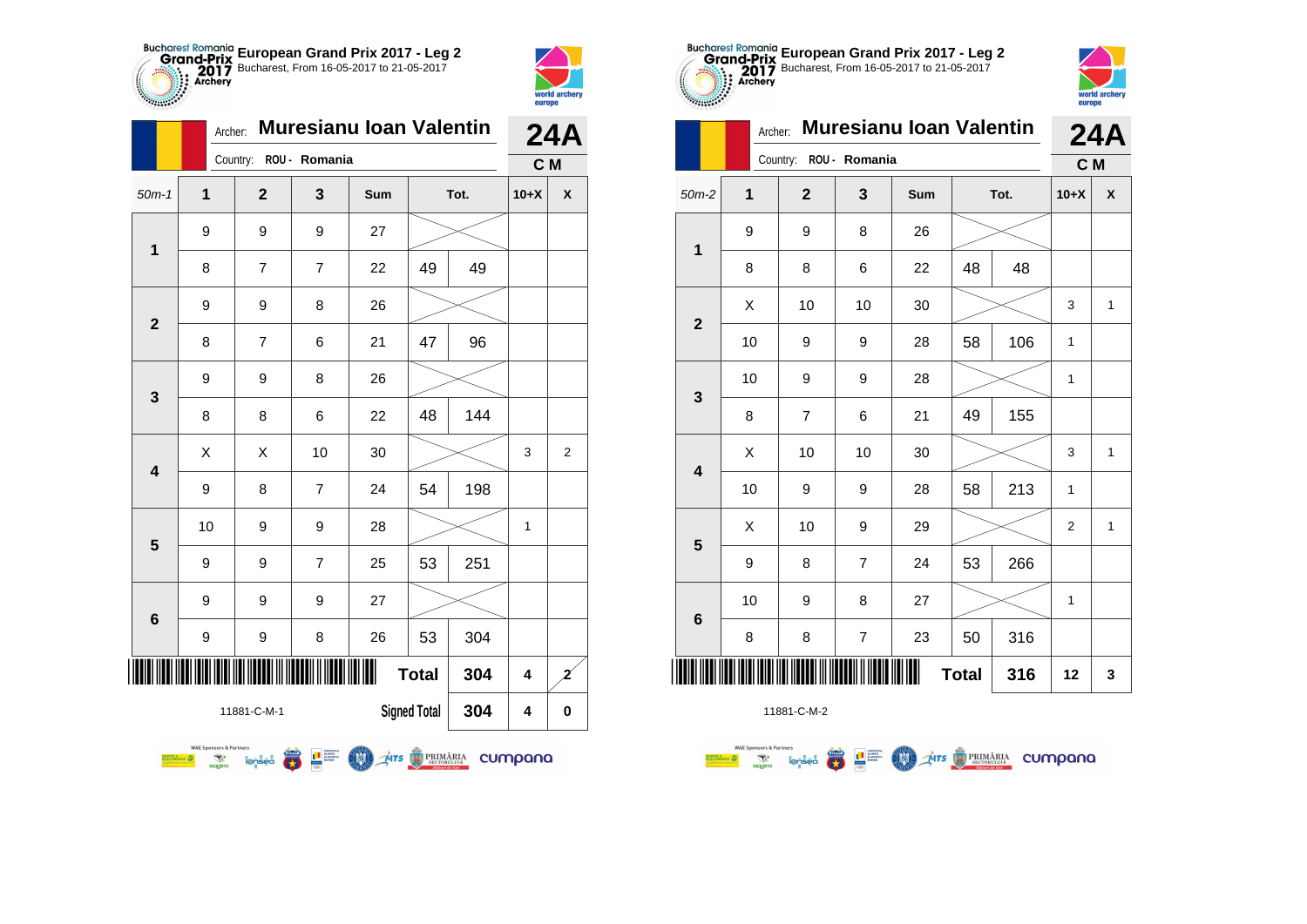



|                         | Archer: |                         |                | <b>Matei Gheorghe</b>               |              |      |                | <b>24B</b>       |
|-------------------------|---------|-------------------------|----------------|-------------------------------------|--------------|------|----------------|------------------|
|                         |         | Country:                |                | ROU8 - CS Citadel Artemis Bucuresti |              |      | C M            |                  |
| $50m-1$                 | 1       | $\overline{\mathbf{2}}$ | 3              | Sum                                 |              | Tot. | $10+X$         | X                |
| $\mathbf{1}$            | X       | 10                      | 9              | 29                                  |              |      | $\overline{2}$ | 1                |
|                         | 9       | 8                       | 8              | 25                                  | 54           | 54   |                |                  |
| $\mathbf{2}$            | 9       | 9                       | 9              | 27                                  |              |      |                |                  |
|                         | 8       | 8                       | 8              | 24                                  | 51           | 105  |                |                  |
| 3                       | 10      | 9                       | 9              | 28                                  |              |      | 1              |                  |
|                         | 9       | 9                       | 8              | 26                                  | 54           | 159  |                |                  |
| $\overline{\mathbf{4}}$ | 10      | 9                       | 9              | 28                                  |              |      | $\mathbf{1}$   |                  |
|                         | 9       | 8                       | 8              | 25                                  | 53           | 212  |                |                  |
| 5                       | 9       | 9                       | 9              | 27                                  |              |      |                |                  |
|                         | 9       | 7                       | $\overline{7}$ | 23                                  | 50           | 262  |                |                  |
| 6                       | Χ       | Χ                       | 9              | 29                                  |              |      | 2              | $\boldsymbol{2}$ |
|                         | 9       | 8                       | $\overline{7}$ | 24                                  | 53           | 315  |                |                  |
| ║║║                     |         |                         |                |                                     | <b>Total</b> | 315  | 6              | 3                |

**THE STRIMARIA CUMPANA** 



20357-C-M-2

|                                                      |    | Country: ROU8 - CS Citadel Artemis Bucuresti |                |        |      |     |                  |                    |  |
|------------------------------------------------------|----|----------------------------------------------|----------------|--------|------|-----|------------------|--------------------|--|
| $50m-2$                                              | 1  | $\mathbf{2}$                                 | 3              | Sum    | Tot. |     | $10+X$           | $\pmb{\mathsf{X}}$ |  |
| $\mathbf{1}$                                         | 9  | 9                                            | 9              | 27     |      |     |                  |                    |  |
|                                                      | 8  | 8                                            | 8              | 24     | 51   | 51  |                  |                    |  |
| $\overline{2}$                                       | Χ  | 10                                           | 9              | 29     |      |     | $\overline{c}$   | $\mathbf{1}$       |  |
|                                                      | 9  | 8                                            | $\overline{7}$ | 24     | 53   | 104 |                  |                    |  |
| $\mathbf{3}$                                         | 10 | 9                                            | 9              | 28     |      |     | 1                |                    |  |
|                                                      | 8  | 8                                            | 8              | 24     | 52   | 156 |                  |                    |  |
| $\overline{\mathbf{4}}$                              | 10 | 10                                           | 10             | $30\,$ |      |     | 3                |                    |  |
|                                                      | 9  | 9                                            | 8              | 26     | 56   | 212 |                  |                    |  |
| $5\phantom{1}$                                       | 10 | $10$                                         | 9              | 29     |      |     | $\boldsymbol{2}$ |                    |  |
|                                                      | 8  | 8                                            | 8              | 24     | 53   | 265 |                  |                    |  |
| $\bf 6$                                              | Χ  | 9                                            | 9              | 28     |      |     | 1                | $\mathbf{1}$       |  |
|                                                      | 9  | 9                                            | 8              | 26     | 54   | 319 |                  |                    |  |
| IIIII<br>11         <u>  </u><br><b>Total</b><br>319 |    |                                              |                |        |      |     | 9                | $\mathbf{2}$       |  |

**European Grand Prix 2017 - Leg 2** Bucharest, From 16-05-2017 to 21-05-2017

Country: **ROU8 - CS Citadel Artemis Bucuresti**

**24B**

world archer

europe

Archer: **Matei Gheorghe**

20357-C-M-1

**第三** 

**MAN** 

**WAE Sponsors & Partners**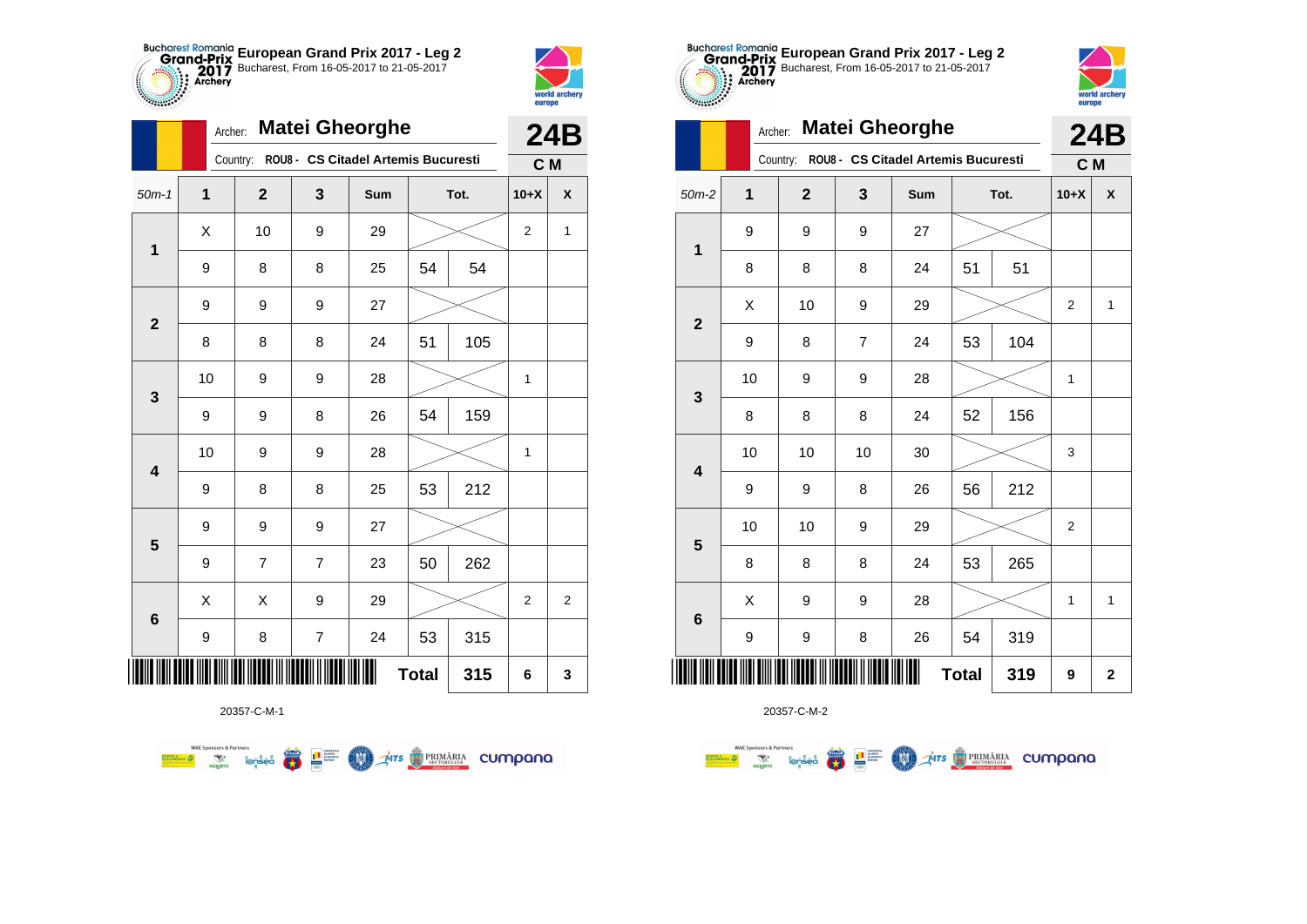



|                         |    |                | <b>24C</b>               |                                     |              |      |                         |                    |
|-------------------------|----|----------------|--------------------------|-------------------------------------|--------------|------|-------------------------|--------------------|
|                         |    |                |                          | Country: ROU9 - CSA Steau Bucuresti |              |      | C M                     |                    |
| $50m-1$                 | 1  | $\mathbf 2$    | 3                        | Sum                                 |              | Tot. | $10+X$                  | $\pmb{\mathsf{X}}$ |
| $\mathbf{1}$            | Χ  | 9              | 8                        | 27                                  |              |      | 1                       | $\mathbf{1}$       |
|                         | 8  | 8              | 8                        | 24                                  | 51           | 51   |                         |                    |
| $\mathbf{2}$            | 10 | 9              | 9                        | 28                                  |              |      | 1                       |                    |
|                         | 8  | 8              | 8                        | 24                                  | 52           | 103  |                         |                    |
| 3                       | 10 | 10             | 9                        | 29                                  |              |      | $\boldsymbol{2}$        |                    |
|                         | 9  | 9              | 8                        | 26                                  | 55           | 158  |                         |                    |
| $\overline{\mathbf{4}}$ | 9  | 9              | 9                        | 27                                  |              |      |                         |                    |
|                         | 8  | $\overline{7}$ | $\overline{7}$           | 22                                  | 49           | 207  |                         |                    |
| $\overline{\mathbf{5}}$ | 10 | 10             | 10                       | 30                                  |              |      | 3                       |                    |
|                         | 9  | 8              | $\overline{7}$           | 24                                  | 54           | 261  |                         |                    |
|                         | 9  | 9              | 9                        | 27                                  |              |      |                         |                    |
| $\bf 6$                 | 9  | 8              | $\overline{\mathcal{I}}$ | 24                                  | 51           | 312  |                         |                    |
| ║║║                     |    |                |                          |                                     | <b>Total</b> | 312  | $\overline{\mathbf{r}}$ | 1                  |

**COO** 

**THE STRIMARIA CUMPANA** 



20371-C-M-2

**TABLE** 

 $\overline{\phantom{a}}$ 

 $\sqrt{2}$ 

| $50m-2$                 | 1  | $\boldsymbol{2}$        | 3  | Sum    |              | Tot. | $10+X$ | χ            |
|-------------------------|----|-------------------------|----|--------|--------------|------|--------|--------------|
| $\mathbf{1}$            | Χ  | X                       | 10 | $30\,$ |              |      | 3      | $\mathbf{2}$ |
|                         | 9  | 8                       | 8  | 25     | 55           | 55   |        |              |
| $\mathbf 2$             | Χ  | 9                       | 9  | 28     |              |      | 1      | $\mathbf{1}$ |
|                         | 8  | 8                       | 8  | 24     | 52           | 107  |        |              |
| $\mathbf{3}$            | Χ  | 9                       | 9  | 28     |              |      | 1      | $\mathbf{1}$ |
|                         | 8  | 8                       | 8  | 24     | 52           | 159  |        |              |
| $\overline{\mathbf{4}}$ | Χ  | 9                       | 9  | 28     |              |      | 1      | $\mathbf{1}$ |
|                         | 9  | 8                       | 8  | 25     | 53           | 212  |        |              |
| ${\bf 5}$               | 10 | 9                       | 9  | 28     |              |      | 1      |              |
|                         | 8  | $\overline{\mathbf{7}}$ | 6  | 21     | 49           | 261  |        |              |
| $\bf 6$                 | 10 | 9                       | 9  | 28     |              |      | 1      |              |
|                         | 9  | 9                       | 6  | 24     | 52           | 313  |        |              |
|                         |    |                         |    |        | <b>Total</b> | 313  | 8      | 5            |

**European Grand Prix 2017 - Leg 2** Bucharest, From 16-05-2017 to 21-05-2017

> **24C C M**

world archery<br>europe

Archer: **Cojocaru Emil**

Country: **ROU9 - CSA Steau Bucuresti**

20371-C-M-1

**Excessive Contract on Service Contract Contract Contract Contract Contract Contract Contract Contract Contract Contract Contract Contract Contract Contract Contract Contract Contract Contract Contract Contract Contract Co** 

**WAE Sponsors & Partners**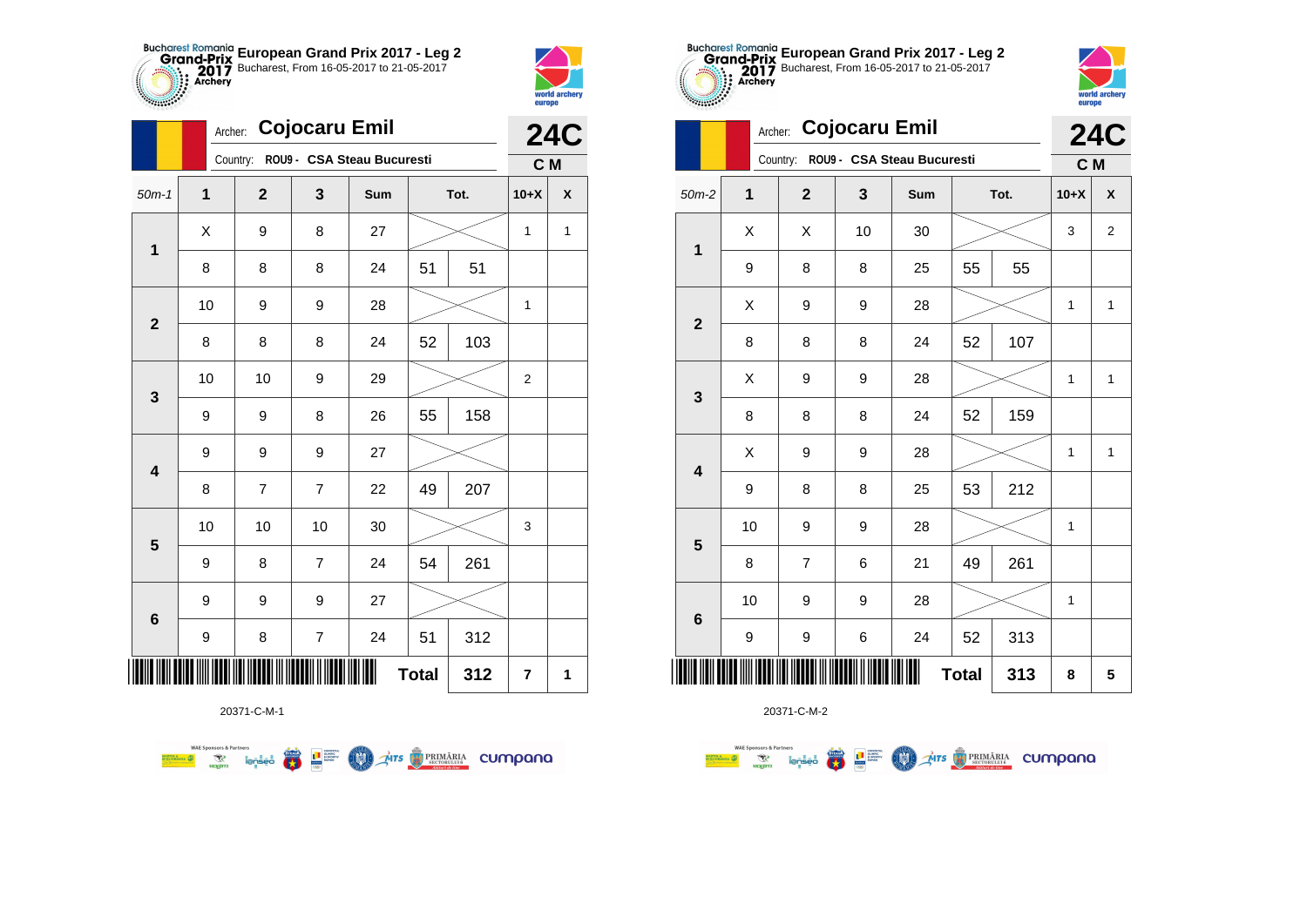



**BENDER OF BENDER** 

|                         | Archer:      |                      |              | Polidori Jacopo |              |      |                | <b>24D</b>              |
|-------------------------|--------------|----------------------|--------------|-----------------|--------------|------|----------------|-------------------------|
|                         |              | Country: ITA - Italy |              |                 |              |      | C M            |                         |
| $50m-1$                 | $\mathbf{1}$ | $\overline{2}$       | $\mathbf{3}$ | Sum             |              | Tot. | $10+X$         | $\pmb{\mathsf{X}}$      |
| $\mathbf 1$             | X            | 10                   | 10           | 30              |              |      | 3              | $\mathbf{1}$            |
|                         | 9            | 9                    | 9            | 27              | 57           | 57   |                |                         |
| $\mathbf{2}$            | X            | X                    | 9            | 29              |              |      | $\overline{2}$ | $\boldsymbol{2}$        |
|                         | 9            | 9                    | 9            | 27              | 56           | 113  |                |                         |
| $\mathbf{3}$            | X            | 10                   | 10           | 30              |              |      | 3              | 1                       |
|                         | 9            | 9                    | 8            | 26              | 56           | 169  |                |                         |
| $\overline{\mathbf{4}}$ | X            | 10                   | 10           | 30              |              |      | 3              | 1                       |
|                         | 9            | 9                    | 8            | 26              | 56           | 225  |                |                         |
| $\overline{\mathbf{5}}$ | Χ            | 10                   | 10           | 30              |              |      | 3              | 1                       |
|                         | 9            | 9                    | 9            | 27              | 57           | 282  |                |                         |
| $\bf 6$                 | X            | 10                   | 10           | 30              |              |      | 3              | 1                       |
|                         | 10           | 9                    | 8            | 27              | 57           | 339  | $\mathbf{1}$   |                         |
|                         |              |                      |              |                 | <b>Total</b> | 339  | 18             | $\overline{\mathbf{r}}$ |

**THE STRIMARIA CUMPANA** 



第 2章

**COO** 

**WAE Sponsors & Partners** 



7346-C-M-2

|                         |                         | ovuni y.<br>$\cdots$ |                  | C M |      |     |                  |                    |
|-------------------------|-------------------------|----------------------|------------------|-----|------|-----|------------------|--------------------|
| n-2                     | $\overline{\mathbf{1}}$ | $\mathbf{2}$         | 3                | Sum | Tot. |     | $10+X$           | $\pmb{\mathsf{X}}$ |
|                         | X                       | X                    | Χ                | 30  |      |     | 3                | 3                  |
|                         | 10                      | 10                   | 9                | 29  | 59   | 59  | $\overline{c}$   |                    |
| $\overline{\mathbf{r}}$ | Χ                       | X                    | X                | 30  |      |     | 3                | 3                  |
|                         | 10                      | 9                    | 9                | 28  | 58   | 117 | $\mathbf 1$      |                    |
| 3                       | 10                      | 9                    | 9                | 28  |      |     | 1                |                    |
|                         | 9                       | 9                    | 9                | 27  | 55   | 172 |                  |                    |
| ļ                       | Χ                       | 10                   | 10               | 30  |      |     | 3                | $\mathbf{1}$       |
|                         | 10                      | 10                   | 8                | 28  | 58   | 230 | $\boldsymbol{2}$ |                    |
| 5                       | 10                      | 9                    | 9                | 28  |      |     | $\mathbf 1$      |                    |
|                         | 9                       | 9                    | $\boldsymbol{9}$ | 27  | 55   | 285 |                  |                    |
| ć                       | X                       | X                    | X                | 30  |      |     | 3                | 3                  |
|                         | X                       | 10                   | 8                | 28  | 58   | 343 | $\boldsymbol{2}$ | $\mathbf{1}$       |
| IIII                    |                         | <b>Total</b>         | 343              | 21  | 11   |     |                  |                    |
|                         |                         |                      |                  |     |      |     |                  |                    |



|                         |                         | Polidori Jacopo<br>Archer: |    |     |              |      |                |              |  |
|-------------------------|-------------------------|----------------------------|----|-----|--------------|------|----------------|--------------|--|
|                         |                         | Country: ITA - Italy       |    |     |              |      | C M            |              |  |
| $50m-2$                 | $\overline{\mathbf{1}}$ | $\overline{2}$             | 3  | Sum |              | Tot. | $10+X$         | X            |  |
| $\mathbf{1}$            | X                       | X                          | X  | 30  |              |      | 3              | 3            |  |
|                         | 10                      | 10                         | 9  | 29  | 59           | 59   | $\overline{2}$ |              |  |
|                         | X                       | X                          | X  | 30  |              |      | 3              | 3            |  |
| $\mathbf{2}$            | 10                      | 9                          | 9  | 28  | 58           | 117  | 1              |              |  |
|                         | 10                      | 9                          | 9  | 28  |              |      | 1              |              |  |
| $\mathbf{3}$            | 9                       | 9                          | 9  | 27  | 55           | 172  |                |              |  |
| $\overline{\mathbf{4}}$ | X                       | 10                         | 10 | 30  |              |      | 3              | $\mathbf{1}$ |  |
|                         | 10                      | 10                         | 8  | 28  | 58           | 230  | $\overline{2}$ |              |  |
|                         | 10                      | 9                          | 9  | 28  |              |      | $\mathbf{1}$   |              |  |
| $5\phantom{1}$          | 9                       | 9                          | 9  | 27  | 55           | 285  |                |              |  |
|                         | X                       | X                          | X  | 30  |              |      | 3              | 3            |  |
| $\bf 6$                 | X                       | 10                         | 8  | 28  | 58           | 343  | 2              | $\mathbf{1}$ |  |
| ║║║                     |                         |                            |    | I   | <b>Total</b> | 343  | 21             | 11           |  |

**European Grand Prix 2017 - Leg 2** Bucharest, From 16-05-2017 to 21-05-2017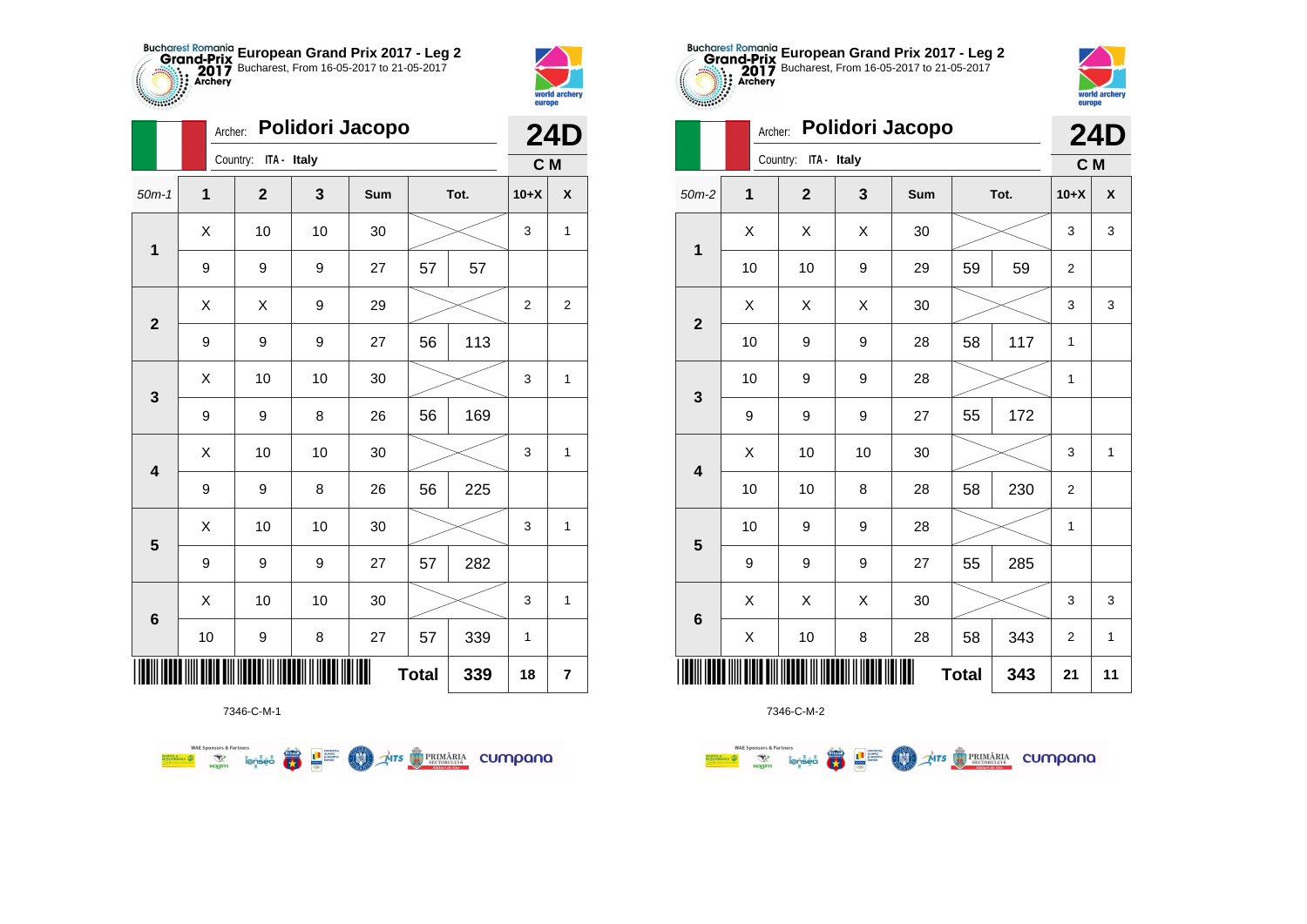



|                         |              | <b>Pusca Gigi</b><br>Archer: |              |     |              |      |                |                    |
|-------------------------|--------------|------------------------------|--------------|-----|--------------|------|----------------|--------------------|
|                         |              | Country: ROU - Romania       |              |     |              |      | C M            | <b>25A</b>         |
| $50m-1$                 | $\mathbf{1}$ | $\overline{2}$               | $\mathbf{3}$ | Sum |              | Tot. | $10+X$         | $\pmb{\mathsf{X}}$ |
| $\mathbf 1$             | 10           | 10                           | 10           | 30  |              |      | 3              |                    |
|                         | 10           | 9                            | 9            | 28  | 58           | 58   | 1              |                    |
| $\mathbf{2}$            | X            | 10                           | 10           | 30  |              |      | 3              | 1                  |
|                         | 9            | 9                            | 9            | 27  | 57           | 115  |                |                    |
| 3                       | Χ            | X                            | 9            | 29  |              |      | $\overline{2}$ | $\overline{2}$     |
|                         | 9            | 9                            | 8            | 26  | 55           | 170  |                |                    |
| $\overline{\mathbf{4}}$ | X            | Χ                            | 10           | 30  |              |      | 3              | $\overline{c}$     |
|                         | 9            | 9                            | 9            | 27  | 57           | 227  |                |                    |
| $\overline{\mathbf{5}}$ | X            | Χ                            | 10           | 30  |              |      | 3              | $\boldsymbol{2}$   |
|                         | 10           | 9                            | 9            | 28  | 58           | 285  | $\mathbf{1}$   |                    |
| $\bf 6$                 | X            | X                            | 9            | 29  |              |      | 2              | $\overline{c}$     |
|                         | 9            | 9                            | 8            | 26  | 55           | 340  |                |                    |
|                         |              |                              |              |     | <b>Total</b> | 340  | 18             | 9                  |



1886-C-M-2

| <b>Pusca Gigi</b><br>Archer: |              |  |              |                |     |              |      |                | <b>25A</b>     |  |  |
|------------------------------|--------------|--|--------------|----------------|-----|--------------|------|----------------|----------------|--|--|
|                              |              |  | Country:     | ROU - Romania  |     |              |      | C M            |                |  |  |
| $50m-2$                      | $\mathbf{1}$ |  | $\mathbf{2}$ | 3              | Sum |              | Tot. | $10+X$         | X              |  |  |
| X<br>$\mathbf 1$             |              |  | X            | X              | 30  |              |      | 3              | 3              |  |  |
|                              | 10           |  | 10           | 8              | 28  | 58           | 58   | $\overline{2}$ |                |  |  |
| $\mathbf{2}$                 | 10           |  | 10           | 9              | 29  |              |      | 2              |                |  |  |
|                              | 9            |  | 9            | 8              | 26  | 55           | 113  |                |                |  |  |
|                              | 10           |  | 10           | 9              | 29  |              |      | $\overline{2}$ |                |  |  |
| $\mathbf{3}$                 | 9            |  | 9            | 9              | 27  | 56           | 169  |                |                |  |  |
| $\overline{\mathbf{4}}$      | 10           |  | 10           | 9              | 29  |              |      | 2              |                |  |  |
|                              | 9            |  | 8            | $\overline{7}$ | 24  | 53           | 222  |                |                |  |  |
| $\overline{\mathbf{5}}$      | X            |  | X            | 10             | 30  |              |      | 3              | $\overline{2}$ |  |  |
|                              | 10           |  | 10           | 9              | 29  | 59           | 281  | $\overline{2}$ |                |  |  |
| $\bf 6$                      | 10           |  | 10           | 9              | 29  |              |      | 2              |                |  |  |
|                              | 9            |  | 9            | 8              | 26  | 55           | 336  |                |                |  |  |
|                              |              |  |              |                | Ш   | <b>Total</b> | 336  | 18             | 5              |  |  |



|                         |             | Country:<br>ROU - Romania |                |     |              |      |                         |                         |  |  |
|-------------------------|-------------|---------------------------|----------------|-----|--------------|------|-------------------------|-------------------------|--|--|
| $50m-2$                 | $\mathbf 1$ | $\mathbf{2}$              | 3              | Sum |              | Tot. | $10+X$                  | X                       |  |  |
|                         | Χ           | Χ                         | Χ              | 30  |              |      | 3                       | 3                       |  |  |
| $\mathbf 1$             | 10          | 10                        | 8              | 28  | 58           | 58   | $\mathbf{2}$            |                         |  |  |
|                         | 10          | 10                        | 9              | 29  |              |      | $\overline{\mathbf{c}}$ |                         |  |  |
| $\mathbf{2}$            | 9           | 9                         | 8              | 26  | 55           | 113  |                         |                         |  |  |
| $\mathbf{3}$            | 10          | 10                        | 9              | 29  |              |      | $\boldsymbol{2}$        |                         |  |  |
|                         | 9           | 9                         | 9              | 27  | 56           | 169  |                         |                         |  |  |
| $\overline{\mathbf{4}}$ | 10          | 10                        | 9              | 29  |              |      | $\mathbf 2$             |                         |  |  |
|                         | 9           | 8                         | $\overline{7}$ | 24  | 53           | 222  |                         |                         |  |  |
| $\overline{\mathbf{5}}$ | X           | Χ                         | 10             | 30  |              |      | 3                       | $\overline{\mathbf{c}}$ |  |  |
|                         | 10          | 10                        | 9              | 29  | 59           | 281  | 2                       |                         |  |  |
| $\bf 6$                 | 10          | 10                        | 9              | 29  |              |      | $\overline{\mathbf{c}}$ |                         |  |  |
|                         | 9           | 9                         | 8              | 26  | 55           | 336  |                         |                         |  |  |
|                         |             |                           |                | Ⅲ   | <b>Total</b> | 336  | 18                      | 5                       |  |  |

**European Grand Prix 2017 - Leg 2** Bucharest, From 16-05-2017 to 21-05-2017

1886-C-M-1

**WAE Sponsors & Partners AITS REMARIA CUMPONO**  $\overline{\mathbf{r}}$ (M)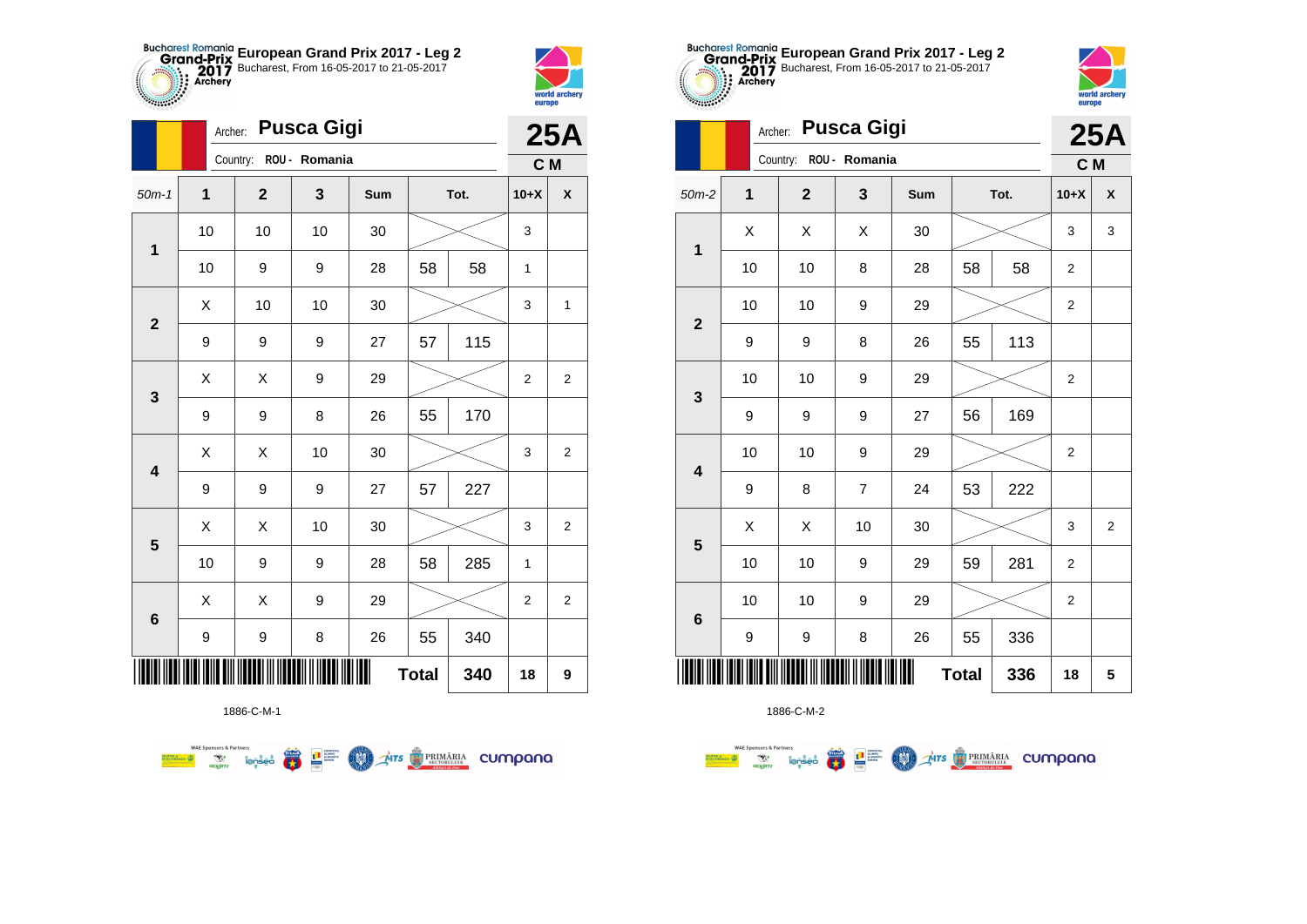



2783

|                         |              | <b>Darasteanu Flavius</b><br>Archer: |                |                                              |              |      |                |                    |  |  |
|-------------------------|--------------|--------------------------------------|----------------|----------------------------------------------|--------------|------|----------------|--------------------|--|--|
|                         |              |                                      |                | Country: ROU8 - CS Citadel Artemis Bucuresti |              |      | C M            |                    |  |  |
| $50m-1$                 | $\mathbf{1}$ | $\mathbf 2$                          | 3              | Sum                                          |              | Tot. | $10+X$         | $\pmb{\mathsf{X}}$ |  |  |
| $\mathbf 1$             | X            | 8                                    | 8              | 26                                           |              |      | 1              | 1                  |  |  |
|                         | 8            | 8                                    | 7              | 23                                           | 49           | 49   |                |                    |  |  |
| $\mathbf{2}$            | 10           | 9                                    | 9              | 28                                           |              |      | 1              |                    |  |  |
|                         | 8            | 7                                    | $\overline{7}$ | 22                                           | 50           | 99   |                |                    |  |  |
| 3                       | X            | 10                                   | 10             | 30                                           |              |      | 3              | $\mathbf{1}$       |  |  |
|                         | 9            | 9                                    | 8              | 26                                           | 56           | 155  |                |                    |  |  |
| $\overline{\mathbf{4}}$ | Χ            | 10                                   | 9              | 29                                           |              |      | $\overline{2}$ | $\mathbf{1}$       |  |  |
|                         | 9            | 8                                    | $\overline{7}$ | 24                                           | 53           | 208  |                |                    |  |  |
| $\overline{\mathbf{5}}$ | 10           | 10                                   | 9              | 29                                           |              |      | $\overline{2}$ |                    |  |  |
|                         | 8            | 8                                    | $\overline{7}$ | 23                                           | 52           | 260  |                |                    |  |  |
|                         | Χ            | 9                                    | 8              | 27                                           |              |      | 1              | 1                  |  |  |
| $\bf 6$                 | 8            | 8                                    | 6              | 22                                           | 49           | 309  |                |                    |  |  |
|                         |              |                                      |                |                                              | <b>Total</b> | 309  | 10             | 4                  |  |  |

**Exercise on the Second Parties of the Conservation Company of the Conservation Company of the Conservation Company** 



18436-C-M-2

| .00000          |    | <b>Darasteanu Flavius</b><br>Archer: |                |                                              |              |      |                |                |  |  |
|-----------------|----|--------------------------------------|----------------|----------------------------------------------|--------------|------|----------------|----------------|--|--|
|                 |    |                                      |                | Country: ROU8 - CS Citadel Artemis Bucuresti |              |      | C M            |                |  |  |
| $50m-2$         | 1  | $\overline{2}$                       | 3              | Sum                                          |              | Tot. | $10+X$         | X              |  |  |
| $\mathbf 1$     | 10 | 9                                    | 9              | 28                                           |              |      | 1              |                |  |  |
|                 | 9  | 8                                    | 7              | 24                                           | 52           | 52   |                |                |  |  |
| $\overline{2}$  | X  | X                                    | 10             | 30                                           |              |      | 3              | $\overline{2}$ |  |  |
|                 | 10 | 8                                    | 6              | 24                                           | 54           | 106  | $\mathbf{1}$   |                |  |  |
| 3               | X  | 9                                    | 9              | 28                                           |              |      | 1              | $\mathbf{1}$   |  |  |
|                 | 9  | 8                                    | $\overline{7}$ | 24                                           | 52           | 158  |                |                |  |  |
| 4               | 10 | 10                                   | 9              | 29                                           |              |      | 2              |                |  |  |
|                 | 9  | 9                                    | 8              | 26                                           | 55           | 213  |                |                |  |  |
| 5               | Χ  | 10                                   | 9              | 29                                           |              |      | $\overline{2}$ | $\mathbf{1}$   |  |  |
|                 | 8  | 8                                    | 8              | 24                                           | 53           | 266  |                |                |  |  |
| $6\phantom{1}6$ | 10 | 9                                    | 9              | 28                                           |              |      | 1              |                |  |  |
|                 | 9  | 8                                    | 8              | 25                                           | 53           | 319  |                |                |  |  |
|                 |    |                                      |                |                                              | <b>Total</b> | 319  | 11             | 4              |  |  |

**European Grand Prix 2017 - Leg 2** Bucharest, From 16-05-2017 to 21-05-2017

> world archer europe

18436-C-M-1

**WAE Sponsors & Partners**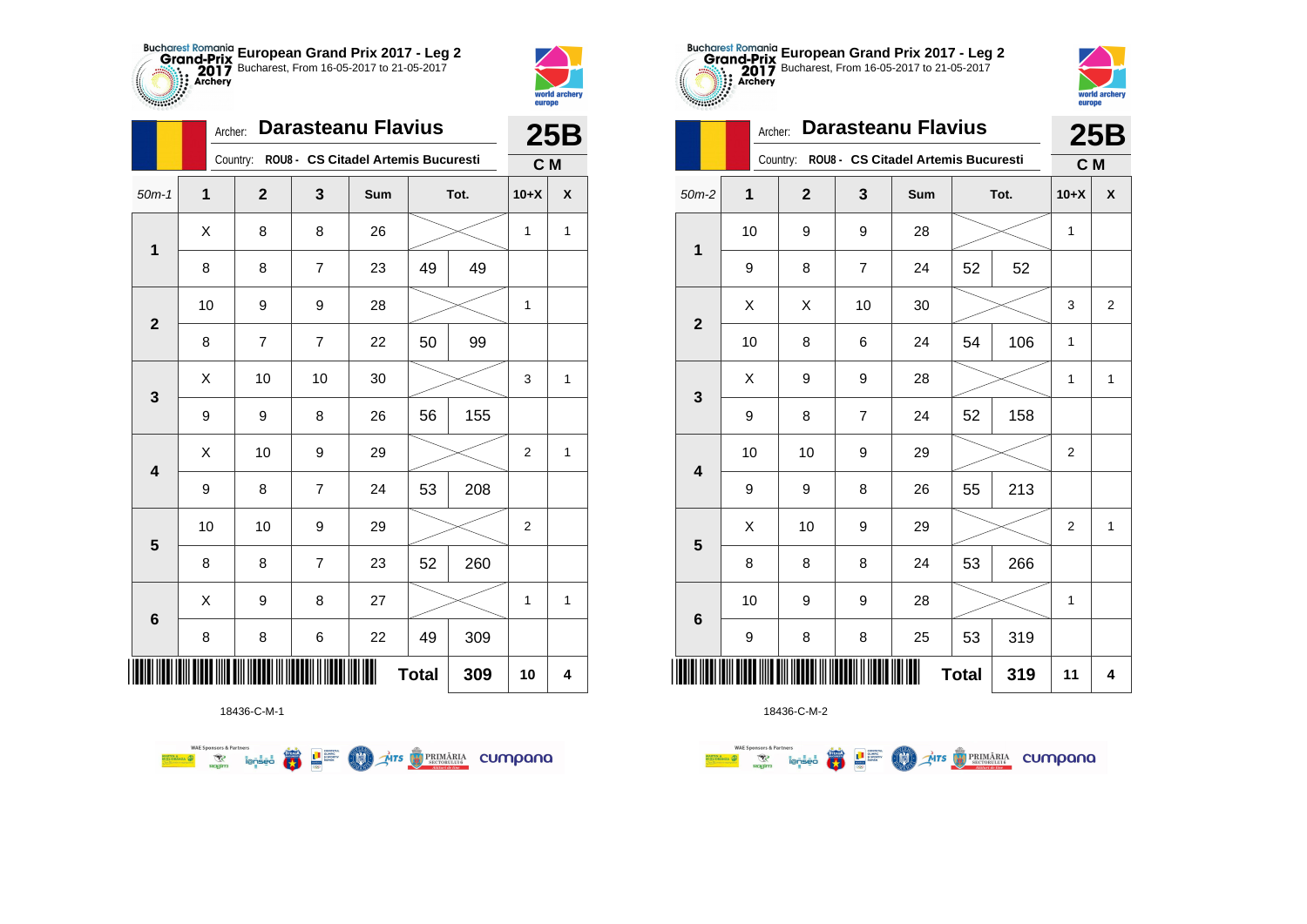



**TABLE** 

|                         |                | <b>Pegulescu Augustin</b><br>Archer: |                          |                            |              |      |                |                  |  |
|-------------------------|----------------|--------------------------------------|--------------------------|----------------------------|--------------|------|----------------|------------------|--|
|                         |                | Country:                             |                          | ROU9 - CSA Steau Bucuresti |              |      | C M            |                  |  |
| $50m-1$                 | 1              | $\mathbf{2}$                         | 3                        | Sum                        |              | Tot. | $10+X$         | X                |  |
| $\overline{\mathbf{1}}$ | Χ              | 9                                    | 9                        | 28                         |              |      | 1              | 1                |  |
|                         | 8              | 7                                    | 7                        | 22                         | 50           | 50   |                |                  |  |
| $\overline{\mathbf{2}}$ | 10             | 9                                    | 9                        | 28                         |              |      | 1              |                  |  |
|                         | 9              | 9                                    | 8                        | 26                         | 54           | 104  |                |                  |  |
| 3                       | 8              | 8                                    | $\overline{7}$           | 23                         |              |      |                |                  |  |
|                         | $\overline{7}$ | $\overline{7}$                       | 6                        | 20                         | 43           | 147  |                |                  |  |
| $\overline{\mathbf{4}}$ | X              | X                                    | 9                        | 29                         |              |      | $\overline{c}$ | $\boldsymbol{2}$ |  |
|                         | $\overline{7}$ | 6                                    | 6                        | 19                         | 48           | 195  |                |                  |  |
| $\overline{\mathbf{5}}$ | 10             | 9                                    | 8                        | 27                         |              |      | 1              |                  |  |
|                         | 8              | 7                                    | 5                        | 20                         | 47           | 242  |                |                  |  |
| 6                       | 9              | 9                                    | 8                        | 26                         |              |      |                |                  |  |
|                         | 8              | 8                                    | $\overline{\mathcal{I}}$ | 23                         | 49           | 291  |                |                  |  |
|                         |                |                                      |                          |                            | <b>Total</b> | 291  | 5              | 3                |  |



20369-C-M-2

| $\mathbf 1$             | 10          | 10                       | 9                        | 29 |              |     | $\mathbf 2$ |                         |
|-------------------------|-------------|--------------------------|--------------------------|----|--------------|-----|-------------|-------------------------|
|                         | 8           | 8                        | $\overline{\mathcal{I}}$ | 23 | 52           | 52  |             |                         |
| $\mathbf{2}$            | 9           | 9                        | 9                        | 27 |              |     |             |                         |
|                         | 8           | $\overline{\mathcal{I}}$ | 6                        | 21 | 48           | 100 |             |                         |
| $\mathbf{3}$            | $\mathsf X$ | 9                        | 9                        | 28 |              |     | 1           | $\mathbf{1}$            |
|                         | 9           | 9                        | 6                        | 24 | 52           | 152 |             |                         |
| $\overline{\mathbf{4}}$ | Χ           | Χ                        | 10                       | 30 |              |     | 3           | $\overline{\mathbf{c}}$ |
|                         | 9           | 8                        | 6                        | 23 | 53           | 205 |             |                         |
| 5                       | 9           | 9                        | 9                        | 27 |              |     |             |                         |
|                         | 8           | 6                        | 5                        | 19 | 46           | 251 |             |                         |
| $\bf 6$                 | 10          | 10                       | 8                        | 28 |              |     | $\mathbf 2$ |                         |
|                         | 8           | $\overline{\mathbf{7}}$  | $\boldsymbol{7}$         | 22 | 50           | 301 |             |                         |
|                         |             |                          |                          | Ш  | <b>Total</b> | 301 | 8           | 3                       |

**European Grand Prix 2017 - Leg 2** Bucharest, From 16-05-2017 to 21-05-2017

Archer: **Pegulescu Augustin**

Country: **ROU9 - CSA Steau Bucuresti**





**25C C M**

**WAE Sponsors & Partners Examples and Second Second Second Second Second Second Second Second Second Second Second Second Second Second Second Second Second Second Second Second Second Second Second Second Second Second Second Second Second Secon** 

20369-C-M-1

**COLORED PRIMARIA CUMPANA**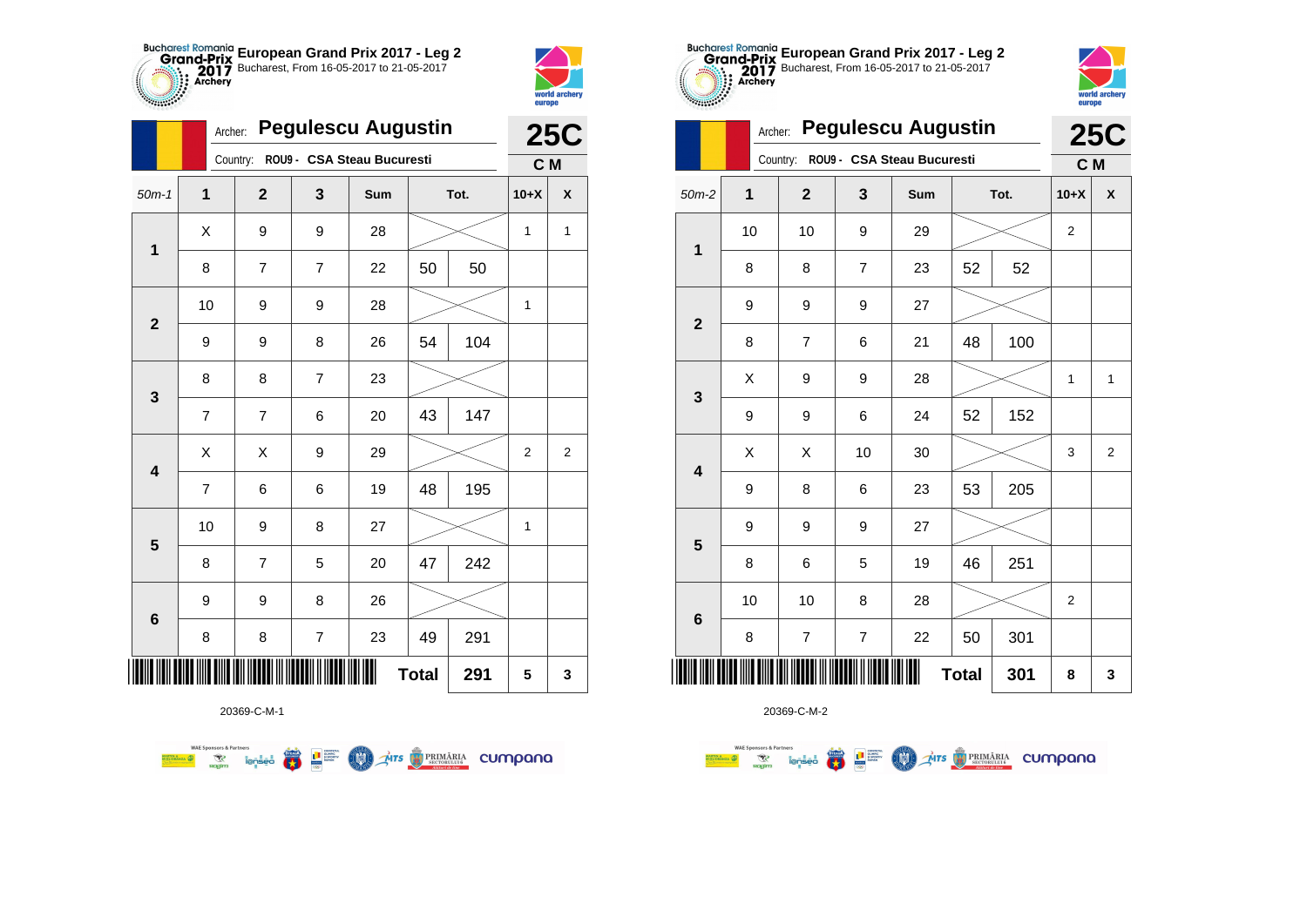



*<b>PARTICIPS* 

|                |              | <b>Nencioni Michele</b><br>Archer: |    |     |              |      |              |                    |  |  |
|----------------|--------------|------------------------------------|----|-----|--------------|------|--------------|--------------------|--|--|
|                |              | Country: ITA - Italy               |    |     |              |      | C M          | <b>25D</b>         |  |  |
| $50m-1$        | $\mathbf{1}$ | $\overline{2}$                     | 3  | Sum |              | Tot. | $10+X$       | $\pmb{\mathsf{X}}$ |  |  |
| $\mathbf 1$    | Χ            | 9                                  | 9  | 28  |              |      | 1            | 1                  |  |  |
|                | 9            | 9                                  | 9  | 27  | 55           | 55   |              |                    |  |  |
| $\overline{2}$ | X            | Χ                                  | 10 | 30  |              |      | 3            | $\overline{2}$     |  |  |
|                | 9            | 9                                  | 9  | 27  | 57           | 112  |              |                    |  |  |
| 3              | Χ            | X                                  | Χ  | 30  |              |      | 3            | 3                  |  |  |
|                | 10           | 10                                 | 10 | 30  | 60           | 172  | 3            |                    |  |  |
| 4              | 10           | 10                                 | 10 | 30  |              |      | 3            |                    |  |  |
|                | 10           | 9                                  | 9  | 28  | 58           | 230  | 1            |                    |  |  |
| 5              | X            | X                                  | 10 | 30  |              |      | 3            | $\overline{2}$     |  |  |
|                | 10           | 9                                  | 8  | 27  | 57           | 287  | $\mathbf{1}$ |                    |  |  |
| 6              | Χ            | Χ                                  | 10 | 30  |              |      | 3            | $\overline{c}$     |  |  |
|                | 10           | 9                                  | 8  | 27  | 57           | 344  | 1            |                    |  |  |
|                |              |                                    |    |     | <b>Total</b> | 344  | 22           | 10                 |  |  |



11894-C-M-2

|                         |              | Country:<br>ITA - Italy |    | C M |              |      |                |                    |
|-------------------------|--------------|-------------------------|----|-----|--------------|------|----------------|--------------------|
| $m-2$                   | $\mathbf{1}$ | $\overline{\mathbf{2}}$ | 3  | Sum |              | Tot. | $10+X$         | $\pmb{\mathsf{X}}$ |
| $\mathbf{1}$            | Χ            | Χ                       | X  | 30  |              |      | 3              | 3                  |
|                         | 10           | 9                       | 9  | 28  | 58           | 58   | 1              |                    |
| $\overline{2}$          | Χ            | Χ                       | X  | 30  |              |      | 3              | 3                  |
|                         | 10           | 10                      | 10 | 30  | 60           | 118  | 3              |                    |
| $\overline{\mathbf{3}}$ | Χ            | Χ                       | X  | 30  |              |      | 3              | 3                  |
|                         | 9            | 9                       | 9  | 27  | 57           | 175  |                |                    |
| $\overline{\mathbf{4}}$ | X            | 10                      | 10 | 30  |              |      | 3              | 1                  |
|                         | 10           | 10                      | 9  | 29  | 59           | 234  | $\overline{2}$ |                    |
| 5                       | X            | Χ                       | X  | 30  |              |      | 3              | 3                  |
|                         | 10           | 10                      | 9  | 29  | 59           | 293  | $\mathbf 2$    |                    |
| $6\phantom{1}$          | Χ            | X                       | X  | 30  |              |      | 3              | 3                  |
|                         | $10\,$       | 9                       | 9  | 28  | 58           | 351  | 1              |                    |
|                         |              | <b>IIIIIIIIIIII</b>     |    | Ш   | <b>Total</b> | 351  | 27             | 16                 |



|                         |              | <b>Nencioni Michele</b><br>Archer: |    |     |              |      |                |                    |
|-------------------------|--------------|------------------------------------|----|-----|--------------|------|----------------|--------------------|
|                         |              | Country: ITA - Italy               |    |     |              |      | C M            |                    |
| $50m-2$                 | $\mathbf{1}$ | $\mathbf{2}$                       | 3  | Sum |              | Tot. | $10+X$         | $\pmb{\mathsf{X}}$ |
| 1                       | X            | X                                  | X  | 30  |              |      | 3              | 3                  |
|                         | 10           | 9                                  | 9  | 28  | 58           | 58   | 1              |                    |
| $\overline{2}$          | X            | X                                  | X  | 30  |              |      | 3              | 3                  |
|                         | 10           | 10                                 | 10 | 30  | 60           | 118  | 3              |                    |
| 3                       | Χ            | Χ                                  | Χ  | 30  |              |      | 3              | 3                  |
|                         | 9            | 9                                  | 9  | 27  | 57           | 175  |                |                    |
| $\overline{\mathbf{4}}$ | X            | 10                                 | 10 | 30  |              |      | 3              | 1                  |
|                         | 10           | 10                                 | 9  | 29  | 59           | 234  | $\overline{2}$ |                    |
| 5                       | Χ            | Χ                                  | X  | 30  |              |      | 3              | 3                  |
|                         | 10           | 10                                 | 9  | 29  | 59           | 293  | $\overline{2}$ |                    |
| $6\phantom{1}6$         | X            | X                                  | X  | 30  |              |      | 3              | 3                  |
|                         | 10           | 9                                  | 9  | 28  | 58           | 351  | 1              |                    |
|                         |              |                                    |    |     | <b>Total</b> | 351  | 27             | 16                 |

**European Grand Prix 2017 - Leg 2** Bucharest, From 16-05-2017 to 21-05-2017

11894-C-M-1

**WAE Sponsors & Partners THITS BETORIARIA CUMPANA** ● ■ **COND**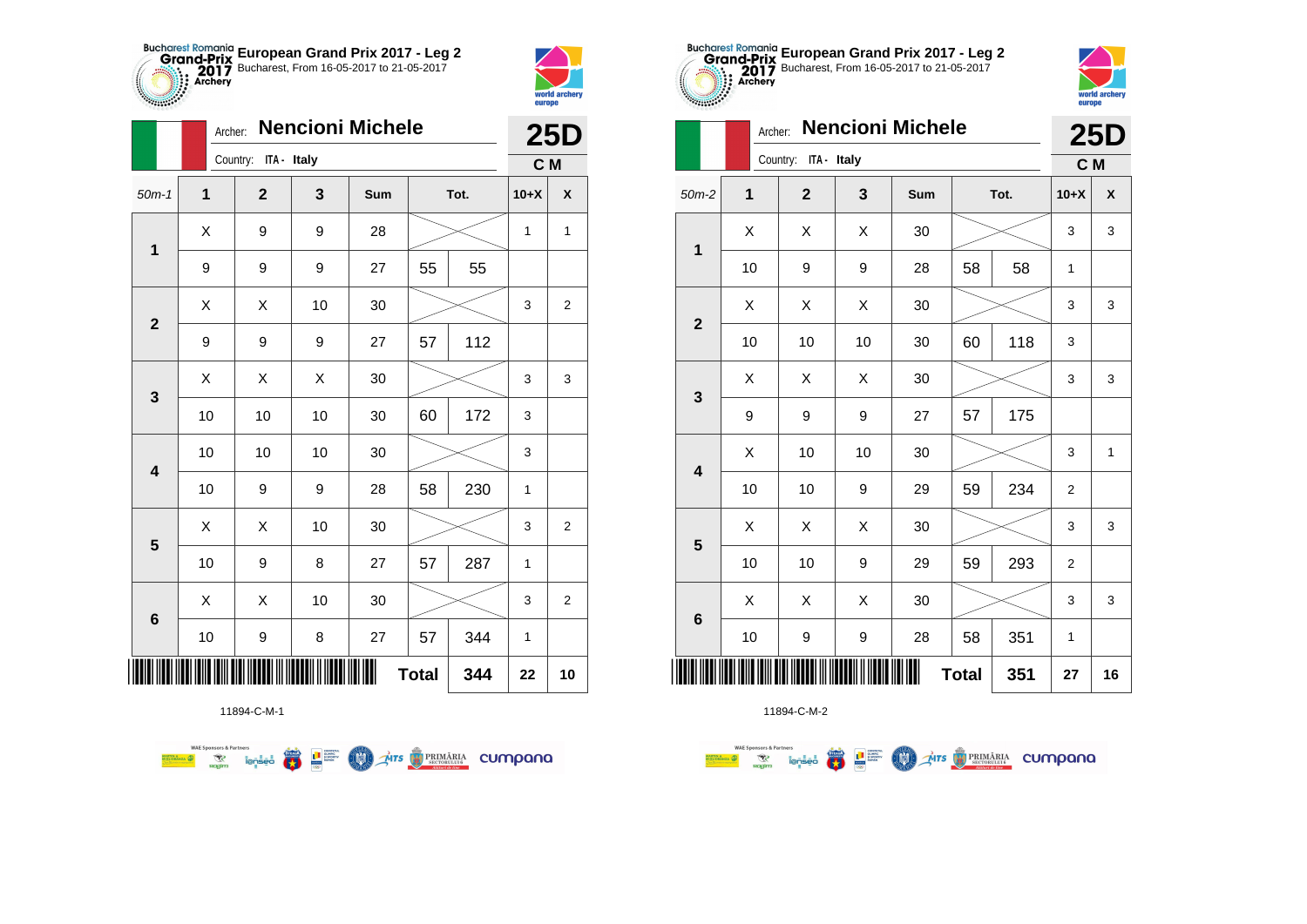



|              |                  |                                                  |                | <b>26A</b>                                                              |              |                     |      |                |                |
|--------------|------------------|--------------------------------------------------|----------------|-------------------------------------------------------------------------|--------------|---------------------|------|----------------|----------------|
|              |                  |                                                  | Country:       | ROU - Romania                                                           |              |                     |      | C <sub>M</sub> |                |
| $50m-1$      | 1                |                                                  | $\overline{2}$ | 3                                                                       | Sum          |                     | Tot. | $10+X$         | X              |
| 1            | X                |                                                  | 10             | 10                                                                      | 30           |                     |      | 3              | $\mathbf{1}$   |
|              | 10               |                                                  | 9              | 9                                                                       | 28           | 58                  | 58   | 1              |                |
| $\mathbf{2}$ | X                |                                                  | X              | 10                                                                      | 30           |                     |      | 3              | $\overline{2}$ |
|              | 9                |                                                  | 9              | 9                                                                       | 27           | 57                  | 115  |                |                |
| 3            | Χ                |                                                  | X              | 10                                                                      | 30           |                     |      | 3              | $\overline{2}$ |
|              | 9                |                                                  | 9              | 8                                                                       | 26           | 56                  | 171  |                |                |
| 4            | X                |                                                  | X              | 9                                                                       | 29           |                     |      | $\overline{2}$ | $\overline{2}$ |
|              | 9                |                                                  | 9              | 7                                                                       | 25           | 54                  | 225  |                |                |
| 5            | 10               |                                                  | 10             | 9                                                                       | 29           |                     |      | $\overline{2}$ |                |
|              | 9                |                                                  | 8              | 8                                                                       | 25           | 54                  | 279  |                |                |
| 6            | 10               |                                                  | 10             | 10                                                                      | 30           |                     |      | 3              |                |
|              | 9                |                                                  | 9              | 9                                                                       | 27           | 57                  | 336  |                |                |
| IIII         |                  |                                                  |                |                                                                         | Ш            | <b>Total</b>        | 336  | 1Á             |                |
|              |                  |                                                  | 15627-C-M-1    |                                                                         |              | <b>Signed Total</b> | 336  | 0              | $\bf{0}$       |
|              | <b>TIN &amp;</b> | <b>WAE Sponsors &amp; Partners</b><br>R<br>nagim | ienseo         | $\begin{array}{c c}\n\hline\n\textbf{I} & \text{coherent}\n\end{array}$ | MTS BRIMARIA |                     |      | cumpana        |                |





|                 | Archer: |              |               | <b>26A</b> |              |      |                |                |
|-----------------|---------|--------------|---------------|------------|--------------|------|----------------|----------------|
|                 |         | Country:     | ROU - Romania |            |              |      | C M            |                |
| $50m-2$         | 1       | $\mathbf{2}$ | 3             | Sum        |              | Tot. | $10+X$         | X              |
| 1               | X       | 10           | 10            | 30         |              |      | 3              | $\mathbf{1}$   |
|                 | 10      | 10           | 9             | 29         | 59           | 59   | $\overline{2}$ |                |
| $\mathbf{2}$    | X       | 10           | 10            | 30         |              |      | 3              | 1              |
|                 | 9       | 9            | 8             | 26         | 56           | 115  |                |                |
| 3               | X       | 10           | 10            | 30         |              |      | 3              | 1              |
|                 | 10      | 9            | 9             | 28         | 58           | 173  | 1              |                |
| 4               | 10      | 10           | 9             | 29         |              |      | $\overline{2}$ |                |
|                 | 9       | 9            | 9             | 27         | 56           | 229  |                |                |
| 5               | X       | 10           | 10            | 30         |              |      | 3              | 1              |
|                 | 10      | 9            | 9             | 28         | 58           | 287  | 1              |                |
| $6\phantom{1}6$ | X       | X            | 10            | 30         |              |      | 3              | $\overline{2}$ |
|                 | 9       | 9            | 8             | 26         | 56           | 343  |                |                |
|                 |         |              |               |            | <b>Total</b> | 343  | 21             | 6              |

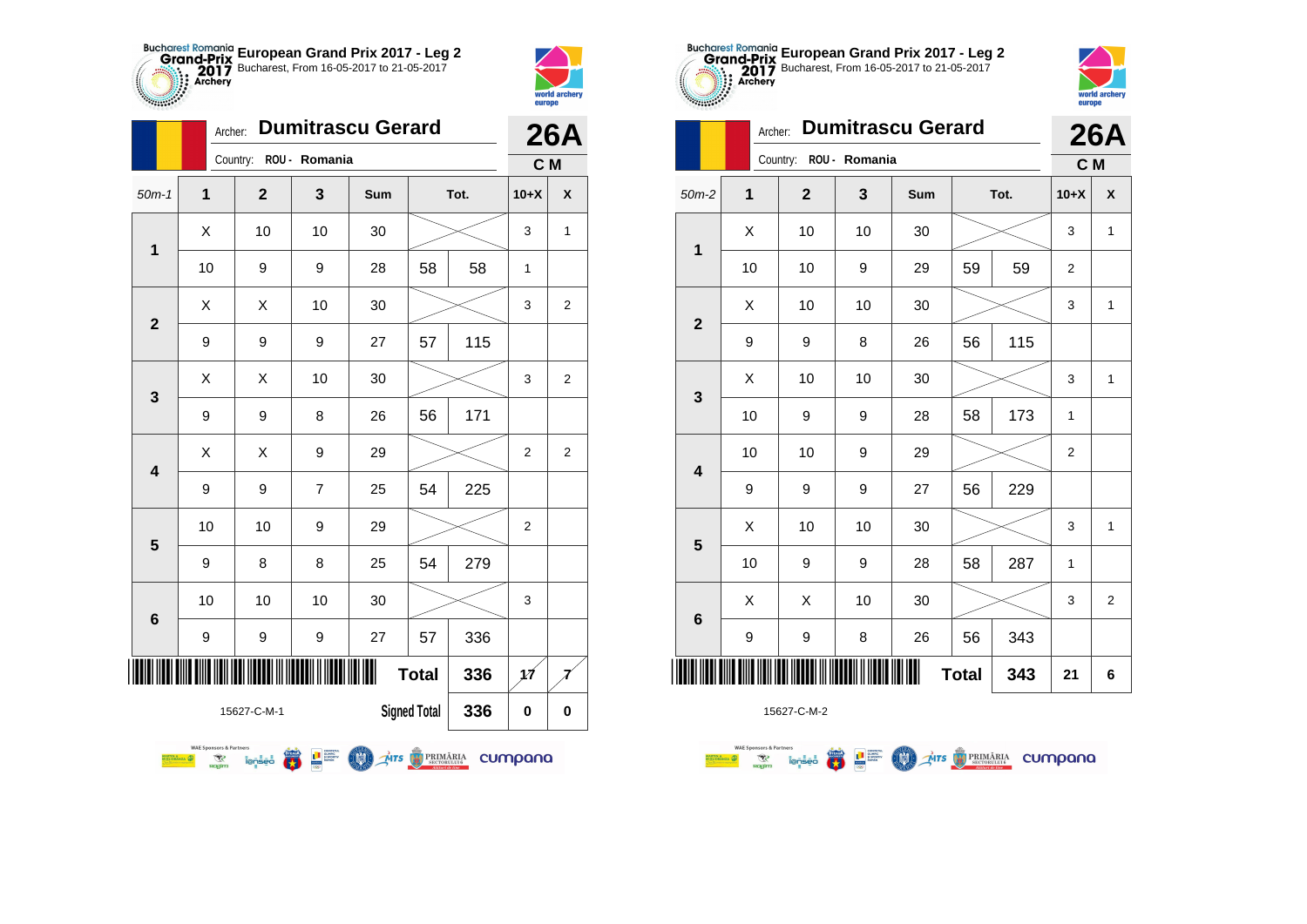



|                 | <b>Lvovskyy Dmytro</b><br>Archer:                                    |                |                                                                                                                                                                                                                                                                                                                                                                                                                                                                                                                                     |              |    |      |                |                  |  |
|-----------------|----------------------------------------------------------------------|----------------|-------------------------------------------------------------------------------------------------------------------------------------------------------------------------------------------------------------------------------------------------------------------------------------------------------------------------------------------------------------------------------------------------------------------------------------------------------------------------------------------------------------------------------------|--------------|----|------|----------------|------------------|--|
|                 |                                                                      | Country:       | UKR - Ukraine                                                                                                                                                                                                                                                                                                                                                                                                                                                                                                                       |              |    |      | C <sub>M</sub> |                  |  |
| $50m-1$         | $\overline{1}$                                                       | $\overline{2}$ | 3                                                                                                                                                                                                                                                                                                                                                                                                                                                                                                                                   | Sum          |    | Tot. | $10+X$         | $\boldsymbol{x}$ |  |
| 1               | X                                                                    | X              | 10                                                                                                                                                                                                                                                                                                                                                                                                                                                                                                                                  | 30           |    |      | 3              | 2                |  |
|                 | 10                                                                   | 10             | 9                                                                                                                                                                                                                                                                                                                                                                                                                                                                                                                                   | 29           | 59 | 59   | 2              |                  |  |
| $\overline{2}$  | X                                                                    | 10             | 10                                                                                                                                                                                                                                                                                                                                                                                                                                                                                                                                  | 30           |    |      | 3              | 1                |  |
|                 | 9                                                                    | 9              | 8                                                                                                                                                                                                                                                                                                                                                                                                                                                                                                                                   | 26           | 56 | 115  |                |                  |  |
| 3               | Χ                                                                    | 10             | 9                                                                                                                                                                                                                                                                                                                                                                                                                                                                                                                                   | 29           |    |      | $\overline{2}$ | 1                |  |
|                 | 9                                                                    | 9              | 9                                                                                                                                                                                                                                                                                                                                                                                                                                                                                                                                   | 27           | 56 | 171  |                |                  |  |
| 4               | Χ                                                                    | 10             | 10                                                                                                                                                                                                                                                                                                                                                                                                                                                                                                                                  | 30           |    |      | 3              | 1                |  |
|                 | 9                                                                    | 9              | 9                                                                                                                                                                                                                                                                                                                                                                                                                                                                                                                                   | 27           | 57 | 228  |                |                  |  |
| 5               | 10                                                                   | 10             | 9                                                                                                                                                                                                                                                                                                                                                                                                                                                                                                                                   | 29           |    |      | 2              |                  |  |
|                 | 9                                                                    | 9              | 9                                                                                                                                                                                                                                                                                                                                                                                                                                                                                                                                   | 27           | 56 | 284  |                |                  |  |
| $6\phantom{1}6$ | X                                                                    | X              | 10                                                                                                                                                                                                                                                                                                                                                                                                                                                                                                                                  | 30           |    |      | 3              | $\overline{2}$   |  |
|                 | 10                                                                   | 9              | 9                                                                                                                                                                                                                                                                                                                                                                                                                                                                                                                                   | 28           | 58 | 342  | 1              |                  |  |
|                 | <b>Total</b><br>342                                                  |                |                                                                                                                                                                                                                                                                                                                                                                                                                                                                                                                                     |              |    |      |                |                  |  |
|                 | <b>Signed Total</b><br>342<br>6621-C-M-1                             |                |                                                                                                                                                                                                                                                                                                                                                                                                                                                                                                                                     |              |    |      | 0              | 0                |  |
|                 | <b>WAE Sponsors &amp; Partners</b><br>R<br>N A<br>DRANZA MA<br>nagim | <i>lenses</i>  | $\begin{array}{c c}\n & \text{coserve} \\  & \text{g. power} \\  & \text{g. power} \\  & \text{f. power} \\  & \text{f. power} \\  & \text{f. power} \\ \hline\n & \text{f. power} \\  & \text{f. power} \\ \hline\n & \text{f. power} \\ \hline\n & \text{f. power} \\ \hline\n & \text{f. power} \\ \hline\n & \text{f. power} \\ \hline\n & \text{f. power} \\ \hline\n & \text{f. power} \\ \hline\n & \text{f. power} \\ \hline\n & \text{f. power} \\ \hline\n & \text{f. power} \\ \hline\n & \text{f. power} \\ \hline\n &$ | MTS BRIMARIA |    |      | cumpana        |                  |  |





|                         |    | <b>26B</b>     |                      |     |              |      |              |              |
|-------------------------|----|----------------|----------------------|-----|--------------|------|--------------|--------------|
|                         |    | Country:       | <b>UKR</b> - Ukraine |     |              |      | C M          |              |
| $50m-2$                 | 1  | $\overline{2}$ | 3                    | Sum |              | Tot. | $10+X$       | X            |
| 1                       | Χ  | 10             | 10                   | 30  |              |      | 3            | 1            |
|                         | 10 | 9              | 9                    | 28  | 58           | 58   | 1            |              |
| $\overline{\mathbf{2}}$ | X  | 10             | 10                   | 30  |              |      | 3            | $\mathbf{1}$ |
|                         | 10 | 9              | 8                    | 27  | 57           | 115  | 1            |              |
|                         | X  | 9              | 9                    | 28  |              |      | 1            | 1            |
| 3                       | 9  | 9              | 8                    | 26  | 54           | 169  |              |              |
| $\overline{\mathbf{4}}$ | Χ  | 10             | 10                   | 30  |              |      | 3            | 1            |
|                         | 10 | 9              | 9                    | 28  | 58           | 227  | $\mathbf{1}$ |              |
| 5                       | Χ  | 10             | 10                   | 30  |              |      | 3            | 1            |
|                         | 9  | 9              | 8                    | 26  | 56           | 283  |              |              |
| $\bf 6$                 | X  | 10             | 10                   | 30  |              |      | 3            | $\mathbf{1}$ |
|                         | 9  | 9              | 9                    | 27  | 57           | 340  |              |              |
| ▎▍▌▌▎▎▏                 |    |                |                      |     | <b>Total</b> | 340  | 19           | 6            |

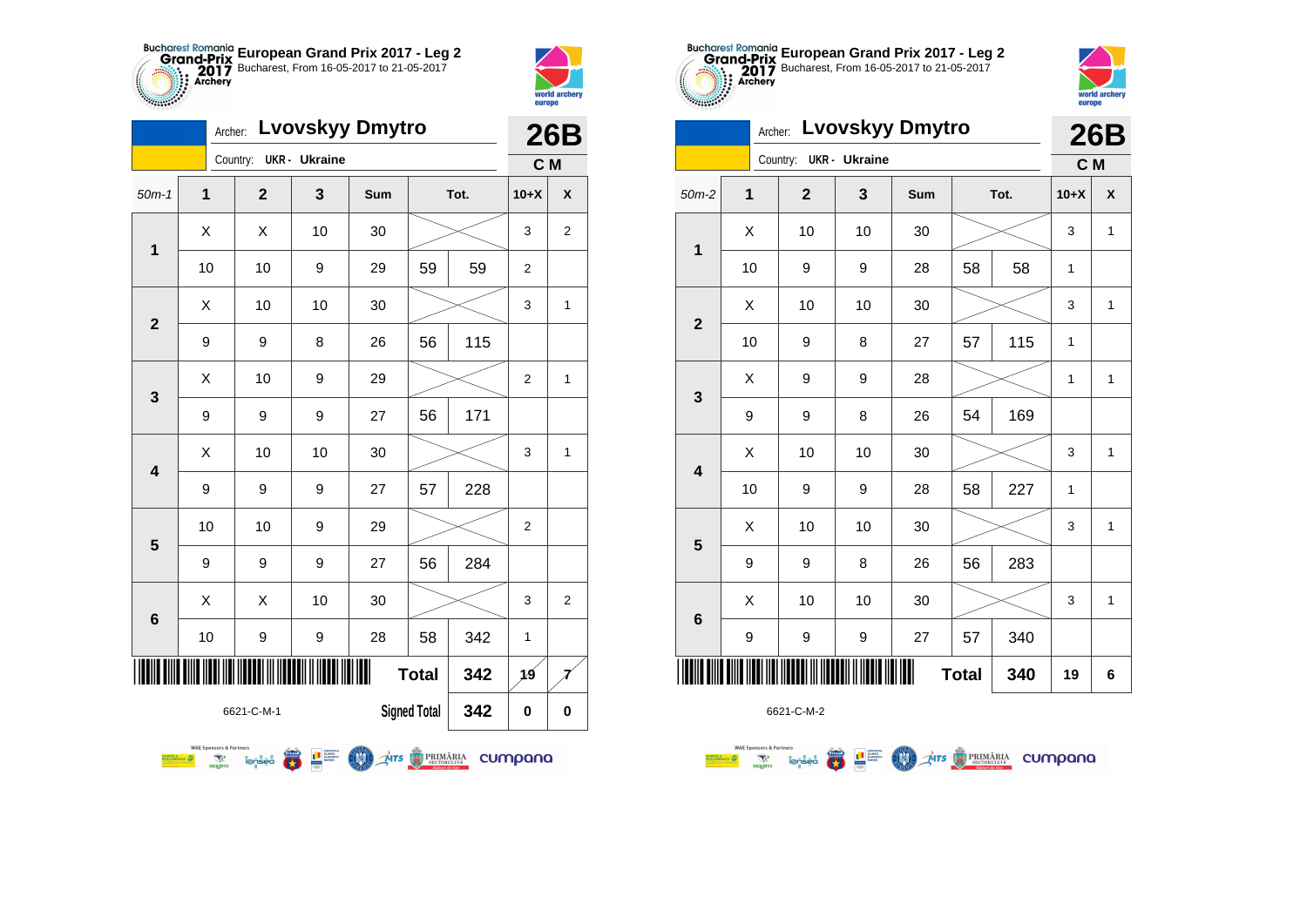



|                         | <b>Petrut Dorin</b><br>Archer: |                                                  |              |                            |              |                     |      |                | <b>26C</b> |
|-------------------------|--------------------------------|--------------------------------------------------|--------------|----------------------------|--------------|---------------------|------|----------------|------------|
|                         |                                |                                                  | Country:     | ROU9 - CSA Steau Bucuresti |              |                     |      | C <sub>M</sub> |            |
| $50m-1$                 | 1                              |                                                  | $\mathbf{2}$ | 3                          | Sum          |                     | Tot. | $10+X$         | X          |
| $\overline{1}$          | 10                             |                                                  | 9            | 9                          | 28           |                     |      | 1              |            |
|                         | 8                              |                                                  | 8            | 6                          | 22           | 50                  | 50   |                |            |
| $\mathbf{2}$            | 10                             |                                                  | 10           | 9                          | 29           |                     |      | $\overline{2}$ |            |
|                         | 8                              |                                                  | 8            | 5                          | 21           | 50                  | 100  |                |            |
| 3                       | 10                             |                                                  | 10           | 9                          | 29           |                     |      | $\overline{2}$ |            |
|                         | 8                              |                                                  | 8            | $\overline{7}$             | 23           | 52                  | 152  |                |            |
| $\overline{\mathbf{4}}$ | 9                              |                                                  | 9            | 9                          | 27           |                     |      |                |            |
|                         | 8                              |                                                  | 8            | $\overline{7}$             | 23           | 50                  | 202  |                |            |
| 5                       | 10                             |                                                  | 9            | 9                          | 28           |                     |      | 1              |            |
|                         | 8                              |                                                  | 7            | $\overline{7}$             | 22           | 50                  | 252  |                |            |
| $6\phantom{1}6$         | 10                             |                                                  | 9            | 8                          | 27           |                     |      | 1              |            |
|                         | 8                              |                                                  | 8            | 6                          | 22           | 49                  | 301  |                |            |
| IIIII                   |                                |                                                  |              |                            | Ш            | <b>Total</b>        | 301  |                | $\bf{0}$   |
|                         |                                |                                                  | 20368-C-M-1  |                            |              | <b>Signed Total</b> | 301  | 0              | 0          |
|                         | <b>SETIN &amp; CONTRACTOR</b>  | <b>WAE Sponsors &amp; Partners</b><br>R<br>nagim | lenseo       |                            | MTS BRIMARIA |                     |      | cumpana        |            |





|                |    | <b>Petrut Dorin</b><br>Archer: |                |                                     |              |      |                |                    |  |
|----------------|----|--------------------------------|----------------|-------------------------------------|--------------|------|----------------|--------------------|--|
|                |    |                                |                | Country: ROU9 - CSA Steau Bucuresti |              |      | C M            | <b>26C</b>         |  |
| $50m-2$        | 1  | $\mathbf{2}$                   | 3              | Sum                                 |              | Tot. | $10+X$         | $\pmb{\mathsf{X}}$ |  |
| 1              | 10 | 10                             | 10             | 30                                  |              |      | 3              |                    |  |
|                | 9  | 6                              | 6              | 21                                  | 51           | 51   |                |                    |  |
| $\overline{2}$ | 9  | 9                              | 9              | 27                                  |              |      |                |                    |  |
|                | 9  | 8                              | $\overline{7}$ | 24                                  | 51           | 102  |                |                    |  |
| 3              | X  | 10                             | 9              | 29                                  |              |      | $\overline{2}$ | $\mathbf{1}$       |  |
|                | 8  | $\overline{7}$                 | 6              | 21                                  | 50           | 152  |                |                    |  |
| 4              | 9  | 9                              | 9              | 27                                  |              |      |                |                    |  |
|                | 9  | 8                              | $\overline{7}$ | 24                                  | 51           | 203  |                |                    |  |
| 5              | 10 | 9                              | 9              | 28                                  |              |      | $\mathbf{1}$   |                    |  |
|                | 8  | 7                              | $\overline{7}$ | 22                                  | 50           | 253  |                |                    |  |
| 6              | 10 | 10                             | 10             | 30                                  |              |      | 3              |                    |  |
|                | 9  | 9                              | $\overline{7}$ | 25                                  | 55           | 308  |                |                    |  |
| ║║║║           |    |                                |                |                                     | <b>Total</b> | 308  | 9              | 1                  |  |

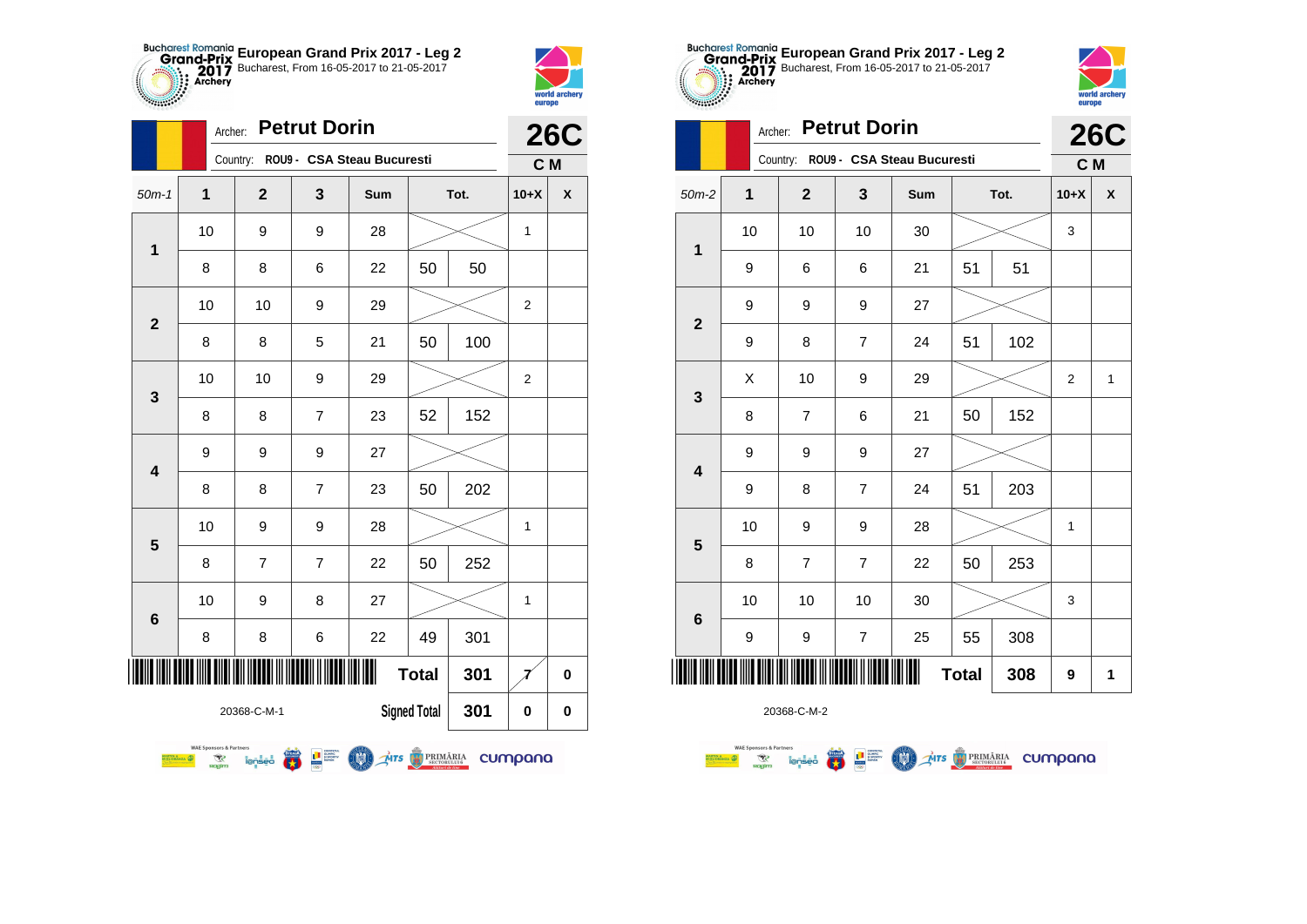



|                                           | <b>Rusu Valentin</b><br>Archer:                                          |                        |                                                                           |                |              |      |                |   |  |
|-------------------------------------------|--------------------------------------------------------------------------|------------------------|---------------------------------------------------------------------------|----------------|--------------|------|----------------|---|--|
|                                           |                                                                          | Country: ROU - Romania |                                                                           |                |              |      | C M            |   |  |
| $50m-1$                                   | 1                                                                        | $\overline{2}$         | 3                                                                         | <b>Sum</b>     |              | Tot. | $10+X$         | X |  |
| 1                                         | 9                                                                        | 9                      | 9                                                                         | 27             |              |      |                |   |  |
|                                           | 9                                                                        | 9                      | 9                                                                         | 27             | 54           | 54   |                |   |  |
| $\overline{2}$                            | 10                                                                       | 9                      | 9                                                                         | 28             |              |      | 1              |   |  |
|                                           | 9                                                                        | 9                      | 9                                                                         | 27             | 55           | 109  |                |   |  |
| 3                                         | 10                                                                       | 10                     | 10                                                                        | 30             |              |      | 3              |   |  |
|                                           | 9                                                                        | 9                      | 8                                                                         | 26             | 56           | 165  |                |   |  |
| 4                                         | X                                                                        | 9                      | 9                                                                         | 28             |              |      | 1              | 1 |  |
|                                           | 9                                                                        | 9                      | 9                                                                         | 27             | 55           | 220  |                |   |  |
| 5                                         | 10                                                                       | 10                     | 9                                                                         | 29             |              |      | $\overline{2}$ |   |  |
|                                           | 9                                                                        | 9                      | 9                                                                         | 27             | 56           | 276  |                |   |  |
| $6\phantom{1}6$                           | 10                                                                       | 9                      | 9                                                                         | 28             |              |      | 1              |   |  |
|                                           | 8                                                                        | 8                      | 8                                                                         | 24             | 52           | 328  |                |   |  |
| IIII                                      |                                                                          |                        |                                                                           | Ⅲ              | <b>Total</b> | 328  | 8              |   |  |
| <b>Signed Total</b><br>328<br>12457-C-M-1 |                                                                          |                        |                                                                           |                |              |      | 0              | 0 |  |
|                                           | <b>WAE Sponsors &amp; Partners</b><br>R<br><b>DRANZA</b><br><b>Rogim</b> | <i>lenseo</i>          | <b>THE SURFACE</b><br><b>EXPORTER</b><br><b>CONTROL</b><br><b>CONTROL</b> | MIS D'PRIMARIA |              |      | cumpana        |   |  |





|                 | Archer: |                        |                  | <b>27A</b> |              |      |              |                |
|-----------------|---------|------------------------|------------------|------------|--------------|------|--------------|----------------|
|                 |         | Country: ROU - Romania |                  |            |              |      | C M          |                |
| $50m-2$         | 1       | $\mathbf{2}$           | 3                | Sum        |              | Tot. | $10+X$       | χ              |
| $\mathbf 1$     | 10      | 9                      | $\boldsymbol{9}$ | 28         |              |      | 1            |                |
|                 | 9       | 9                      | 8                | 26         | 54           | 54   |              |                |
| $\overline{2}$  | X       | 9                      | 9                | 28         |              |      | $\mathbf{1}$ | $\mathbf{1}$   |
|                 | 9       | 9                      | 8                | 26         | 54           | 108  |              |                |
| 3               | X       | X                      | 10               | 30         |              |      | 3            | $\overline{2}$ |
|                 | 9       | 9                      | 9                | 27         | 57           | 165  |              |                |
| 4               | 10      | 9                      | 9                | 28         |              |      | 1            |                |
|                 | 9       | 9                      | 9                | 27         | 55           | 220  |              |                |
| 5               | 10      | 10                     | 10               | 30         |              |      | 3            |                |
|                 | 9       | 8                      | 8                | 25         | 55           | 275  |              |                |
| $6\phantom{1}6$ | Χ       | 10                     | 10               | 30         |              |      | 3            | 1              |
|                 | 9       | 8                      | 8                | 25         | 55           | 330  |              |                |
| ║║║             |         |                        |                  |            | <b>Total</b> | 330  | 12           | 4              |

**AITS** PRIMARIA CUMPANO

12457-C-M-2

**THE SUBBRETRE** 

**THE** 

**WAE Sponsors & Partners Executive Communication**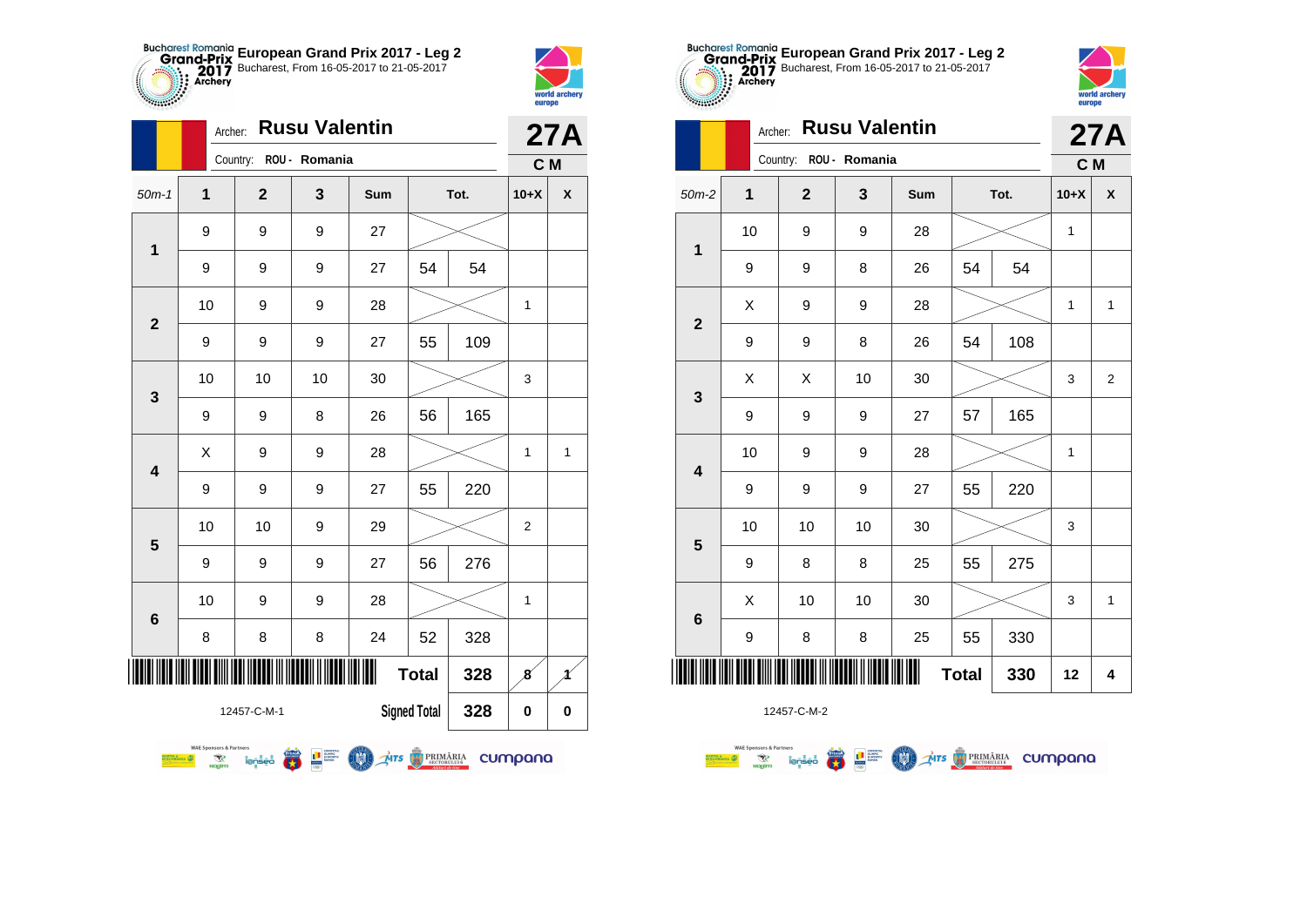



|                          |               |                                                              | 27B            |                                           |                |                     |      |                |                |
|--------------------------|---------------|--------------------------------------------------------------|----------------|-------------------------------------------|----------------|---------------------|------|----------------|----------------|
|                          |               |                                                              | Country:       | <b>UKR</b> - Ukraine                      |                |                     |      | C <sub>M</sub> |                |
| $50m-1$                  | $\mathbf 1$   |                                                              | $\overline{2}$ | 3                                         | Sum            |                     | Tot. | $10+X$         | X              |
| 1                        | X             |                                                              | 10             | 10                                        | 30             |                     |      | 3              | 1              |
|                          |               | 10                                                           | 10             | 9                                         | 29             | 59                  | 59   | $\overline{2}$ |                |
| $\overline{2}$           |               | 10                                                           | 10             | 9                                         | 29             |                     |      | $\overline{2}$ |                |
|                          | 9             |                                                              | 9              | 9                                         | 27             | 56                  | 115  |                |                |
| 3                        | 10            |                                                              | 10             | 10                                        | 30             |                     |      | 3              |                |
|                          | 9             |                                                              | 9              | 8                                         | 26             | 56                  | 171  |                |                |
| 4                        | Χ             |                                                              | X              | 10                                        | 30             |                     |      | 3              | $\overline{2}$ |
|                          |               | 10                                                           | 10             | 9                                         | 29             | 59                  | 230  | $\overline{2}$ |                |
| 5                        | X             |                                                              | X              | 10                                        | 30             |                     |      | 3              | $\overline{2}$ |
|                          | 9             |                                                              | 9              | 9                                         | 27             | 57                  | 287  |                |                |
| 6                        | 10            |                                                              | 9              | 9                                         | 28             |                     |      | 1              |                |
|                          | 9             |                                                              | 9              | 8                                         | 26             | 54                  | 341  |                |                |
| Ш<br><b>Total</b><br>341 |               |                                                              |                |                                           |                |                     |      | 19             | 5              |
|                          |               |                                                              | 6631-C-M-1     |                                           |                | <b>Signed Total</b> | 341  | 0              | 0              |
|                          | <b>ORANZA</b> | <b>WAE Sponsors &amp; Partners</b><br>$\mathcal{R}$<br>nagim | <i>lensed</i>  | $\mathbf{E}$<br><b>THE SURVEY CONTENT</b> | Mrs B PRIMĂRIA |                     |      | cumpana        |                |





|                         | Archer:     | <b>Vinogradov Roman</b> |                      |     | <b>27B</b>   |      |                |                |
|-------------------------|-------------|-------------------------|----------------------|-----|--------------|------|----------------|----------------|
|                         |             | Country:                | <b>UKR</b> - Ukraine |     |              |      | C M            |                |
| $50m-2$                 | $\mathbf 1$ | $\overline{2}$          | 3                    | Sum |              | Tot. | $10+X$         | X              |
| $\mathbf 1$             | X           | X                       | 10                   | 30  |              |      | 3              | $\overline{2}$ |
|                         | 10          | 9                       | 9                    | 28  | 58           | 58   | 1              |                |
| $\overline{2}$          | 10          | 9                       | 9                    | 28  |              |      | 1              |                |
|                         | 9           | 9                       | 8                    | 26  | 54           | 112  |                |                |
| 3                       | 10          | 10                      | 9                    | 29  |              |      | $\overline{2}$ |                |
|                         | 9           | 9                       | 9                    | 27  | 56           | 168  |                |                |
| $\overline{\mathbf{4}}$ | X           | X                       | 10                   | 30  |              |      | 3              | $\overline{2}$ |
|                         | 9           | 8                       | 8                    | 25  | 55           | 223  |                |                |
| 5                       | 10          | 10                      | 9                    | 29  |              |      | $\overline{2}$ |                |
|                         | 9           | 8                       | 7                    | 24  | 53           | 276  |                |                |
| $\bf 6$                 | X           | 10                      | 9                    | 29  |              |      | $\overline{2}$ | $\mathbf{1}$   |
|                         | 9           | 9                       | 8                    | 26  | 55           | 331  |                |                |
| ║║║                     |             |                         |                      |     | <b>Total</b> | 331  | 14             | 5              |

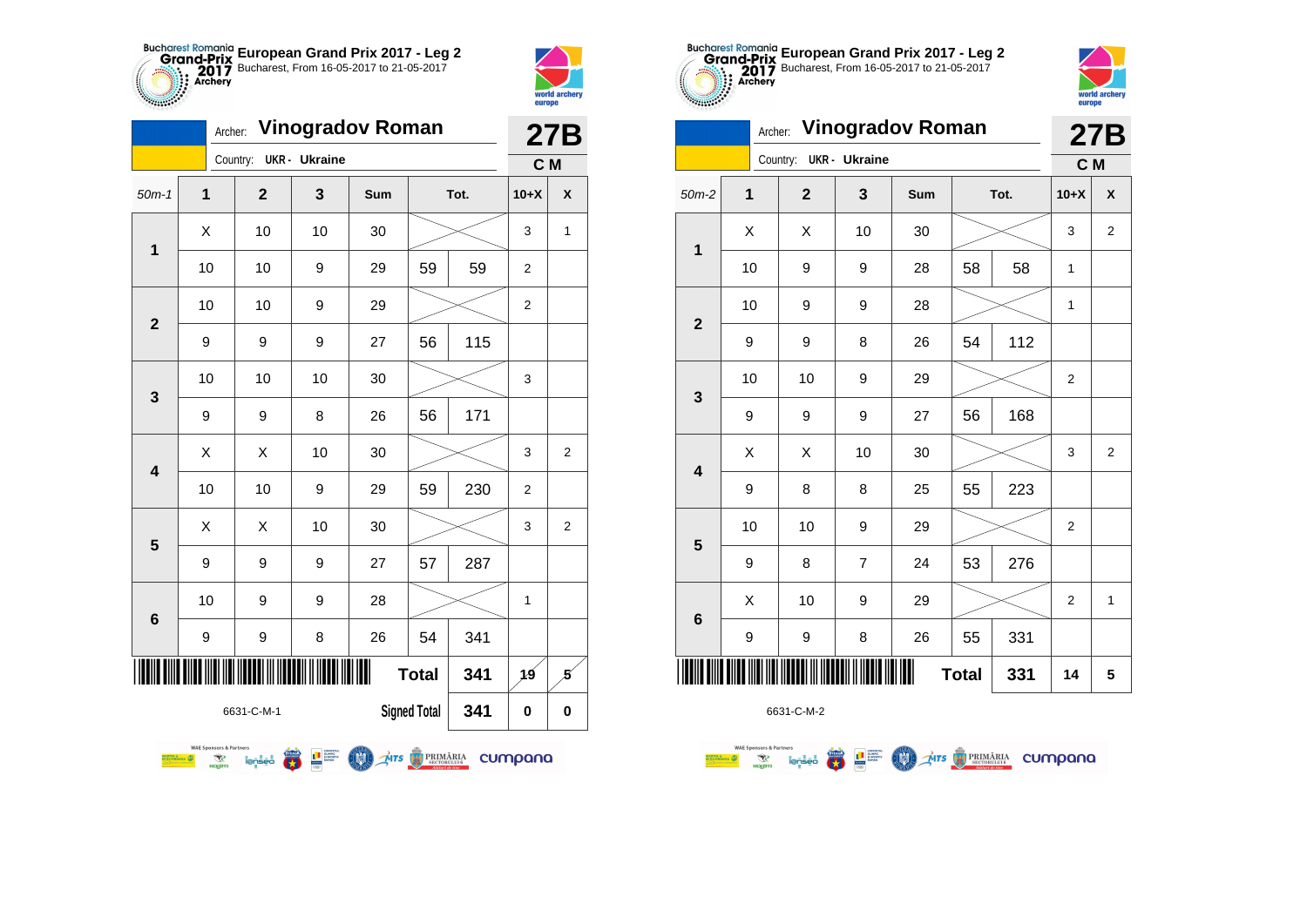



|                         |                                                                                   | <b>Parvu Catalin</b><br>Archer: |                            |              | <b>27C</b>          |      |                |              |
|-------------------------|-----------------------------------------------------------------------------------|---------------------------------|----------------------------|--------------|---------------------|------|----------------|--------------|
|                         |                                                                                   | Country:                        | ROU9 - CSA Steau Bucuresti |              |                     |      | C <sub>M</sub> |              |
| $50m-1$                 | 1                                                                                 | $\mathbf{2}$                    | 3                          | Sum          |                     | Tot. | $10+X$         | X            |
| $\overline{1}$          | 9                                                                                 | 9                               | 8                          | 26           |                     |      |                |              |
|                         | 7                                                                                 | 7                               | $\overline{7}$             | 21           | 47                  | 47   |                |              |
| $\mathbf{2}$            | 10                                                                                | 9                               | 9                          | 28           |                     |      | 1              |              |
|                         | 9                                                                                 | 8                               | 8                          | 25           | 53                  | 100  |                |              |
| 3                       | 10                                                                                | 9                               | 9                          | 28           |                     |      | 1              |              |
|                         | 8                                                                                 | 8                               | 8                          | 24           | 52                  | 152  |                |              |
| $\overline{\mathbf{4}}$ | X                                                                                 | 10                              | 10                         | 30           |                     |      | 3              | $\mathbf{1}$ |
|                         | 9                                                                                 | 8                               | $\overline{7}$             | 24           | 54                  | 206  |                |              |
| 5                       | M                                                                                 | 10                              | 9                          | 19           |                     |      | 1              |              |
|                         | 8                                                                                 | $\overline{7}$                  | $\overline{7}$             | 22           | 41                  | 247  |                |              |
| $6\phantom{1}6$         | 10                                                                                | 9                               | 9                          | 28           |                     |      | 1              |              |
|                         | 9                                                                                 | 8                               | $\overline{7}$             | 24           | 52                  | 299  |                |              |
| IIIII                   |                                                                                   |                                 |                            | Ш            | <b>Total</b>        | 299  |                |              |
|                         |                                                                                   | 20372-C-M-1                     |                            |              | <b>Signed Total</b> | 299  | 0              | 0            |
|                         | <b>WAE Sponsors &amp; Partners</b><br><b>SETIN &amp; CONTRACTOR</b><br>R<br>nagim | lenseo                          |                            | MTS BRIMARIA |                     |      | cumpana        |              |





|                 | Archer:        |                         | <b>27C</b> |                                     |              |      |                |              |
|-----------------|----------------|-------------------------|------------|-------------------------------------|--------------|------|----------------|--------------|
|                 |                |                         |            | Country: ROU9 - CSA Steau Bucuresti |              |      | C M            |              |
| $50m-2$         | 1              | $\overline{\mathbf{2}}$ | 3          | Sum                                 |              | Tot. | $10+X$         | X            |
| $\mathbf{1}$    | Χ              | 9                       | 8          | 27                                  |              |      | 1              | $\mathbf{1}$ |
|                 | 8              | 8                       | 7          | 23                                  | 50           | 50   |                |              |
| $\mathbf{2}$    | X              | 9                       | 9          | 28                                  |              |      | 1              | $\mathbf{1}$ |
|                 | 8              | 8                       | 8          | 24                                  | 52           | 102  |                |              |
| 3               | 10             | 9                       | 8          | 27                                  |              |      | 1              |              |
|                 | 7              | $\overline{7}$          | 7          | 21                                  | 48           | 150  |                |              |
| 4               | X              | 10                      | 9          | 29                                  |              |      | $\overline{2}$ | $\mathbf{1}$ |
|                 | 9              | 9                       | 8          | 26                                  | 55           | 205  |                |              |
| 5               | 10             | 9                       | 8          | 27                                  |              |      | 1              |              |
|                 | $\overline{7}$ | 6                       | 6          | 19                                  | 46           | 251  |                |              |
| $6\phantom{1}6$ | 10             | 9                       | 9          | 28                                  |              |      | 1              |              |
|                 | 9              | 8                       | 8          | 25                                  | 53           | 304  |                |              |
|                 |                |                         |            |                                     | <b>Total</b> | 304  | 7              | 3            |

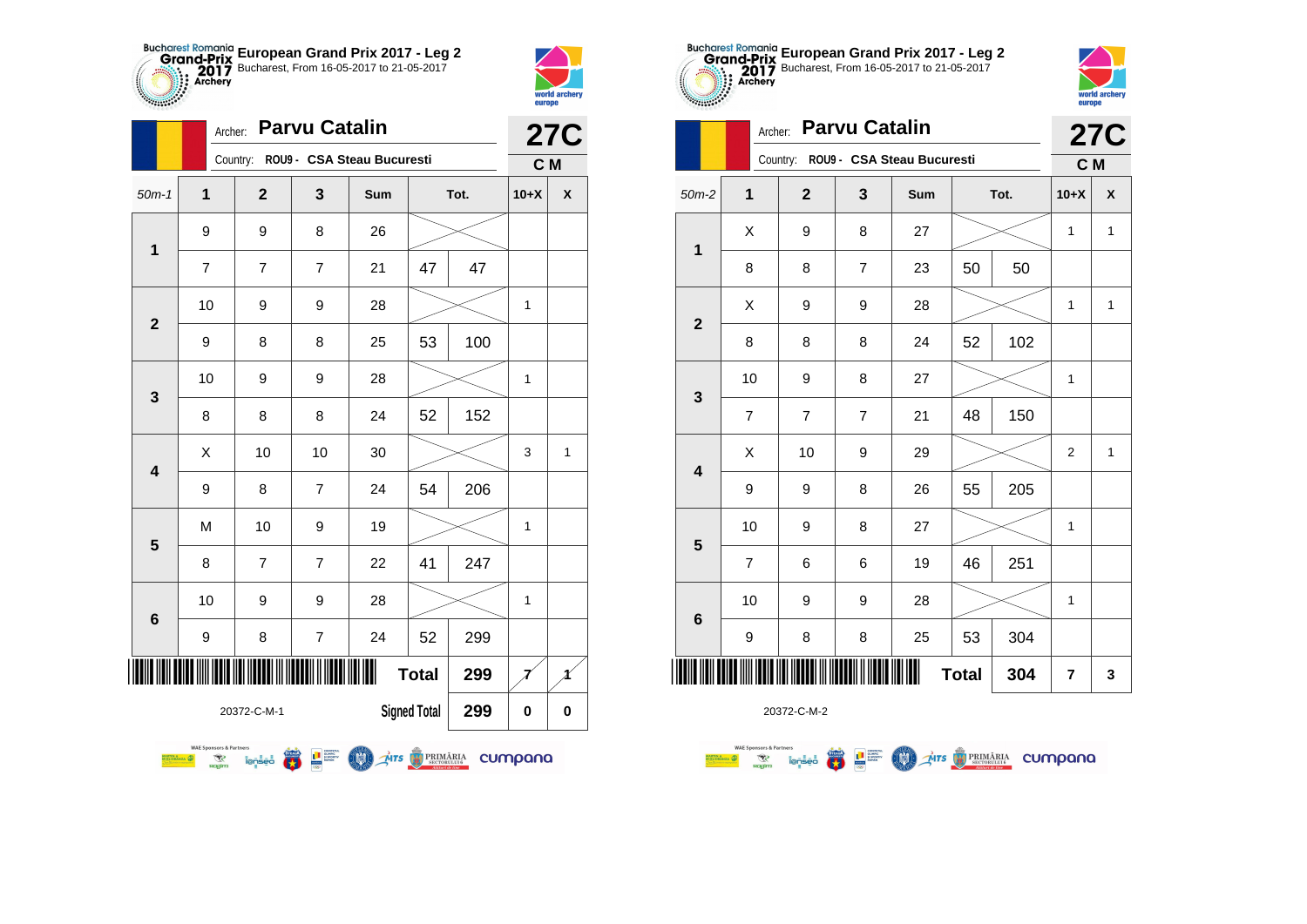



| <b>Petrov Viktor</b><br>Archer:          |                              |                                                  |                               |                                                                                                                                                         |              |              |      |                | <b>27D</b>       |
|------------------------------------------|------------------------------|--------------------------------------------------|-------------------------------|---------------------------------------------------------------------------------------------------------------------------------------------------------|--------------|--------------|------|----------------|------------------|
|                                          |                              |                                                  | Country:                      | <b>BUL</b> - Bulgaria                                                                                                                                   |              |              |      | C <sub>M</sub> |                  |
| $50m-1$                                  | 1                            |                                                  | $\overline{2}$                | 3                                                                                                                                                       | Sum          |              | Tot. | $10+X$         | X                |
| $\mathbf 1$                              | 10                           |                                                  | 10                            | 9                                                                                                                                                       | 29           |              |      | $\overline{2}$ |                  |
|                                          |                              | 9                                                | 9                             | 9                                                                                                                                                       | 27           | 56           | 56   |                |                  |
| $\overline{2}$                           |                              | X                                                | 10                            | 10                                                                                                                                                      | 30           |              |      | 3              | 1                |
|                                          |                              | 10                                               | 10                            | 9                                                                                                                                                       | 29           | 59           | 115  | $\overline{2}$ |                  |
| 3                                        |                              | X                                                | X                             | 10                                                                                                                                                      | 30           |              |      | 3              | $\overline{2}$   |
|                                          |                              | 9                                                | 9                             | 9                                                                                                                                                       | 27           | 57           | 172  |                |                  |
| $\overline{\mathbf{4}}$                  |                              | X                                                | 10                            | 10                                                                                                                                                      | 30           |              |      | 3              | 1                |
|                                          |                              | 9                                                | 9                             | 8                                                                                                                                                       | 26           | 56           | 228  |                |                  |
| 5                                        |                              | X                                                | 10                            | 10                                                                                                                                                      | 30           |              |      | 3              | 1                |
|                                          |                              | 10                                               | 9                             | 8                                                                                                                                                       | 27           | 57           | 285  | 1              |                  |
| 6                                        |                              | X                                                | 10                            | 9                                                                                                                                                       | 29           |              |      | $\overline{2}$ | 1                |
|                                          |                              | 9                                                | 9                             | 8                                                                                                                                                       | 26           | 55           | 340  |                |                  |
|                                          |                              |                                                  | <b>                      </b> |                                                                                                                                                         | Ⅲ            | <b>Total</b> | 340  | 19             | $\boldsymbol{6}$ |
| <b>Signed Total</b><br>340<br>8016-C-M-1 |                              |                                                  |                               |                                                                                                                                                         |              |              | 0    | $\mathbf 0$    |                  |
|                                          | <b>ETIN A</b><br>LIORANZA MA | <b>WAE Sponsors &amp; Partners</b><br>R<br>nagim | <i>lensed</i>                 | $\begin{array}{c}\n\begin{array}{c}\n\text{Loplerity} \\ \hline\n\end{array} \\ \begin{array}{c}\n\text{Loplerity} \\ \hline\n\end{array}\n\end{array}$ | MTS BRIMARIA |              |      | cumpana        |                  |





|                         | <b>Petrov Viktor</b><br>Archer: |                  |                         |     |              |      |                |                |
|-------------------------|---------------------------------|------------------|-------------------------|-----|--------------|------|----------------|----------------|
|                         |                                 |                  | Country: BUL - Bulgaria |     |              |      | C M            | <b>27D</b>     |
| $50m-2$                 | 1                               | $\overline{2}$   | 3                       | Sum |              | Tot. | $10+X$         | X              |
| $\overline{\mathbf{1}}$ | X                               | X                | X                       | 30  |              |      | 3              | 3              |
|                         | Χ                               | 9                | 9                       | 28  | 58           | 58   | 1              | $\mathbf{1}$   |
| $\overline{2}$          | 10                              | 10               | 10                      | 30  |              |      | 3              |                |
|                         | 9                               | 9                | 9                       | 27  | 57           | 115  |                |                |
| 3                       | X                               | 10               | 10                      | 30  |              |      | 3              | $\mathbf{1}$   |
|                         | 9                               | 9                | 9                       | 27  | 57           | 172  |                |                |
| $\overline{\mathbf{4}}$ | X                               | 10               | 9                       | 29  |              |      | $\overline{2}$ | $\mathbf{1}$   |
|                         | 9                               | 9                | 8                       | 26  | 55           | 227  |                |                |
| $5\phantom{1}$          | X                               | 10               | 9                       | 29  |              |      | $\overline{2}$ | $\mathbf{1}$   |
|                         | 9                               | $\boldsymbol{9}$ | 9                       | 27  | 56           | 283  |                |                |
|                         | Χ                               | X                | 10                      | 30  |              |      | 3              | $\overline{2}$ |
| $\bf 6$                 | 10                              | 9                | 8                       | 27  | 57           | 340  | 1              |                |
|                         |                                 |                  |                         |     | <b>Total</b> | 340  | 18             | 9              |

**WAE Sponsors & Partners Estate of the Second Conduct of the Second Conduct of the Second Conduct of the Second Conduct of the Second C THE CONTRACTOR OD** Ars **DERIMÁRIA** CUMpana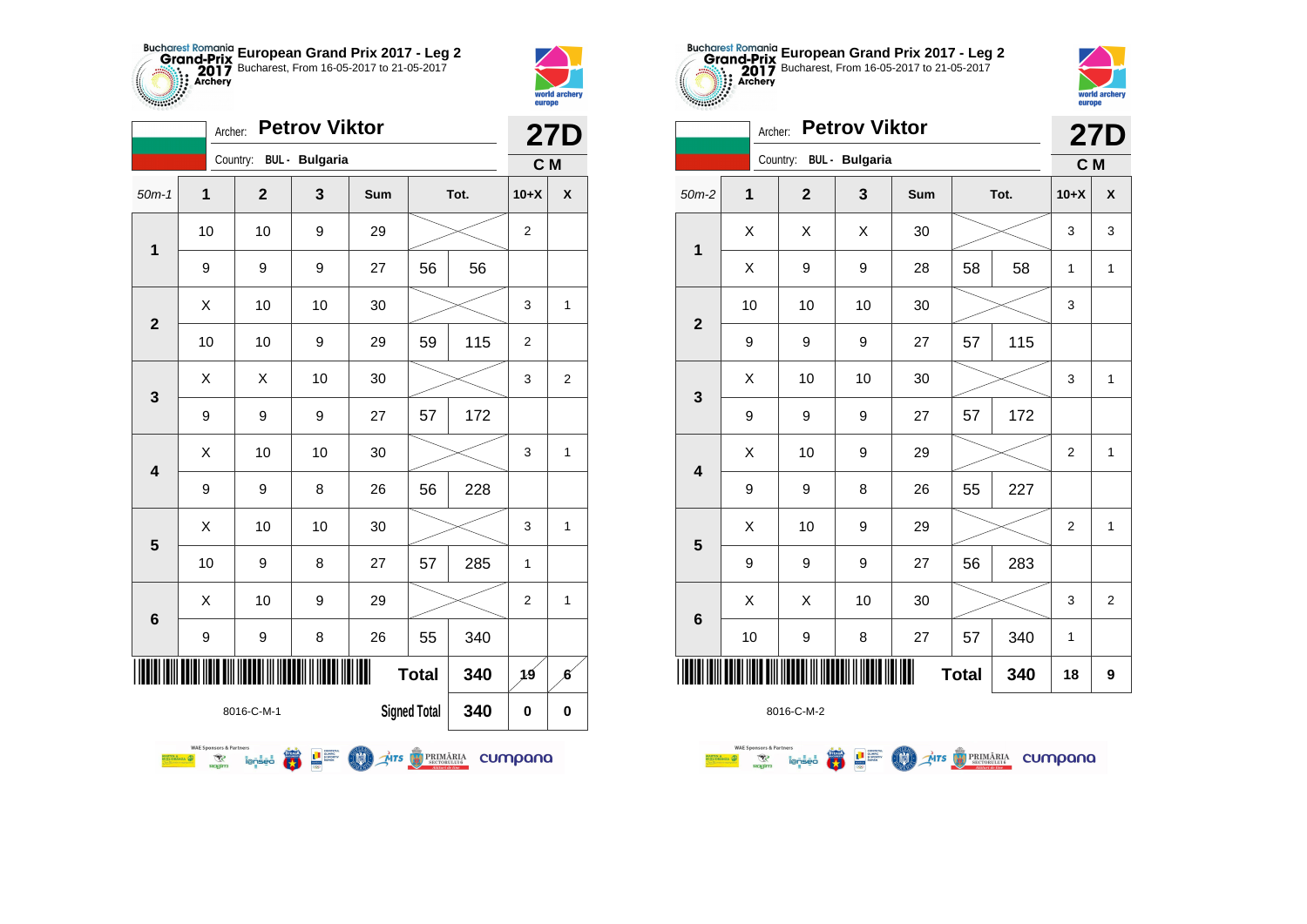



**THE** 

|                         | Archer: | <b>Achilie Ovidiu</b> |                        |     | <b>28A</b>   |      |        |                    |
|-------------------------|---------|-----------------------|------------------------|-----|--------------|------|--------|--------------------|
|                         |         |                       | Country: ROU - Romania |     |              |      | C M    |                    |
| $50m-1$                 | 1       | $\overline{2}$        | 3                      | Sum |              | Tot. | $10+X$ | $\pmb{\mathsf{X}}$ |
| $\mathbf 1$             | 10      | 10                    | 10                     | 30  |              |      | 3      |                    |
|                         | 10      | 9                     | 9                      | 28  | 58           | 58   | 1      |                    |
| $\overline{2}$          | X       | X                     | Χ                      | 30  |              |      | 3      | 3                  |
|                         | 10      | 9                     | 9                      | 28  | 58           | 116  | 1      |                    |
| 3                       | 10      | 9                     | 9                      | 28  |              |      | 1      |                    |
|                         | 9       | 9                     | 7                      | 25  | 53           | 169  |        |                    |
| $\overline{\mathbf{4}}$ | Χ       | Χ                     | 10                     | 30  |              |      | 3      | $\overline{2}$     |
|                         | 10      | 9                     | 8                      | 27  | 57           | 226  | 1      |                    |
| 5                       | Χ       | Χ                     | 10                     | 30  |              |      | 3      | $\overline{2}$     |
|                         | 9       | 9                     | 9                      | 27  | 57           | 283  |        |                    |
|                         | Χ       | X                     | X                      | 30  |              |      | 3      | 3                  |
| $\bf 6$                 | 9       | 9                     | 9                      | 27  | 57           | 340  |        |                    |
| Ш                       |         |                       |                        |     | <b>Total</b> | 340  | 19     | 10                 |



15628-C-M-2

|                         | Archer:        | <b>Achilie Ovidiu</b> |               | <b>28A</b> |              |      |              |                |
|-------------------------|----------------|-----------------------|---------------|------------|--------------|------|--------------|----------------|
|                         |                | Country:              | ROU - Romania |            |              |      | C M          |                |
| $50m-2$                 | $\overline{1}$ | $\mathbf{2}$          | 3             | Sum        |              | Tot. | $10+X$       | X              |
| $\mathbf 1$             | X              | 10                    | 10            | 30         |              |      | 3            | 1              |
|                         | 10             | 10                    | 8             | 28         | 58           | 58   | 2            |                |
| $\overline{2}$          | X              | X                     | X             | 30         |              |      | 3            | 3              |
|                         | 9              | 9                     | 8             | 26         | 56           | 114  |              |                |
| $\mathbf{3}$            | X              | 10                    | 10            | 30         |              |      | 3            | 1              |
|                         | 10             | 9                     | 8             | 27         | 57           | 171  | 1            |                |
| $\overline{\mathbf{4}}$ | Χ              | 10                    | 10            | 30         |              |      | 3            | $\mathbf{1}$   |
|                         | 10             | 9                     | 8             | 27         | 57           | 228  | $\mathbf{1}$ |                |
| 5                       | X              | 10                    | 9             | 29         |              |      | 2            | 1              |
|                         | 9              | 9                     | 9             | 27         | 56           | 284  |              |                |
| $\bf 6$                 | X              | X                     | 10            | 30         |              |      | 3            | $\overline{2}$ |
|                         | 10             | 9                     | 8             | 27         | 57           | 341  | 1            |                |
|                         |                |                       |               |            | <b>Total</b> | 341  | 22           | 9              |



|                         |    | <b>Achilie Ovidiu</b><br>Archer: |    |     |              |      |                |                    |  |  |
|-------------------------|----|----------------------------------|----|-----|--------------|------|----------------|--------------------|--|--|
|                         |    | Country: ROU - Romania           |    |     |              |      | C M            |                    |  |  |
| $50m-2$                 | 1  | $\mathbf 2$                      | 3  | Sum |              | Tot. | $10+X$         | $\pmb{\mathsf{X}}$ |  |  |
| 1                       | Χ  | 10                               | 10 | 30  |              |      | 3              | $\mathbf{1}$       |  |  |
|                         | 10 | 10                               | 8  | 28  | 58           | 58   | $\overline{2}$ |                    |  |  |
| $\mathbf{2}$            | Χ  | Χ                                | Χ  | 30  |              |      | 3              | 3                  |  |  |
|                         | 9  | 9                                | 8  | 26  | 56           | 114  |                |                    |  |  |
| 3                       | X  | 10                               | 10 | 30  |              |      | 3              | $\mathbf{1}$       |  |  |
|                         | 10 | 9                                | 8  | 27  | 57           | 171  | 1              |                    |  |  |
| $\overline{\mathbf{4}}$ | Χ  | 10                               | 10 | 30  |              |      | 3              | $\mathbf{1}$       |  |  |
|                         | 10 | 9                                | 8  | 27  | 57           | 228  | 1              |                    |  |  |
| 5                       | X  | 10                               | 9  | 29  |              |      | $\overline{c}$ | $\mathbf{1}$       |  |  |
|                         | 9  | 9                                | 9  | 27  | 56           | 284  |                |                    |  |  |
| $6\phantom{1}$          | X  | Χ                                | 10 | 30  |              |      | 3              | $\overline{2}$     |  |  |
|                         | 10 | 9                                | 8  | 27  | 57           | 341  | 1              |                    |  |  |
| ║║║                     |    |                                  |    |     | <b>Total</b> | 341  | 22             | 9                  |  |  |

**European Grand Prix 2017 - Leg 2** Bucharest, From 16-05-2017 to 21-05-2017

15628-C-M-1

**WAE Sponsors & Partners Example 19 and 1975 COLORED PRIMARIA CUMPANA**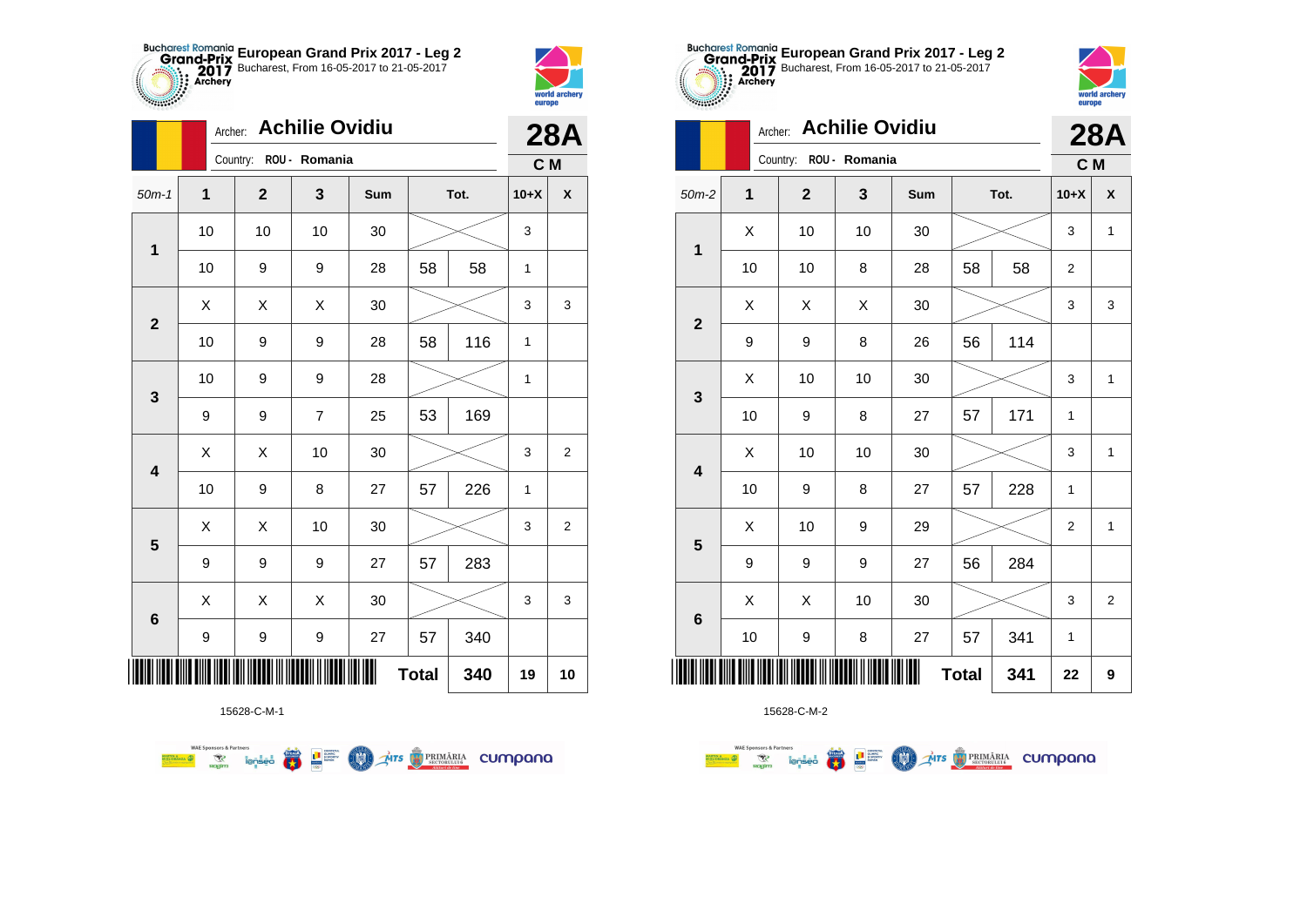



|                         | <b>Kishchak Bohdan</b><br>Archer: |              |                      |     |              |      |                |                    |
|-------------------------|-----------------------------------|--------------|----------------------|-----|--------------|------|----------------|--------------------|
|                         |                                   | Country:     | <b>UKR</b> - Ukraine |     |              |      | C M            |                    |
| $50m-1$                 | $\mathbf 1$                       | $\mathbf{2}$ | 3                    | Sum |              | Tot. | $10+X$         | $\pmb{\mathsf{X}}$ |
| 1                       | X                                 | X            | X                    | 30  |              |      | 3              | 3                  |
|                         | 10                                | 10           | 9                    | 29  | 59           | 59   | $\overline{2}$ |                    |
| $\mathbf{2}$            | 10                                | 9            | 9                    | 28  |              |      | 1              |                    |
|                         | 9                                 | 9            | 8                    | 26  | 54           | 113  |                |                    |
| 3                       | X                                 | 10           | 9                    | 29  |              |      | $\overline{2}$ | 1                  |
|                         | 9                                 | 9            | 8                    | 26  | 55           | 168  |                |                    |
| $\overline{\mathbf{4}}$ | X                                 | 10           | 10                   | 30  |              |      | 3              | $\mathbf{1}$       |
|                         | 9                                 | 9            | 9                    | 27  | 57           | 225  |                |                    |
| $\overline{\mathbf{5}}$ | X                                 | Χ            | 9                    | 29  |              |      | 2              | $\overline{c}$     |
|                         | 9                                 | 9            | 9                    | 27  | 56           | 281  |                |                    |
| 6                       | X                                 | 10           | 10                   | 30  |              |      | 3              | $\mathbf{1}$       |
|                         | 9                                 | 9            | 8                    | 26  | 56           | 337  |                |                    |
|                         |                                   |              |                      |     | <b>Total</b> | 337  | 16             | 8                  |

**THITS BETORIARIA CUMPANA** 

9867-C-M-1

● ■

**COND** 

**WAE Sponsors & Partners** 



9867-C-M-2

|                         |    |    |                        | LUD |        |              |      |                |                    |  |  |
|-------------------------|----|----|------------------------|-----|--------|--------------|------|----------------|--------------------|--|--|
|                         |    |    | Country: UKR - Ukraine |     |        |              |      | C M            |                    |  |  |
| $50m-2$                 | 1  |    | $\mathbf{2}$           | 3   | Sum    |              | Tot. | $10+X$         | $\pmb{\mathsf{X}}$ |  |  |
| $\mathbf 1$             | 10 |    | 10                     | 10  | 30     |              |      | 3              |                    |  |  |
|                         | 9  |    | 9                      | 8   | 26     | 56           | 56   |                |                    |  |  |
| $\mathbf{2}$            | X  |    | 10                     | 9   | 29     |              |      | $\overline{2}$ | $\mathbf{1}$       |  |  |
|                         | 9  |    | 9                      | 9   | 27     | 56           | 112  |                |                    |  |  |
| $\mathbf 3$             | X  |    | 10                     | 10  | 30     |              |      | 3              | $\mathbf{1}$       |  |  |
|                         | 10 |    | 9                      | 9   | 28     | 58           | 170  | 1              |                    |  |  |
| $\overline{\mathbf{4}}$ | X  |    | X                      | X   | 30     |              |      | 3              | 3                  |  |  |
|                         |    | 10 | 9                      | 8   | 27     | 57           | 227  | 1              |                    |  |  |
| $5\phantom{1}$          | Χ  |    | X                      | 10  | 30     |              |      | 3              | $\overline{2}$     |  |  |
|                         | 10 |    | 9                      | 8   | 27     | 57           | 284  | 1              |                    |  |  |
| $\bf 6$                 | X  |    | 10                     | 10  | $30\,$ |              |      | 3              | 1                  |  |  |
|                         | 9  |    | 9                      | 8   | 26     | 56           | 340  |                |                    |  |  |
| IIII                    |    |    |                        |     | Ш      | <b>Total</b> | 340  | 20             | 8                  |  |  |
|                         |    |    |                        |     |        |              |      |                |                    |  |  |



|                         | Kishchak Bohdan<br>Archer: |  |                        |    |     |              |      |                | <b>28B</b>     |
|-------------------------|----------------------------|--|------------------------|----|-----|--------------|------|----------------|----------------|
|                         |                            |  | Country: UKR - Ukraine |    |     |              |      | C M            |                |
| $50m-2$                 | 1                          |  | $\mathbf 2$            | 3  | Sum |              | Tot. | $10+X$         | X              |
| $\mathbf{1}$            | 10                         |  | 10                     | 10 | 30  |              |      | 3              |                |
|                         | 9                          |  | 9                      | 8  | 26  | 56           | 56   |                |                |
| $\mathbf 2$             | X                          |  | 10                     | 9  | 29  |              |      | $\overline{2}$ | 1              |
|                         | 9                          |  | 9                      | 9  | 27  | 56           | 112  |                |                |
| 3                       | X                          |  | 10                     | 10 | 30  |              |      | 3              | 1              |
|                         | 10                         |  | 9                      | 9  | 28  | 58           | 170  | 1              |                |
| $\overline{\mathbf{4}}$ | Χ                          |  | X                      | Χ  | 30  |              |      | 3              | 3              |
|                         | 10                         |  | 9                      | 8  | 27  | 57           | 227  | $\mathbf{1}$   |                |
| $\overline{\mathbf{5}}$ | X                          |  | X                      | 10 | 30  |              |      | 3              | $\overline{2}$ |
|                         | 10                         |  | 9                      | 8  | 27  | 57           | 284  | 1              |                |
| $\bf 6$                 | Χ                          |  | 10                     | 10 | 30  |              |      | 3              | $\mathbf{1}$   |
|                         | 9                          |  | 9                      | 8  | 26  | 56           | 340  |                |                |
|                         |                            |  |                        |    | Ⅲ   | <b>Total</b> | 340  | 20             | 8              |

**European Grand Prix 2017 - Leg 2** Bucharest, From 16-05-2017 to 21-05-2017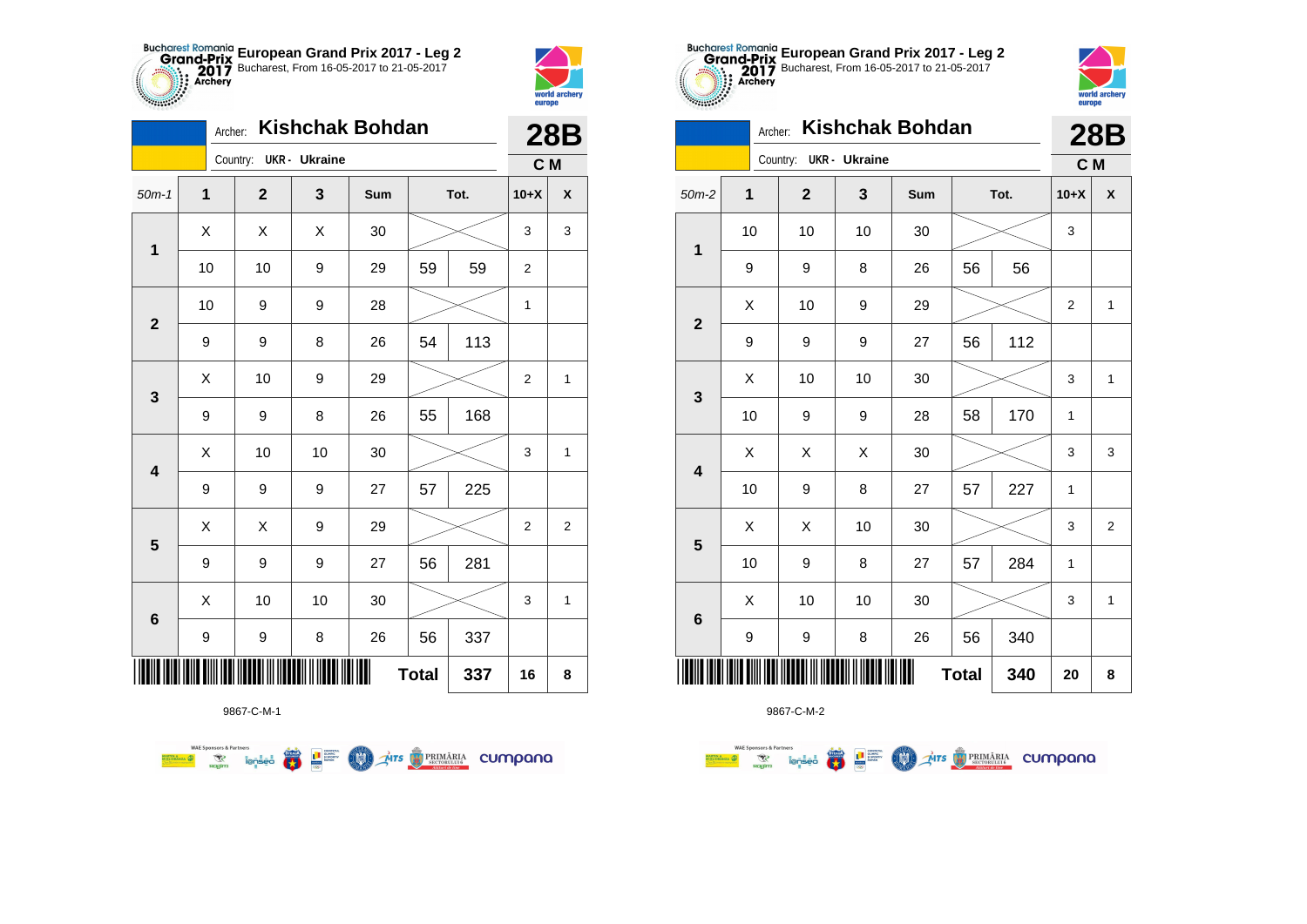



|                         |    | Toma Mihai<br>Archer: |    |                                     |              |      |                         |                  |  |
|-------------------------|----|-----------------------|----|-------------------------------------|--------------|------|-------------------------|------------------|--|
|                         |    |                       |    | Country: ROU9 - CSA Steau Bucuresti |              |      | C M                     | <b>28C</b>       |  |
| $50m-1$                 | 1  | $\mathbf{2}$          | 3  | Sum                                 |              | Tot. | $10+X$                  | X                |  |
|                         | 9  | 8                     | 8  | 25                                  |              |      |                         |                  |  |
| $\mathbf 1$             | 8  | 8                     | 8  | 24                                  | 49           | 49   |                         |                  |  |
|                         | 10 | 9                     | 9  | 28                                  |              |      | 1                       |                  |  |
| $\mathbf{2}$            | 8  | 6                     | 6  | 20                                  | 48           | 97   |                         |                  |  |
| 3                       | 9  | 9                     | 8  | 26                                  |              |      |                         |                  |  |
|                         | 8  | $\overline{7}$        | 6  | 21                                  | 47           | 144  |                         |                  |  |
| $\overline{\mathbf{4}}$ | X  | Χ                     | 10 | 30                                  |              |      | $\mathsf 3$             | $\boldsymbol{2}$ |  |
|                         | 9  | 8                     | 5  | 22                                  | 52           | 196  |                         |                  |  |
| $\overline{\mathbf{5}}$ | 10 | 10                    | 9  | 29                                  |              |      | $\overline{\mathbf{c}}$ |                  |  |
|                         | 8  | 8                     | 8  | 24                                  | 53           | 249  |                         |                  |  |
|                         | 9  | 8                     | 8  | 25                                  |              |      |                         |                  |  |
| 6                       | 8  | 8                     | 8  | 24                                  | 49           | 298  |                         |                  |  |
| ║║║                     |    |                       |    |                                     | <b>Total</b> | 298  | 6                       | $\mathbf 2$      |  |



|                         |                | Archer: |                                     | <b>28C</b>     |     |              |      |        |                    |
|-------------------------|----------------|---------|-------------------------------------|----------------|-----|--------------|------|--------|--------------------|
|                         |                |         | Country: ROU9 - CSA Steau Bucuresti |                |     |              |      | C M    |                    |
| $50m-2$                 | 1              |         | $\overline{2}$                      | 3              | Sum |              | Tot. | $10+X$ | $\pmb{\mathsf{X}}$ |
|                         | 10             |         | 9                                   | 9              | 28  |              |      | 1      |                    |
| $\mathbf 1$             | 7              |         | 5                                   | 5              | 17  | 45           | 45   |        |                    |
| $\mathbf{2}$            | X              |         | 10                                  | 10             | 30  |              |      | 3      | $\mathbf{1}$       |
|                         | 9              |         | 9                                   | 8              | 26  | 56           | 101  |        |                    |
| $\mathbf{3}$            | 8              |         | $\overline{7}$                      | $\overline{7}$ | 22  |              |      |        |                    |
|                         | $\overline{7}$ |         | $\overline{7}$                      | 6              | 20  | 42           | 143  |        |                    |
| $\overline{\mathbf{4}}$ | 9              |         | 9                                   | 9              | 27  |              |      |        |                    |
|                         | 8              |         | 6                                   | M              | 14  | 41           | 184  |        |                    |
| 5                       | 10             |         | 9                                   | 8              | 27  |              |      | 1      |                    |
|                         | 8              |         | $\overline{7}$                      | 6              | 21  | 48           | 232  |        |                    |
| $\bf 6$                 | 9              |         | 8                                   | 8              | 25  |              |      |        |                    |
|                         | 8              |         | 8                                   | 5              | 21  | 46           | 278  |        |                    |
| ∭                       |                |         |                                     |                | Ш   | <b>Total</b> | 278  | 5      | 1                  |



|                         |                          | Country:<br>ROU9 - CSA Steau Bucuresti |                | C M |    |      |        |              |
|-------------------------|--------------------------|----------------------------------------|----------------|-----|----|------|--------|--------------|
| $50m-2$                 | $\overline{\mathbf{1}}$  | $\mathbf{2}$                           | $\mathbf 3$    | Sum |    | Tot. | $10+X$ | X            |
| $\mathbf 1$             | 10                       | 9                                      | 9              | 28  |    |      | 1      |              |
|                         | $\overline{\mathbf{7}}$  | 5                                      | 5              | 17  | 45 | 45   |        |              |
|                         | X                        | 10                                     | 10             | 30  |    |      | 3      | $\mathbf{1}$ |
| $\boldsymbol{2}$        | 9                        | 9                                      | 8              | 26  | 56 | 101  |        |              |
| $\mathbf{3}$            | 8                        | $\overline{\mathbf{7}}$                | $\overline{7}$ | 22  |    |      |        |              |
|                         | $\overline{\mathbf{7}}$  | $\overline{\mathbf{7}}$                | $\,6$          | 20  | 42 | 143  |        |              |
| $\overline{\mathbf{4}}$ | 9                        | 9                                      | 9              | 27  |    |      |        |              |
|                         | 8                        | 6                                      | M              | 14  | 41 | 184  |        |              |
|                         | 10                       | 9                                      | 8              | 27  |    |      | 1      |              |
| 5                       | 8                        | $\overline{\mathbf{7}}$                | 6              | 21  | 48 | 232  |        |              |
|                         | 9                        | 8                                      | 8              | 25  |    |      |        |              |
| $6\phantom{1}$          | 8                        | 8                                      | 5              | 21  | 46 | 278  |        |              |
| ║║║                     | Ш<br>278<br><b>Total</b> |                                        |                |     |    |      | 5      | 1            |

**European Grand Prix 2017 - Leg 2** Bucharest, From 16-05-2017 to 21-05-2017

Archer: **Toma Mihai**

20373-C-M-1

**WAE Sponsors & Partners THE STRIMARIA CUMPANA**  $\left(\frac{\sinh\theta}{\cos\theta}\right)$ **LE SURFACE COO**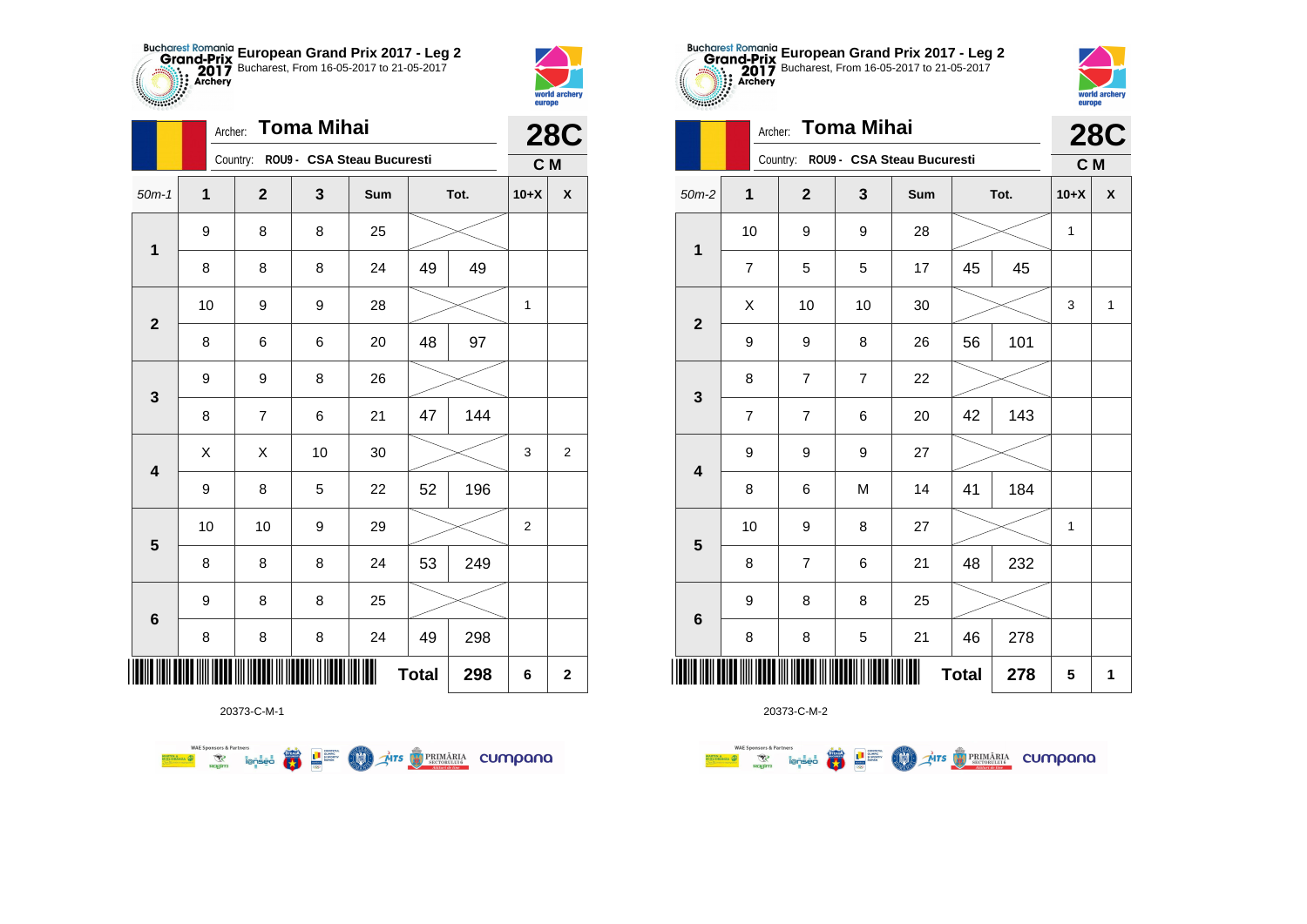



|                         | Archer: |             | Gudjonsson Gudmundur Orn |     | <b>29A</b>   |      |                |                    |
|-------------------------|---------|-------------|--------------------------|-----|--------------|------|----------------|--------------------|
|                         |         | Country:    | ISL - Iceland            |     |              |      | C M            |                    |
| $50m-1$                 | 1       | $\mathbf 2$ | 3                        | Sum |              | Tot. | $10+X$         | $\pmb{\mathsf{X}}$ |
| $\mathbf{1}$            | Χ       | 10          | 9                        | 29  |              |      | $\overline{2}$ | 1                  |
|                         | 8       | 8           | 8                        | 24  | 53           | 53   |                |                    |
| $\overline{\mathbf{2}}$ | X       | X           | 10                       | 30  |              |      | 3              | $\overline{2}$     |
|                         | 10      | 9           | $\overline{7}$           | 26  | 56           | 109  | 1              |                    |
| $\mathbf{3}$            | 10      | 10          | 9                        | 29  |              |      | $\overline{c}$ |                    |
|                         | 9       | 9           | 8                        | 26  | 55           | 164  |                |                    |
| $\overline{\mathbf{4}}$ | 9       | 9           | 9                        | 27  |              |      |                |                    |
|                         | 8       | 8           | 8                        | 24  | 51           | 215  |                |                    |
| $5\phantom{1}$          | X       | 9           | 9                        | 28  |              |      | 1              | $\mathbf 1$        |
|                         | 9       | 9           | $\overline{7}$           | 25  | 53           | 268  |                |                    |
| 6                       | Χ       | 10          | 9                        | 29  |              |      | 2              | 1                  |
|                         | 9       | 8           | 8                        | 25  | 54           | 322  |                |                    |
|                         |         |             |                          |     | <b>Total</b> | 322  | 11             | 5                  |

**Exercise on the Second Partial Company of the Company of the Company of the Company of the Company of Company of the Company of the Company of Company of the Company of the Company of the Company of the Company of the Com** 



14413-C-M-2

|                         | <b><i>Changed Company</i></b> |                |                |                                 |    |      |                |   |  |  |  |
|-------------------------|-------------------------------|----------------|----------------|---------------------------------|----|------|----------------|---|--|--|--|
|                         | Archer:                       |                |                | <b>Gudjonsson Gudmundur Orn</b> |    |      | <b>29A</b>     |   |  |  |  |
|                         |                               | Country:       | ISL- Iceland   |                                 |    |      | C M            |   |  |  |  |
| $50m-2$                 | 1                             | $\mathbf{2}$   |                | Sum                             |    | Tot. | $10+X$         | X |  |  |  |
| 1                       | 10                            | 10             | 9              | 29                              |    |      | $\overline{2}$ |   |  |  |  |
|                         | 9                             | 9              | 8              | 26                              | 55 | 55   |                |   |  |  |  |
| $\overline{2}$          | X                             | 10             | 9              | 29                              |    |      | $\overline{2}$ | 1 |  |  |  |
|                         | 9                             | 9              | $\overline{7}$ | 25                              | 54 | 109  |                |   |  |  |  |
| 3                       | Χ                             | 10             | 10             | 30                              |    |      | 3              | 1 |  |  |  |
|                         | 10                            | 8              | $\overline{7}$ | 25                              | 55 | 164  | 1              |   |  |  |  |
|                         | 10                            | 10             | 9              | 29                              |    |      | $\overline{2}$ |   |  |  |  |
| $\overline{\mathbf{4}}$ | 9                             | 8              | 7              | 24                              | 53 | 217  |                |   |  |  |  |
| 5                       | 10                            | 10             | 10             | 30                              |    |      | 3              |   |  |  |  |
|                         | 9                             | 9              | 8              | 26                              | 56 | 273  |                |   |  |  |  |
| $6\phantom{1}6$         | 9                             | 9              | 9              | 27                              |    |      |                |   |  |  |  |
|                         | 9                             | 9              | 8              | 26                              | 53 | 326  |                |   |  |  |  |
|                         | 13                            | $\overline{2}$ |                |                                 |    |      |                |   |  |  |  |

**European Grand Prix 2017 - Leg 2** Bucharest, From 16-05-2017 to 21-05-2017

14413-C-M-1

**WAE Sponsors & Partners**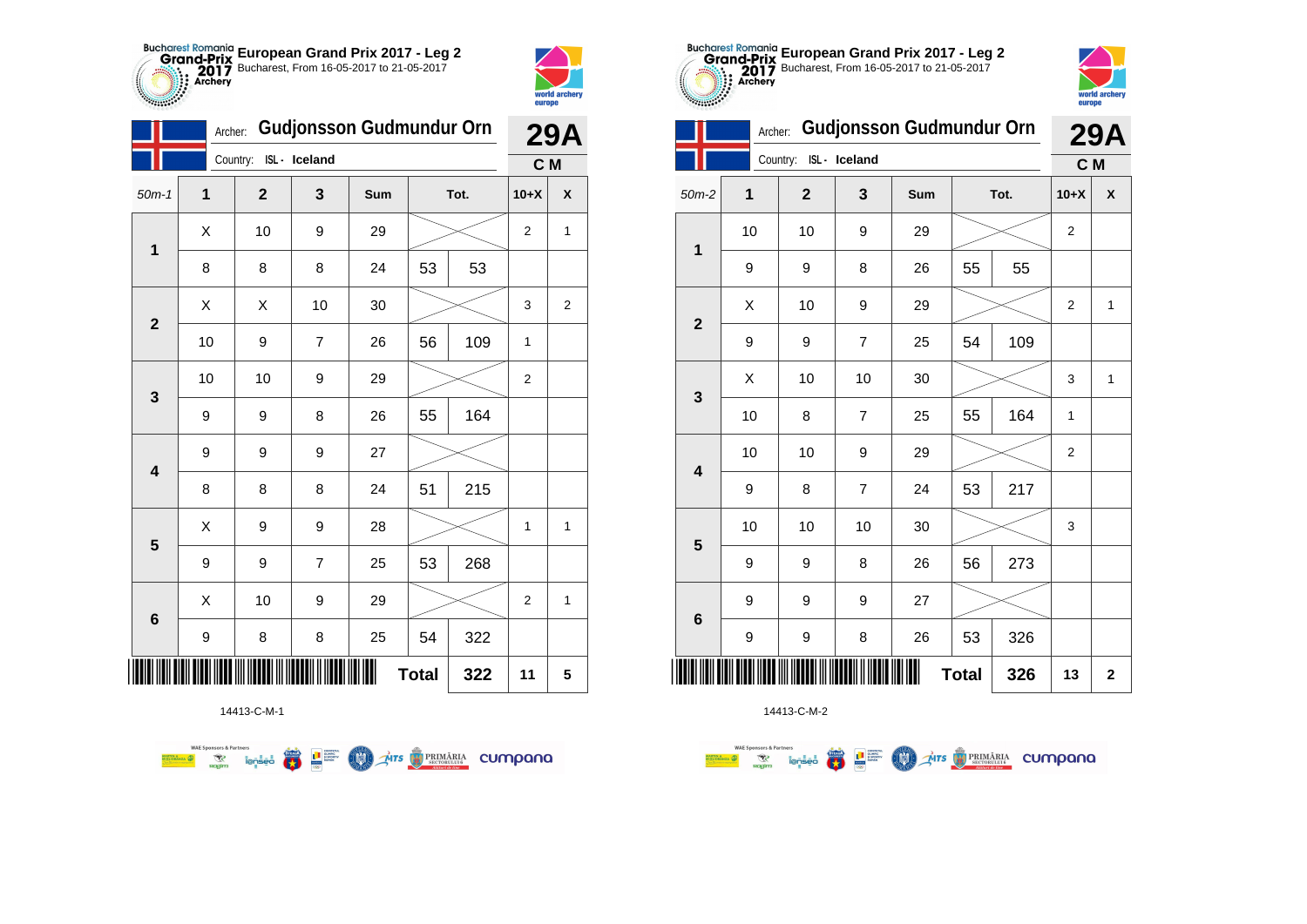



**Sance Co** 

|                         | Archer: |             | <b>Nicolae Doru</b> |                                    |              |      |             | <b>29B</b>              |
|-------------------------|---------|-------------|---------------------|------------------------------------|--------------|------|-------------|-------------------------|
|                         |         |             |                     | Country: ROU5 - CS Aktiv Bucuresti |              |      | C M         |                         |
| $50m-1$                 | 1       | $\mathbf 2$ | 3                   | Sum                                |              | Tot. | $10+X$      | X                       |
| $\mathbf 1$             | 9       | 9           | 9                   | 27                                 |              |      |             |                         |
|                         | 8       | 8           | 7                   | 23                                 | 50           | 50   |             |                         |
| $\mathbf{2}$            | 10      | 9           | 9                   | 28                                 |              |      | 1           |                         |
|                         | 8       | 7           | 7                   | 22                                 | 50           | 100  |             |                         |
| 3                       | Χ       | 10          | 10                  | 30                                 |              |      | 3           | 1                       |
|                         | 9       | 8           | $\overline{7}$      | 24                                 | 54           | 154  |             |                         |
| $\overline{\mathbf{4}}$ | X       | 10          | 10                  | 30                                 |              |      | 3           | 1                       |
|                         | 10      | 9           | $\overline{7}$      | 26                                 | 56           | 210  | 1           |                         |
| $\overline{\mathbf{5}}$ | 10      | 9           | 9                   | 28                                 |              |      | $\mathbf 1$ |                         |
|                         | 9       | 8           | 8                   | 25                                 | 53           | 263  |             |                         |
|                         | Χ       | Χ           | 10                  | 30                                 |              |      | 3           | $\overline{\mathbf{c}}$ |
| $\bf 6$                 | 8       | 8           | 6                   | 22                                 | 52           | 315  |             |                         |
| ║║║                     |         |             |                     |                                    | <b>Total</b> | 315  | 12          | $\overline{\mathbf{4}}$ |

**Exercise on the Second Parties of the Conservation Company of the Conservation Company of the Conservation Company** 



20382-C-M-2

|                         | Archer: |                  | <b>Nicolae Doru</b> |                                    |              |     |        | <b>29B</b>         |
|-------------------------|---------|------------------|---------------------|------------------------------------|--------------|-----|--------|--------------------|
|                         |         |                  |                     | Country: ROU5 - CS Aktiv Bucuresti |              |     | C M    |                    |
| $50m-2$                 | 1       | $\mathbf{2}$     | 3                   | Sum                                | Tot.         |     | $10+X$ | $\pmb{\mathsf{X}}$ |
| $\mathbf 1$             | 9       | 9                | 9                   | 27                                 |              |     |        |                    |
|                         | 8       | 8                | 7                   | 23                                 | 50           | 50  |        |                    |
| $\mathbf{2}$            | X       | 10               | 10                  | 30                                 |              |     | 3      | $\mathbf{1}$       |
|                         | 9       | 9                | $\overline{7}$      | 25                                 | 55           | 105 |        |                    |
| $\mathbf 3$             | 10      | 9                | 9                   | 28                                 |              |     | 1      |                    |
|                         | 9       | $\boldsymbol{9}$ | 8                   | 26                                 | 54           | 159 |        |                    |
| $\overline{\mathbf{4}}$ | X       | X                | 10                  | 30                                 |              |     | 3      | $\overline{c}$     |
|                         | 9       | 9                | 9                   | 27                                 | 57           | 216 |        |                    |
| $\overline{\mathbf{5}}$ | X       | 10               | 9                   | 29                                 |              |     | 2      | $\mathbf{1}$       |
|                         | 9       | 8                | 8                   | 25                                 | 54           | 270 |        |                    |
| $\bf 6$                 | X       | 10               | 10                  | 30                                 |              |     | 3      | $\mathbf{1}$       |
|                         | 9       | 8                | 8                   | 25                                 | 55           | 325 |        |                    |
|                         |         |                  |                     |                                    | <b>Total</b> | 325 | 12     | 5                  |

**European Grand Prix 2017 - Leg 2** Bucharest, From 16-05-2017 to 21-05-2017

world archer

europe

20382-C-M-1

**WAE Sponsors & Partners**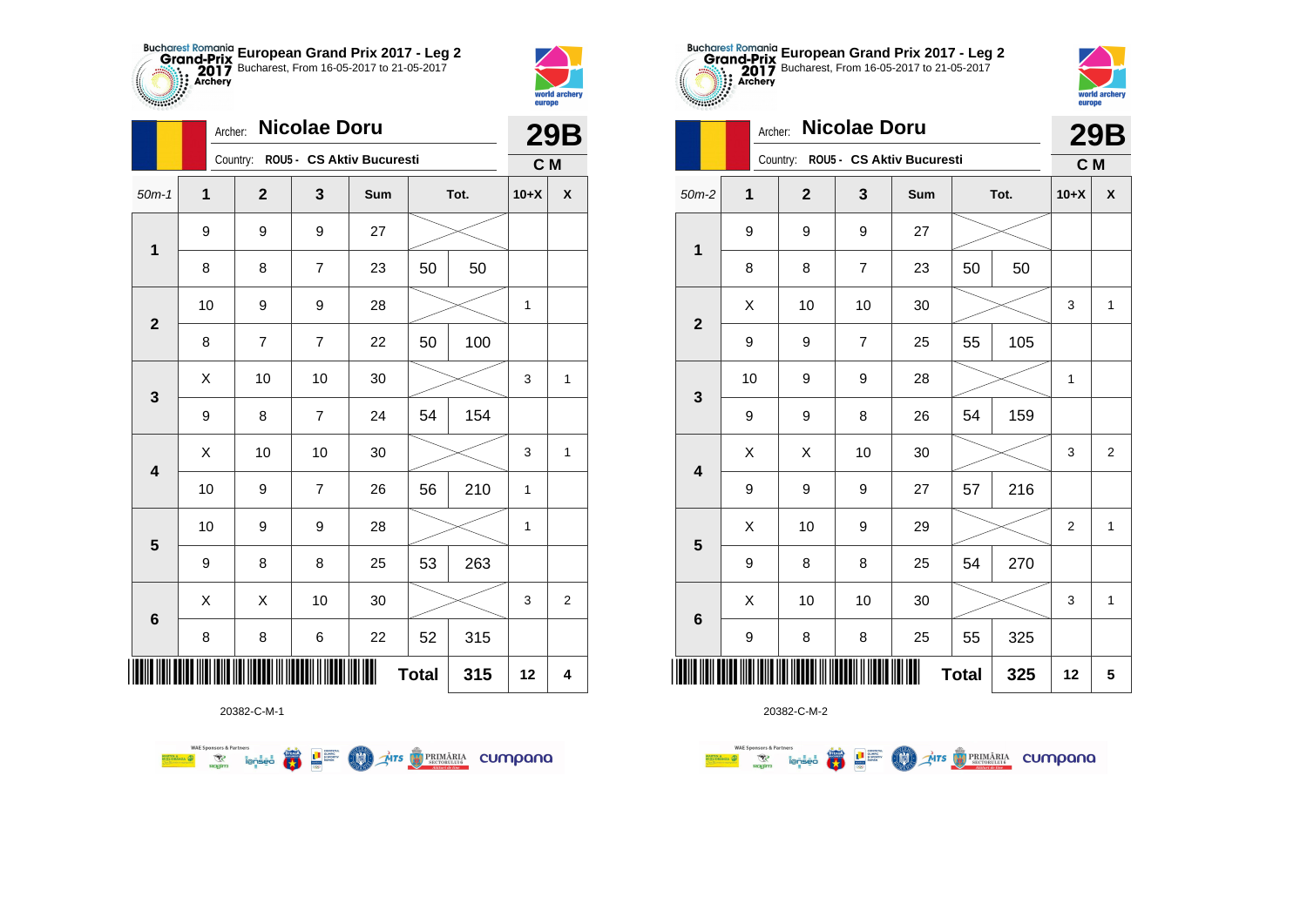



**STATISTICS** 

|                         | Archer: |                                | <b>Codrea Daniel</b> |     |              |      |                         | <b>29C</b>         |
|-------------------------|---------|--------------------------------|----------------------|-----|--------------|------|-------------------------|--------------------|
|                         |         | Country: ROU7 - CS Lamont Cluj |                      |     |              |      | C M                     |                    |
| $50m-1$                 | 1       | $\overline{2}$                 | 3                    | Sum |              | Tot. | $10+X$                  | $\pmb{\mathsf{X}}$ |
| $\mathbf 1$             | 10      | 9                              | 8                    | 27  |              |      | 1                       |                    |
|                         | 8       | 7                              | 6                    | 21  | 48           | 48   |                         |                    |
| $\mathbf{2}$            | 9       | 9                              | 8                    | 26  |              |      |                         |                    |
|                         | 8       | 8                              | 6                    | 22  | 48           | 96   |                         |                    |
| $\mathbf{3}$            | 9       | 9                              | 8                    | 26  |              |      |                         |                    |
|                         | 8       | $\overline{7}$                 | $\overline{7}$       | 22  | 48           | 144  |                         |                    |
| $\overline{\mathbf{4}}$ | 10      | 9                              | 9                    | 28  |              |      | 1                       |                    |
|                         | 8       | 8                              | 5                    | 21  | 49           | 193  |                         |                    |
| 5                       | 8       | 7                              | $\overline{7}$       | 22  |              |      |                         |                    |
|                         | 6       | 6                              | M                    | 12  | 34           | 227  |                         |                    |
| $\bf 6$                 | 10      | 10                             | 9                    | 29  |              |      | $\overline{\mathbf{c}}$ |                    |
|                         | 8       | $\boldsymbol{7}$               | 6                    | 21  | 50           | 277  |                         |                    |
| ║║║                     |         |                                |                      |     | <b>Total</b> | 277  | 4                       | $\pmb{0}$          |

**COND** 

**THITS BEINDERIA** CUMPANO



WAE Sponsors & Partners<br>Misionaliza (D) C Territori Contract (D) C Managers (D) C Territori C Managers (D) C Managers (D) C Managers (<br>Mision C Managers (D) C Managers (D) C Managers (D) C Managers (D) C Managers (D) C Man

**WAE Sponsors & Partners** 



|                         |                         | Country:                | ROU7 - CS Lamont Cluj |     |              |      | C M      |                    |
|-------------------------|-------------------------|-------------------------|-----------------------|-----|--------------|------|----------|--------------------|
| $50m-2$                 | $\mathbf{1}$            | $\overline{\mathbf{2}}$ | $\mathbf{3}$          | Sum |              | Tot. | $10+X$   | $\pmb{\mathsf{X}}$ |
| $\mathbf 1$             | 9                       | 9                       | 9                     | 27  |              |      |          |                    |
|                         | 8                       | $\overline{\mathbf{7}}$ | 6                     | 21  | 48           | 48   |          |                    |
| $\mathbf{2}$            | 8                       | 8                       | 8                     | 24  |              |      |          |                    |
|                         | 6                       | 6                       | 6                     | 18  | 42           | 90   |          |                    |
| $\mathbf 3$             | 10                      | 9                       | 8                     | 27  |              |      | 1        |                    |
|                         | $\overline{\mathbf{7}}$ | 6                       | 6                     | 19  | 46           | 136  |          |                    |
|                         | 10                      | 8                       | 8                     | 26  |              |      | 1        |                    |
| $\overline{\mathbf{4}}$ | $\overline{7}$          | $\overline{\mathbf{7}}$ | M                     | 14  | 40           | 176  |          |                    |
| $5\phantom{1}$          | 9                       | 9                       | 9                     | 27  |              |      |          |                    |
|                         | $\overline{\mathbf{7}}$ | 6                       | M                     | 13  | 40           | 216  |          |                    |
| $\bf 6$                 | 9                       | 8                       | 8                     | 25  |              |      |          |                    |
|                         | $\overline{7}$          | $\overline{\mathbf{7}}$ | 5                     | 19  | 44           | 260  |          |                    |
|                         |                         |                         |                       | Ш   | <b>Total</b> | 260  | $\bf{2}$ | $\pmb{0}$          |

**European Grand Prix 2017 - Leg 2** Bucharest, From 16-05-2017 to 21-05-2017

Archer: **Codrea Daniel**



**29C**

|                                    |             |                                                    |            | <b>Total</b>       | 260 | 2       |  |
|------------------------------------|-------------|----------------------------------------------------|------------|--------------------|-----|---------|--|
|                                    | 17698-C-M-2 |                                                    |            |                    |     |         |  |
| <b>WAE Sponsors &amp; Partners</b> | 5.          | <b>CONTETUL</b><br>STEAL!<br>OLIMPIC<br>SI SPORTIV | <b>MTS</b> | <b>14 PRIMĂRIA</b> |     | CUMOOOO |  |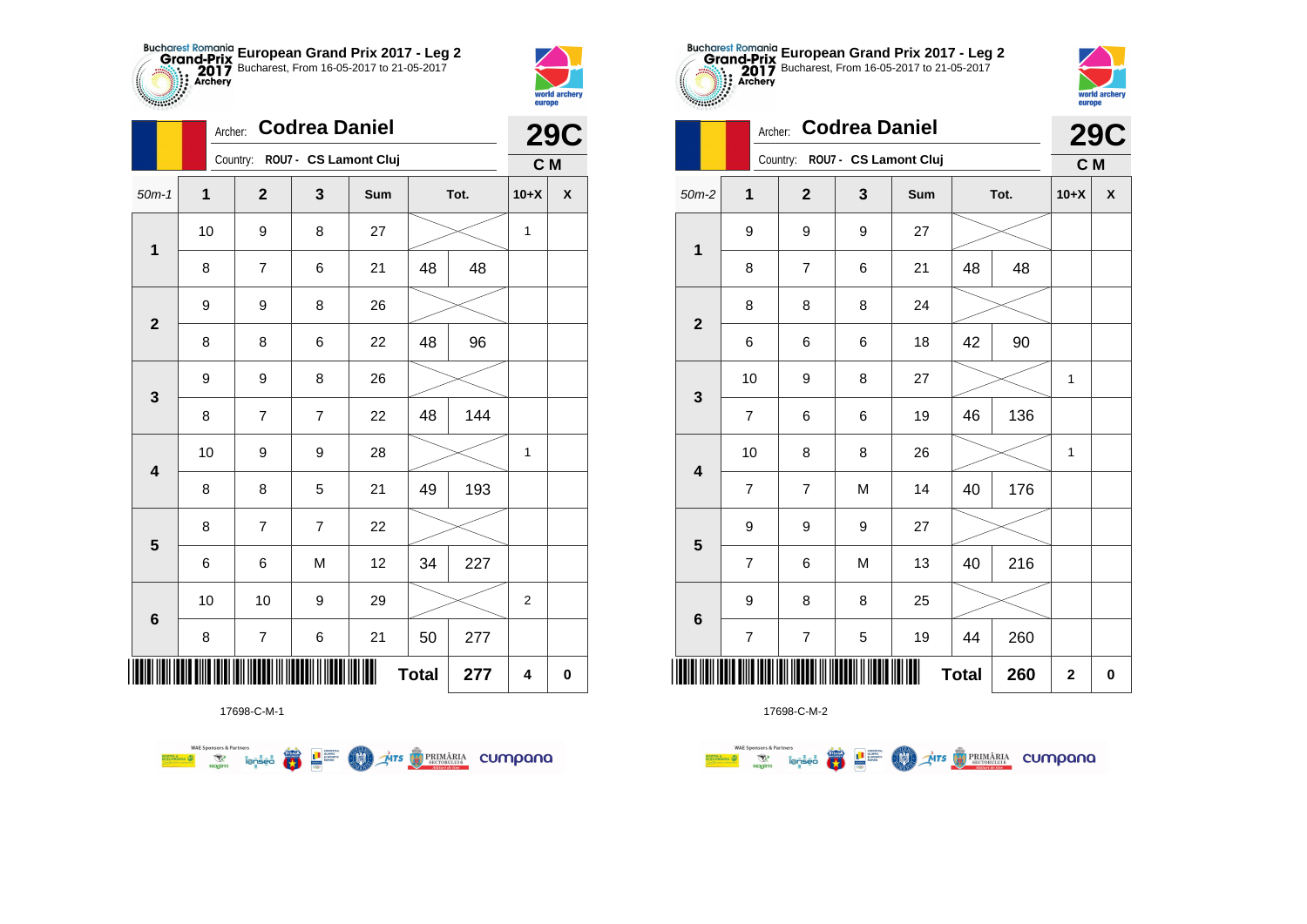



**THE** 

|                         | Archer:          |                | <b>Danilet Neculai</b> |                           |              |      |                  | <b>30B</b>         |
|-------------------------|------------------|----------------|------------------------|---------------------------|--------------|------|------------------|--------------------|
|                         |                  | Country:       |                        | ROU5 - CS Aktiv Bucuresti |              |      | C M              |                    |
| $50m-1$                 | 1                | $\mathbf 2$    | 3                      | Sum                       |              | Tot. | $10+X$           | $\pmb{\mathsf{X}}$ |
| $\mathbf 1$             | 10               | 10             | 10                     | 30                        |              |      | 3                |                    |
|                         | 10               | 9              | 7                      | 26                        | 56           | 56   | 1                |                    |
| $\overline{2}$          | $\boldsymbol{9}$ | 9              | 9                      | 27                        |              |      |                  |                    |
|                         | 9                | 8              | 8                      | 25                        | 52           | 108  |                  |                    |
| 3                       | X                | 10             | 9                      | 29                        |              |      | $\overline{2}$   | $\mathbf{1}$       |
|                         | 9                | 8              | $\overline{7}$         | 24                        | 53           | 161  |                  |                    |
| $\overline{\mathbf{4}}$ | Χ                | 10             | 9                      | 29                        |              |      | $\boldsymbol{2}$ | $\mathbf{1}$       |
|                         | 9                | 9              | 8                      | 26                        | 55           | 216  |                  |                    |
| 5                       | X                | 10             | 8                      | 28                        |              |      | 2                | 1                  |
|                         | 8                | $\overline{7}$ | $\overline{7}$         | 22                        | 50           | 266  |                  |                    |
| 6                       | X                | 10             | 10                     | 30                        |              |      | 3                | 1                  |
|                         | 9                | 9              | 9                      | 27                        | 57           | 323  |                  |                    |
| ║║║                     |                  |                |                        | Ш                         | <b>Total</b> | 323  | 13               | 4                  |



11880-C-M-2

|                         |             | Archer:      |    | <b>Danilet Neculai</b>    |              |      |                  | <b>30B</b>       |
|-------------------------|-------------|--------------|----|---------------------------|--------------|------|------------------|------------------|
|                         |             | Country:     |    | ROU5 - CS Aktiv Bucuresti |              |      | C M              |                  |
| $50m-2$                 | $\mathbf 1$ | $\mathbf{2}$ | 3  | Sum                       |              | Tot. | $10+X$           | $\boldsymbol{x}$ |
| 1                       | X           | X            | 10 | 30                        |              |      | 3                | $\overline{2}$   |
|                         | 10          | 9            | 9  | 28                        | 58           | 58   | 1                |                  |
| $\overline{2}$          | 10          | 10           | 9  | 29                        |              |      | $\boldsymbol{2}$ |                  |
|                         | 9           | 9            | 8  | 26                        | 55           | 113  |                  |                  |
| 3                       | 10          | 9            | 9  | 28                        |              |      | 1                |                  |
|                         | 9           | 9            | 8  | 26                        | 54           | 167  |                  |                  |
| $\overline{\mathbf{4}}$ | 10          | 10           | 9  | 29                        |              |      | $\overline{2}$   |                  |
|                         | 9           | 9            | 9  | 27                        | 56           | 223  |                  |                  |
| 5                       | X           | X            | 10 | 30                        |              |      | 3                | $\overline{2}$   |
|                         | 10          | 9            | 9  | 28                        | 58           | 281  | 1                |                  |
| $6\phantom{1}6$         | X           | X            | 10 | 30                        |              |      | 3                | $\overline{2}$   |
|                         | 10          | 9            | 8  | 27                        | 57           | 338  | 1                |                  |
|                         |             |              |    |                           | <b>Total</b> | 338  | 17               | 6                |

**European Grand Prix 2017 - Leg 2** Bucharest, From 16-05-2017 to 21-05-2017

world archer

europe

11880-C-M-1

第 9章

**COND** 

**THITS BETORIARIA CUMPANA** 

**WAE Sponsors & Partners**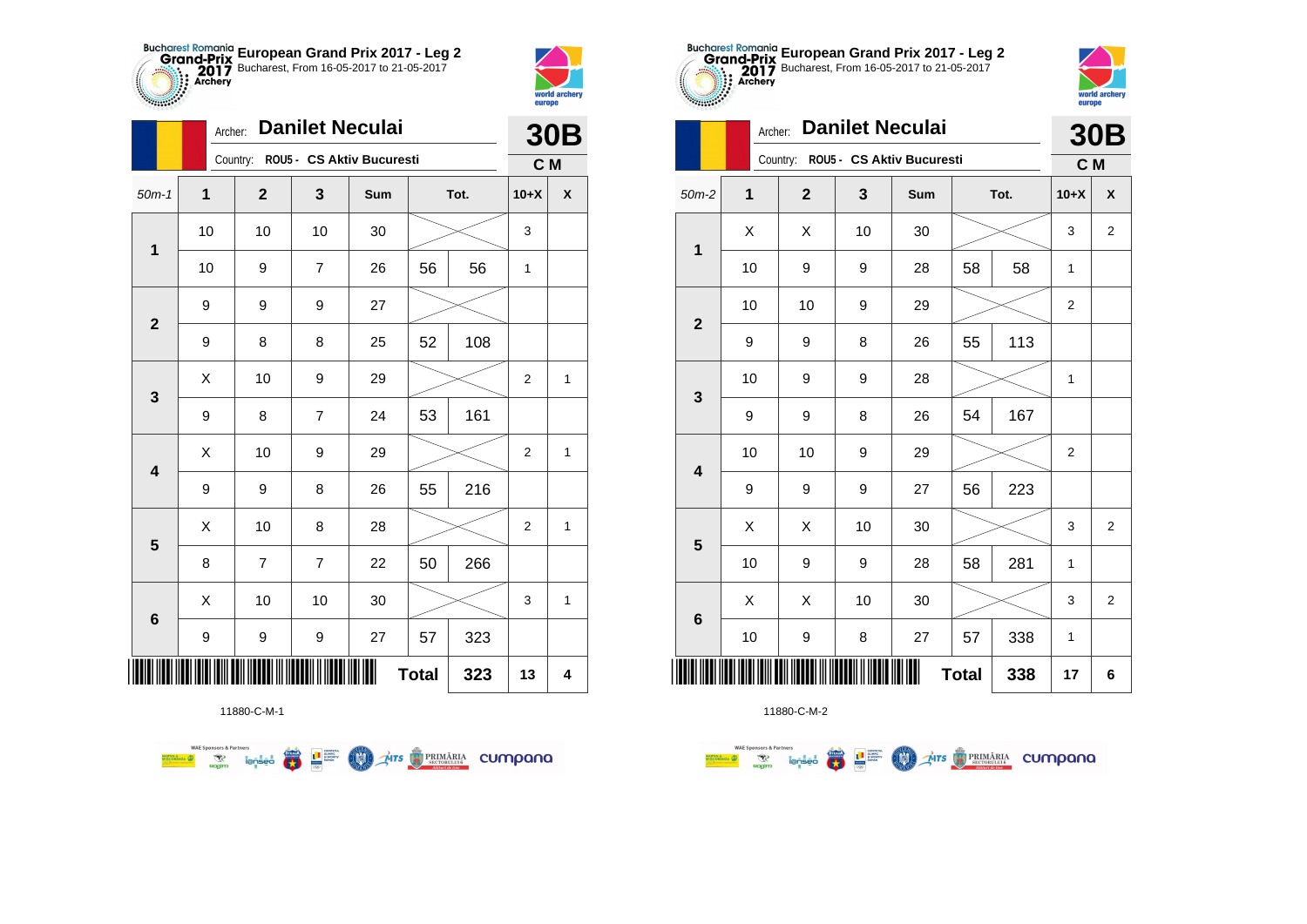



|                         | Archer: |             |                | <b>Kelemen Cristian</b>            |              |      |                         | <b>30C</b> |
|-------------------------|---------|-------------|----------------|------------------------------------|--------------|------|-------------------------|------------|
|                         |         |             |                | Country: ROU3 - CS Besta Bucaresti |              |      | C M                     |            |
| $50m-1$                 | 1       | $\mathbf 2$ | 3              | Sum                                |              | Tot. | $10+X$                  | X          |
| $\mathbf 1$             | Χ       | 10          | 10             | 30                                 |              |      | 3                       | 1          |
|                         | 9       | 9           | 8              | 26                                 | 56           | 56   |                         |            |
| $\mathbf 2$             | 10      | 10          | 9              | 29                                 |              |      | $\overline{2}$          |            |
|                         | 9       | 9           | 8              | 26                                 | 55           | 111  |                         |            |
| 3                       | 10      | 9           | 9              | 28                                 |              |      | $\mathbf 1$             |            |
|                         | 9       | 9           | 8              | 26                                 | 54           | 165  |                         |            |
| $\overline{\mathbf{4}}$ | Χ       | 10          | 8              | 28                                 |              |      | $\overline{2}$          | 1          |
|                         | 8       | 8           | $\overline{7}$ | 23                                 | 51           | 216  |                         |            |
| 5                       | Χ       | 10          | 9              | 29                                 |              |      | 2                       | 1          |
|                         | 9       | 9           | 8              | 26                                 | 55           | 271  |                         |            |
| 6                       | Χ       | 10          | 9              | 29                                 |              |      | $\overline{\mathbf{c}}$ | 1          |
|                         | 9       | 9           | $\bf 8$        | 26                                 | 55           | 326  |                         |            |
| IIII                    |         |             |                |                                    | <b>Total</b> | 326  | 12                      | 4          |

**Exercise on the Second Partial Company of the Company of the Company of the Company of the Company of Company of the Company of the Company of Company of the Company of the Company of the Company of the Company of the Com** 



20228-C-M-2

| $\sim$                  | Archer: |                |                | <b>Kelemen Cristian</b>            |              |     | <b>30C</b>     |                    |
|-------------------------|---------|----------------|----------------|------------------------------------|--------------|-----|----------------|--------------------|
|                         |         |                |                | Country: ROU3 - CS Besta Bucaresti |              |     | C M            |                    |
| $50m-2$                 | 1       | $\overline{2}$ | 3              | Sum                                | Tot.         |     | $10+X$         | $\pmb{\mathsf{X}}$ |
|                         | 10      | 9              | 9              | 28                                 |              |     | 1              |                    |
| 1                       | 9       | 9              | 6              | 24                                 | 52           | 52  |                |                    |
|                         | 10      | 9              | 9              | 28                                 |              |     | 1              |                    |
| $\overline{2}$          | 9       | 8              | 8              | 25                                 | 53           | 105 |                |                    |
|                         | 10      | 10             | 9              | 29                                 |              |     | $\overline{2}$ |                    |
| 3                       | 9       | 8              | 8              | 25                                 | 54           | 159 |                |                    |
| $\overline{\mathbf{4}}$ | 10      | 9              | 9              | 28                                 |              |     | 1              |                    |
|                         | 8       | 8              | 8              | 24                                 | 52           | 211 |                |                    |
| 5                       | 10      | 9              | 9              | 28                                 |              |     | 1              |                    |
|                         | 8       | 8              | 8              | 24                                 | 52           | 263 |                |                    |
| $6\phantom{1}6$         | 10      | 9              | 9              | 28                                 |              |     | 1              |                    |
|                         | 9       | 8              | $\overline{7}$ | 24                                 | 52           | 315 |                |                    |
|                         |         |                |                |                                    | <b>Total</b> | 315 | $\overline{7}$ | $\bf{0}$           |

**European Grand Prix 2017 - Leg 2** Bucharest, From 16-05-2017 to 21-05-2017

world archer

20228-C-M-1

**WAE Sponsors & Partners**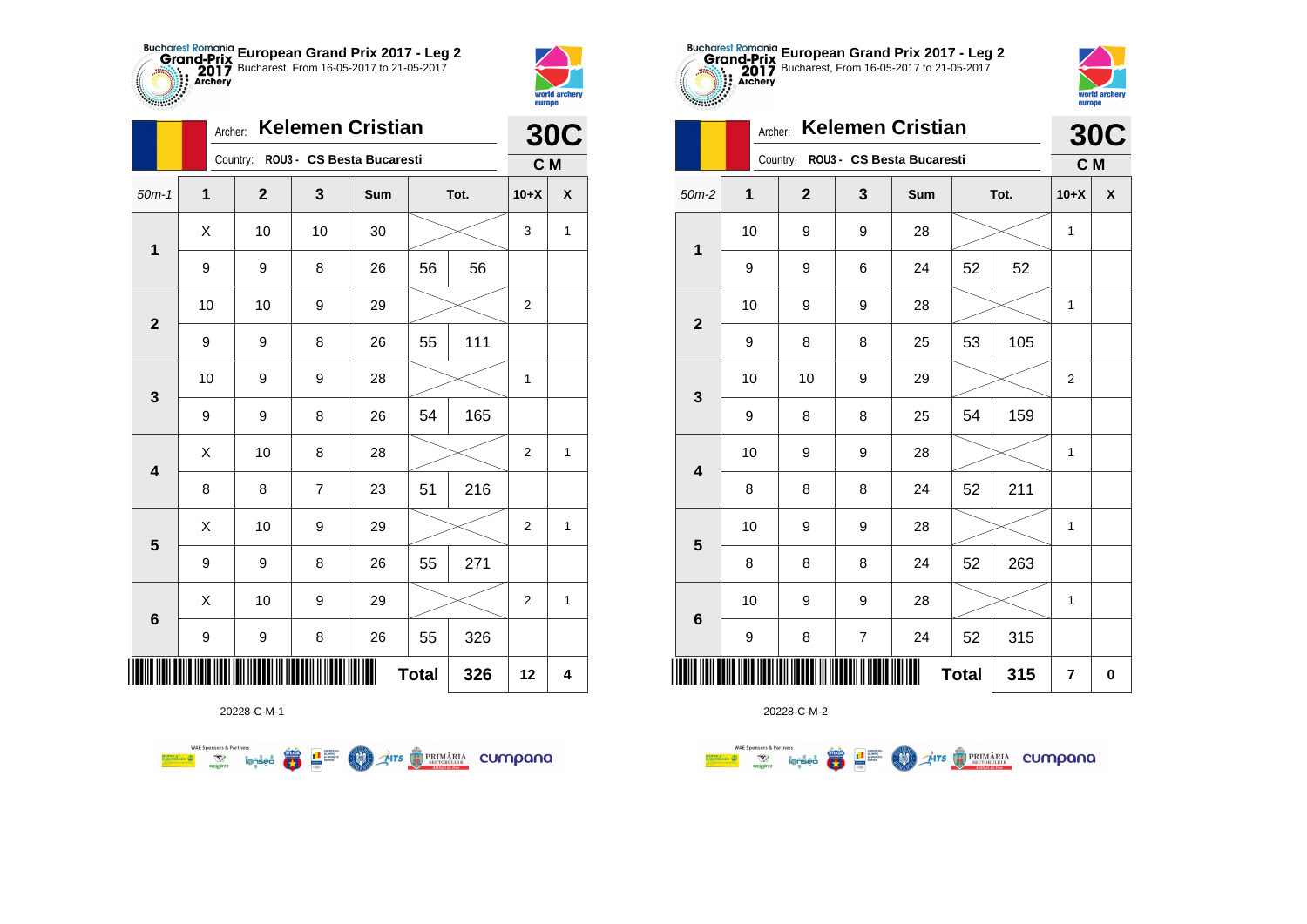



**TABLE** 

|         | Przybylski Lukasz<br>Archer:<br>POL - Poland<br>Country:<br>$\mathbf{1}$<br>$\mathbf 2$<br>3<br>Sum<br>Tot.<br>10<br>10<br>10<br>30<br>1<br>56<br>8<br>56<br>9<br>9<br>26<br>X<br>10<br>10<br>30<br>$\mathbf 2$<br>115<br>59<br>10<br>10<br>9<br>29<br>10<br>Χ<br>Χ<br>30<br>3<br>10<br>58<br>173<br>9<br>9<br>28<br>10<br>9<br>9<br>28<br>$\overline{\mathbf{4}}$<br>228<br>9<br>9<br>9<br>27<br>55<br>X<br>10<br>X<br>30<br>5<br>10<br>10<br>10<br>30<br>288<br>60 |    |    |    |              |     | <b>30D</b>       |                    |
|---------|----------------------------------------------------------------------------------------------------------------------------------------------------------------------------------------------------------------------------------------------------------------------------------------------------------------------------------------------------------------------------------------------------------------------------------------------------------------------|----|----|----|--------------|-----|------------------|--------------------|
|         |                                                                                                                                                                                                                                                                                                                                                                                                                                                                      |    |    |    |              |     | C M              |                    |
| $50m-1$ |                                                                                                                                                                                                                                                                                                                                                                                                                                                                      |    |    |    |              |     | $10+X$           | $\pmb{\mathsf{X}}$ |
|         |                                                                                                                                                                                                                                                                                                                                                                                                                                                                      |    |    |    |              |     | 3                |                    |
|         |                                                                                                                                                                                                                                                                                                                                                                                                                                                                      |    |    |    |              |     |                  |                    |
|         |                                                                                                                                                                                                                                                                                                                                                                                                                                                                      |    |    |    |              |     | 3                | 1                  |
|         |                                                                                                                                                                                                                                                                                                                                                                                                                                                                      |    |    |    |              |     | $\boldsymbol{2}$ |                    |
|         |                                                                                                                                                                                                                                                                                                                                                                                                                                                                      |    |    |    |              |     | 3                | $\boldsymbol{2}$   |
|         |                                                                                                                                                                                                                                                                                                                                                                                                                                                                      |    |    |    |              |     | 1                |                    |
|         |                                                                                                                                                                                                                                                                                                                                                                                                                                                                      |    |    |    |              |     | 1                |                    |
|         |                                                                                                                                                                                                                                                                                                                                                                                                                                                                      |    |    |    |              |     |                  |                    |
|         |                                                                                                                                                                                                                                                                                                                                                                                                                                                                      |    |    |    |              |     | 3                | 2                  |
|         |                                                                                                                                                                                                                                                                                                                                                                                                                                                                      |    |    |    |              |     | 3                |                    |
|         | Χ                                                                                                                                                                                                                                                                                                                                                                                                                                                                    | 10 | 10 | 30 |              |     | 3                | 1                  |
| 6       | 9                                                                                                                                                                                                                                                                                                                                                                                                                                                                    | 9  | 8  | 26 | 56           | 344 |                  |                    |
| ║║║     |                                                                                                                                                                                                                                                                                                                                                                                                                                                                      |    |    |    | <b>Total</b> | 344 | 22               | 6                  |

**TATS BRIMARIA CUMPANA** 

15881-C-M-1

**FRA** 

**L** B SPORTER

**COND** 

**WAE Sponsors & Partners** 



15881-C-M-2



|                                        | Przybylski Lukasz<br>Archer: |              |              |     |    |      |        |                           |  |
|----------------------------------------|------------------------------|--------------|--------------|-----|----|------|--------|---------------------------|--|
|                                        |                              | Country:     | POL - Poland |     |    |      | C M    |                           |  |
| $50m-2$                                | $\mathbf{1}$                 | $\mathbf{2}$ | 3            | Sum |    | Tot. | $10+X$ | $\boldsymbol{\mathsf{x}}$ |  |
| $\mathbf 1$                            | X                            | 10           | 10           | 30  |    |      | 3      | $\mathbf{1}$              |  |
|                                        | 9                            | 9            | 8            | 26  | 56 | 56   |        |                           |  |
| $\overline{\mathbf{2}}$                | 10                           | 10           | 10           | 30  |    |      | 3      |                           |  |
|                                        | 10                           | 9            | 9            | 28  | 58 | 114  | 1      |                           |  |
| 3                                      | Χ                            | 10           | 10           | 30  |    |      | 3      | $\mathbf{1}$              |  |
|                                        | 10                           | 9            | 9            | 28  | 58 | 172  | 1      |                           |  |
| $\overline{\mathbf{4}}$                | 10                           | 10           | 10           | 30  |    |      | 3      |                           |  |
|                                        | 9                            | 9            | 9            | 27  | 57 | 229  |        |                           |  |
| 5                                      | 9                            | 9            | 9            | 27  |    |      |        |                           |  |
|                                        | 9                            | 9            | 8            | 26  | 53 | 282  |        |                           |  |
| $\bf 6$                                | X                            | Χ            | 10           | 30  |    |      | 3      | $\overline{2}$            |  |
|                                        | 9                            | 9            | 8            | 26  | 56 | 338  |        |                           |  |
| IIII<br>Ш<br><b>Total</b><br>338<br>17 |                              |              |              |     |    |      |        | 4                         |  |

**European Grand Prix 2017 - Leg 2** Bucharest, From 16-05-2017 to 21-05-2017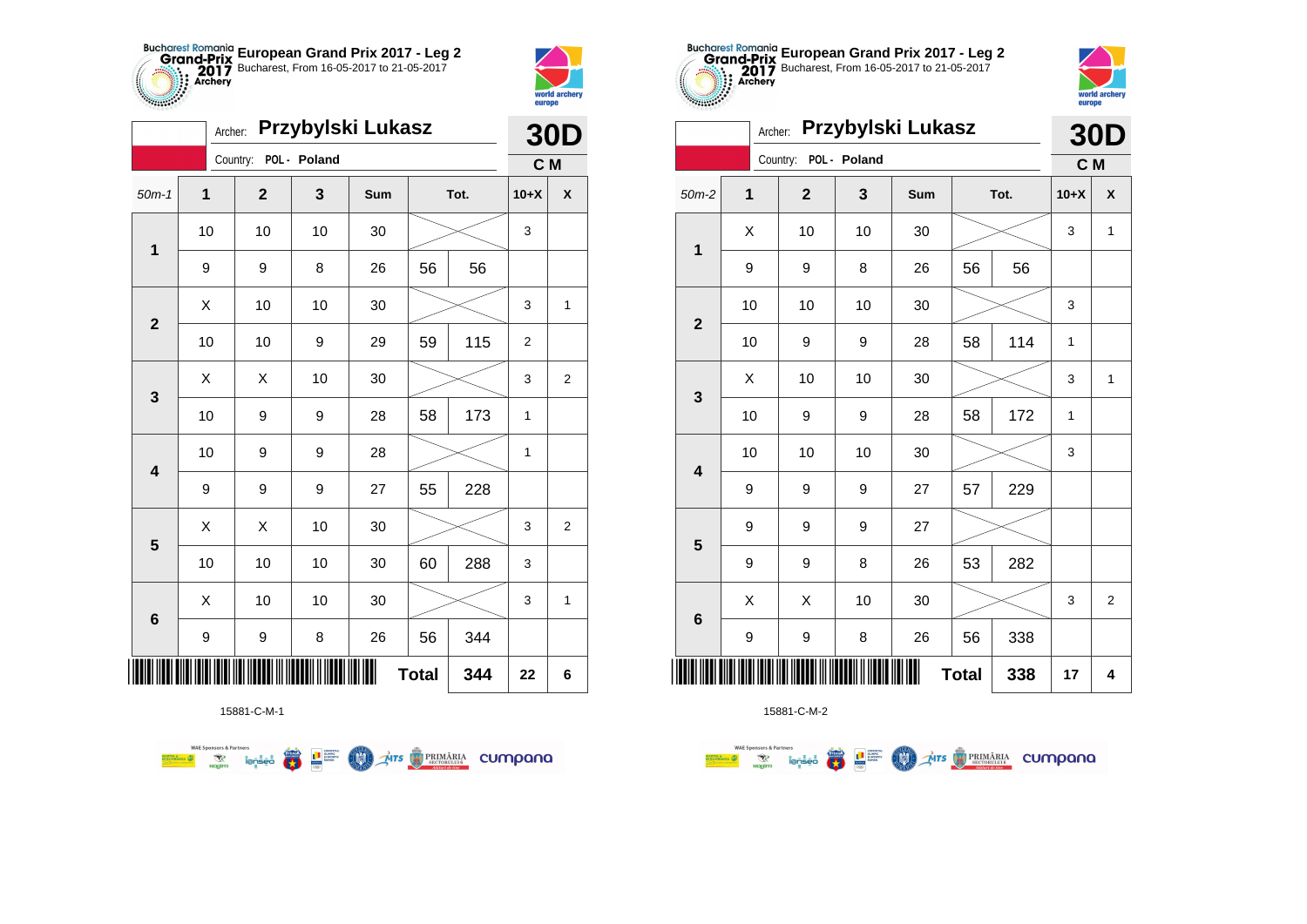



**TABLE** 

|                         | Archer:        |                | <b>Filip Ghiorghi</b> |                                      |              |      |                | 31B                |
|-------------------------|----------------|----------------|-----------------------|--------------------------------------|--------------|------|----------------|--------------------|
|                         |                |                |                       | Country: ROU6 - CS Kinetik Bucuresti |              |      | C M            |                    |
| $50m-1$                 | 1              | $\overline{2}$ | 3                     | Sum                                  |              | Tot. | $10+X$         | $\pmb{\mathsf{X}}$ |
| 1                       | X              | 10             | 10                    | 30                                   |              |      | 3              | $\mathbf{1}$       |
|                         | 9              | 8              | 8                     | 25                                   | 55           | 55   |                |                    |
| $\overline{2}$          | X              | 10             | 9                     | 29                                   |              |      | $\overline{2}$ | $\mathbf{1}$       |
|                         | 8              | 8              | 6                     | 22                                   | 51           | 106  |                |                    |
| 3                       | 9              | $\overline{7}$ | $\overline{7}$        | 23                                   |              |      |                |                    |
|                         | $\overline{7}$ | $\overline{7}$ | 5                     | 19                                   | 42           | 148  |                |                    |
| $\overline{\mathbf{4}}$ | Χ              | 10             | 9                     | 29                                   |              |      | $\overline{2}$ | $\mathbf{1}$       |
|                         | 9              | 8              | 8                     | 25                                   | 54           | 202  |                |                    |
| 5                       | X              | 9              | 9                     | 28                                   |              |      | 1              | 1                  |
|                         | 8              | $\overline{7}$ | 6                     | 21                                   | 49           | 251  |                |                    |
| $6\phantom{1}6$         | 10             | 9              | 9                     | 28                                   |              |      | 1              |                    |
|                         | 8              | 7              | M                     | 15                                   | 43           | 294  |                |                    |
|                         |                |                |                       |                                      | <b>Total</b> | 294  | 9              | 4                  |

Mrs PRIMÁRIA CUMpana



17293-C-M-2

|                         |                | <b>Filip Ghiorghi</b><br>Archer: |                |                             | 31B          |      |                |          |
|-------------------------|----------------|----------------------------------|----------------|-----------------------------|--------------|------|----------------|----------|
|                         |                | Country:                         |                | ROU6 - CS Kinetik Bucuresti |              |      | C M            |          |
| $50m-2$                 | 1              | $\overline{2}$                   | 3              | Sum                         |              | Tot. | $10+X$         | X        |
| $\mathbf 1$             | 9              | 9                                | 8              | 26                          |              |      |                |          |
|                         | 8              | 8                                | $\overline{7}$ | 23                          | 49           | 49   |                |          |
| $\overline{2}$          | 10             | 9                                | 9              | 28                          |              |      | 1              |          |
|                         | $\overline{7}$ | 7                                | $\overline{7}$ | 21                          | 49           | 98   |                |          |
| 3                       | 10             | 10                               | 10             | 30                          |              |      | 3              |          |
|                         | 9              | 9                                | 7              | 25                          | 55           | 153  |                |          |
| $\overline{\mathbf{4}}$ | 10             | 9                                | 8              | 27                          |              |      | 1              |          |
|                         | $\overline{7}$ | $\overline{7}$                   | 6              | 20                          | 47           | 200  |                |          |
| 5                       | 10             | 10                               | 9              | 29                          |              |      | $\overline{2}$ |          |
|                         | 8              | 8                                | $\overline{7}$ | 23                          | 52           | 252  |                |          |
| $6\phantom{1}6$         | 10             | 9                                | 9              | 28                          |              |      | 1              |          |
|                         | 9              | 9                                | 8              | 26                          | 54           | 306  |                |          |
|                         |                |                                  |                |                             | <b>Total</b> | 306  | 8              | $\bf{0}$ |

**European Grand Prix 2017 - Leg 2** Bucharest, From 16-05-2017 to 21-05-2017

world arche

europe

17293-C-M-1

**FRA** 

L<sup>a</sup> super

**COO** 

**WAE Sponsors & Partners**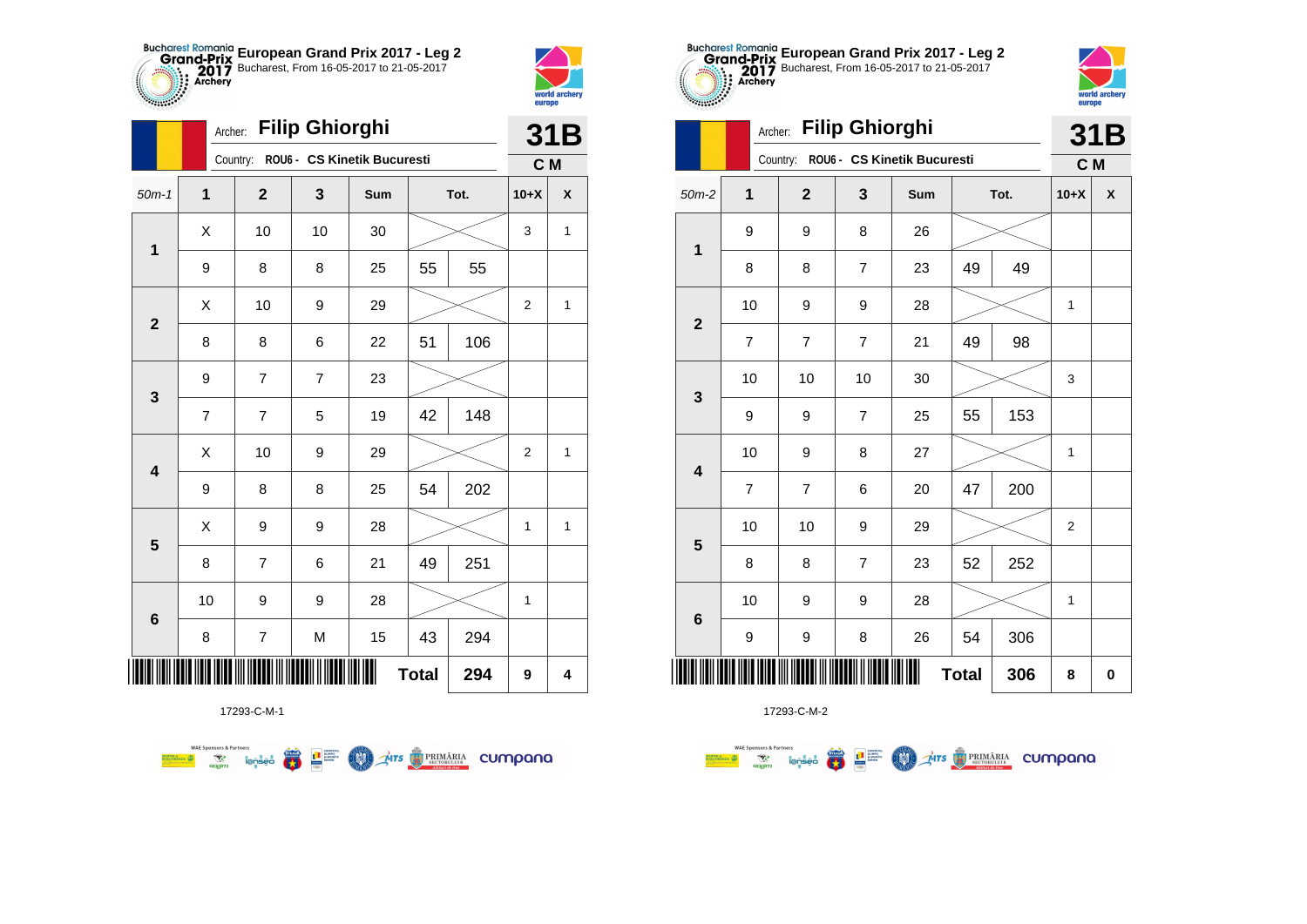



*<u>SHING OF STRAIN STRAINS OF STRAIN STRAINS OF STRAIN STRAINS OF STRAIN STRAIN STRAINS OF STRAIN STRAIN STRAIN STR*</u>

|             | Archer:      |              |              | <b>Haugseth Mads</b> |              |      |                | <b>31C</b>   |
|-------------|--------------|--------------|--------------|----------------------|--------------|------|----------------|--------------|
|             |              | Country:     | NOR - Norway |                      |              |      | C M            |              |
| $50m-1$     | $\mathbf{1}$ | $\mathbf{2}$ | 3            | Sum                  |              | Tot. | $10+X$         | X            |
| $\mathbf 1$ | X            | 10           | 10           | 30                   |              |      | 3              | 1            |
|             | 10           | 10           | 9            | 29                   | 59           | 59   | $\overline{2}$ |              |
| $\mathbf 2$ | X            | Χ            | X            | 30                   |              |      | 3              | 3            |
|             | 10           | 10           | 9            | 29                   | 59           | 118  | $\overline{2}$ |              |
| 3           | Χ            | X            | 10           | 30                   |              |      | 3              | 2            |
|             | 10           | 10           | 9            | 29                   | 59           | 177  | 2              |              |
| 4           | X            | 10           | 9            | 29                   |              |      | $\overline{2}$ | $\mathbf{1}$ |
|             | 9            | 9            | 8            | 26                   | 55           | 232  |                |              |
| 5           | X            | 10           | 9            | 29                   |              |      | $\overline{2}$ | $\mathbf{1}$ |
|             | 9            | 9            | 9            | 27                   | 56           | 288  |                |              |
| 6           | Χ            | 10           | 10           | 30                   |              |      | 3              | $\mathbf 1$  |
|             | 9            | 9            | 9            | 27                   | 57           | 345  |                |              |
|             |              |              |              |                      | <b>Total</b> | 345  | 22             | 9            |

**THE STRIMARIA CUMPANA** 



12633-C-M-2

|                         | Archer:             |              |                  | <b>Haugseth Mads</b> |    |      |        | <b>31C</b>     |
|-------------------------|---------------------|--------------|------------------|----------------------|----|------|--------|----------------|
|                         |                     | Country:     | NOR - Norway     |                      |    |      | C M    |                |
| $50m-2$                 | 1                   | $\mathbf{2}$ | 3                | Sum                  |    | Tot. | $10+X$ | X              |
| $\mathbf 1$             | X                   | X            | X                | 30                   |    |      | 3      | 3              |
|                         | 9                   | 9            | $\boldsymbol{9}$ | 27                   | 57 | 57   |        |                |
| $\mathbf{2}$            | X                   | X            | X                | 30                   |    |      | 3      | 3              |
|                         | X                   | 10           | 10               | 30                   | 60 | 117  | 3      | $\mathbf{1}$   |
|                         | X                   | Χ            | 10               | 30                   |    |      | 3      | $\overline{2}$ |
| 3                       | 9                   | 9            | 9                | 27                   | 57 | 174  |        |                |
| $\overline{\mathbf{4}}$ | X                   | X            | X                | 30                   |    |      | 3      | 3              |
|                         | 10                  | 9            | 9                | 28                   | 58 | 232  | 1      |                |
| 5                       | X                   | X            | 10               | 30                   |    |      | 3      | $\overline{2}$ |
|                         | 10                  | 9            | 9                | 28                   | 58 | 290  | 1      |                |
| $\bf 6$                 | X                   | 10           | 10               | 30                   |    |      | 3      | $\mathbf{1}$   |
|                         | 10                  | 10           | $10$             | 30                   | 60 | 350  | 3      |                |
| IIII                    | <b>Total</b><br>350 |              |                  |                      |    |      |        |                |

**European Grand Prix 2017 - Leg 2** Bucharest, From 16-05-2017 to 21-05-2017

world arche

europe

12633-C-M-1

第 2章

**COND** 

**WAE Sponsors & Partners**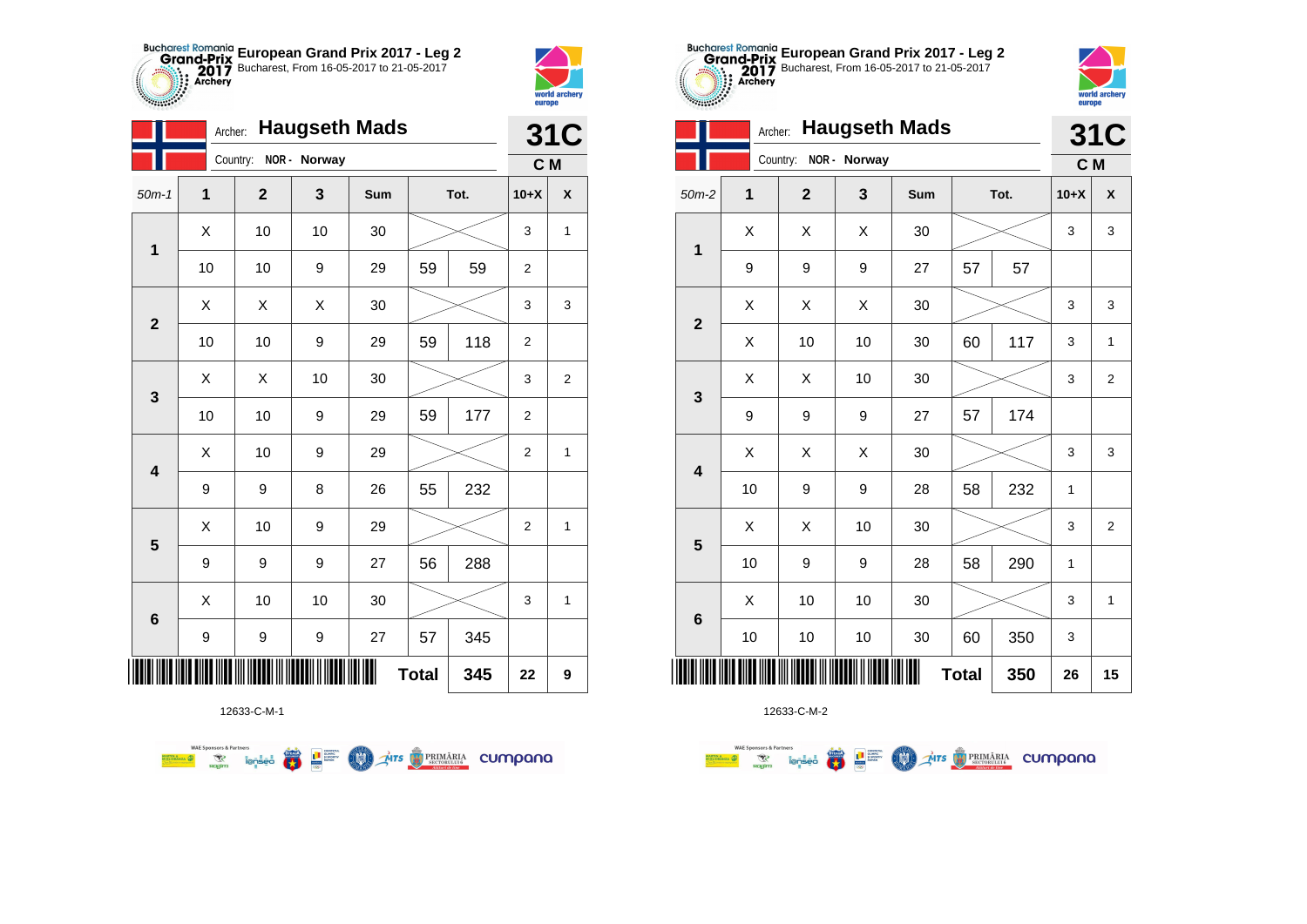



|                         |             | Archer:               | <b>Szelag Filip</b> |     |              |      | 31D<br>C M<br>$10+X$<br>$\overline{2}$<br>$\overline{2}$<br>1<br>1 |              |  |  |
|-------------------------|-------------|-----------------------|---------------------|-----|--------------|------|--------------------------------------------------------------------|--------------|--|--|
|                         |             | Country: POL - Poland |                     |     |              |      |                                                                    |              |  |  |
| $50m-1$                 | $\mathbf 1$ | $\mathbf{2}$          | 3                   | Sum |              | Tot. |                                                                    | $\pmb{\chi}$ |  |  |
| 1                       | 10          | 10                    | 9                   | 29  |              |      |                                                                    |              |  |  |
|                         | 9           | 9                     | 9                   | 27  | 56           | 56   |                                                                    |              |  |  |
| $\mathbf{2}$            | 10          | 10                    | 9                   | 29  |              |      |                                                                    |              |  |  |
|                         | 9           | 9                     | 7                   | 25  | 54           | 110  |                                                                    |              |  |  |
| 3                       | 10          | 9                     | 9                   | 28  |              |      |                                                                    |              |  |  |
|                         | 9           | 8                     | 8                   | 25  | 53           | 163  |                                                                    |              |  |  |
| $\overline{\mathbf{4}}$ | 10          | 9                     | 9                   | 28  |              |      |                                                                    |              |  |  |
|                         | 9           | 8                     | 8                   | 25  | 53           | 216  |                                                                    |              |  |  |
| $\overline{\mathbf{5}}$ | 10          | 9                     | 9                   | 28  |              |      | 1                                                                  |              |  |  |
|                         | 9           | 9                     | $\overline{7}$      | 25  | 53           | 269  |                                                                    |              |  |  |
| $\bf 6$                 | X           | 9                     | 9                   | 28  |              |      | 1                                                                  | 1            |  |  |
|                         | 9           | 8                     | 8                   | 25  | 53           | 322  |                                                                    |              |  |  |
| ║║║                     |             |                       |                     |     | <b>Total</b> | 322  | 8                                                                  | 1            |  |  |

**THE STRIMARIA CUMPANA** 



17886-C-M-2

|                         | Archer: |                       | <b>Szelag Filip</b> |     |              |      |                | 31D                |
|-------------------------|---------|-----------------------|---------------------|-----|--------------|------|----------------|--------------------|
|                         |         | Country: POL - Poland |                     |     |              |      | C M            |                    |
| $50m-2$                 | 1       | $\overline{2}$        | 3                   | Sum |              | Tot. | $10+X$         | $\pmb{\mathsf{X}}$ |
| $\mathbf 1$             | X       | 10                    | 9                   | 29  |              |      | $\overline{2}$ | 1                  |
|                         | 9       | 8                     | 8                   | 25  | 54           | 54   |                |                    |
| $\overline{2}$          | 10      | 9                     | 9                   | 28  |              |      | $\mathbf{1}$   |                    |
|                         | 9       | 9                     | 8                   | 26  | 54           | 108  |                |                    |
| 3                       | 9       | 9                     | 9                   | 27  |              |      |                |                    |
|                         | 8       | 8                     | 7                   | 23  | 50           | 158  |                |                    |
| $\overline{\mathbf{4}}$ | X       | 9                     | 9                   | 28  |              |      | $\mathbf{1}$   | 1                  |
|                         | 9       | 9                     | 9                   | 27  | 55           | 213  |                |                    |
| 5                       | X       | 9                     | 9                   | 28  |              |      | $\mathbf{1}$   | $\mathbf{1}$       |
|                         | 9       | 8                     | 8                   | 25  | 53           | 266  |                |                    |
| $6\phantom{1}6$         | Χ       | 10                    | 10                  | 30  |              |      | 3              | 1                  |
|                         | 9       | 9                     | 9                   | 27  | 57           | 323  |                |                    |
| III                     |         |                       |                     | Ш   | <b>Total</b> | 323  | 8              | 4                  |

**European Grand Prix 2017 - Leg 2** Bucharest, From 16-05-2017 to 21-05-2017

world archer

europe

Archer: **Szelag Filip**

**Supply of Strategy** 

17886-C-M-1

● ■

**COMO** 

**WAE Sponsors & Partners**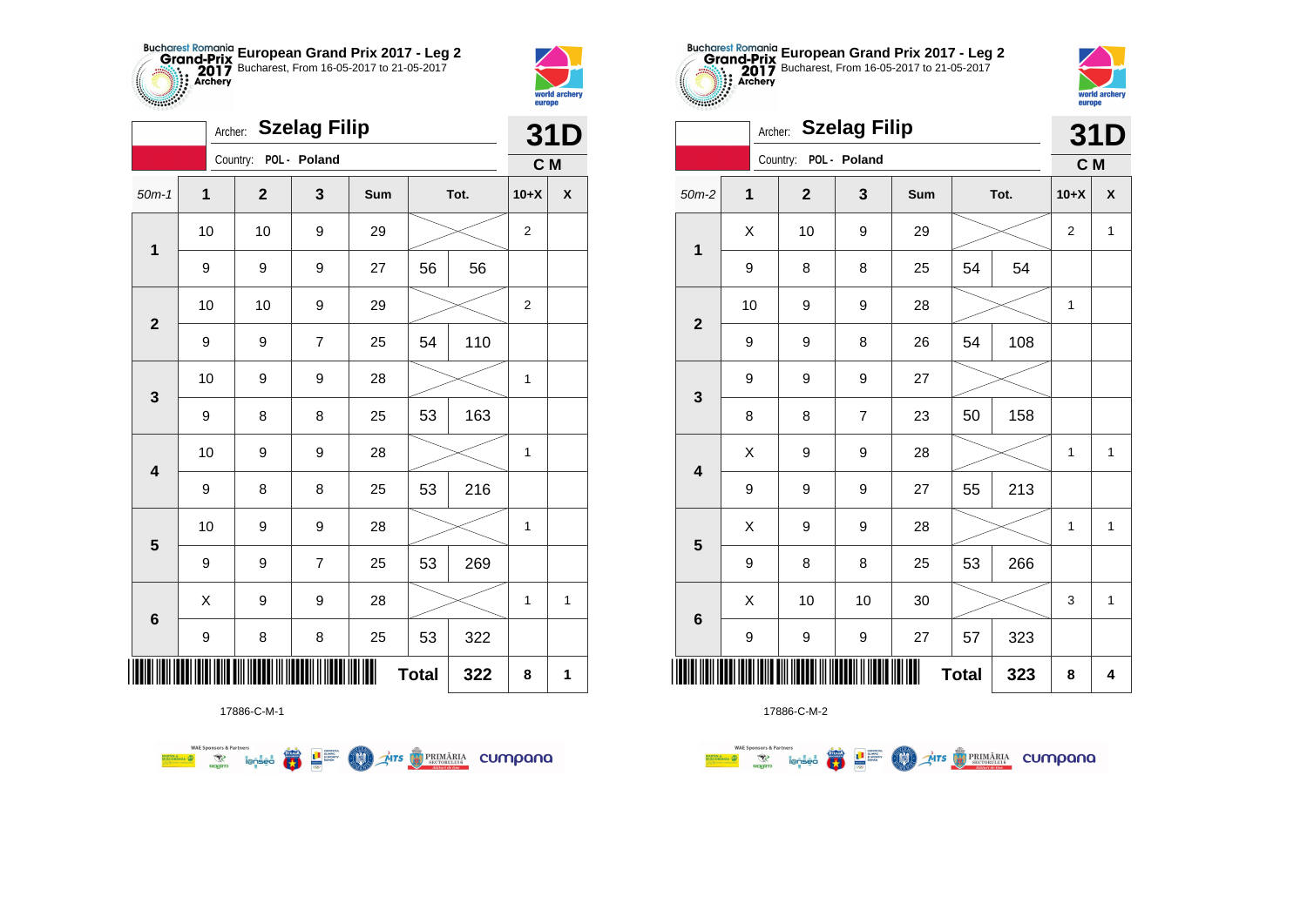



**TABLE** 

|                         | Archer: |                        |    | <b>Gruiescu Cosmin</b> |              |      |              | <b>32A</b>              |
|-------------------------|---------|------------------------|----|------------------------|--------------|------|--------------|-------------------------|
|                         |         | Country: ROU - Romania |    |                        |              |      | C M          |                         |
| $50m-1$                 | 1       | $\mathbf 2$            | 3  | Sum                    |              | Tot. | $10+X$       | $\pmb{\mathsf{X}}$      |
| $\mathbf{1}$            | X       | 9                      | 9  | 28                     |              |      | 1            | $\mathbf{1}$            |
|                         | 9       | 8                      | 7  | 24                     | 52           | 52   |              |                         |
| $\mathbf{2}$            | 10      | 9                      | 9  | 28                     |              |      | 1            |                         |
|                         | 9       | 9                      | 8  | 26                     | 54           | 106  |              |                         |
| 3                       | X       | X                      | 10 | 30                     |              |      | 3            | $\boldsymbol{2}$        |
|                         | $10$    | 9                      | 9  | 28                     | 58           | 164  | $\mathbf{1}$ |                         |
| $\overline{\mathbf{4}}$ | X       | X                      | X  | 30                     |              |      | 3            | 3                       |
|                         | 10      | 10                     | 9  | 29                     | 59           | 223  | 2            |                         |
| $\overline{\mathbf{5}}$ | Χ       | 10                     | 10 | 30                     |              |      | 3            | 1                       |
|                         | 9       | 9                      | 8  | 26                     | 56           | 279  |              |                         |
|                         | 10      | 9                      | 9  | 28                     |              |      | $\mathbf 1$  |                         |
| $\bf 6$                 | 9       | 9                      | 8  | 26                     | 54           | 333  |              |                         |
| ∭                       |         |                        |    |                        | <b>Total</b> | 333  | 15           | $\overline{\mathbf{r}}$ |

**OD** Ars **D** PRIMÁRIA CUMPONO

17691-C-M-1

第1章

**WAE Sponsors & Partners** 



17691-C-M-2

|                 | Archer: |                        |    | <b>32A</b> |    |      |                |              |
|-----------------|---------|------------------------|----|------------|----|------|----------------|--------------|
|                 |         | Country: ROU - Romania |    |            |    |      | C M            |              |
| $50m-2$         | 1       | $\overline{2}$         | 3  | Sum        |    | Tot. | $10+X$         | X            |
| 1               | X       | 10                     | 10 | 30         |    |      |                | $\mathbf{1}$ |
|                 | 9       | 9                      | 8  | 26         | 56 | 56   |                |              |
| $\overline{2}$  | Χ       | 10                     | 10 | 30         |    |      | 3              | $\mathbf{1}$ |
|                 | 9       | 9                      | 8  | 26         | 56 | 112  |                |              |
| 3               | 10      | 10                     | 10 | 30         |    |      | 3              |              |
|                 | 9       | 8                      | 8  | 25         | 55 | 167  |                |              |
| 4               | X       | 10                     | 10 | 30         |    |      | 3              | $\mathbf{1}$ |
|                 | 10      | 10                     | 9  | 29         | 59 | 226  | $\overline{2}$ |              |
| 5               | X       | 9                      | 9  | 28         |    |      | 1              | 1            |
|                 | 9       | 9                      | 8  | 26         | 54 | 280  |                |              |
| $6\phantom{1}6$ | 10      | 10                     | 9  | 29         |    |      | $\overline{2}$ |              |
|                 | 9       | 9                      | 9  | 27         | 56 | 336  |                |              |
|                 | 17      | 4                      |    |            |    |      |                |              |

**European Grand Prix 2017 - Leg 2** Bucharest, From 16-05-2017 to 21-05-2017

> world archer europe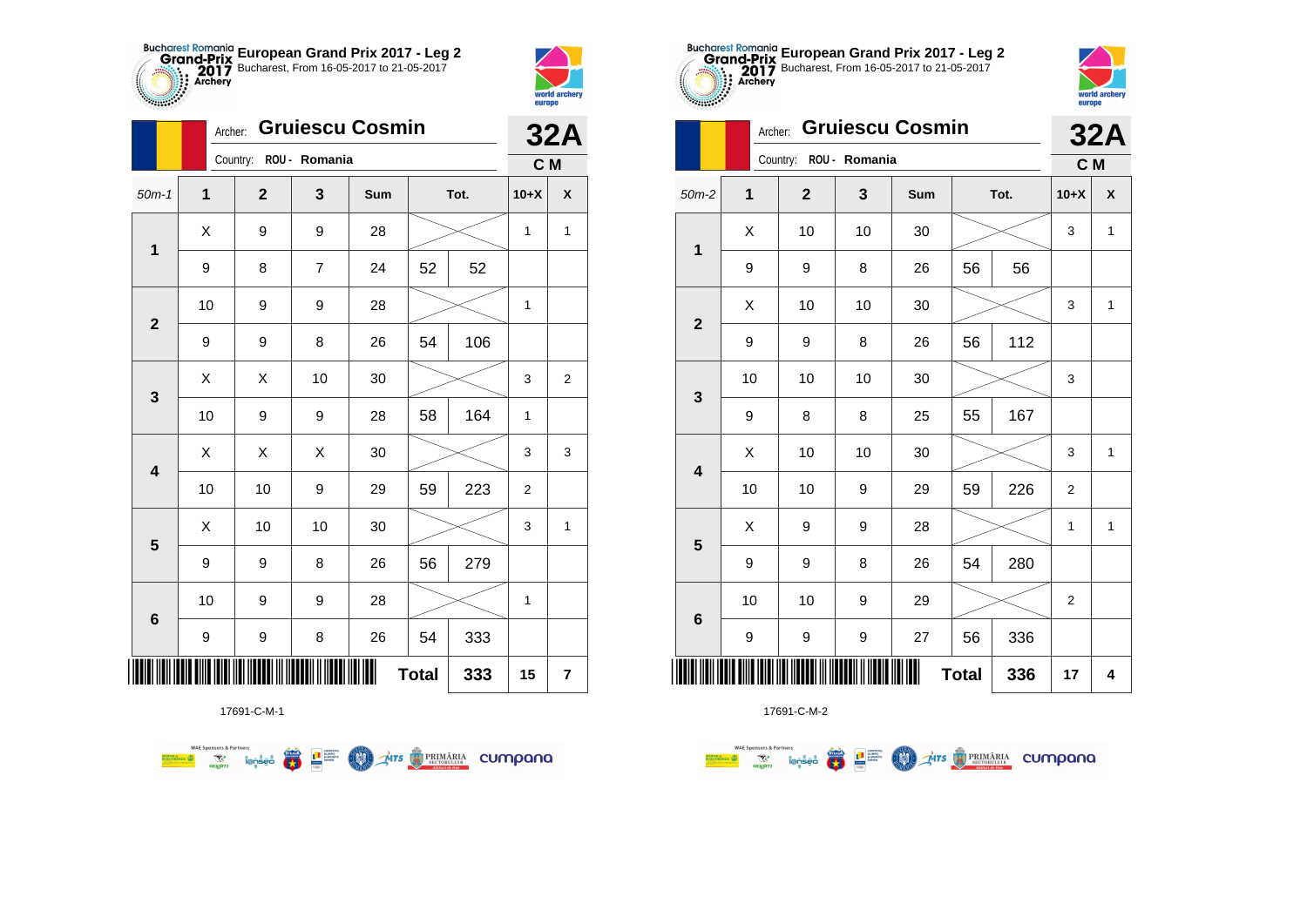



2783

| Ф<br>麗                  |              | Archer: Zikic Stefan  |                |     |              |      |                | <b>32B</b>         |
|-------------------------|--------------|-----------------------|----------------|-----|--------------|------|----------------|--------------------|
|                         |              | Country: SRB - Serbia |                |     |              |      | C M            |                    |
| $50m-1$                 | $\mathbf{1}$ | $\mathbf{2}$          | 3              | Sum |              | Tot. | $10+X$         | $\pmb{\mathsf{X}}$ |
| $\mathbf{1}$            | 9            | 9                     | 9              | 27  |              |      |                |                    |
|                         | 9            | 8                     | 8              | 25  | 52           | 52   |                |                    |
| $\mathbf{2}$            | X            | X                     | 10             | 30  |              |      | 3              | $\overline{2}$     |
|                         | 9            | 9                     | 8              | 26  | 56           | 108  |                |                    |
| $\mathbf{3}$            | 10           | 10                    | 9              | 29  |              |      | $\overline{2}$ |                    |
|                         | 9            | 9                     | 9              | 27  | 56           | 164  |                |                    |
| $\overline{\mathbf{4}}$ | 10           | 9                     | 9              | 28  |              |      | 1              |                    |
|                         | 9            | 8                     | $\overline{7}$ | 24  | 52           | 216  |                |                    |
| $\overline{\mathbf{5}}$ | 10           | 10                    | 10             | 30  |              |      | 3              |                    |
|                         | 9            | 9                     | 8              | 26  | 56           | 272  |                |                    |
| $\bf 6$                 | 10           | 10                    | 10             | 30  |              |      | 3              |                    |
|                         | 9            | 9                     | 9              | 27  | 57           | 329  |                |                    |
|                         |              |                       |                | Ш   | <b>Total</b> | 329  | 12             | $\mathbf 2$        |

**Exercise on the Second Parties of the Conservation Company of the Conservation Company of the Conservation Company** 



17695-C-M-2

| 金器                      | Archer:             |                | <b>Zikic Stefan</b> |     |    |      |                  | <b>32B</b>     |
|-------------------------|---------------------|----------------|---------------------|-----|----|------|------------------|----------------|
|                         |                     | Country:       | SRB - Serbia        |     |    |      | C M              |                |
| $50m-2$                 | 1                   | $\overline{2}$ | 3                   | Sum |    | Tot. | $10+X$           | X              |
| $\mathbf{1}$            | 10                  | 10             | 10                  | 30  |    |      | 3                |                |
|                         | 10                  | 9              | 9                   | 28  | 58 | 58   | 1                |                |
| $\overline{\mathbf{2}}$ | X                   | X              | 10                  | 30  |    |      | 3                | 2              |
|                         | 10                  | 10             | 8                   | 28  | 58 | 116  | $\overline{2}$   |                |
| $\mathbf{3}$            | X                   | 10             | 9                   | 29  |    |      | $\boldsymbol{2}$ | $\mathbf{1}$   |
|                         | 9                   | 9              | 8                   | 26  | 55 | 171  |                  |                |
| $\overline{\mathbf{4}}$ | X                   | X              | 10                  | 30  |    |      | 3                | $\overline{2}$ |
|                         | 9                   | 9              | 9                   | 27  | 57 | 228  |                  |                |
| 5                       | X                   | 10             | 10                  | 30  |    |      | 3                | $\mathbf{1}$   |
|                         | 10                  | 10             | 8                   | 28  | 58 | 286  | $\overline{2}$   |                |
| $6\phantom{1}6$         | 9                   | 9              | 9                   | 27  |    |      |                  |                |
|                         | 9                   | 8              | $\overline{7}$      | 24  | 51 | 337  |                  |                |
| ║║                      | 337<br><b>Total</b> |                |                     |     |    |      |                  |                |

**European Grand Prix 2017 - Leg 2** Bucharest, From 16-05-2017 to 21-05-2017

world archer

europe

17695-C-M-1

**WAE Sponsors & Partners**